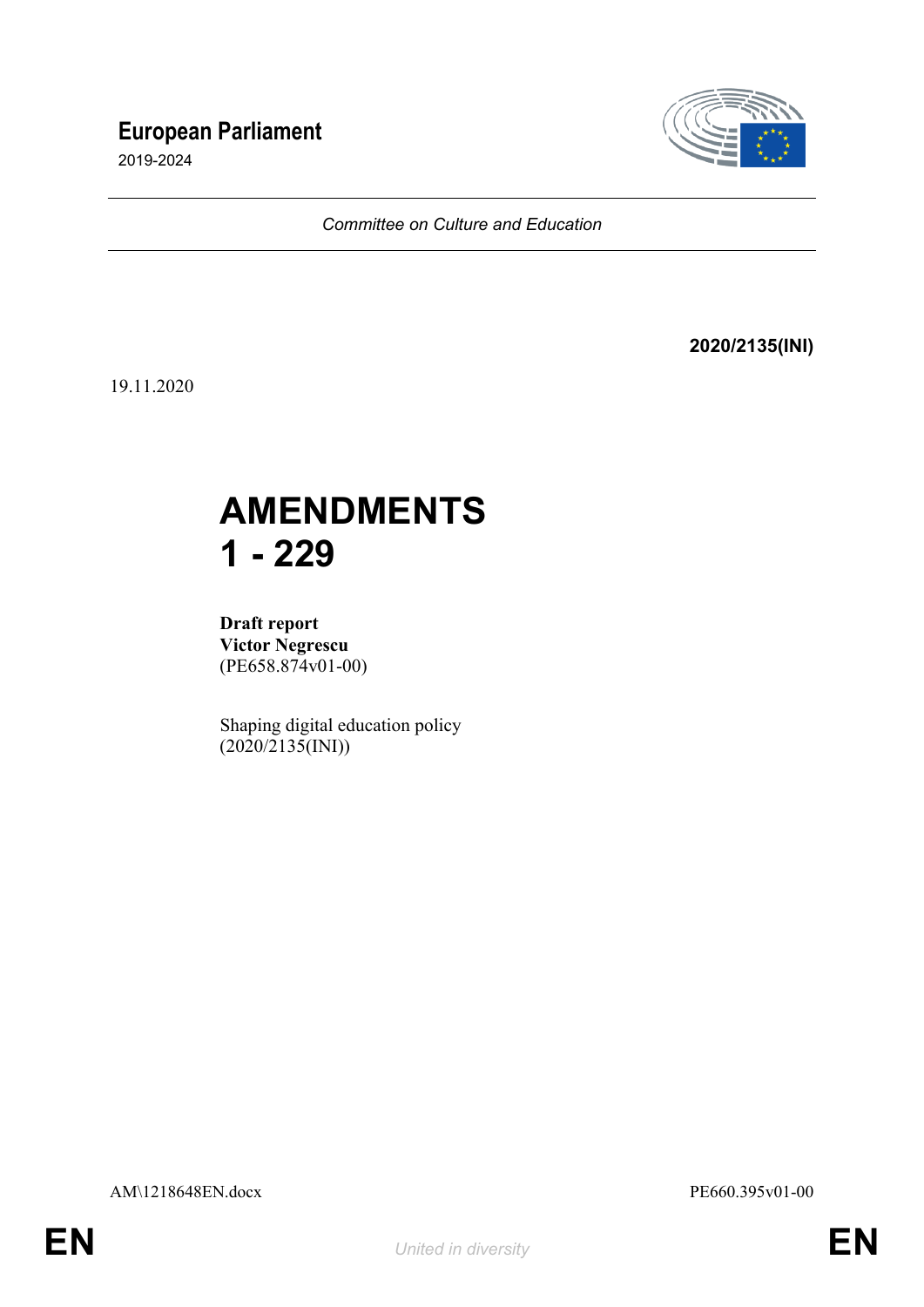AM\_Com\_NonLegReport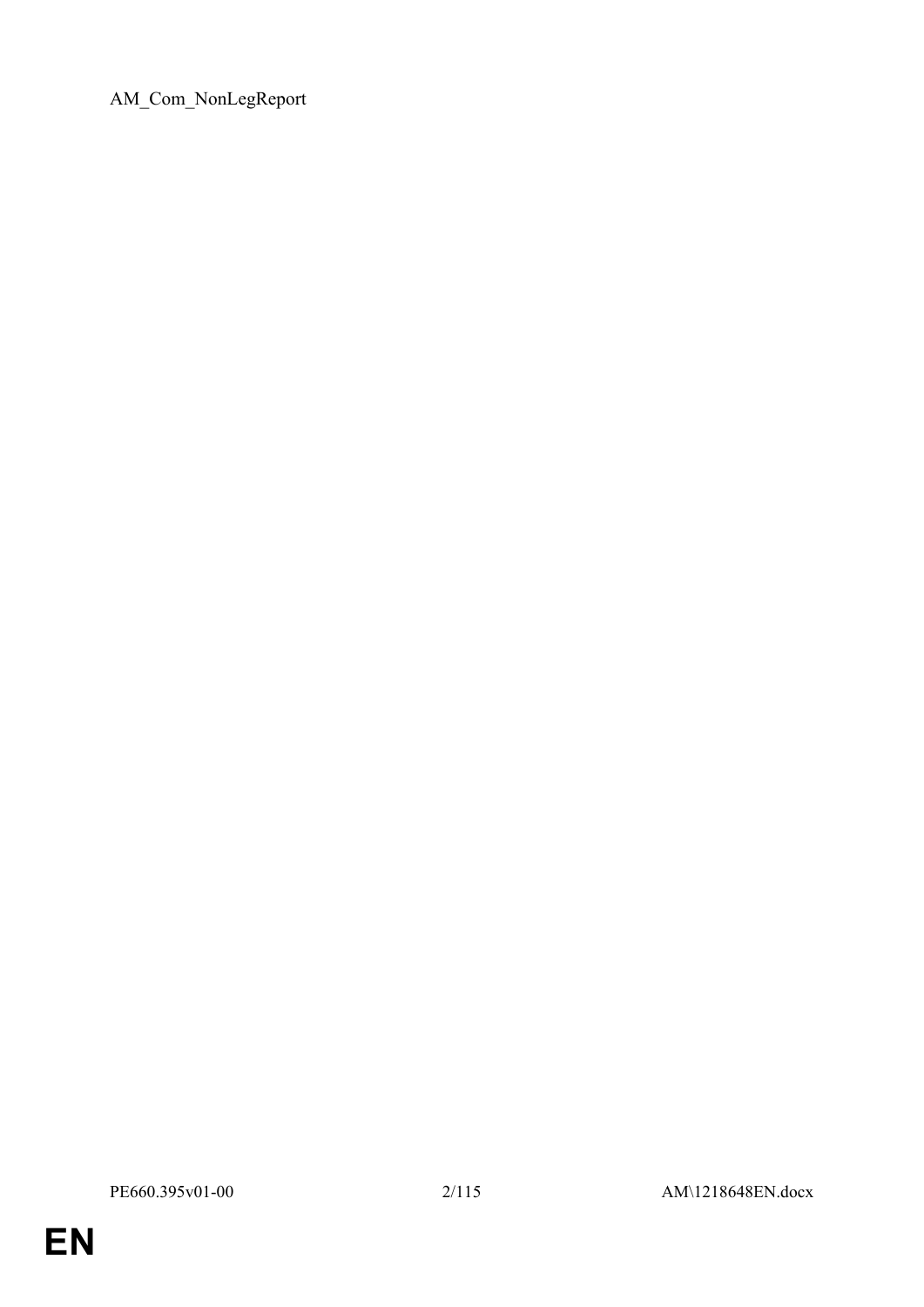### **Amendment 1 Laurence Farreng, Ilana Cicurel, Vlad-Marius Botoş, Radka Maxová, Monica Semedo, Irena Joveva**

### **Motion for a resolution Citation 3 a (new)**

*Motion for a resolution Amendment*

*- having regard to Directive (EU) 2019/790 of the European Parliament and of the Council of 17 April 2019 on copyright and related rights in the Digital Single Market and amending Directives 96/9/EC and 2001/29/EC*

Or. en

# **Amendment 2 Martina Michels, Pernando Barrena Arza, Alexis Georgoulis, Niyazi Kizilyürek**

### **Motion for a resolution Recital A**

*Motion for a resolution Amendment*

A. whereasinclusive, quality education is the cornerstone of the green and digital transitions;

A. whereas inclusive, quality education is the cornerstone of the green and digital transitions*, because it both enhances participation in democratic life and the life of society and individual selfdetermination, and gives people the skills needed to assess technological developments and their implications for society, including the need for political regulation*;

Or. de

**Amendment 3**

**Andrea Bocskor, Loucas Fourlas, Iuliu Winkler, Peter Pollák, Sabine Verheyen, Tomasz Frankowski, Michaela Šojdrová, Milan Zver, Christian Ehler, Željana Zovko, Isabel Benjumea Benjumea, Theodoros Zagorakis, Ioan-Rareş Bogdan, Alexander Bernhuber**

### **Motion for a resolution**

AM\1218648EN.docx 3/115 PE660.395v01-00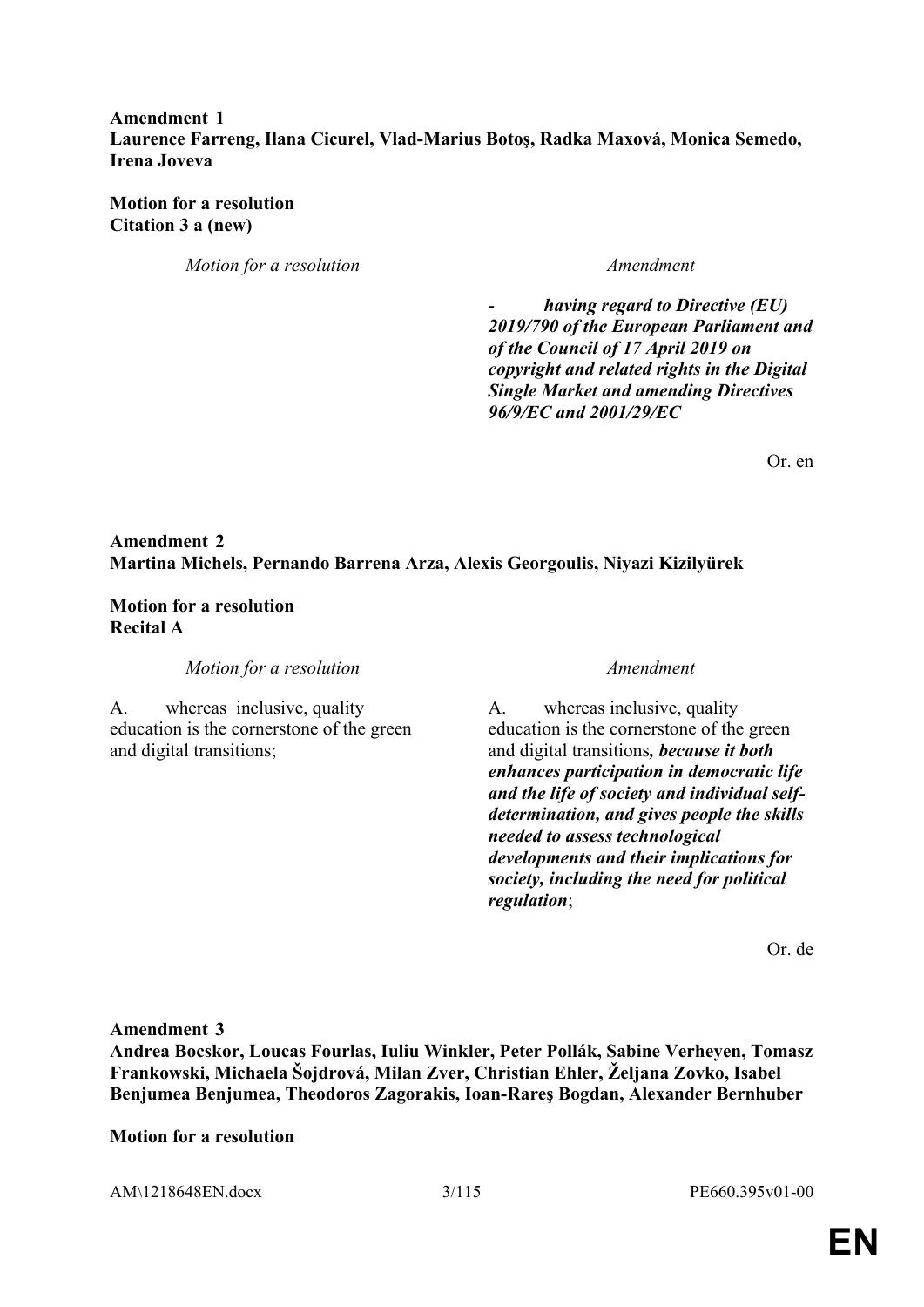# **Recital A**

*Motion for a resolution Amendment*

A. whereas inclusive, quality education is the cornerstone of the green and digital transitions;

A. whereas inclusive, quality education is the cornerstone of the green and digital transitions; *whereas education is an investment in our common future, positively impacting social cohesion as a pre-condition for economic growth, job creation and employment;*

Or. en

**Amendment 4 Dace Melbārde**

**Motion for a resolution Recital A**

*Motion for a resolution Amendment*

A. whereas inclusive, quality education is the cornerstone *of the* green and digital transitions;

A. whereas inclusive, *equitable and adequately funded* quality education is the cornerstone *for individual and societal growth, helping also to accelerate* green and digital transitions *and promotes sustainable economic development*;

Or. en

# **Amendment 5 Victor Negrescu, Marcos Ros Sempere, Domènec Ruiz Devesa, Petra Kammerevert**

**Motion for a resolution Recital A**

*Motion for a resolution Amendment*

A. whereas inclusive, quality education is the cornerstone of the green and digital transitions;

A. whereas inclusive, quality education is the cornerstone of *fair societies and* the green and digital transitions*, as well as of the fundamental pillars of society, being one of the bases for equal opportunities*;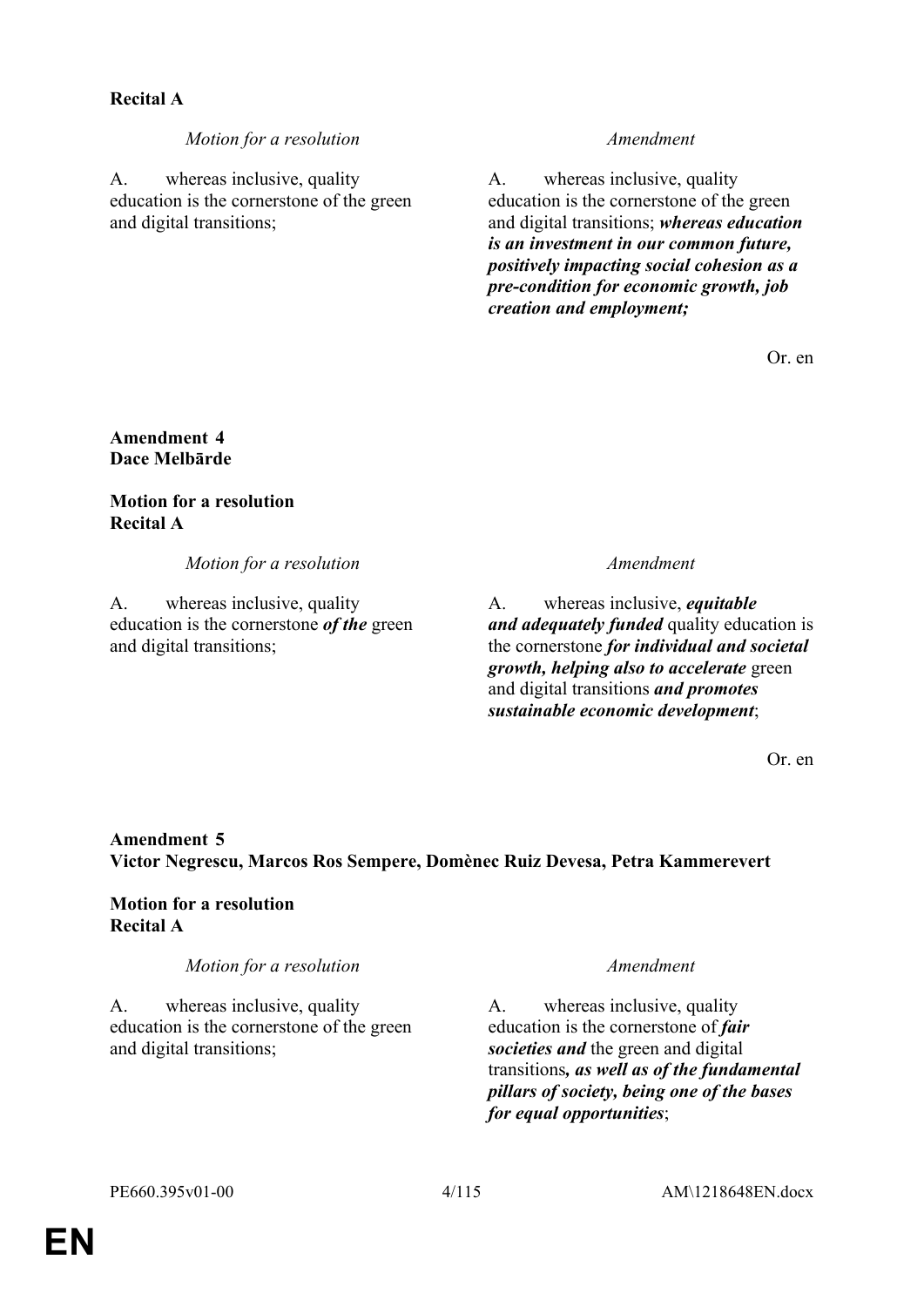**Amendment 6 Christine Anderson**

**Motion for a resolution Recital A**

*Motion for a resolution Amendment*

A. whereas *inclusive*, quality education is *the cornerstone* of the green and digital transitions;

A. whereas *needs-driven, nonideological*, quality education is *one of the cornerstones* of the green*, environmentally aware* and digital transitions;

Or. de

**Amendment 7 Andrea Bocskor, Sabine Verheyen, Tomasz Frankowski, Michaela Šojdrová, Milan Zver, Christian Ehler, Željana Zovko, Isabel Benjumea Benjumea, Theodoros Zagorakis, Ioan-Rareş Bogdan, Alexander Bernhuber, Iuliu Winkler, Peter Pollák, Loucas Fourlas**

**Motion for a resolution Recital A a (new)**

*Motion for a resolution Amendment*

*A a. whereas the content of teaching and the organisation of education systems is a national competence and must remain so; whereas however, new challenges require the mobilisation of European tools and supporting policies within the European Education Area;*

Or. en

**Amendment 8 Marcel Kolaja**

**Motion for a resolution Recital A a (new)**

AM\1218648EN.docx 5/115 PE660.395v01-00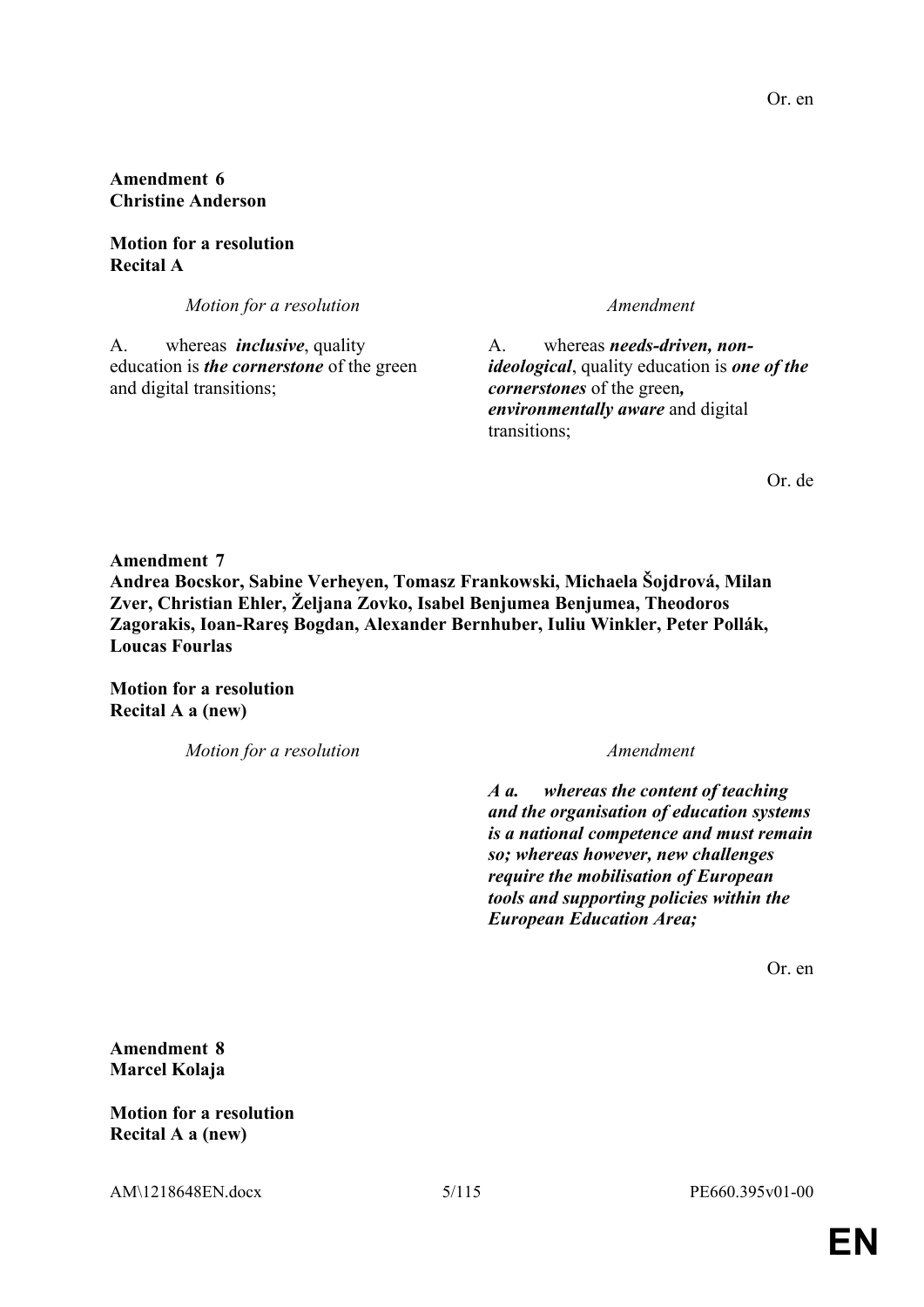*Motion for a resolution Amendment*

*A a. whereas in the digital era education systems need to conform to the needs of learners and not the other way around: whereas learners must not end up as passive technology consumers but be actively in charge of their technologies;*

Or. en

**Amendment 9 Evelyn Regner** on behalf of the Committee on Women's Rights and Gender Equality

**Motion for a resolution Recital A a (new)**

*Motion for a resolution Amendment*

*A a. whereas equality between women and men is a core value of the EU enshrined in Articles 8 and 19 of the Treaty on the Functioning of the European Union;*

Or. en

**Amendment 10 Marcel Kolaja**

**Motion for a resolution Recital A b (new)**

*Motion for a resolution Amendment*

*A b. whereas the impact of digitalisation lies in the potential of accessible, open, social and personalised technologies that can bring about more inclusive learning paths and a learning continuum between formal, non-formal and informal learning;*

Or. en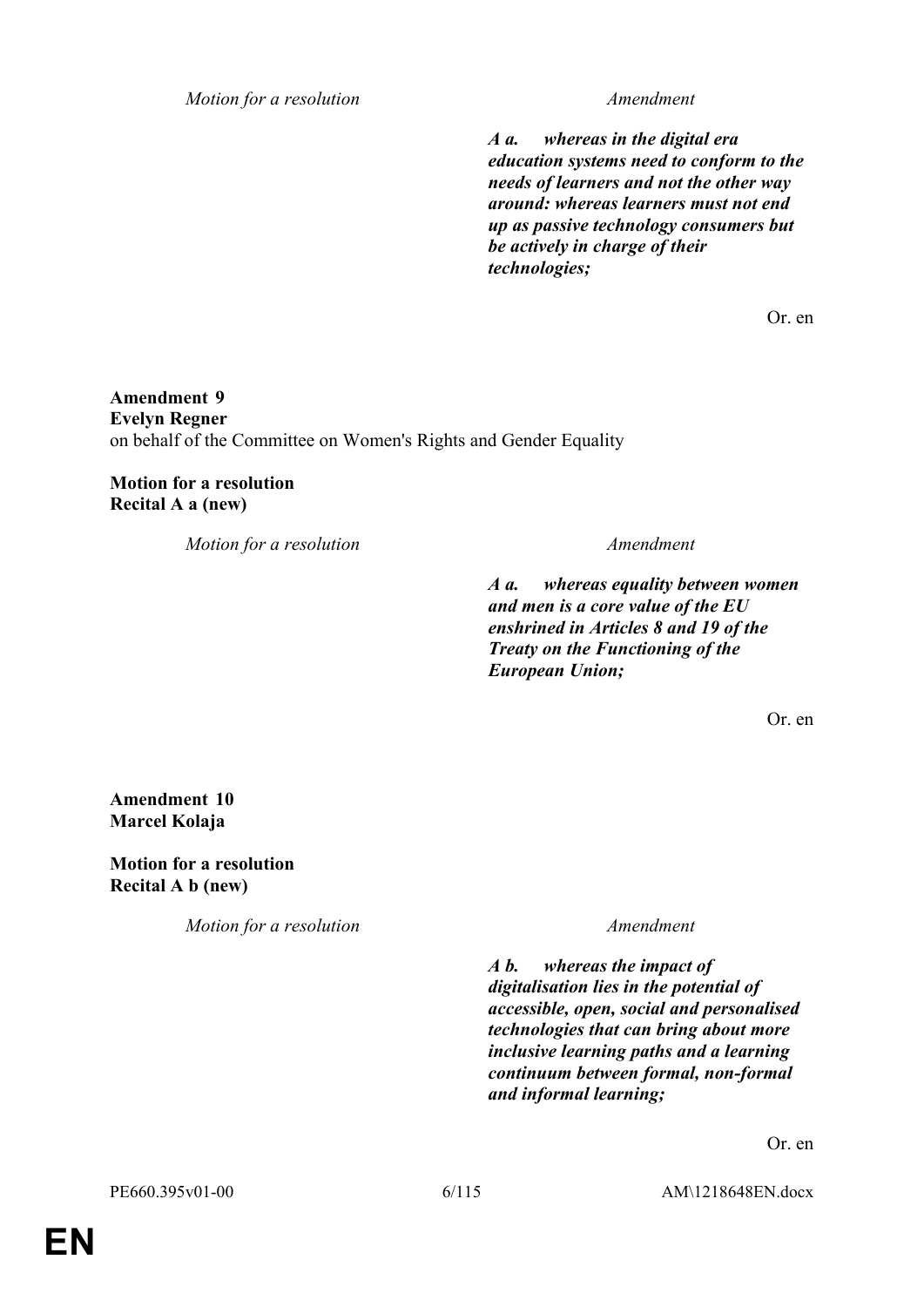**Amendment 11 Marcel Kolaja**

**Motion for a resolution Recital A c (new)**

*Motion for a resolution Amendment*

*A c. whereas innovative education methodologies, enhanced through digital technologies, can equip citizens with life skills such as creative thinking, curiosity and problem-solving skills.*

Or. en

### **Amendment 12**

**Andrea Bocskor, Sabine Verheyen, Michaela Šojdrová, Željana Zovko, Isabel Benjumea Benjumea, Theodoros Zagorakis, Ioan-Rareş Bogdan, Alexander Bernhuber, Iuliu Winkler, Peter Pollák, Loucas Fourlas, Christian Ehler, Milan Zver, Tomasz Frankowski**

### **Motion for a resolution Recital B**

*Motion for a resolution Amendment*

B. whereas digital technologies are reshaping society, making basic digital skills and digital literacy now essential for all citizens;

B. whereas digital technologies are reshaping society, making basic digital skills and digital literacy now essential for all citizens; *whereas digital technologies should be perceived as a tool to provide quality education and training: whereas in the future there will be an increased need for digital skills (coding, logistics and robotics) which will concern not only IT education courses but will touch upon the curriculum as a whole;*

Or. en

**Amendment 13 Marcel Kolaja**

AM\1218648EN.docx 7/115 PE660.395v01-00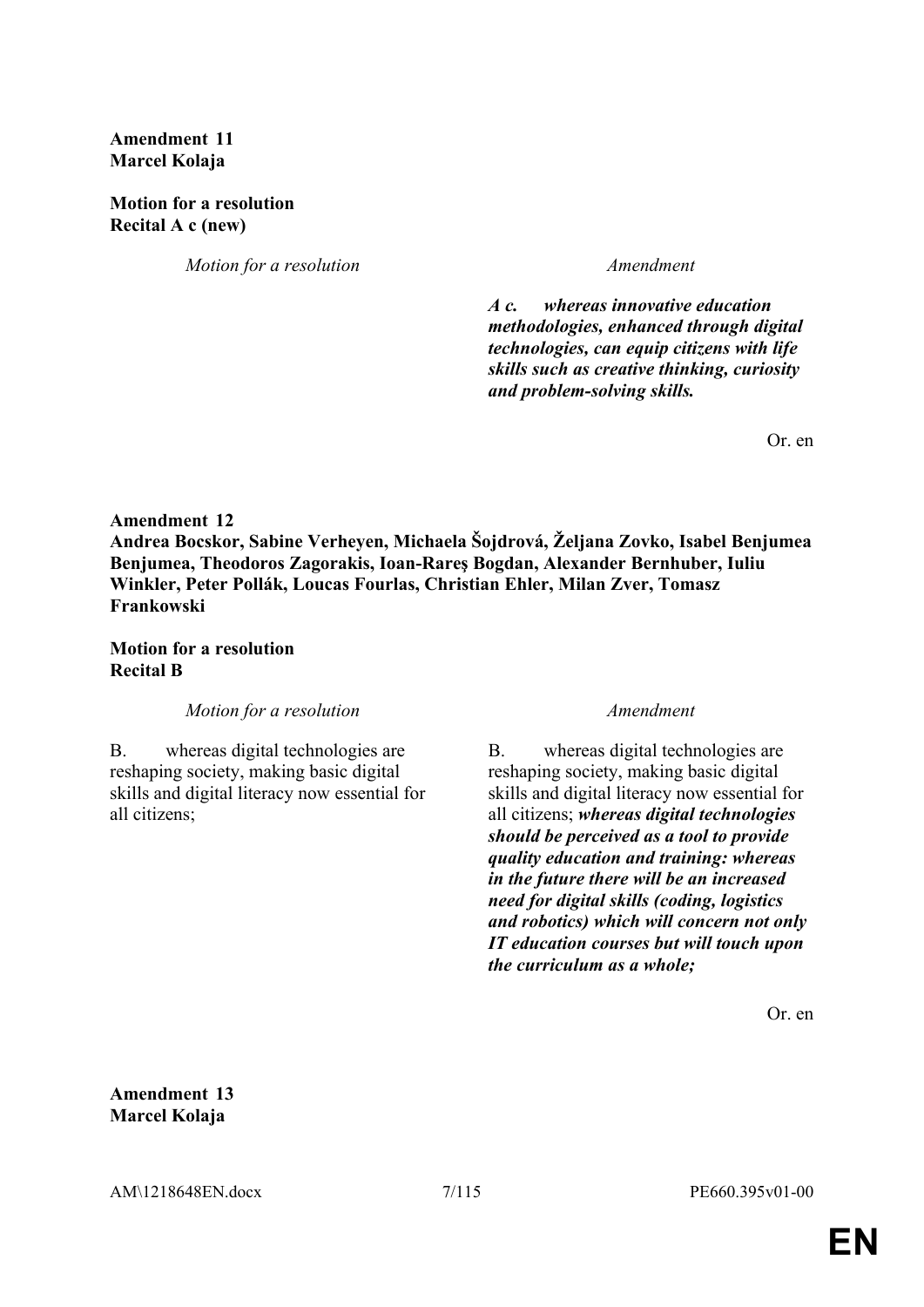### **Motion for a resolution Recital B**

# *Motion for a resolution Amendment*

B. whereas digital technologies are reshaping society, making basic digital skills and digital literacy now essential for all citizens;

B. whereas digital technologies are reshaping society, making basic digital skills and digital literacy now essential for all citizens *of all ages*; *whereas learners will never be on an equal footing to acquire digital skills as long as there are such large gaps in basic skills levels, particularly affecting disadvantaged groups and a high number of adults;*

Or. en

# **Amendment 14 Dace Melbārde**

# **Motion for a resolution Recital B**

*Motion for a resolution Amendment*

B. whereas digital technologies are reshaping society, making *basic* digital skills and digital literacy now essential for *all citizens*;

B. whereas digital technologies are reshaping society, making digital skills and digital literacy now essential for *everyone*;

Or. en

**Amendment 15 Evelyn Regner** on behalf of the Committee on Women's Rights and Gender Equality

**Motion for a resolution Recital B a (new)**

*Motion for a resolution Amendment*

*B a. whereas there is a digital skills gender gap of 11%1a ; whereas women are significantly underrepresented in the information and communication technologies (ICT) sector (accounting for*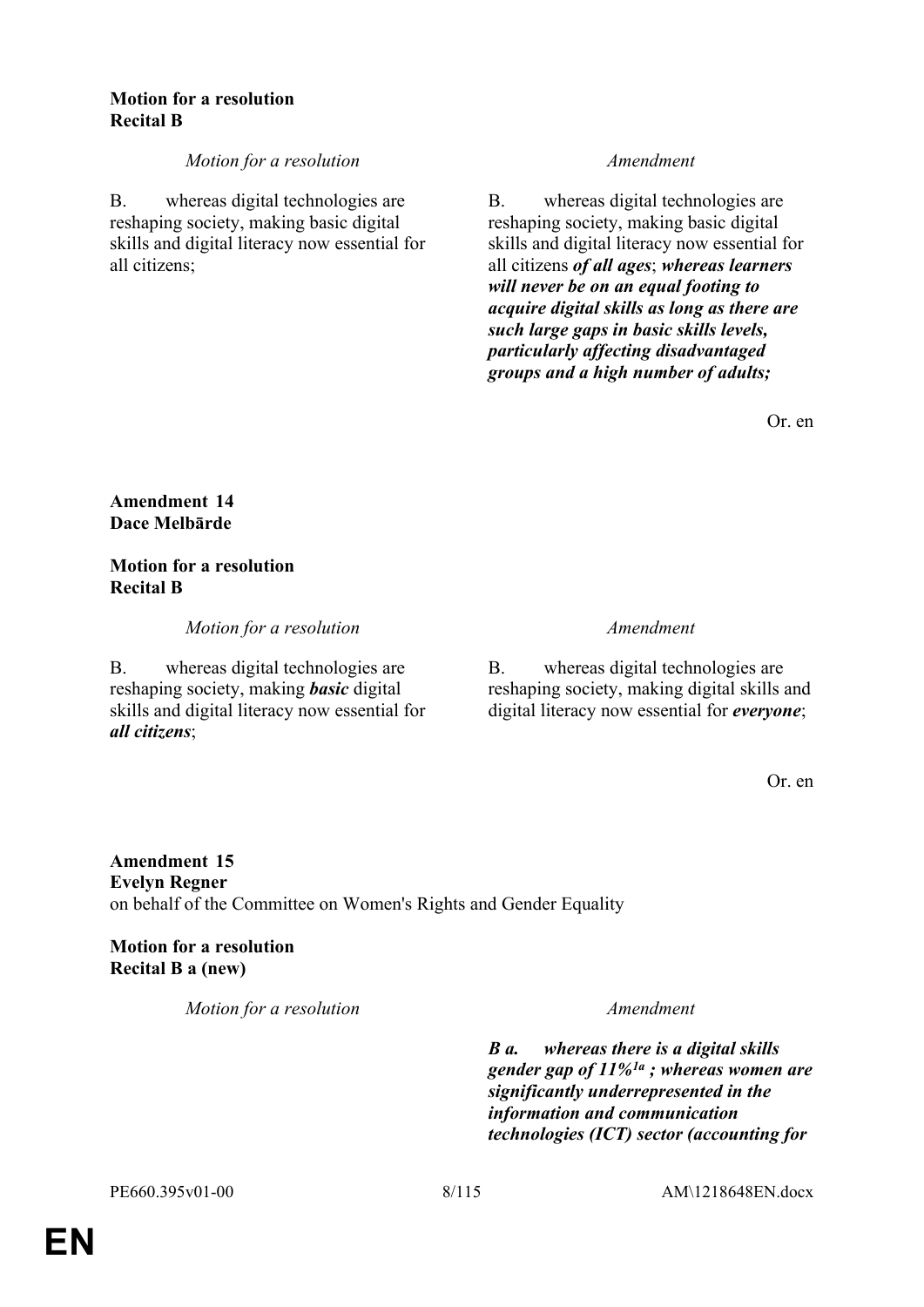*17% out of 8 million specialists in the EU) and among science, technology, engineering and mathematics (STEM) graduates (36%), with the share of men working in a digital sector being 3.1 times greater than that of women, despite the fact that girls outperform boys in digital literacy2a; whereas the share of women in this sector is decreasing and the percentage of women in ICT careers still remains below 2% of women's total share in the European labour market;*

*1a European Commission 2019 Women in Digital Scoreboard 2019*

 $\frac{1}{2}$ 

*2a Commission communication of 5 March 2020 entitled "A Union of Equality: Gender Equality Strategy 2020- 2025", COM/2020/152 final*

Or. en

**Amendment 16**

**Andrea Bocskor, Sabine Verheyen, Michaela Šojdrová, Milan Zver, Tomasz Frankowski, Christian Ehler, Loucas Fourlas, Peter Pollák, Iuliu Winkler, Alexander Bernhuber, Ioan-Rareş Bogdan, Željana Zovko, Theodoros Zagorakis, Isabel Benjumea Benjumea**

**Motion for a resolution Recital B a (new)**

*Motion for a resolution Amendment*

*B a. whereas the impact of new technologies, robotics and Al on employment needs to be fully explored; whereas the labour market will increasingly prioritise a focus on the STEM fields, meaning it is necessary to further develop practical solutions on career guidance, deterrence of student dropouts, online adult learning and requalification;*

Or. en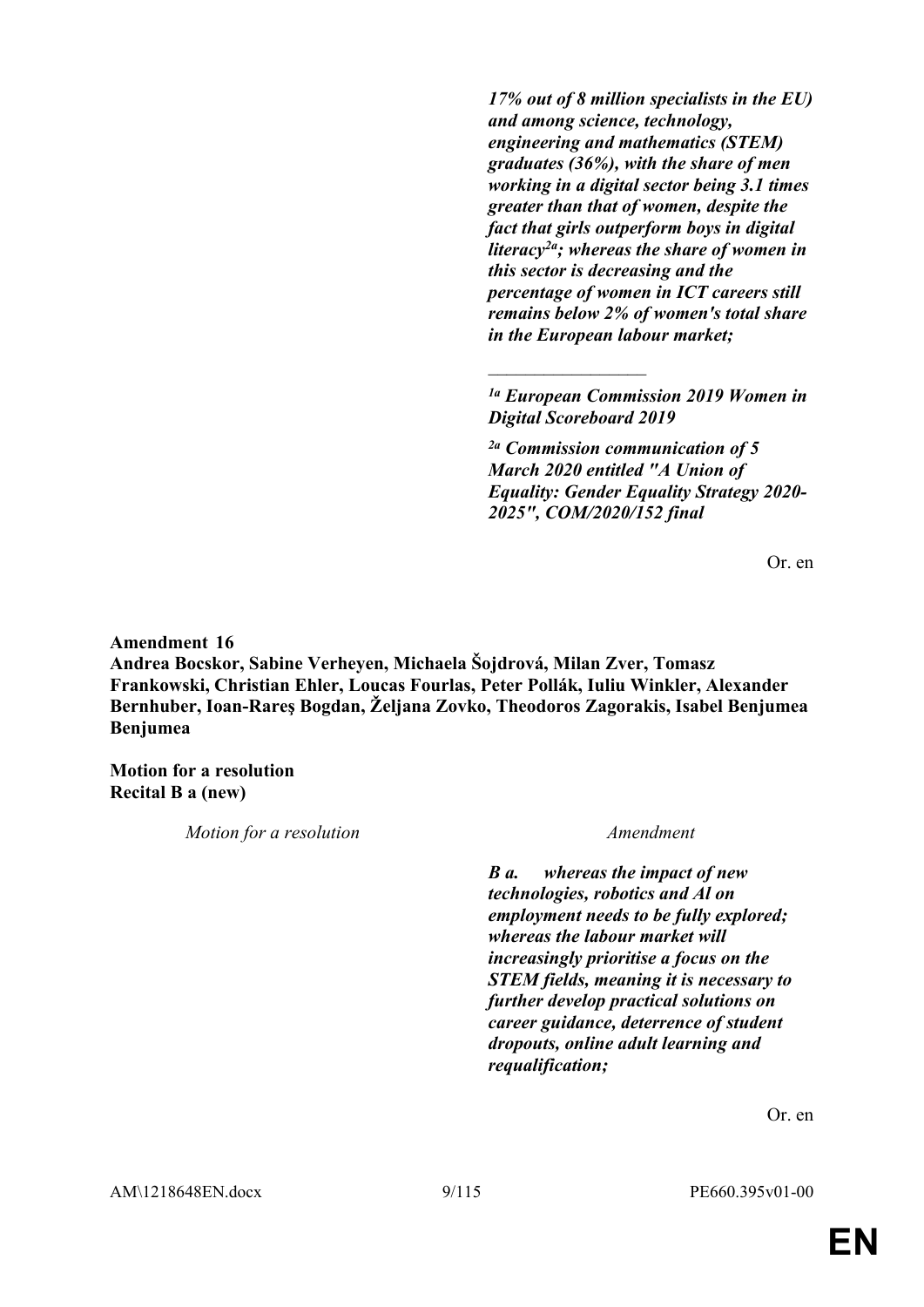# **Amendment 17 Victor Negrescu, Petra Kammerevert**

**Motion for a resolution Recital B a (new)**

*Motion for a resolution Amendment*

*B a. whereas the digital transformation is also apparent throughout the labour market, with 90 % of jobs expected to require some form of digital skills in the future; whereas advanced digital skills are in high demand;*

Or. en

**Amendment 18 Dace Melbārde**

**Motion for a resolution Recital B a (new)**

*Motion for a resolution Amendment*

*B a. whereas basic transversal skills such as numeracy and critical thinking are as important as the acquisition of digital skills and competences;*

Or. en

**Amendment 19 Victor Negrescu, Petra Kammerevert**

**Motion for a resolution Recital C**

*Motion for a resolution Amendment*

*C. whereas 43 % of Europeans lack basic digital skills, with significant disparities within and between the Member States and on the basis of socioeconomic status, age, income,* 

*deleted*

PE660.395v01-00 10/115 AM\1218648EN.docx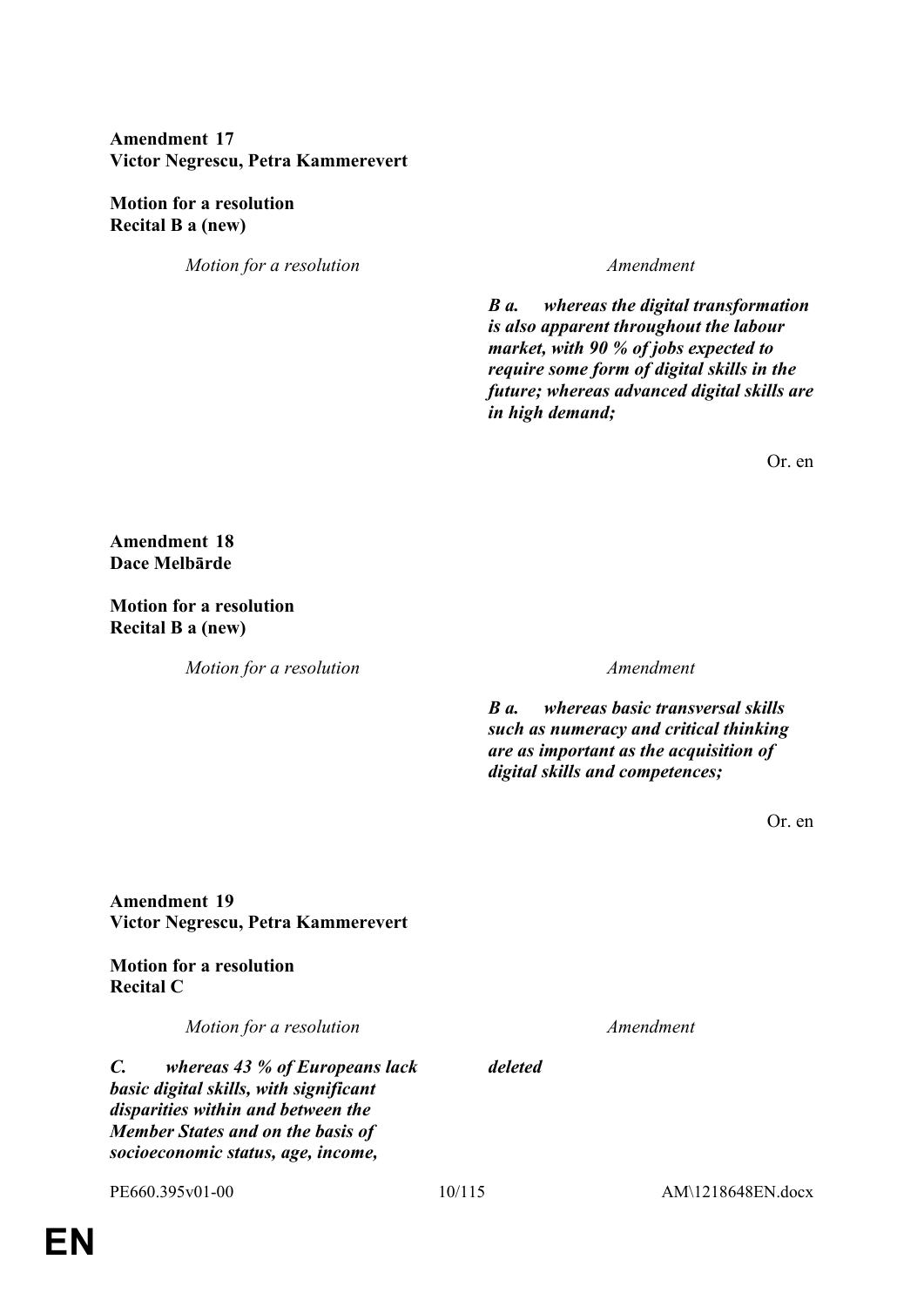*education level and employment; whereas the Skills Agenda aims to ensure that 70 % of 16- to 74-year-olds have basic digital skills by 2025; whereas data shows a lack of women in science, technology, engineering and mathematics (STEM) and in computing studies, that women are underrepresented in high-tech jobs, and a persistent gender pay gap;*

### **Amendment 20 Dace Melbārde**

### **Motion for a resolution Recital C**

### *Motion for a resolution Amendment*

C. whereas *43* % of Europeans *lack* basic digital skills, with significant disparities within and between the Member States and on the basis of socioeconomic status, age, income, education level and employment; whereas the Skills Agenda aims to ensure that 70 % of 16- to 74-yearolds have basic digital skills by 2025; whereas *data shows a lack of women in science, technology, engineering and mathematics (STEM) and in computing studies, that women are underrepresented in high-tech jobs, and a persistent gender pay gap*;

C. whereas *42* % of Europeans *still lack even the* basic digital skills, with significant disparities within and between the Member States and on the basis of socioeconomic status, age, income, education level and employment; whereas the Skills Agenda aims to ensure that 70 % of 16- to 74-year-olds have basic digital skills by 2025*, an average increase of 2 percentage points per year*; whereas *to date the percentage of people that have at least basic digital skills has increased by only 3 percentage points in four years, from 55% in 2015 to 58% 2019*;

Or. en

**Amendment 21 Isabel Benjumea Benjumea**

### **Motion for a resolution Recital C**

*Motion for a resolution Amendment*

C. whereas 43 % of Europeans lack C. whereas 43 % of Europeans lack

AM\1218648EN.docx 11/115 PE660.395v01-00

**EN**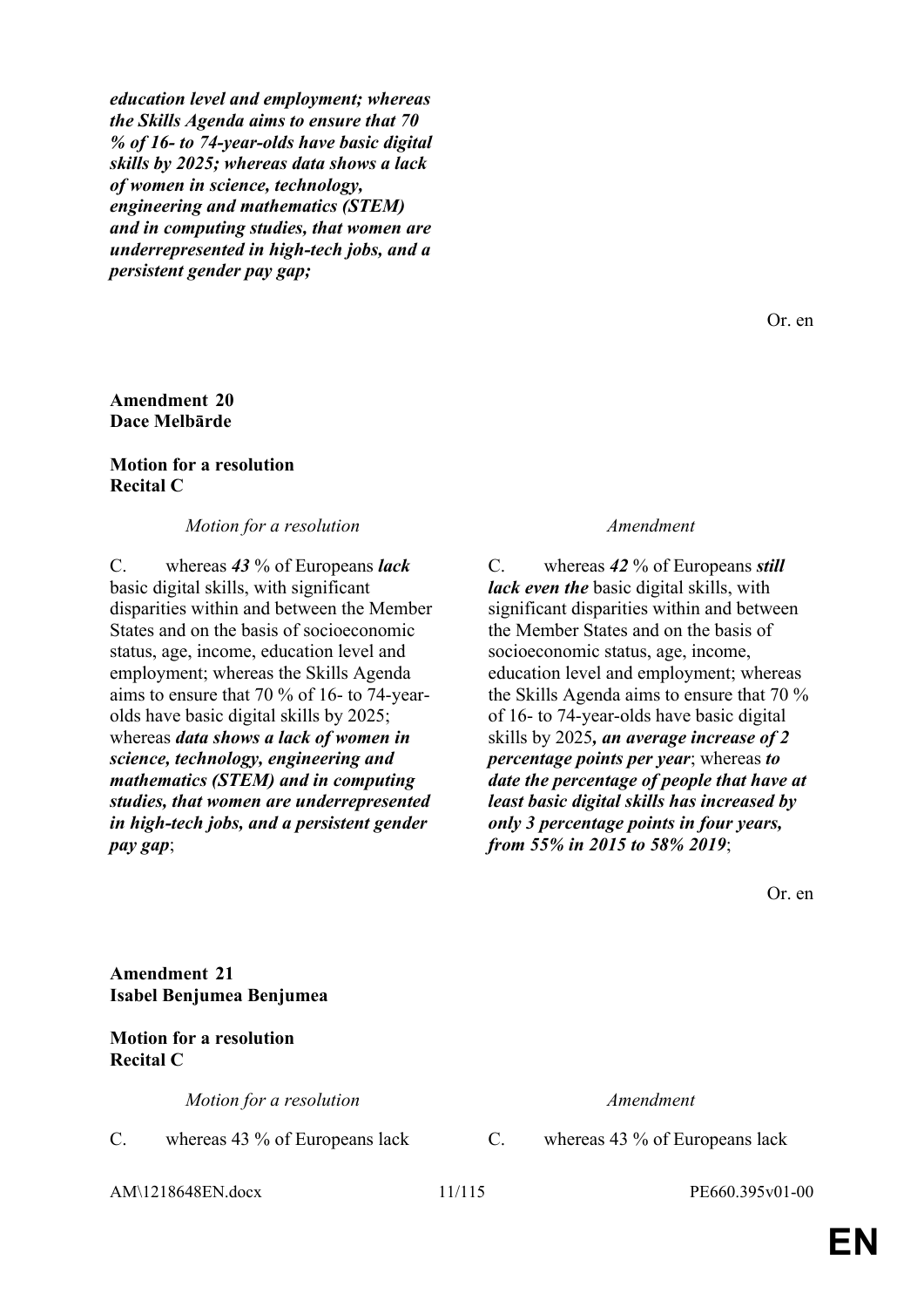basic digital skills, with significant disparities within and between the Member States and on the basis of socioeconomic status, age, income, education level and employment; whereas the Skills Agenda aims to ensure that 70 % of 16- to 74-yearolds have basic digital skills by 2025; whereas data shows a lack of women in science, technology, engineering and mathematics (STEM) and in computing studies, *that women are underrepresented in high-tech jobs, and a persistent gender pay gap*;

basic digital skills, with significant disparities within and between the Member States and on the basis of socioeconomic status, age, income, education level and employment; whereas the Skills Agenda aims to ensure that 70 % of 16- to 74-yearolds have basic digital skills by 2025; whereas data shows a lack of women in science, technology, engineering and mathematics (STEM) and in computing studies, *and that their participation in these areas of knowledge or skills can be encouraged and motivated, making it easier for them to achieve their freely chosen goals and objectives*;

Or. es

### **Amendment 22 Christine Anderson**

# **Motion for a resolution Recital C**

*Motion for a resolution Amendment*

C. whereas 43 % of Europeans lack basic digital skills, with significant disparities within and between the Member States and on the basis of socioeconomic status, age, income, education level and employment; whereas the Skills Agenda aims to ensure that 70 % of 16- to 74-yearolds have basic digital skills by 2025; whereas data shows *a lack of* women in science, technology, engineering and mathematics (STEM) and in computing studies, that women are *underrepresented* in high-tech jobs, and a *persistent* gender pay gap;

C. whereas 43 % of Europeans lack basic digital skills, with significant disparities within and between the Member States and on the basis of socioeconomic status, age, income, education level and employment; whereas the Skills Agenda aims to ensure that 70 % of 16- to 74-yearolds have basic digital skills by 2025; whereas data shows *fewer* women in science, technology, engineering and mathematics (STEM) and in computing studies, that women are *less well represented* in high-tech jobs, and a gender pay gap;

Or. de

# **Amendment 23 Evelyn Regner** on behalf of the Committee on Women's Rights and Gender Equality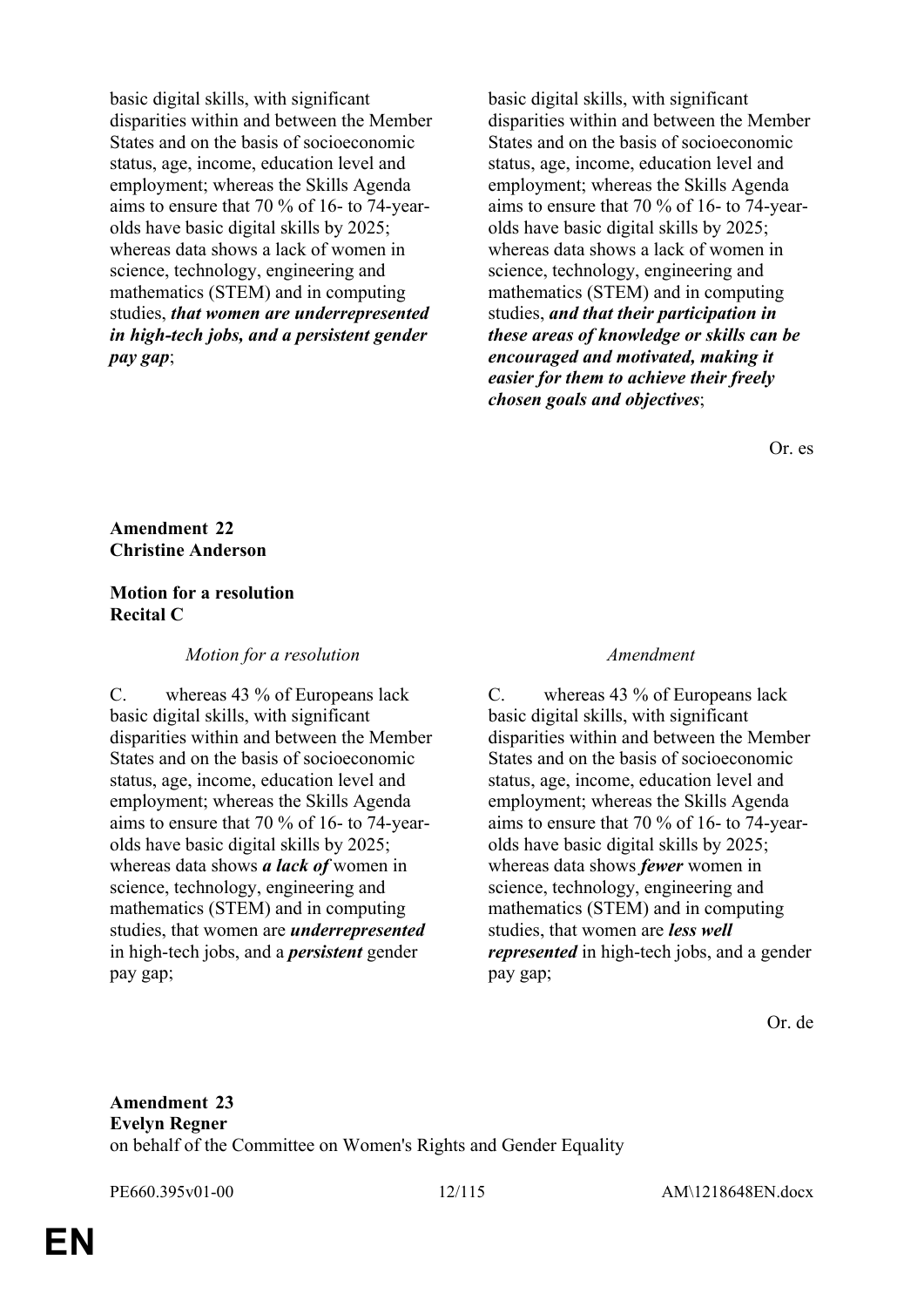*Motion for a resolution Amendment*

*C a. whereas the average percentages of females working in AI and cybersecurity, worldwide, are 12% and 20%, respectively, despite the fact that the demand for labour in these two domains has increased drastically over the years; whereas the low numbers of women working in innovative technologies can have a significant impact on the design, development and implementation of these technologies, leading to the perpetuation of existing discriminatory practices and stereotypes and the development of gender biased algorithms; whereas realising the full potential of women's digital skills can contribute significantly to boosting the European economy, especially given that there are around one million vacancies in Europe for digital experts, that 70% of companies are delaying investments because they can not find the people with the right digital skills3a and that in some job categories, more than 90% of jobs require specific types of digital skills4a;*

 $\frac{1}{2}$ 

Or. en

**Amendment 24 Laurence Farreng, Ilana Cicurel, Vlad-Marius Botoş, Radka Maxová, Monica Semedo, Irena Joveva**

**Motion for a resolution Recital C a (new)**

AM\1218648EN.docx 13/115 PE660.395v01-00

*<sup>3</sup>a Commission report of 17 June 2020 on the impact of demographic change.*

*<sup>4</sup>a Commission communication of 1 July 2020 entitled "European Skills Agenda for sustainable competitiveness, social fairness and resilience" COM(2020)0- 274.*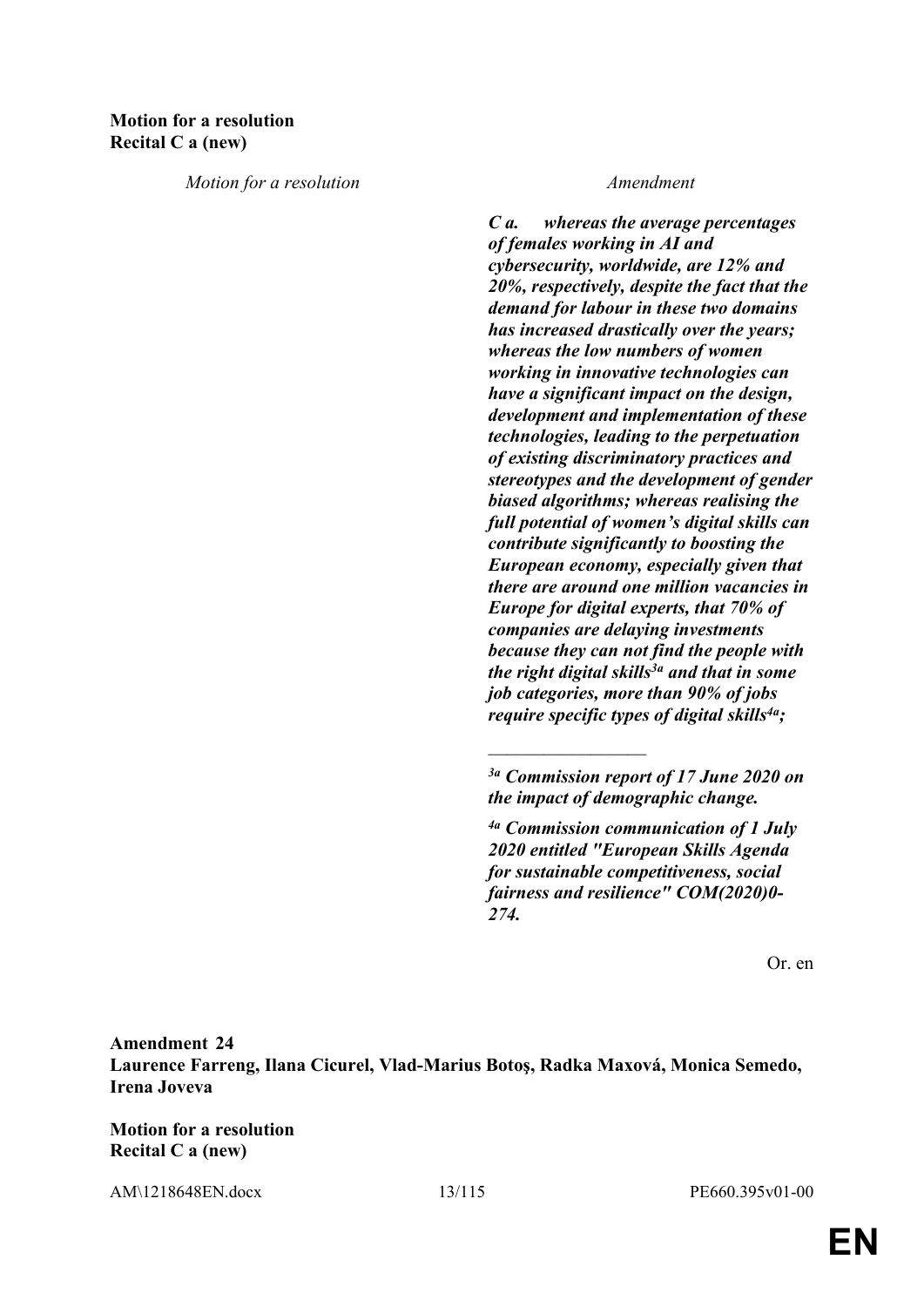*Motion for a resolution Amendment*

*C a. Whereas digital literacy must be addressed in a multidimensional approach, covering technical skills, digital literacy, disseminated content and access to digital infrastructure;*

Or. en

# **Amendment 25 Dace Melbārde**

# **Motion for a resolution Recital C a (new)**

*Motion for a resolution Amendment*

*C a. whereas digital skills should increasingly be seen not only within the context of the labour market, but also for active participation in society and democratic processes;*

Or. en

# **Amendment 26 Laurence Farreng, Ilana Cicurel, Vlad-Marius Botoş, Radka Maxová, Irena Joveva**

# **Motion for a resolution Recital D**

*Motion for a resolution Amendment*

D. whereas digital technologies harbour substantial potential for teachers and learners across education sectors and settings;

D. whereas digital technologies harbour substantial potential for teachers and learners across education sectors and settings; *whereas, however, teachers' freedom of teaching should remain at the heart of the educational process and whereas face-to-face teaching can never be replaced in quality by e-learning; whereas it is necessary to limit the time learners spend in front of a screen;*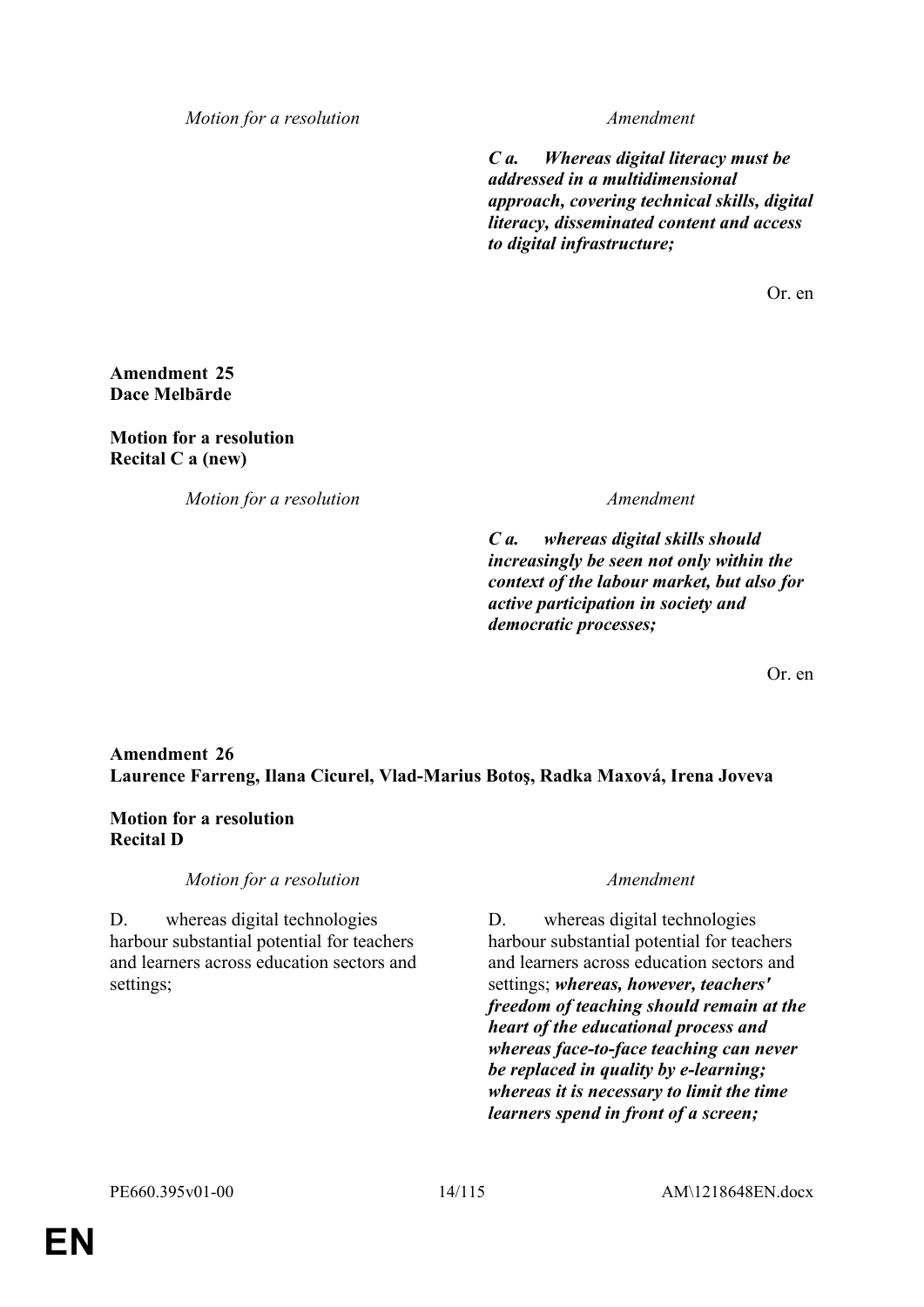### **Motion for a resolution Recital D**

*Motion for a resolution Amendment*

D. whereas digital technologies *harbour* substantial potential for teachers and learners across education sectors and settings;

D. whereas *embracing* digital technologies *harbours* substantial potential for teachers and learners across education sectors and settings;

Or. en

# **Amendment 28 Marcel Kolaja**

### **Motion for a resolution Recital D**

*Motion for a resolution Amendment*

D. whereas digital technologies harbour substantial potential for teachers and learners across education sectors and settings;

D. whereas digital technologies harbour substantial potential *challenges and opportunities* for teachers*, educators* and learners across education sectors and settings;

Or. en

**Amendment 29 Evelyn Regner** on behalf of the Committee on Women's Rights and Gender Equality

**Motion for a resolution Recital D a (new)**

*Motion for a resolution Amendment*

*D a. whereas there is still a lack of interest among girls in pursuing ICT and STEM tertiary studies, which is leading to* 

AM\1218648EN.docx 15/115 PE660.395v01-00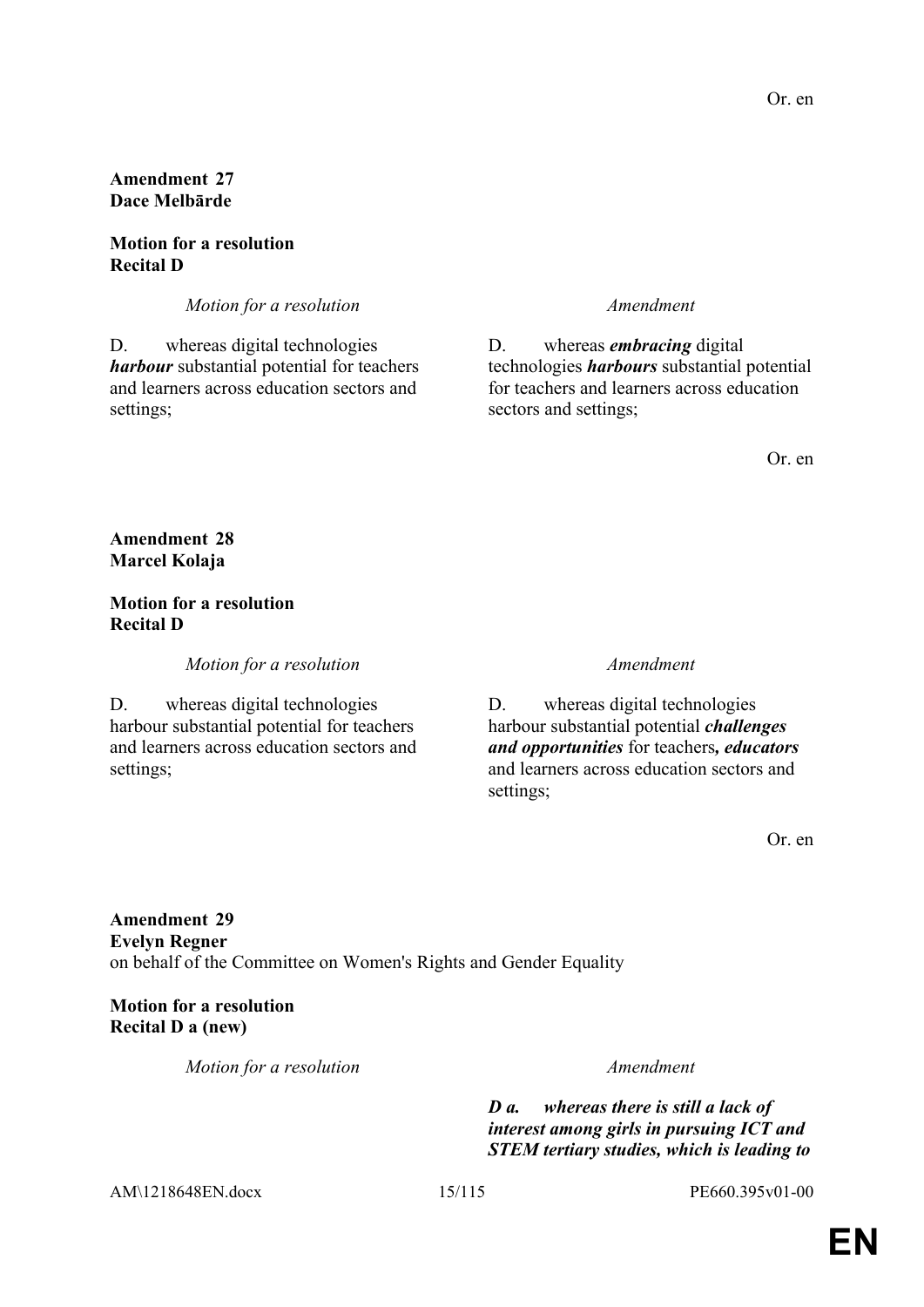*a loss of social and economic opportunities, and is preventing potential reduction in gender inequality and the gender pay gap; whereas girls become interested in STEM subjects around the age of 11 and lose interest at 15; whereas 73 % of boys aged 15 to 16 feel comfortable using digital devices that they are less familiar with, compared with 63 % of girls in the same age bracket;*

Or. en

**Amendment 30**

**Andrea Bocskor, Sabine Verheyen, Michaela Šojdrová, Christian Ehler, Milan Zver, Tomasz Frankowski, Željana Zovko, Theodoros Zagorakis, Iuliu Winkler, Peter Pollák, Loucas Fourlas, Alexander Bernhuber, Ioan-Rareş Bogdan, Isabel Benjumea Benjumea**

**Motion for a resolution Recital D a (new)**

*Motion for a resolution Amendment*

*D a. whereas digital tools can help the process of learning, but must remain complementary to the physical presence of educators as well as their expertise and judgement; whereas digital technology certainly cannot substitute the role of the teacher;*

Or. en

**Amendment 31 Dace Melbārde**

**Motion for a resolution Recital D a (new)**

*Motion for a resolution Amendment*

*D a. whereas record investments in learning technology companies in recent years has enhanced various e-learning solutions;*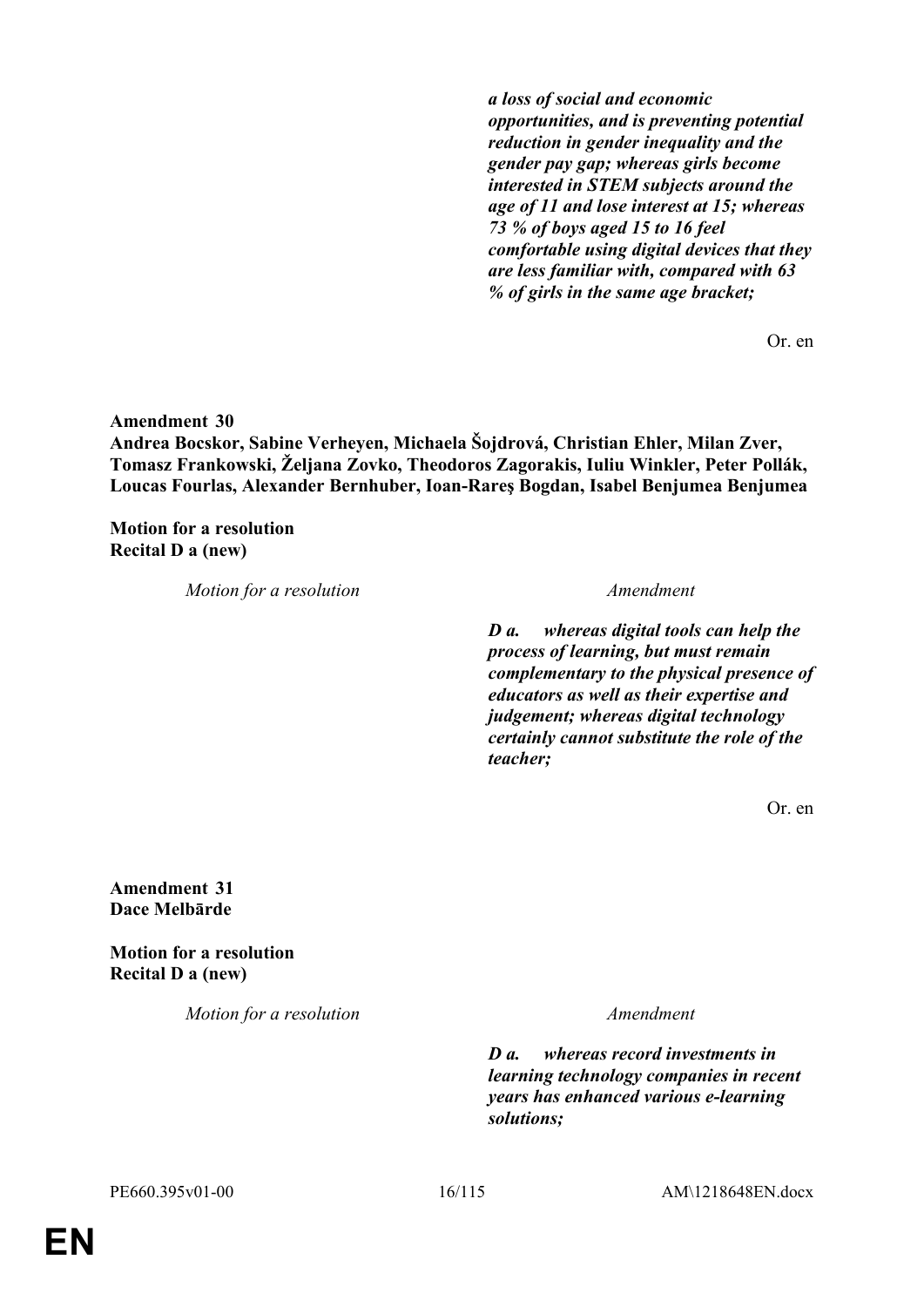**Amendment 32 Evelyn Regner** on behalf of the Committee on Women's Rights and Gender Equality

**Motion for a resolution Recital D b (new)**

*Motion for a resolution Amendment*

*D b. whereas attitudes towards STEM subjects do not differ between boys and girls during primary education, but cultural discouragement and a lack of awareness of female role models hinder and negatively affect girls' and women's self-confidence and opportunities to pursue STEM and ICT studies, related careers and digital entrepreneurship, and lead to discrimination and fewer opportunities for women in the labour market, especially in future oriented sectors, which offer higher quality and better paid jobs;*

Or. en

### **Amendment 33 Dace Melbārde**

### **Motion for a resolution Recital E**

*Motion for a resolution Amendment*

E. whereas access to high-quality digital infrastructure and equipment that is adapted to educational needs is a prerequisite for digital learning; whereas the COVID-19 pandemic and the sudden digital transition *in* education have *laid bare the gaps in access across the Union*;

E. whereas access to high-quality digital infrastructure*, resources, content* and equipment that is adapted to educational needs is a prerequisite for digital learning; whereas the COVID-19 pandemic and the sudden digital transition *to distance or on online* education have *exposed the digital divide within and between the Member States*;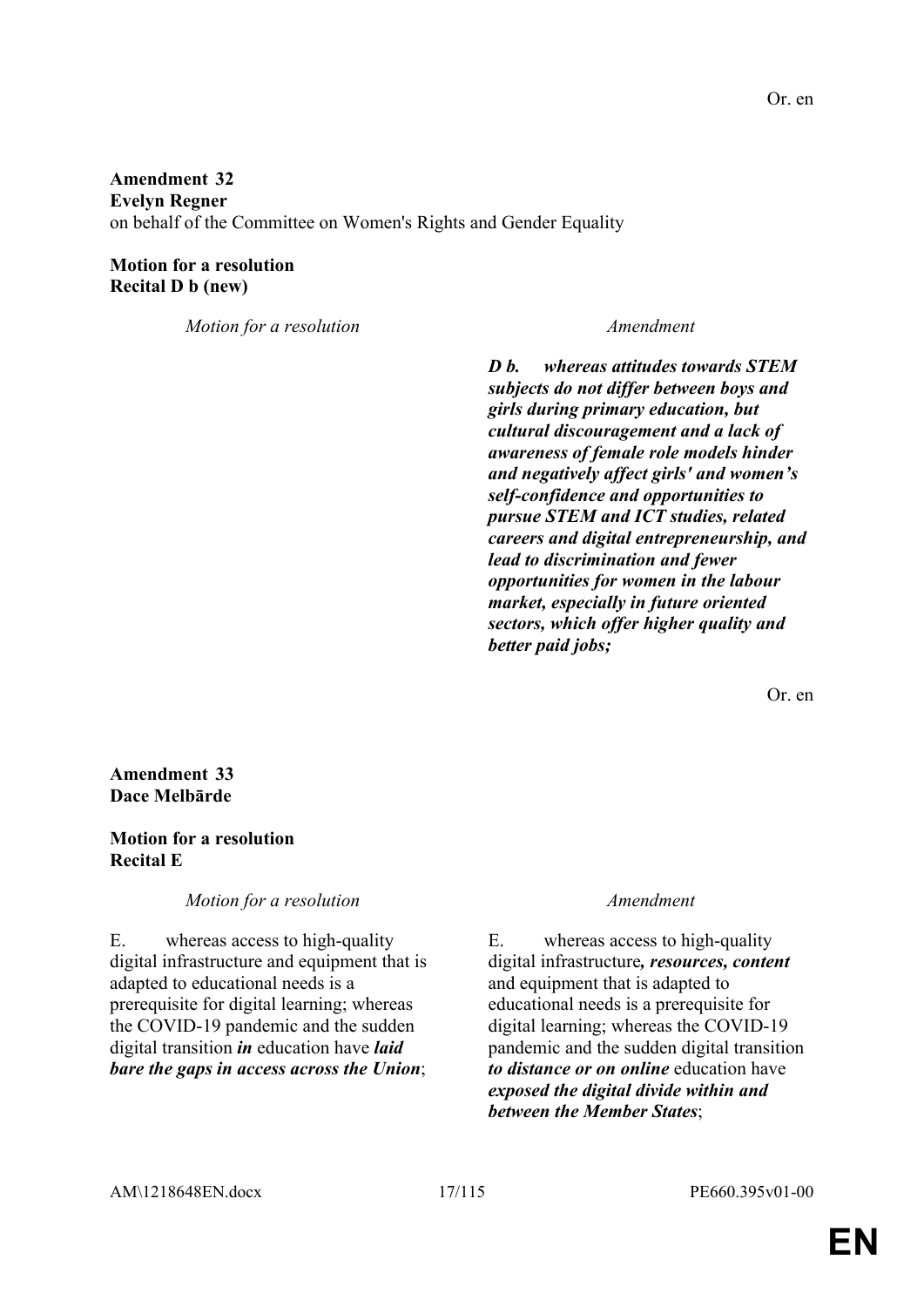# **Amendment 34 Victor Negrescu, Marcos Ros Sempere, Petra Kammerevert**

# **Motion for a resolution Recital E**

# *Motion for a resolution Amendment*

E. whereas access to high-quality digital infrastructure and equipment that is adapted to educational needs is a prerequisite for digital learning; whereas the COVID-19 pandemic and the sudden digital transition in education have laid bare the gaps in access across the Union;

E. whereas access to high-quality digital infrastructure and equipment that is adapted to educational needs is a prerequisite for digital learning; whereas the COVID-19 pandemic and the sudden digital transition in education have laid bare the gaps in access across the Union*, affecting unequally the different levels of education and the different countries of the Union*;

Or. en

### **Amendment 35**

**Andrea Bocskor, Sabine Verheyen, Michaela Šojdrová, Christian Ehler, Milan Zver, Tomasz Frankowski, Željana Zovko, Theodoros Zagorakis, Alexander Bernhuber, Ioan-Rareş Bogdan, Isabel Benjumea Benjumea, Iuliu Winkler, Peter Pollák, Loucas Fourlas**

### **Motion for a resolution Recital E**

# *Motion for a resolution Amendment*

E. whereas access to high-quality digital infrastructure and equipment that is adapted to educational needs is a prerequisite for digital learning; whereas the COVID-19 pandemic and the sudden digital transition in education have laid bare the gaps in access across the Union;

E. whereas access to high-quality digital infrastructure and equipment *and high-speed internet* that is adapted to educational needs is a prerequisite for digital learning; whereas the COVID-19 pandemic and the sudden digital transition in education have laid bare the gaps in access across the Union;

Or. en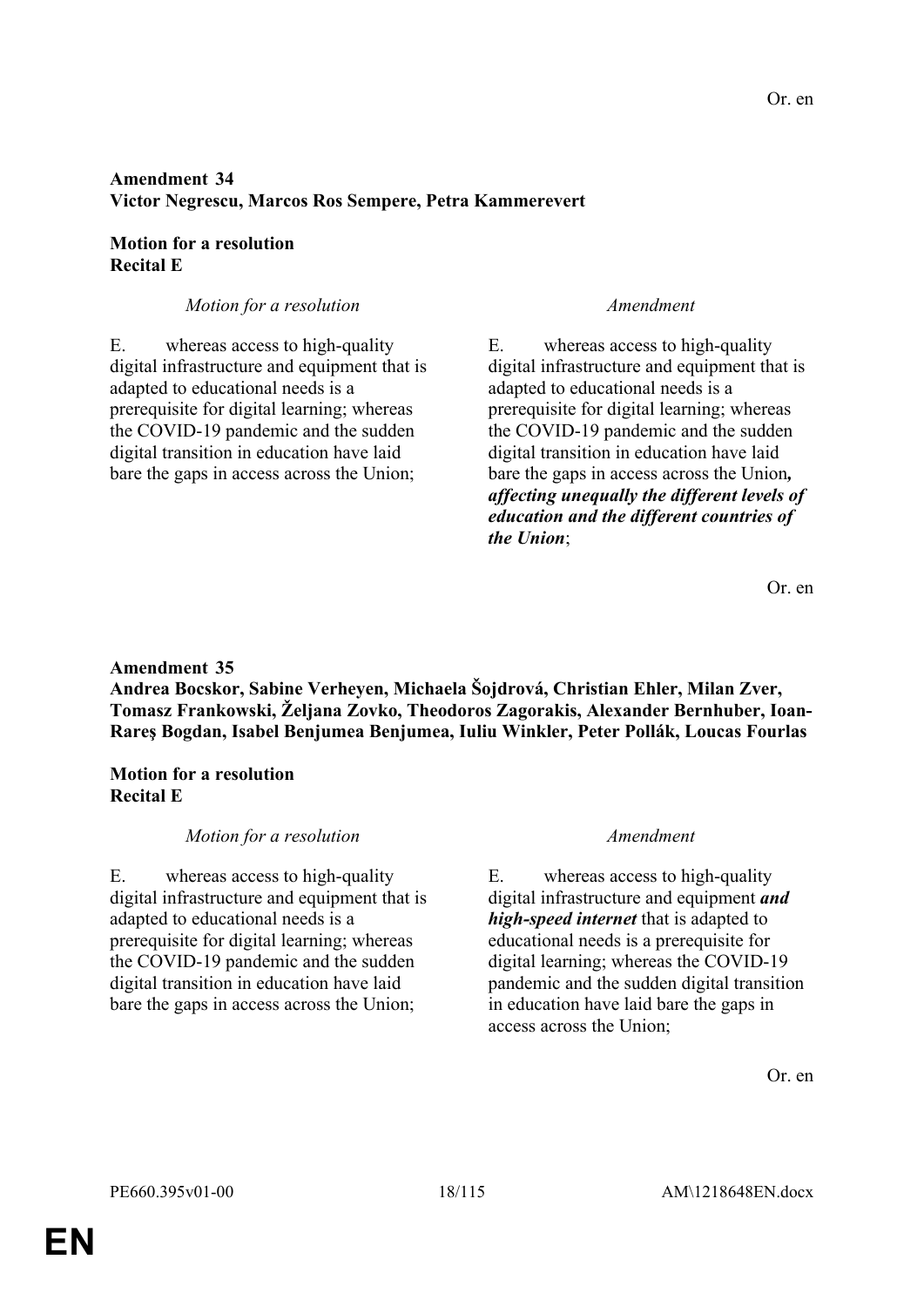# **Amendment 36 Evelyn Regner** on behalf of the Committee on Women's Rights and Gender Equality

### **Motion for a resolution Recital E a (new)**

*Motion for a resolution Amendment*

*E a. whereas women have lower confidence in their own digital skills, despite digital skills being needed in life and at work, especially now that COVID-19 lockdowns are forcing everyone to rely on an internet connection to work, study or buy food;*

Or. en

# **Amendment 37 Victor Negrescu, Petra Kammerevert**

### **Motion for a resolution Recital F**

*Motion for a resolution Amendment*

F. whereas the sudden shift to online and distance *learning* also revealed *alarming* gaps in the digital skills of teachers, parents and learners and in their ability to use digital technologies effectively;

F. whereas the sudden shift to online and distance also revealed *both the innovation potential and the existing* gaps in the digital skills of teachers, parents and learners and in their ability to use digital technologies effectively;*whereas digital inclusion goes hand-in-hand with social inclusion; whereas teachers have shown that they are capable of adapting to profound changes within education systems if they are empowered by sufficient means of flexibility and autonomy;*

Or. en

**Amendment 38 Dace Melbārde**

AM\1218648EN.docx 19/115 PE660.395v01-00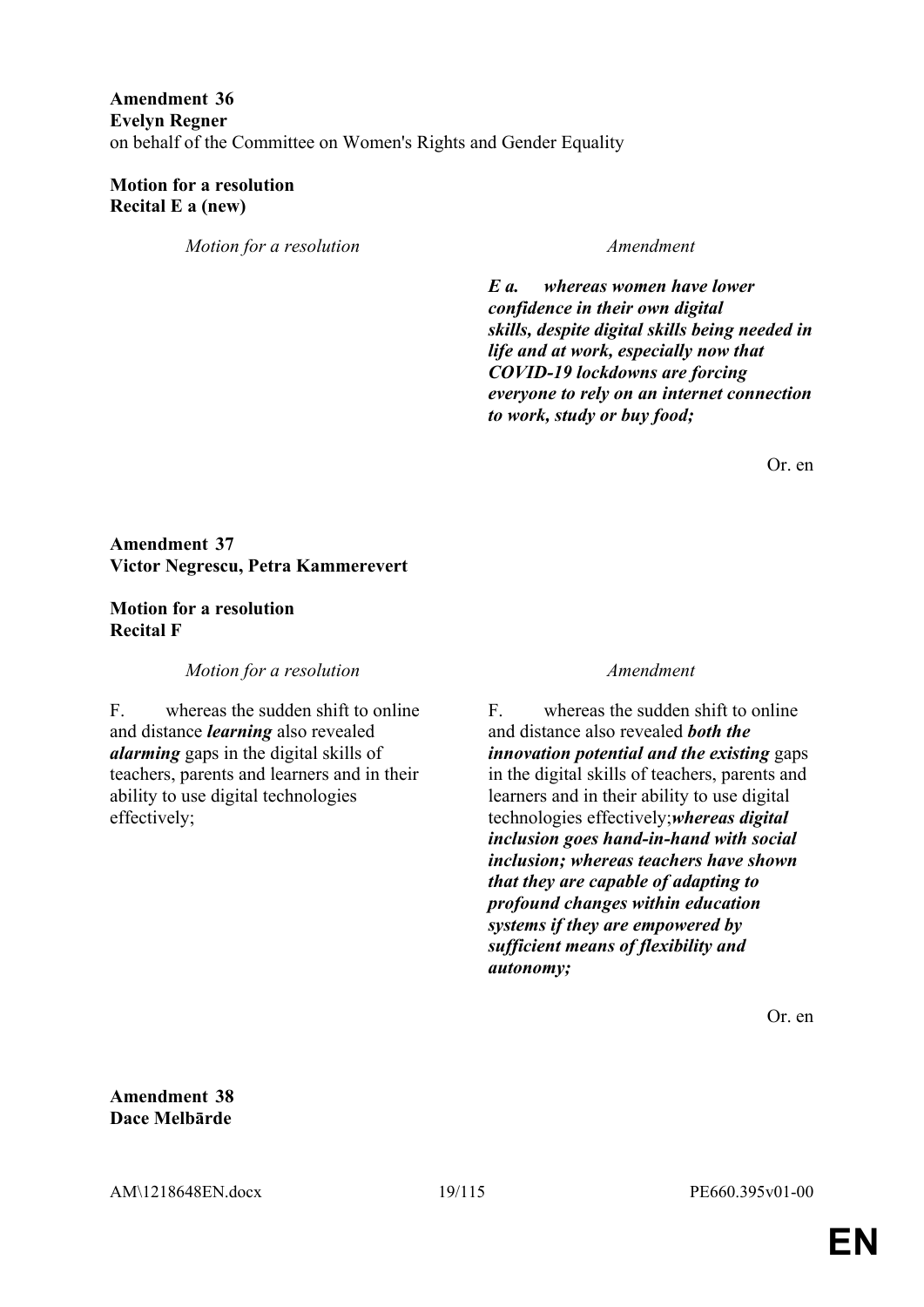### **Motion for a resolution Recital F**

# *Motion for a resolution Amendment*

F. whereas the sudden shift to online and distance learning also revealed alarming gaps in the digital skills of teachers, parents and learners and in their ability to use digital technologies effectively;

F. whereas the sudden shift to online and distance learning *and, in most parts of Europe, to remote emergency education exposed the fact that education systems were generally ill-prepared for this transition; whereas this shift* also revealed alarming gaps in the digital skills of teachers, parents and learners and *often* in their ability to use digital technologies effectively;

Or. en

# **Amendment 39 Marcel Kolaja**

### **Motion for a resolution Recital F**

# *Motion for a resolution Amendment*

F. whereas the sudden shift to online and distance learning also revealed alarming gaps in the digital skills of teachers, parents and learners and in their ability to use digital technologies effectively;

F. whereas the sudden shift to online and distance learning also revealed alarming gaps in the digital skills of teachers, *educators,* parents and learners and in their ability to use digital technologies effectively;

Or. en

# **Amendment 40 Laurence Farreng, Ilana Cicurel, Vlad-Marius Botoş, Radka Maxová, Monica Semedo, Irena Joveva**

# **Motion for a resolution Recital F**

*Motion for a resolution Amendment*

F. whereas the sudden shift to online and distance learning also revealed

F. whereas the sudden shift to online and distance learning also revealed

PE660.395v01-00 20/115 AM\1218648EN.docx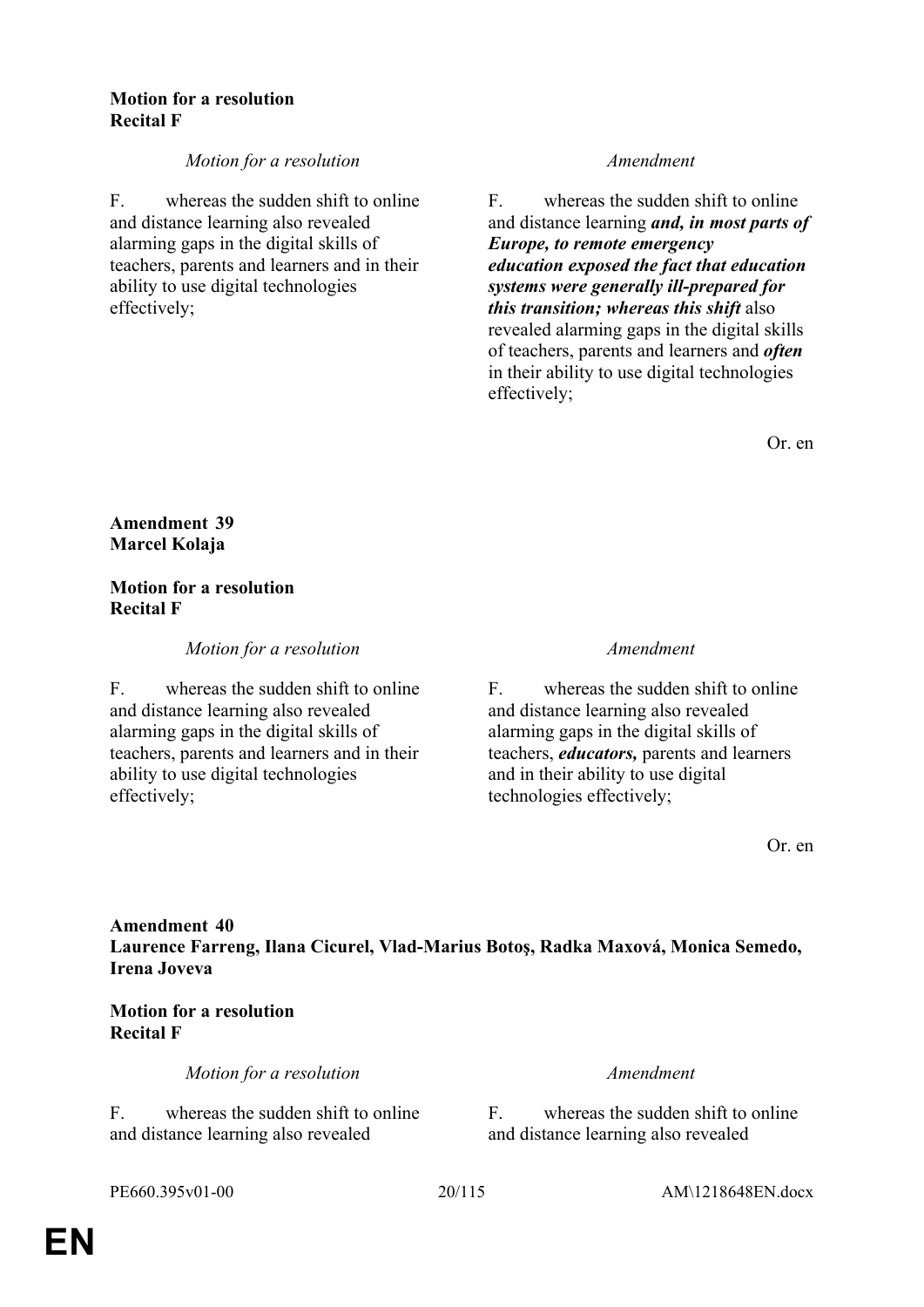alarming gaps in the digital skills of teachers, parents and learners and in their ability to use digital technologies effectively;

alarming gaps in the digital skills of teachers, parents and learners and in their ability to use digital technologies effectively *and safely*;

Or. en

### **Amendment 41 Victor Negrescu, Marcos Ros Sempere, Petra Kammerevert**

# **Motion for a resolution Recital F a (new)**

*Motion for a resolution Amendment*

*F a. whereas, going forward, digital technologies should be integrated into education and training so that they enhance in-person learning;*

Or. en

### **Amendment 42 Dace Melbārde**

# **Motion for a resolution Recital G**

*Motion for a resolution Amendment*

G. whereas the shift to online and distance learning has exacerbated existing inequalities, leaving disadvantaged and vulnerable learners and learners with disabilities further behind, increasing dropout rates across education sectors, and revealing an absence of pastoral and social support in the digital environment;

G. whereas the shift to online and*, more importantly,* distance learning has exacerbated existing inequalities, leaving disadvantaged and vulnerable learners and *often* learners with disabilities further behind, *in certain scenarios* increasing drop-out rates across education sectors, and revealing an absence of pastoral and social support in the digital environment; *whereas there is an urgent need to improve the quality of online education to improve inclusivity and engagement; whereas advanced quality digital education solutions already exist and need to be further embraced;*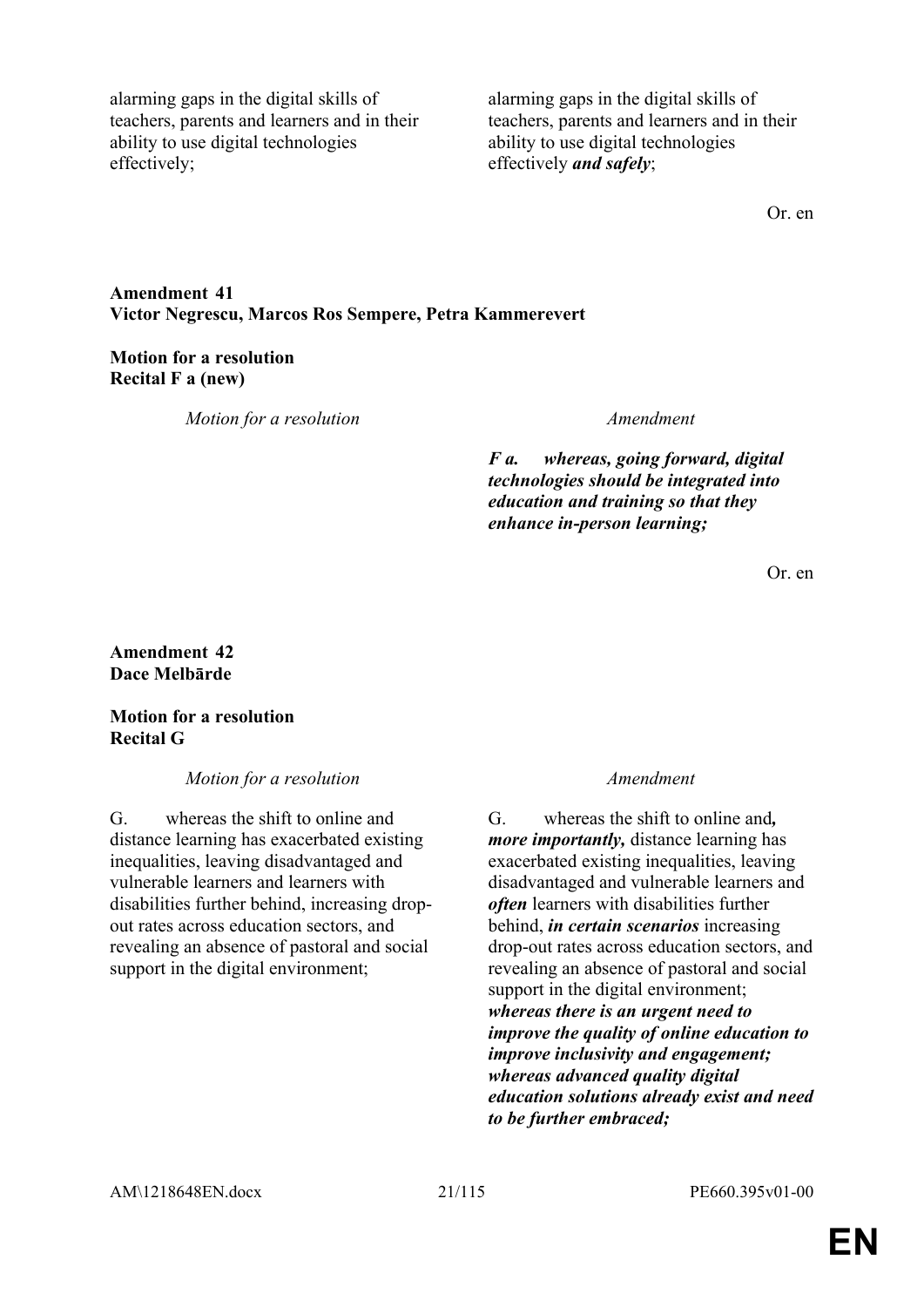### **Amendment 43**

**Andrea Bocskor, Sabine Verheyen, Michaela Šojdrová, Željana Zovko, Theodoros Zagorakis, Alexander Bernhuber, Ioan-Rareş Bogdan, Isabel Benjumea Benjumea, Iuliu Winkler, Peter Pollák, Loucas Fourlas, Tomasz Frankowski, Milan Zver, Christian Ehler**

### **Motion for a resolution Recital G**

### *Motion for a resolution Amendment*

G. whereas the shift to online and distance learning has exacerbated existing inequalities, leaving disadvantaged and vulnerable learners and learners with disabilities further behind, increasing dropout rates across education sectors, and revealing an absence of pastoral and social support in the digital environment;

G. whereas the shift to online and distance learning has exacerbated existing inequalities, leaving disadvantaged and vulnerable learners and learners with disabilities *and with special educational needs* further behind, increasing drop-out rates across education sectors, and revealing an absence of pastoral and social support in the digital environment; *whereas special attention should also be paid to children with special educational needs who have a learning problem or disability that make it more difficult for them to learn remotely than for most children of their age;*

Or. en

### **Amendment 44 Victor Negrescu, Domènec Ruiz Devesa, Petra Kammerevert**

### **Motion for a resolution Recital G**

### *Motion for a resolution Amendment*

G. whereas the shift to online and distance learning has exacerbated existing inequalities, leaving disadvantaged and vulnerable learners and learners with disabilities further behind, increasing dropout rates across education sectors, and revealing an absence of pastoral and social

G. whereas the shift to online and distance learning has exacerbated existing inequalities, leaving disadvantaged and vulnerable learners and learners with disabilities further behind, increasing dropout rates across education sectors, and revealing an absence of pastoral and social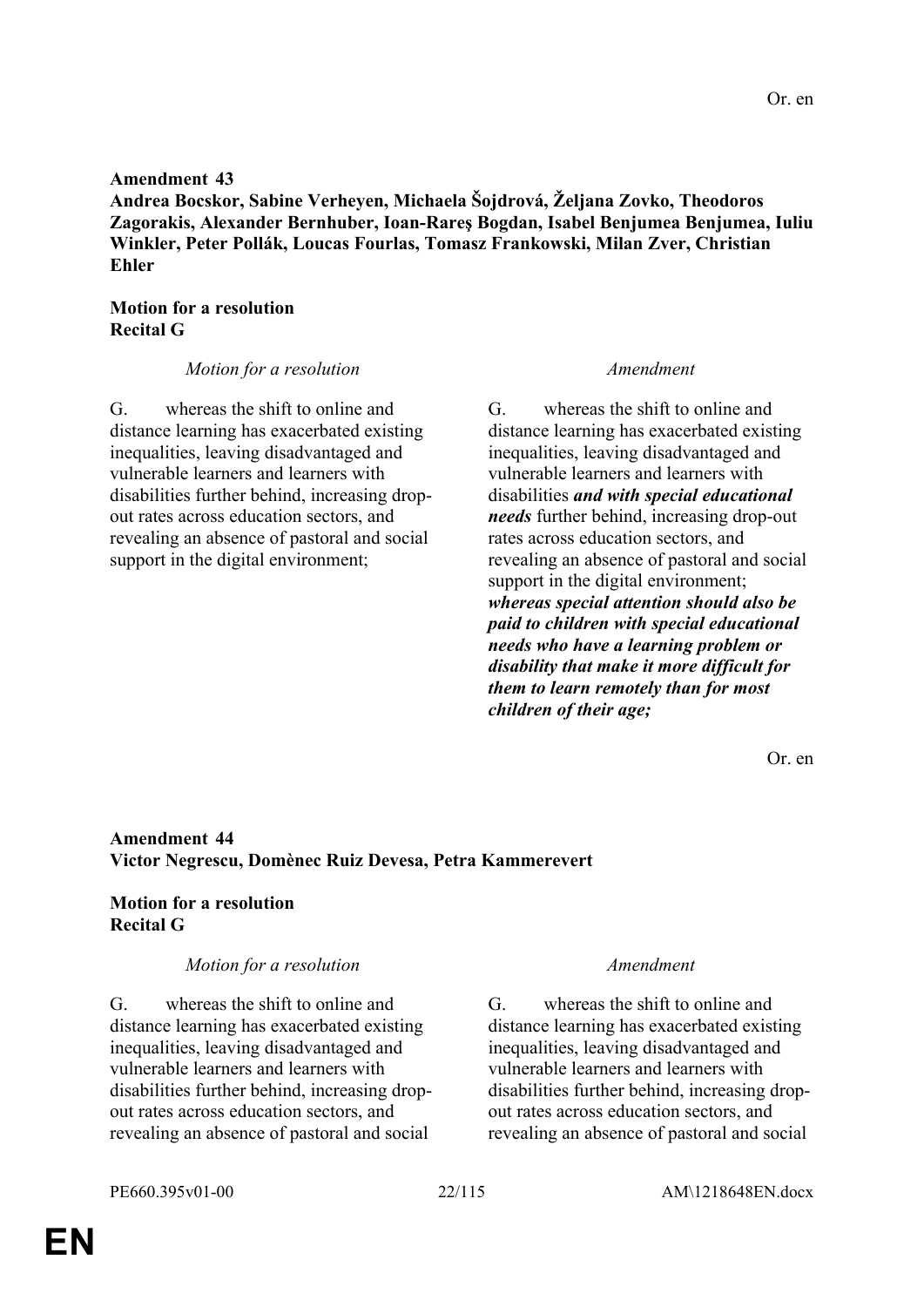support in the digital environment; support in the digital environment;

*whereas digital technologies should not be considered as a cost-saving tool which could lead to the increase of educational inequalities;*

Or. en

# **Amendment 45 Martina Michels, Pernando Barrena Arza, Alexis Georgoulis, Niyazi Kizilyürek**

# **Motion for a resolution Recital G**

# *Motion for a resolution Amendment*

G. whereas the shift to online and distance learning has exacerbated existing inequalities, leaving disadvantaged and vulnerable learners and learners with disabilities further behind, increasing dropout rates across education sectors, and revealing an absence of *pastoral and social support* in the digital environment;

G. whereas the shift to online and distance learning has exacerbated existing inequalities, leaving disadvantaged and vulnerable learners and learners with disabilities further behind, increasing dropout rates across education sectors, and revealing an absence of *support for socially disadvantaged or linguistically less able students* in the digital environment;

Or. de

**Amendment 46 Evelyn Regner** on behalf of the Committee on Women's Rights and Gender Equality

**Motion for a resolution Recital G a (new)**

*Motion for a resolution Amendment*

*G a. whereas emphasis should be placed on the factors that motivate and help girls to become interested in STEM studies, related careers and digital entrepreneurship such as promoting female role models, having the support of teacher mentors, gaining peer group approval and developing creativity and*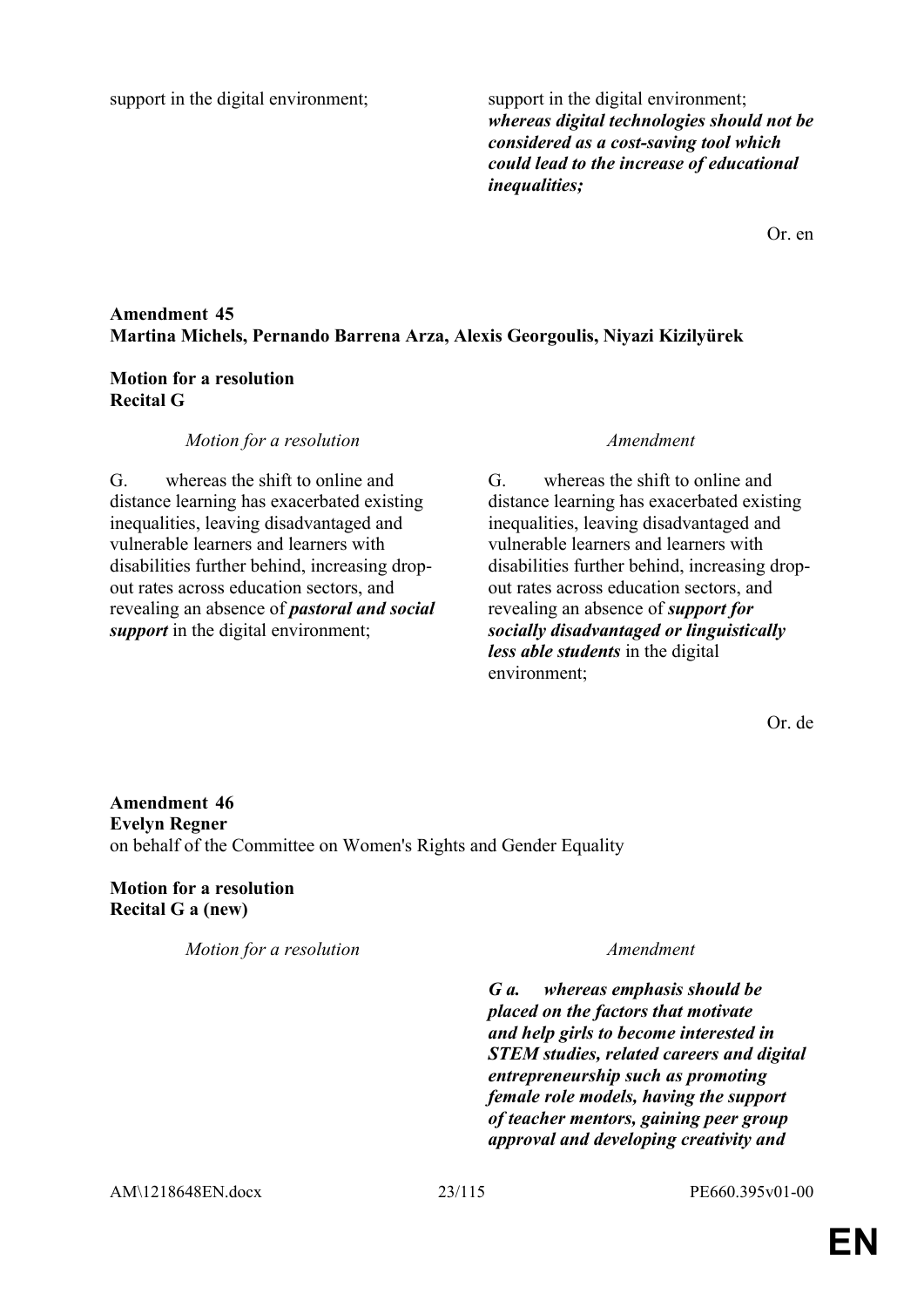### *practical experience;*

Or. en

# **Amendment 47 Victor Negrescu, Marcos Ros Sempere, Petra Kammerevert**

**Motion for a resolution Recital G a (new)**

*Motion for a resolution Amendment*

*G a. whereas in-person learning is important to develop tools that can help the development of transversal skills, especially in early childhood education;*

Or. en

**Amendment 48 Dace Melbārde**

**Motion for a resolution Recital G a (new)**

*Motion for a resolution Amendment*

*G a. whereas museums, libraries and archives are important and relevant nonformal education settings that work in close collaboration with schools and universities;*

Or. en

**Amendment 49 Victor Negrescu, Petra Kammerevert**

# **Motion for a resolution Recital H**

*Motion for a resolution Amendment*

H. whereas the COVID-19 pandemic H. whereas the COVID-19 pandemic

PE660.395v01-00 24/115 AM\1218648EN.docx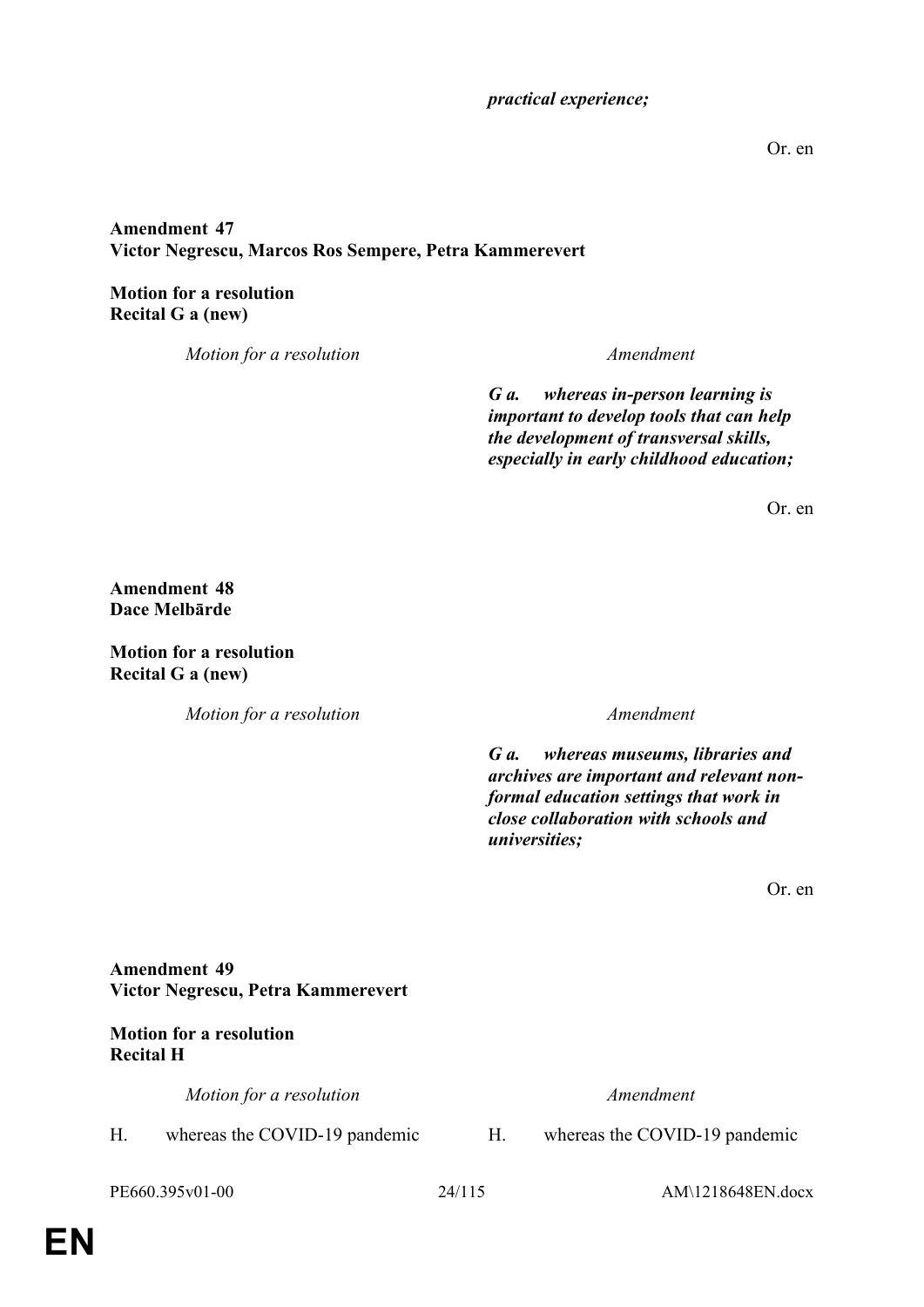will herald profound changes and may well not be the last pandemic; whereas it would be unforgivable not to be properly prepared to deliver full-scale quality digital education for all in *the event of a potential second wave*;

will herald profound changes and may well not be the last pandemic; whereas it would be unforgivable not to be properly prepared to deliver full-scale quality digital education for all in *case of a new school and university lockdown*; *whereas that digital education plays a crucial role in tackling educational challenges in new major crises that may arise again in the future and that it will help the educational system be resilient in the longerterm,should such crises happen again;*

Or. en

**Amendment 50 Christine Anderson**

**Motion for a resolution Recital H**

*Motion for a resolution Amendment*

H. whereas the COVID-19 pandemic will herald profound changes and may well not be the last pandemic; whereas it would be unforgivable not to be properly prepared to deliver full-scale quality digital education for all in the event of a potential *second wave*;

H. whereas the *consequences of the measures taken to address the propagandised* COVID-19 pandemic will herald profound changes and may well not be the last *propagandised* pandemic; whereas it would be unforgivable not to be properly prepared to deliver full-scale quality digital education for all in the event of a potential *future pandemic*;

Or. de

# **Amendment 51 Tomasz Frankowski, Asim Ademov, Sabine Verheyen, Michaela Šojdrová, Andrea Bocskor**

# **Motion for a resolution Recital H**

*Motion for a resolution Amendment*

H. whereas the COVID-19 pandemic will herald profound changes and may well

H. whereas the COVID-19 pandemic will herald profound changes and may well

AM\1218648EN.docx 25/115 PE660.395v01-00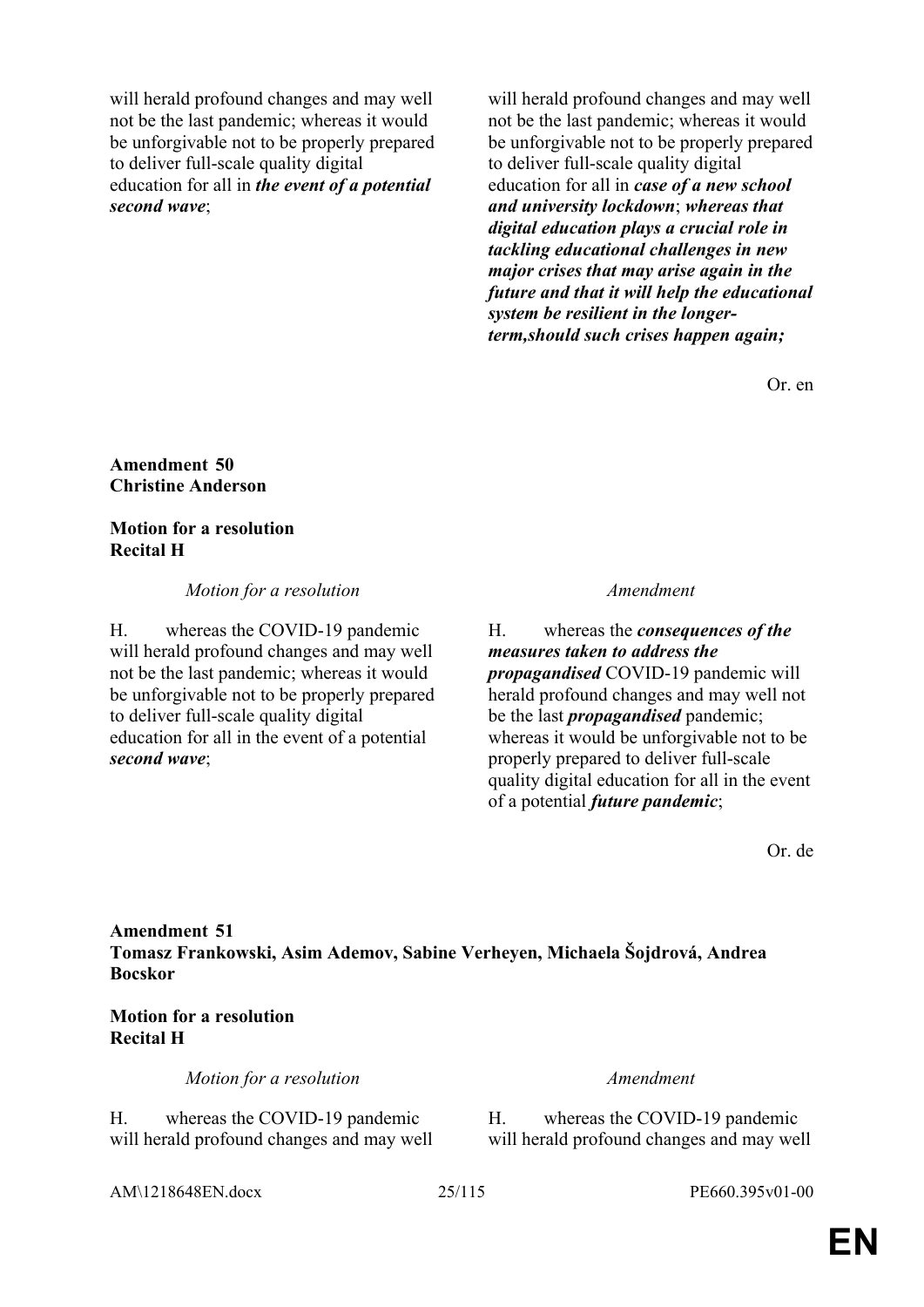not be the last pandemic; whereas it would be unforgivable not to be properly prepared to deliver full-scale quality digital education for all in the event of a potential second wave;

not be the last pandemic; whereas it would be unforgivable not to be properly prepared to deliver full-scale quality digital education for all in the event of a potential second wave *but also in view of adequately adapting to the digital decade*;

Or. en

# **Amendment 52 Dace Melbārde**

### **Motion for a resolution Recital H**

*Motion for a resolution Amendment*

H. whereas *the* COVID-19 *pandemic will herald profound changes and may well not be the last pandemic; whereas it would be unforgivable not to be properly prepared* to deliver full-scale quality digital education for all *in the event of a potential second wave*;

H. whereas COVID-19 *has increased the necessity* to deliver full-scale quality digital education for all*; whereas the EU has lagged behind in embracing and adopting the already existing digital solutions for education*;

Or. en

**Amendment 53 Andrea Bocskor**

# **Motion for a resolution Recital H**

*Motion for a resolution Amendment*

H. whereas the COVID-19 pandemic will herald profound changes and may well not be the last pandemic; whereas it would be unforgivable not to be properly prepared to deliver full-scale quality digital education for all in the event of a potential *second wave*;

H. whereas the COVID-19 pandemic will herald profound changes and may well not be the last pandemic; whereas it would be unforgivable not to be properly prepared to deliver full-scale quality digital education for all in the event of a potential *next pandemic*;

Or. en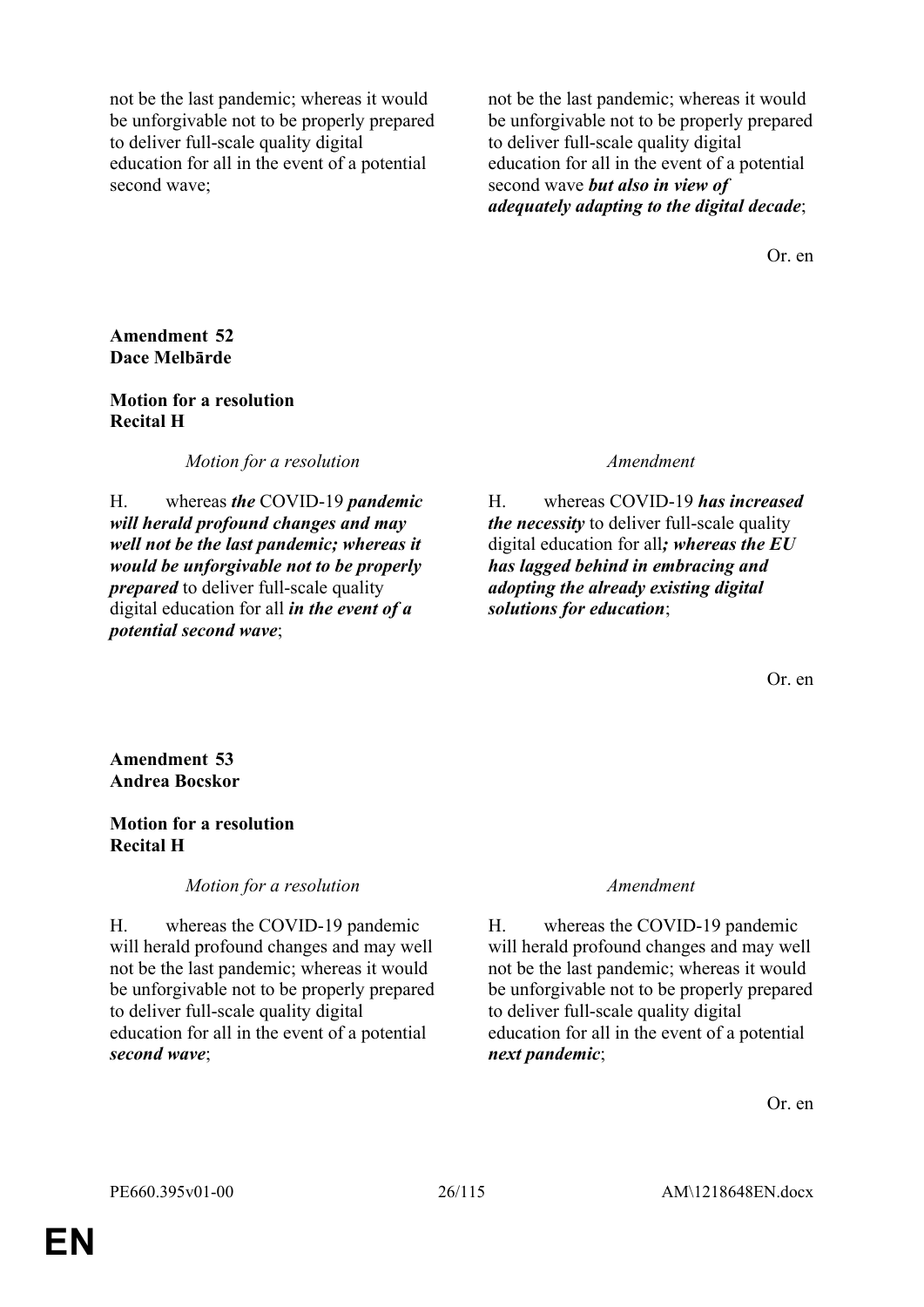### **Amendment 54 Laurence Farreng, Ilana Cicurel, Vlad-Marius Botoş, Radka Maxová, Monica Semedo, Irena Joveva**

# **Motion for a resolution Recital H**

*Motion for a resolution Amendment*

H. whereas the COVID-19 pandemic will herald profound changes *and may well not be the last pandemic*; whereas it would be unforgivable not to be properly prepared to deliver full-scale quality digital education for all *in the event of a potential second wave*;

H. whereas the COVID-19 pandemic will herald profound changes *for our way of life*; whereas it would be unforgivable not to be properly prepared to deliver fullscale quality digital education for all;

Or. en

**Amendment 55 Evelyn Regner** on behalf of the Committee on Women's Rights and Gender Equality

**Motion for a resolution Recital H a (new)**

*Motion for a resolution Amendment*

*H a. whereas the spread of COVID 19, the disruption of education caused by the closure of schools and other education facilities, and forced social isolation and restrictions, on the one hand, sparked concerns about the impact of interruptions to education on vulnerable students, because of their socioeconomically disadvantaged backgrounds or place of residence, such as girls in rural, remote and depopulated areas who face more barriers to enrolling in digital education and accessing good ICT infrastructure and services, including the internet and broadband and on the other hand, proved the clear need for efficient, well-functioning and inclusive digital education with increased investments in digital literacy skills and online education, as well as a need to*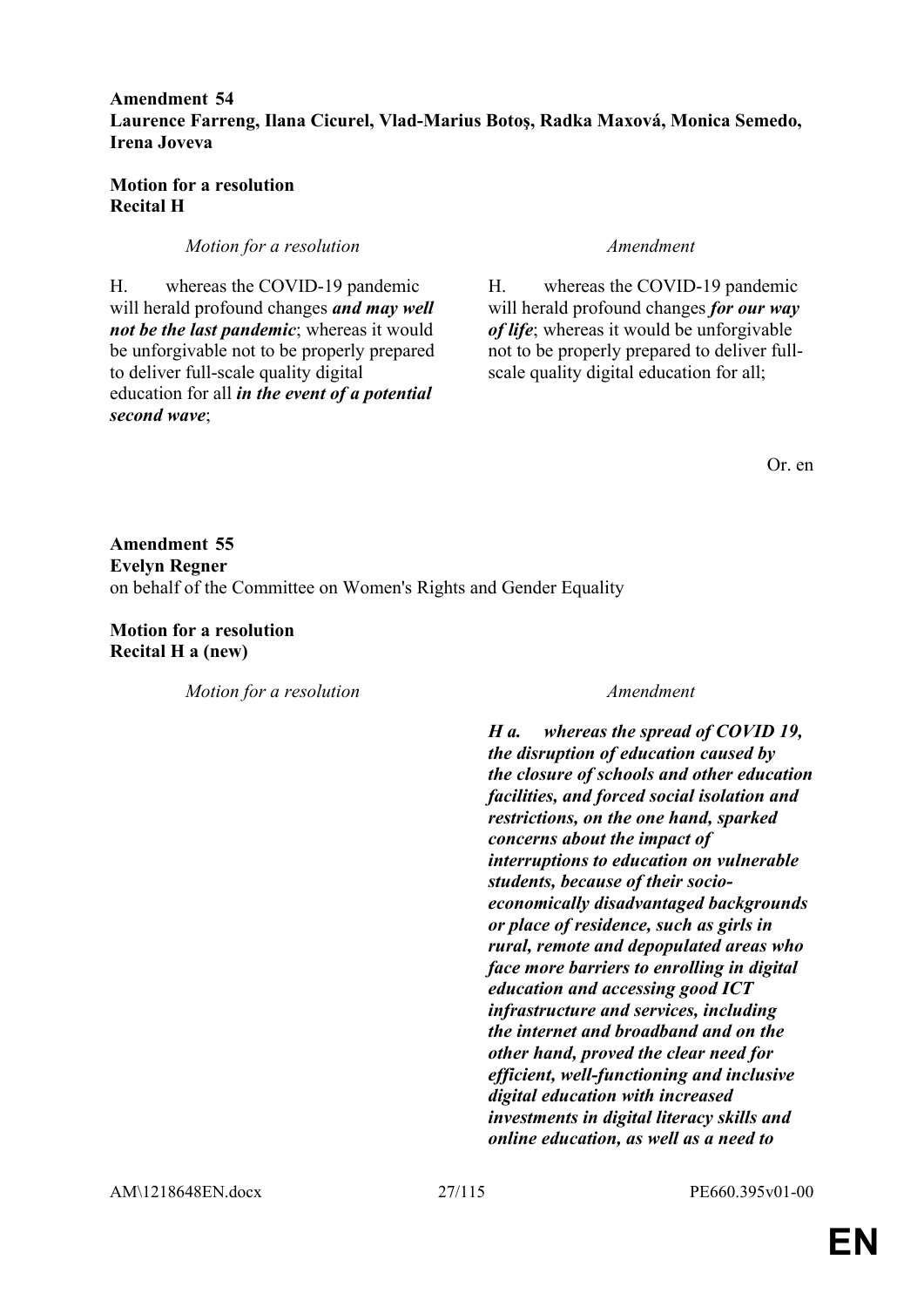*speed up the process of raising awareness implementing new technologies;*

# **Amendment 56 Martina Michels, Pernando Barrena Arza, Alexis Georgoulis, Niyazi Kizilyürek**

# **Motion for a resolution Recital H a (new)**

*Motion for a resolution Amendment*

*Ha. whereas the development and expansion of digital infrastructure in primary and secondary schools is in some cases still being planned and carried out in the complete absence of permanent IT network and support staff;*

Or. de

**Amendment 57 Marcel Kolaja**

**Motion for a resolution Recital H a (new)**

*Motion for a resolution Amendment*

*H a. whereas teacher-student interaction is crucial to the well-being and development of students; whereas educational technologies should remain a support and not a replacement for the inperson education provided;*

Or. en

# **Amendment 58 Andrea Bocskor**

# **Motion for a resolution**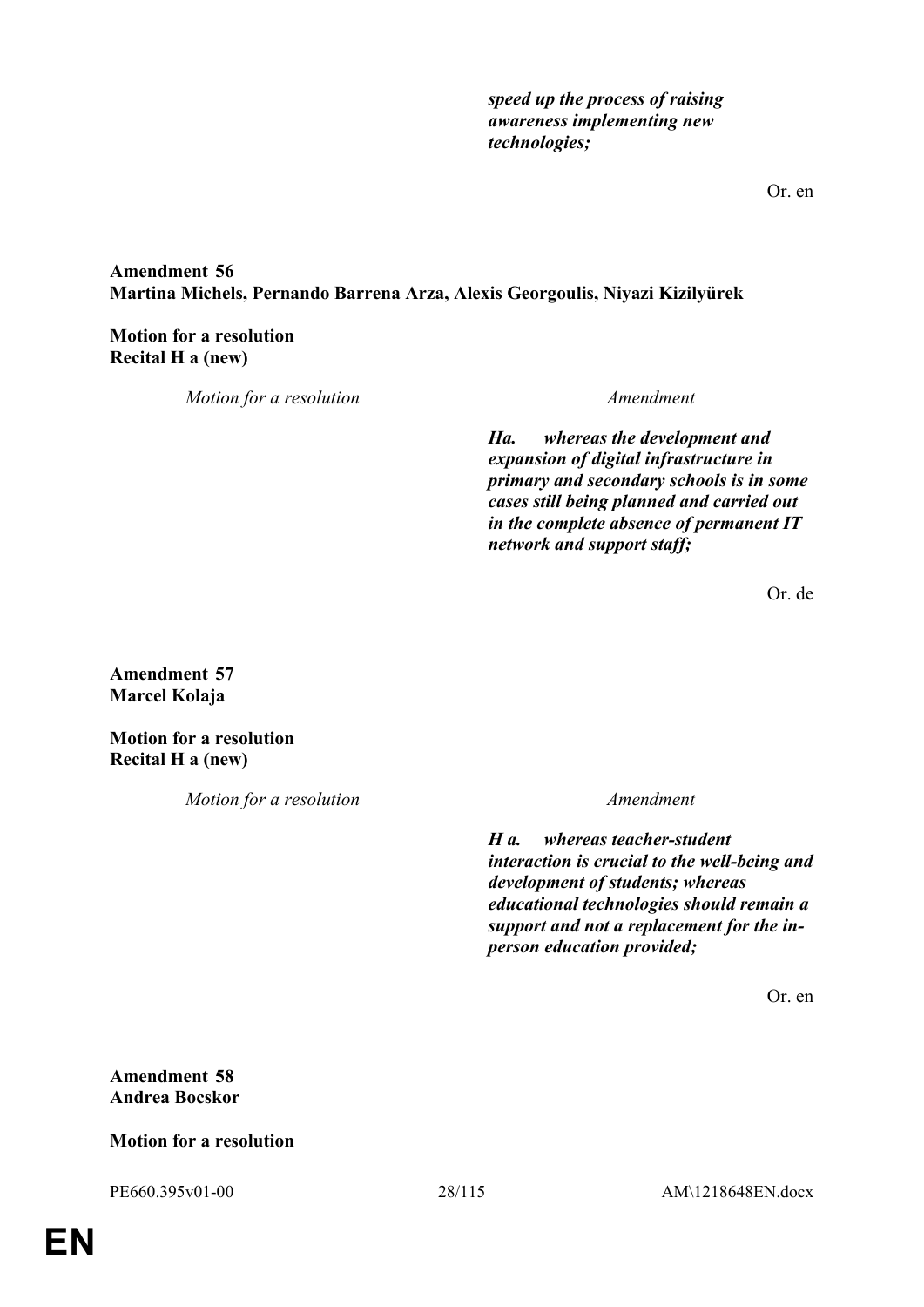*Motion for a resolution Amendment*

*H a. whereas mastering basic transversal skills, such as numeracy, critical thinking and social communication skills, is a fundamental prerequisite for the acquisition of digital skills and competences;*

Or. en

**Amendment 59 Radka Maxová, Laurence Farreng, Monica Semedo, Vlad-Marius Botoş, Ilana Cicurel**

**Motion for a resolution Recital H a (new)**

*Motion for a resolution Amendment*

*H a. whereas basic skills, such as numeracy, critical thinking and social communication skills, are a fundamental prerequisite for the acquisition of digital skills and competences;*

Or. en

**Amendment 60 Dace Melbārde**

**Motion for a resolution Recital H a (new)**

*Motion for a resolution Amendment*

*H a. whereas the hybrid model of education combining in-person learning with distance and online learning will remain well after Covid-19 and offers a range of benefits;*

Or. en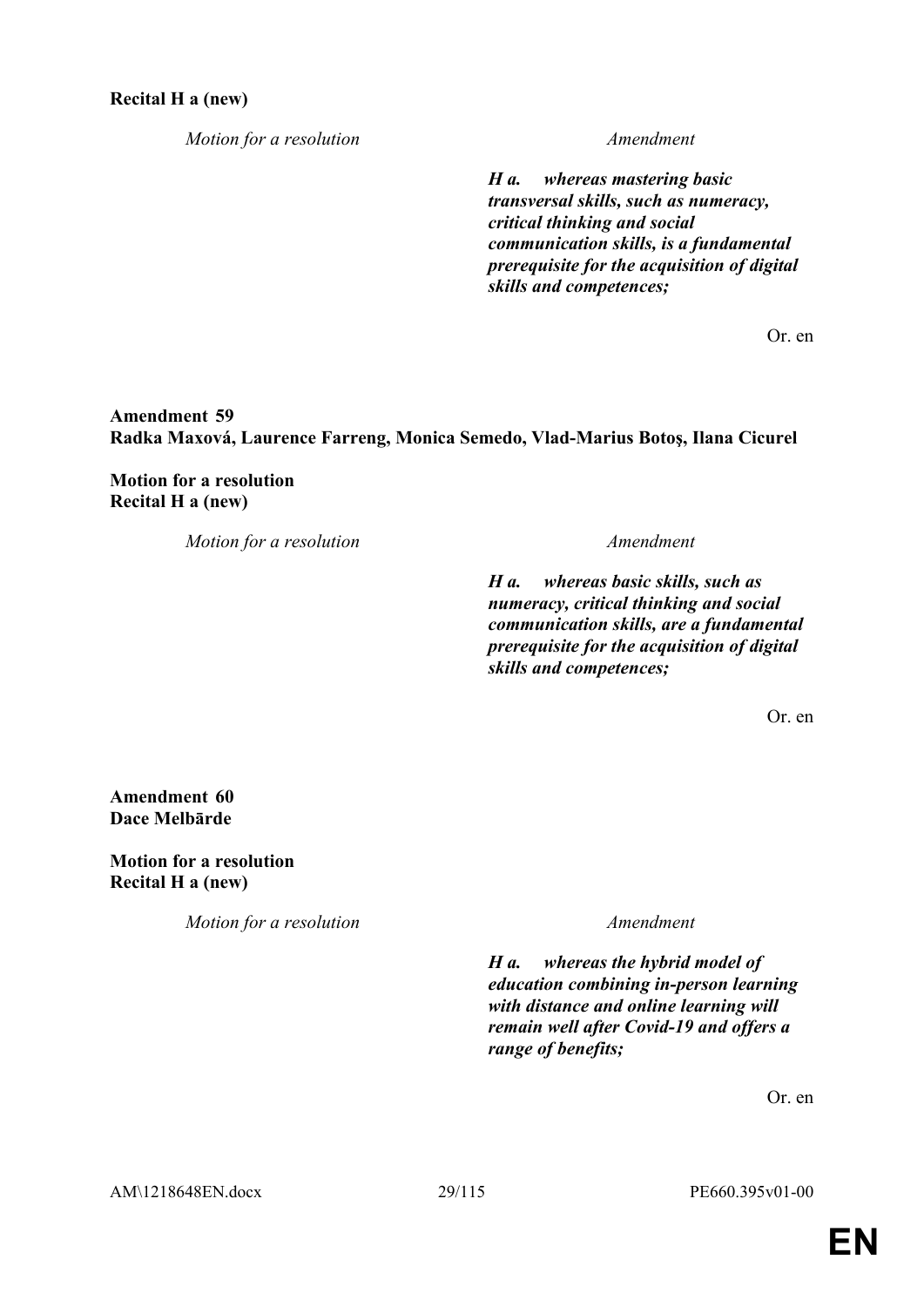# **Amendment 61 Victor Negrescu, Petra Kammerevert**

**Motion for a resolution Recital H a (new)**

*Motion for a resolution Amendment*

*H a. whereas it is time to develop a Union digital education policy for the medium and longer term;*

Or. en

# **Amendment 62 Radka Maxová, Laurence Farreng, Vlad-Marius Botoş, Ilana Cicurel**

**Motion for a resolution Recital H b (new)**

*Motion for a resolution Amendment*

*H b. whereas excessive use of technological and digital equipment, such as computers and tablets, can also have negative effects on health and well-being and can cause problems such as sleep deprivation, and a sedentary lifestyle, especially in early age, when the brain and body is still developing;*

Or. en

**Amendment 63 Dace Melbārde**

**Motion for a resolution Recital H b (new)**

*Motion for a resolution Amendment*

*H b. whereas availability of quality online education is often not an alternative, but the only option for certain groups such as those working full-time or out of work in rural and remote regions*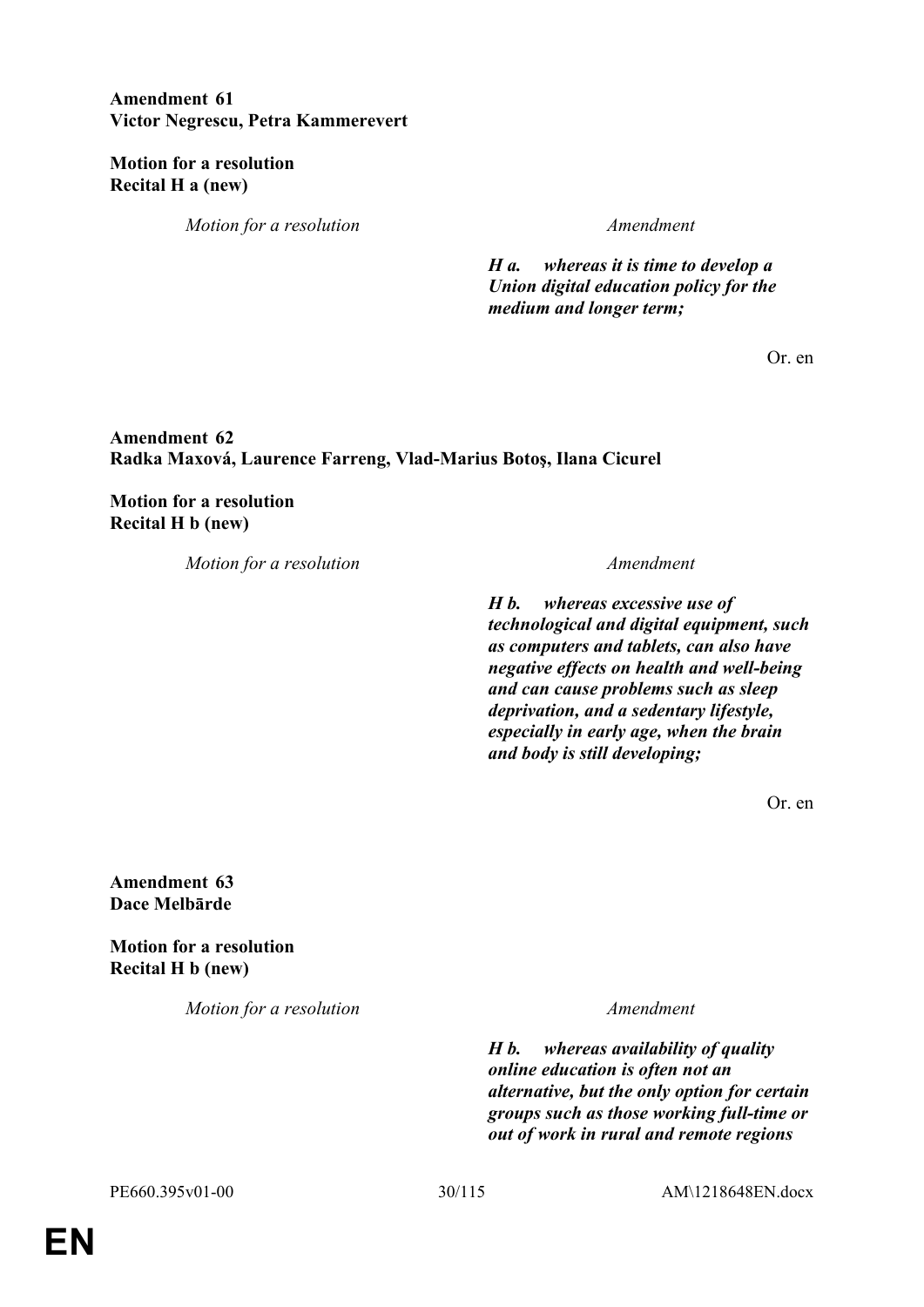*or for disabled people;*

Or. en

**Amendment 64 Andrea Bocskor**

**Motion for a resolution Recital H b (new)**

*Motion for a resolution Amendment*

*H b. whereas excessive use of technological and digital equipment, such as computers and tablets, can cause problems related to health and well-being, including sleep deprivation, a sedentary lifestyle and addiction;*

Or. en

**Amendment 65 Victor Negrescu, Marcos Ros Sempere, Petra Kammerevert**

**Motion for a resolution Recital H b (new)**

*Motion for a resolution Amendment*

*H b. whereas mastering basic transversal skills, such as numeracy, critical thinking and social communication skills, is a fundamental prerequisite for the acquisition of digital skills and competences;*

Or. en

**Amendment 66 Radka Maxová, Laurence Farreng, Monica Semedo, Vlad-Marius Botoş, Ilana Cicurel**

**Motion for a resolution Recital H c (new)**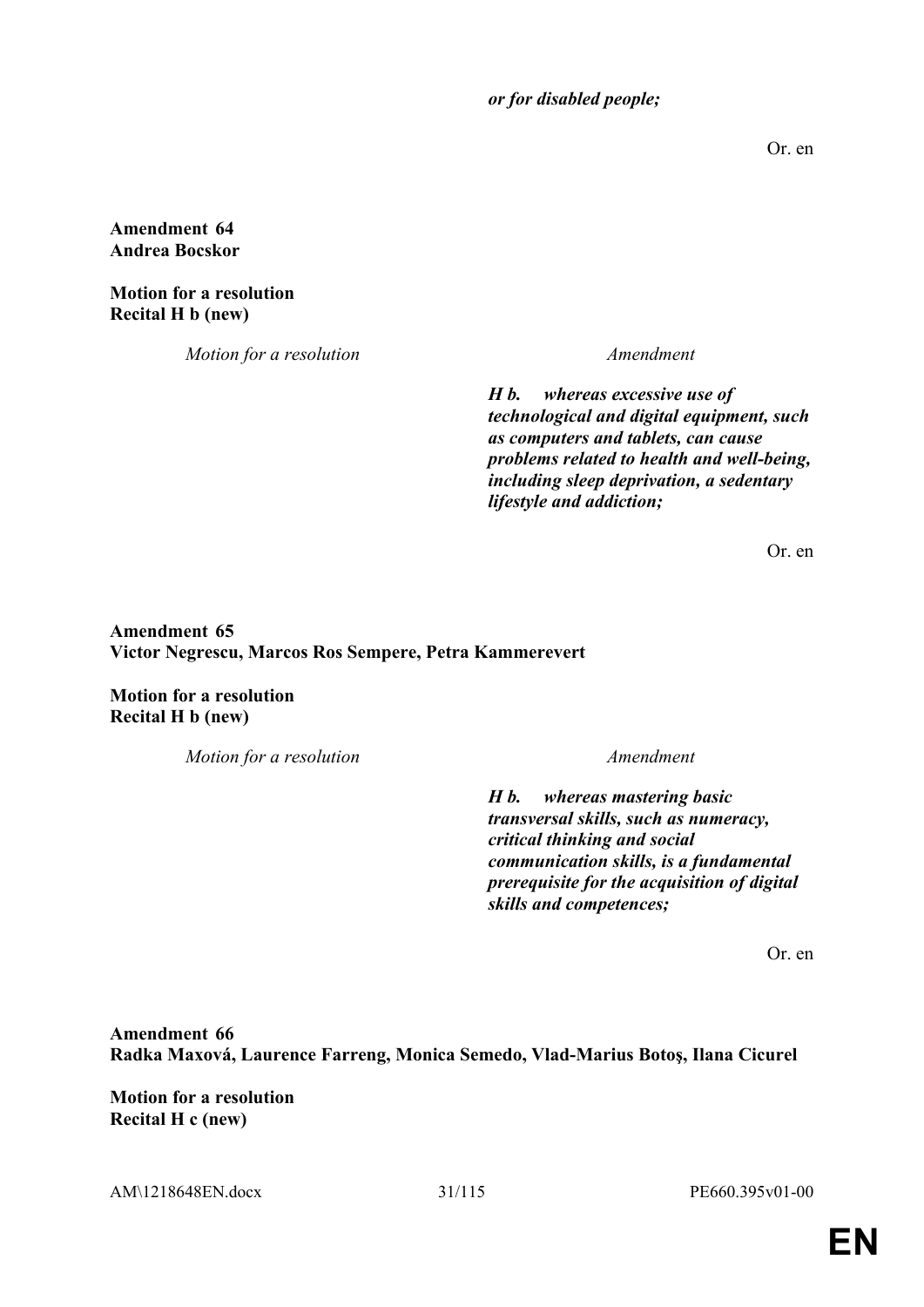*Motion for a resolution Amendment*

*H c. whereas basic education in cyber hygiene, cyber safety, data protection and media literacy must be age- and development- oriented in order to help children become critical learners, active citizens, internet users and make informed decisions, and be aware of the risks associated with the internet, such as online disinformation, harassment and personal data breaches;*

Or. en

**Amendment 67 Andrea Bocskor**

**Motion for a resolution Recital H c (new)**

*Motion for a resolution Amendment*

*H c. whereas digital technologies must be introduced in a learner-focused, ageappropriate and development-oriented way; whereas it is vital to maintain personal contact between students and teachers and to prioritise the well-being and healthy development of children and adult learners;*

Or. en

**Amendment 68 Victor Negrescu, Petra Kammerevert**

**Motion for a resolution Recital H c (new)**

*Motion for a resolution Amendment*

*H c. whereas digital learning strategies also need to take into account research on the effects that early use of digital technology may have on the development*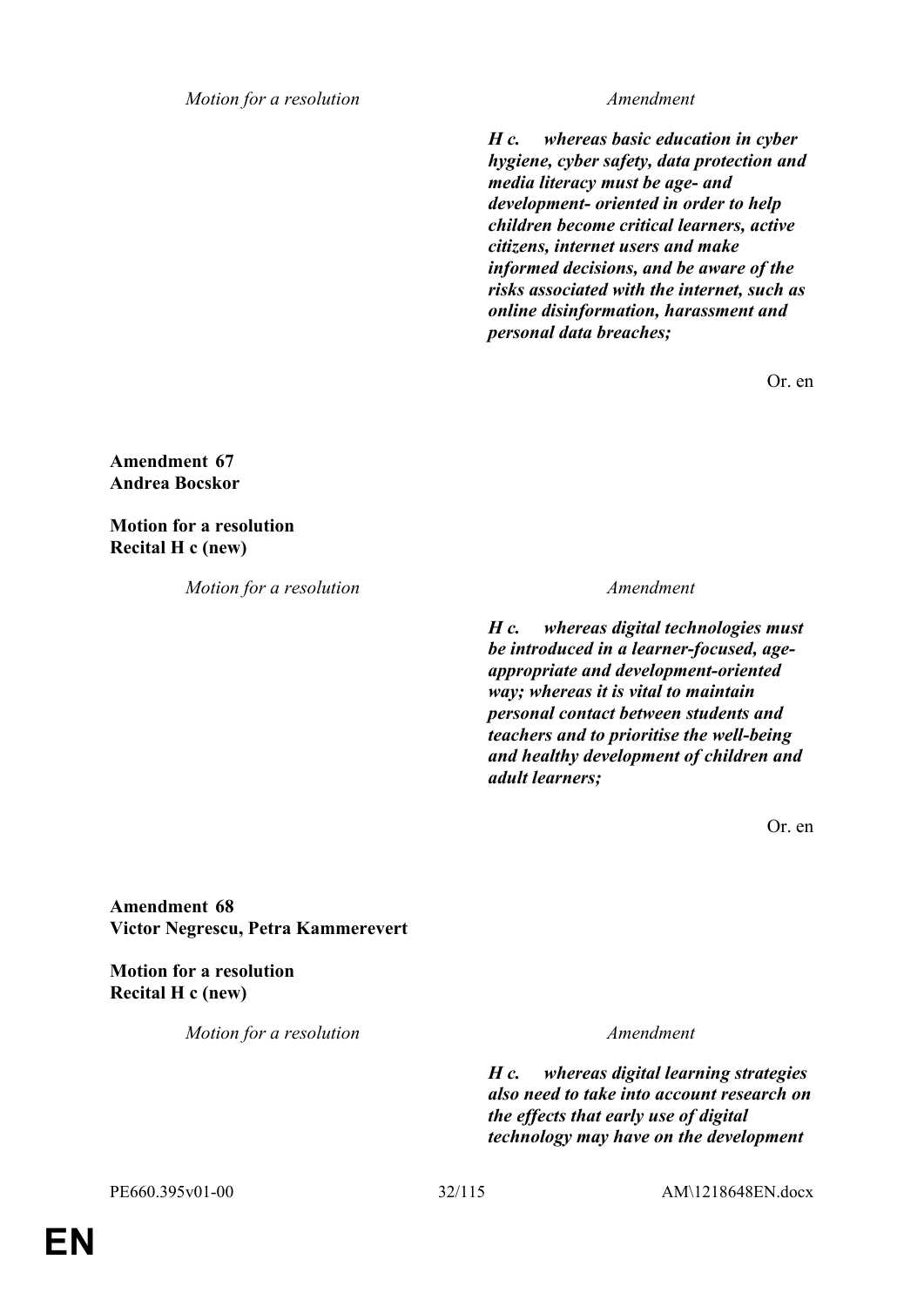*of young children;*

Or. en

**Amendment 69 Victor Negrescu, Petra Kammerevert**

**Motion for a resolution Recital H d (new)**

*Motion for a resolution Amendment*

*H d. whereas digital technologies should be introduced in a learnerfocused, age-appropriate and development-oriented way; whereas it is beneficial to maintain personal contact between students and teachers and to value the well-being and healthy development of children and adult learners;*

Or. en

**Amendment 70 Victor Negrescu, Petra Kammerevert**

**Motion for a resolution Recital H e (new)**

*Motion for a resolution Amendment*

*H e. whereas 10% of households in rural areas of the EU do not have access to fixed-line internet and a further 41% are not covered by broadband;*

Or. en

**Amendment 71 Victor Negrescu, Petra Kammerevert**

**Motion for a resolution Recital H f (new)**

AM\1218648EN.docx 33/115 PE660.395v01-00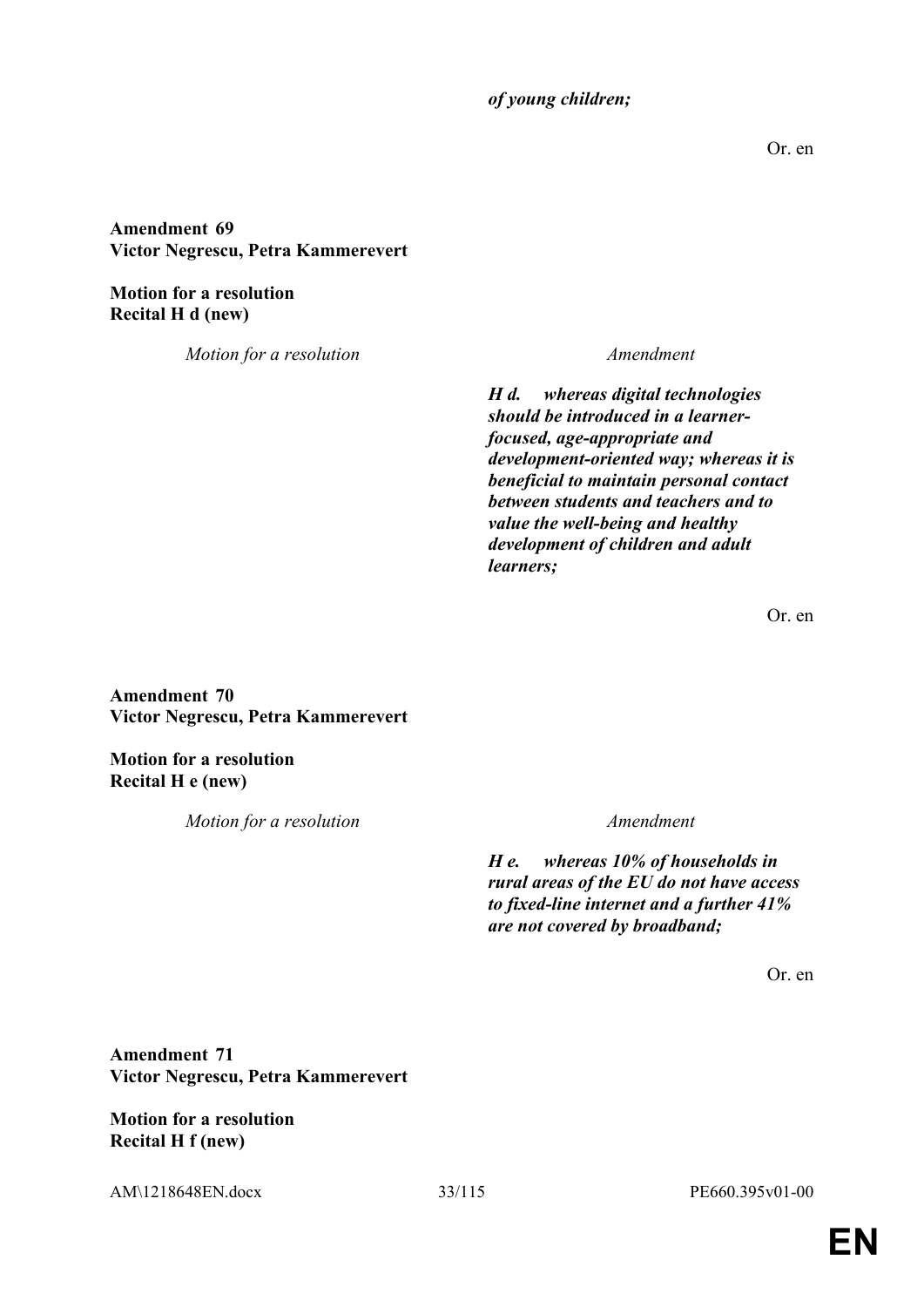*Motion for a resolution Amendment*

*H f. whereas older people are vulnerable to digital exclusion; whereas only 35% of persons aged 55-74 possess basic digital skills;*

Or. en

# **Amendment 72 Victor Negrescu, Petra Kammerevert**

**Motion for a resolution Recital H g (new)**

*Motion for a resolution Amendment*

*H g. whereas the COVID-19 pandemic is an unprecedented challenge for teachers and trainers at all levels, including in Vocational Education and Training (VET); whereas prior to the crisis only 39% of teachers in the EU felt well or very well prepared to use digital technologies for teaching, with significant differences between Member States;*

Or. en

**Amendment 73 Victor Negrescu, Domènec Ruiz Devesa, Petra Kammerevert**

**Motion for a resolution Recital H h (new)**

*Motion for a resolution Amendment*

*H h. whereas basic education in cyber hygiene, cyber safety, data protection and media literacy must be appropriate to the age and oriented to the development of learners in order to help children become critical learners, active citizens, internet users and shapers of a democratic digital society, make informed decisions, and be*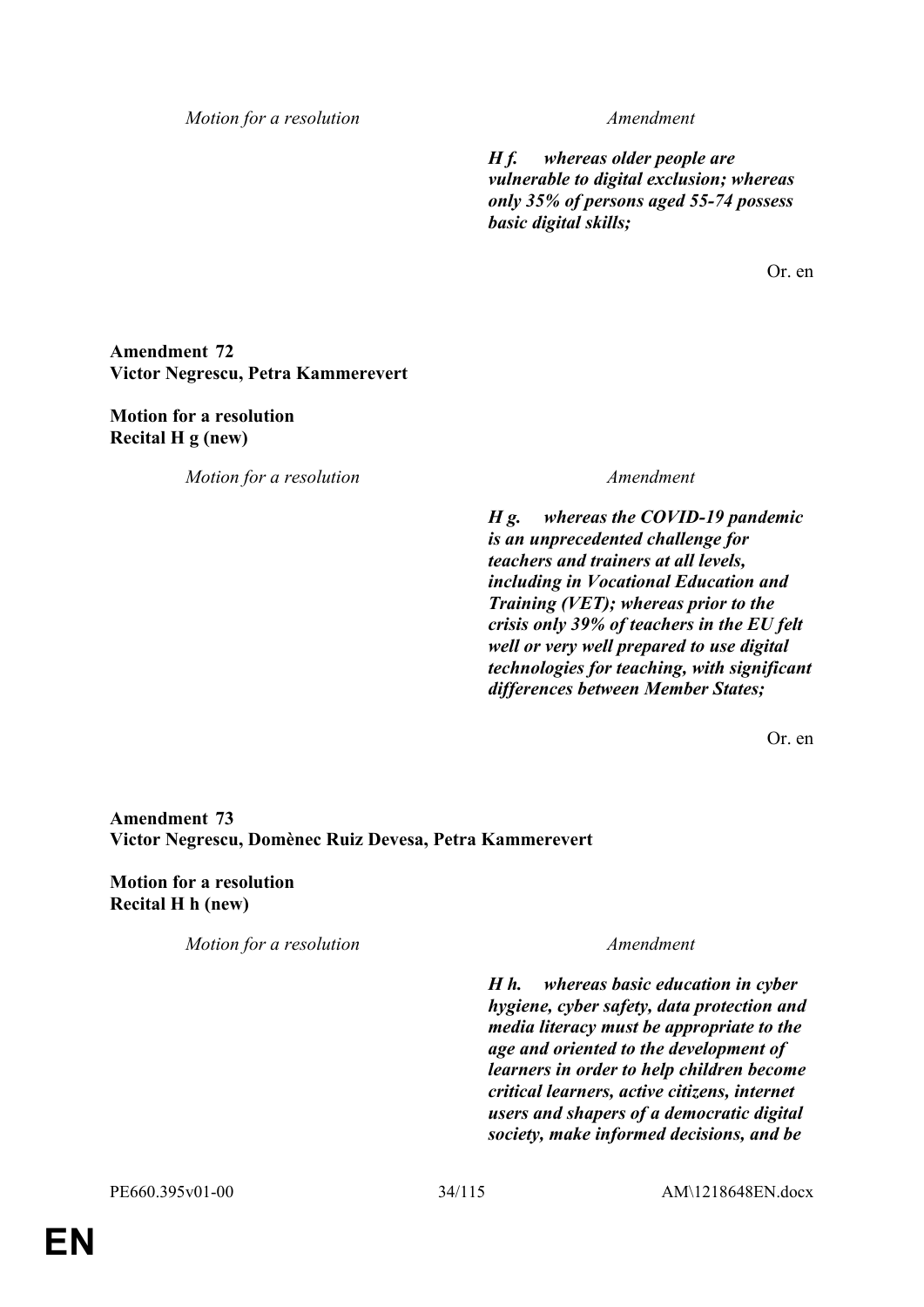*aware of and able to counter the risks associated with the internet, such as online disinformation, harassment and personal data breaches; whereas cybersecurity-related teaching programmes should be introduced in academic and vocational training curricula;*

Or. en

### **Amendment 74 Victor Negrescu, Petra Kammerevert**

### **Motion for a resolution Recital H i (new)**

*Motion for a resolution Amendment*

*H i. whereas a significant gender gap in digital skills still persists and is expected to widen; whereas only 17% of tech sector jobs are held by women despite a share of 54% female students in tertiary education; whereas, according to Eurostat only one in three STEM graduates is a woman; whereas efforts to tackle gender bias and inequality in the digital sector are insufficient; whereas the gender gap is particularly evident in the AI sector, where only 22% of AI professionals globally are female, thereby limiting the trajectory for the digital sector in the foreseeable future;*

Or. en

**Amendment 75 Victor Negrescu, Predrag Fred Matić, Domènec Ruiz Devesa, Petra Kammerevert**

# **Motion for a resolution Recital H j (new)**

*Motion for a resolution Amendment*

*H j. whereas 43 % of Europeans lack* 

AM\1218648EN.docx 35/115 PE660.395v01-00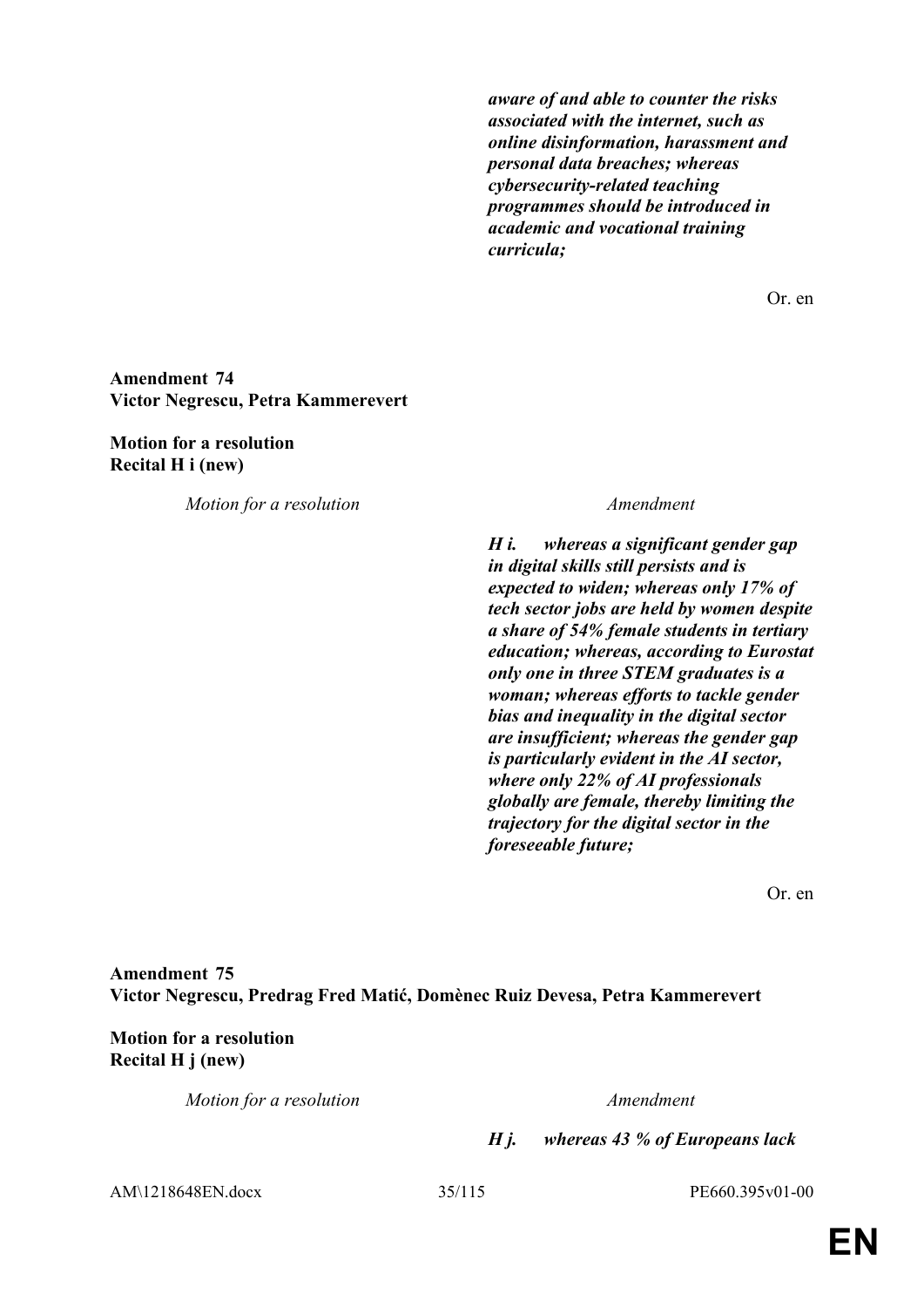*basic digital skills, with significant disparities within and between Member States and based on socioeconomic status, age, gender, income, level of education and employment; whereas the Skills Agenda aims to ensure that 70 per cent of 16- to 74-year-olds have basic digital skills by 2025; whereas the European Digital Competence Framework for Citizens acknowledges the importance of soft skills, including communication, collaboration, digital content and creation; whereas these skills are key components of humanities, arts and social sciences studies; whereas an interdisciplinary approach to the study of science, technology, engineering, arts and mathematics (STEAM) can lead to a better design of human-centric digital solutions;*

Or. en

**Amendment 76 Victor Negrescu, Predrag Fred Matić, Marcos Ros Sempere, Petra Kammerevert**

**Motion for a resolution Recital H k (new)**

*Motion for a resolution Amendment*

*H k. whereas data shows persisting gender inequalities in the whole digital sector whereas gender stereotypes influence subject choices (less than 3 % of teenage girls express an interest in working as an ICT professional) which in turn influence the lack of women in the ICT and STEM professions, whereas women are underrepresented in high-tech jobs and a there is persistent digital gender pay gap, whereas high-tech jobs are the jobs of the future, the driving force of innovation, social welfare and sustainable development;*

Or. en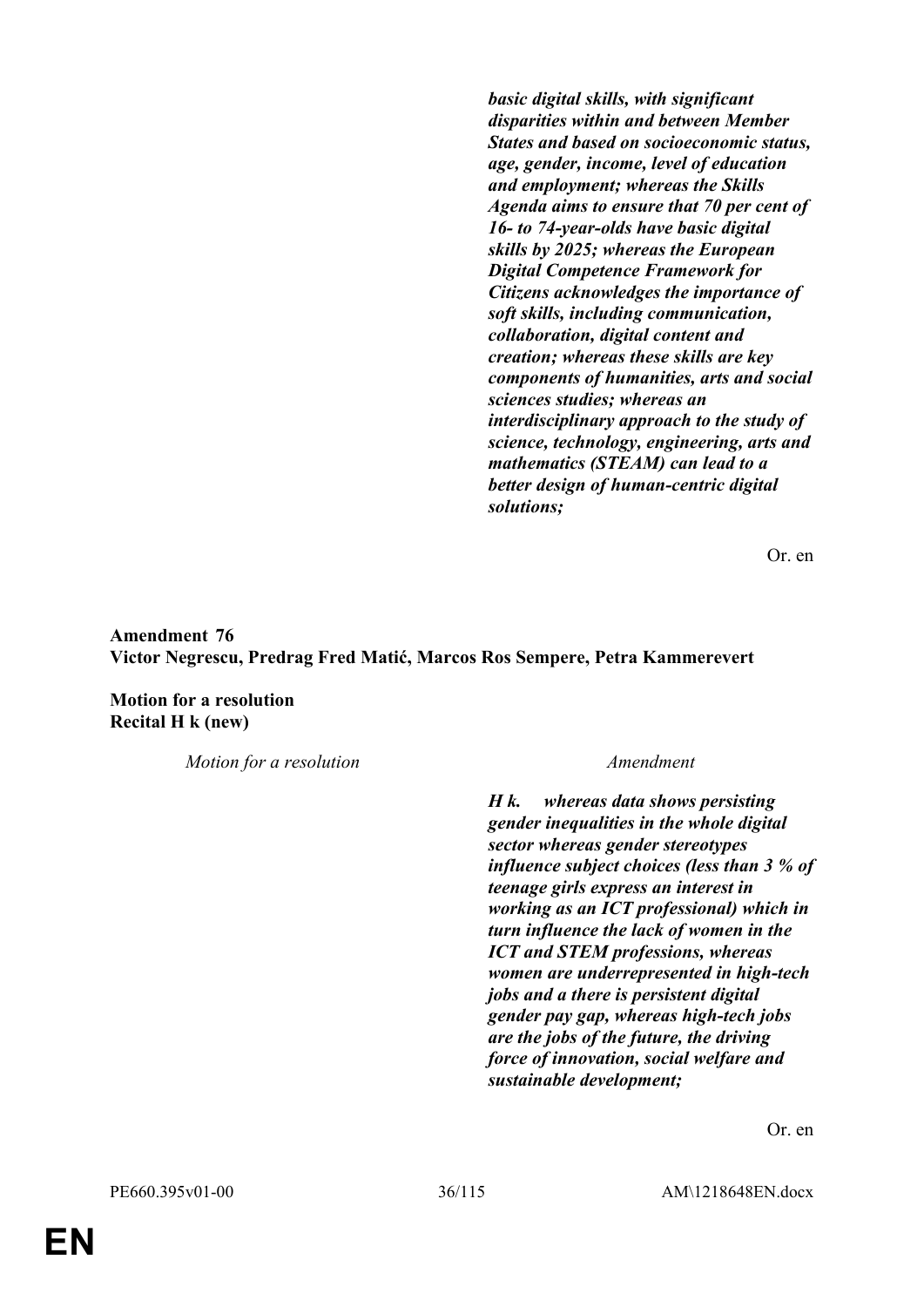# **Amendment 77 Dace Melbārde**

# **Motion for a resolution Paragraph 1**

# *Motion for a resolution Amendment*

1. Welcomes the updated Digital Education Action Plan as a further step towards a more comprehensive digital skills and education strategy; believes that the plan will have been a success if, by its completion, digital education *is considered a significant* part of education policy and has delivered clear, consistent and positive results in terms of access and quality across the Union;

1. Welcomes the updated Digital Education Action Plan as a further step towards a more comprehensive digital skills and education strategy; believes that the plan will have been a success if, by its completion, digital education *truly becomes a* part of education policy and has delivered clear, consistent and positive results in terms of access*, equity* and quality across the Union; *acknowledges the different starting points of Member States and urges against one-size-fits-all strategies;*

Or. en

# **Amendment 78 Victor Negrescu, Domènec Ruiz Devesa, Petra Kammerevert**

# **Motion for a resolution Paragraph 1**

# *Motion for a resolution Amendment*

1. Welcomes the updated Digital Education Action Plan as a further step towards a more comprehensive digital skills and education strategy; believes that the plan will have been a success if, by its completion, digital education is considered a significant part of education policy and has delivered clear, consistent and positive results in terms of access and quality across the Union;

1. Welcomes the updated Digital Education Action Plan as a further step towards a more comprehensive digital skills and education strategy; believes that the plan will have been a success if, by its completion, digital education is considered a significant part of education policy and has delivered clear, consistent and positive results in terms of *availability,* access and quality across the Union;

Or. en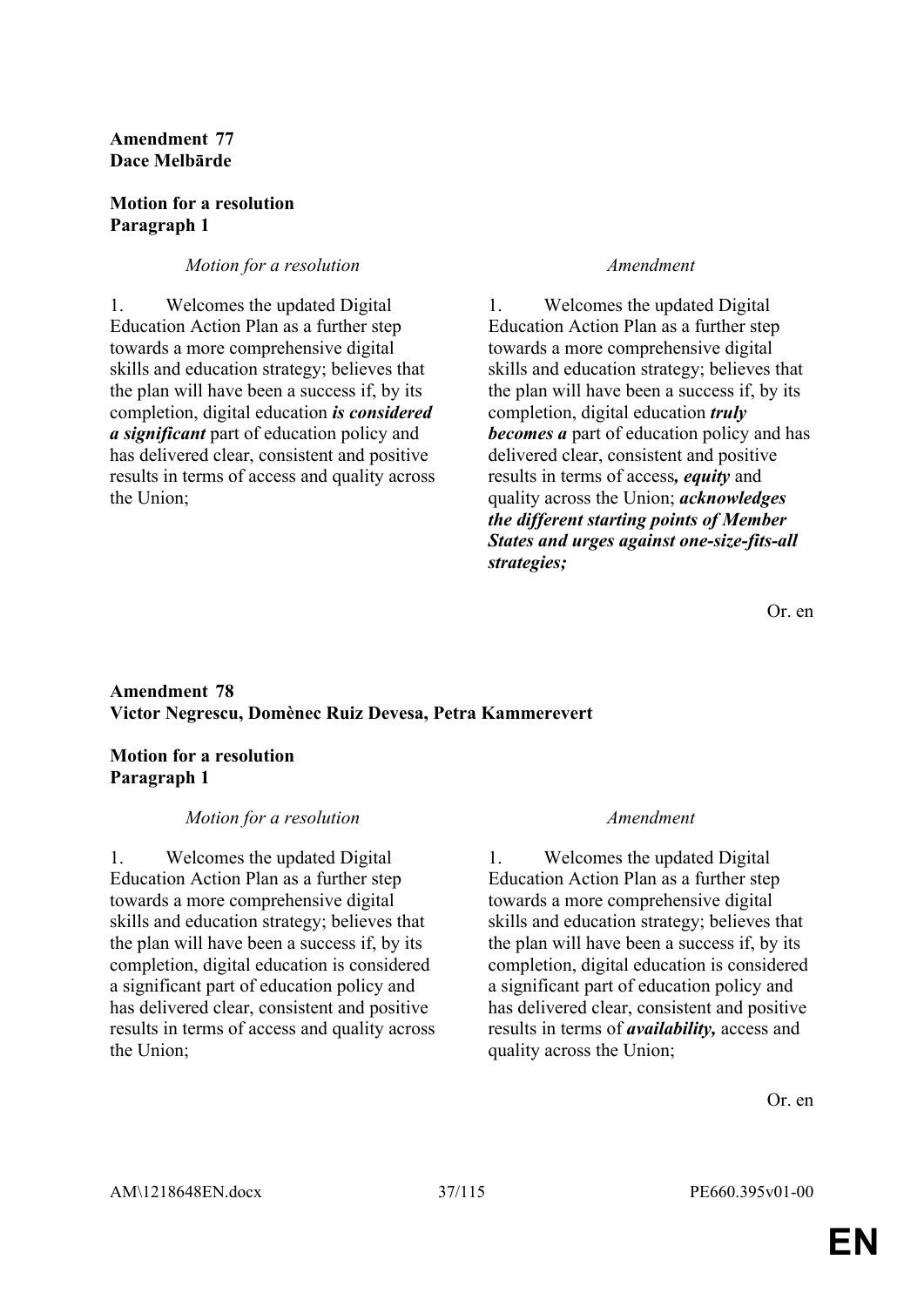# **Amendment 79 Radka Maxová, Laurence Farreng, Monica Semedo, Vlad-Marius Botoş, Ilana Cicurel**

### **Motion for a resolution Paragraph 1**

# *Motion for a resolution Amendment*

1. Welcomes the updated Digital Education Action Plan as a further step towards a more comprehensive digital skills and education strategy; believes that the plan will have been a success if, by its completion, digital education is considered a significant part of education policy and has delivered clear, consistent and positive results in terms of access and quality across the Union;

1. Welcomes the updated Digital Education Action Plan as a further step towards a more comprehensive digital skills and education strategy; believes that the plan will have been a success if, by its completion, digital education is considered a significant part of education policy and has delivered clear, consistent and positive results in terms of *availability,* access and quality across the Union;

Or. en

**Amendment 80 Evelyn Regner** on behalf of the Committee on Women's Rights and Gender Equality

**Motion for a resolution Paragraph 1 a (new)**

*Motion for a resolution Amendment*

*1 a. Calls on the Commission and the Member States when developing digital education policies to ensure that they address the digital gender gap, which is an economic, societal and cultural issue, that slows down the growth of the EU economy, with multi-level and holistic policies and to ensure that all students have the skills needed to carry out the tasks and roles of future jobs in the changing labour market and have equal opportunities that enable them to tackle future challenges relating to global competitiveness and the digital economy by promoting a human centred approach to technology that respects fundamental values and gender equality; calls on the Commission to incorporate an*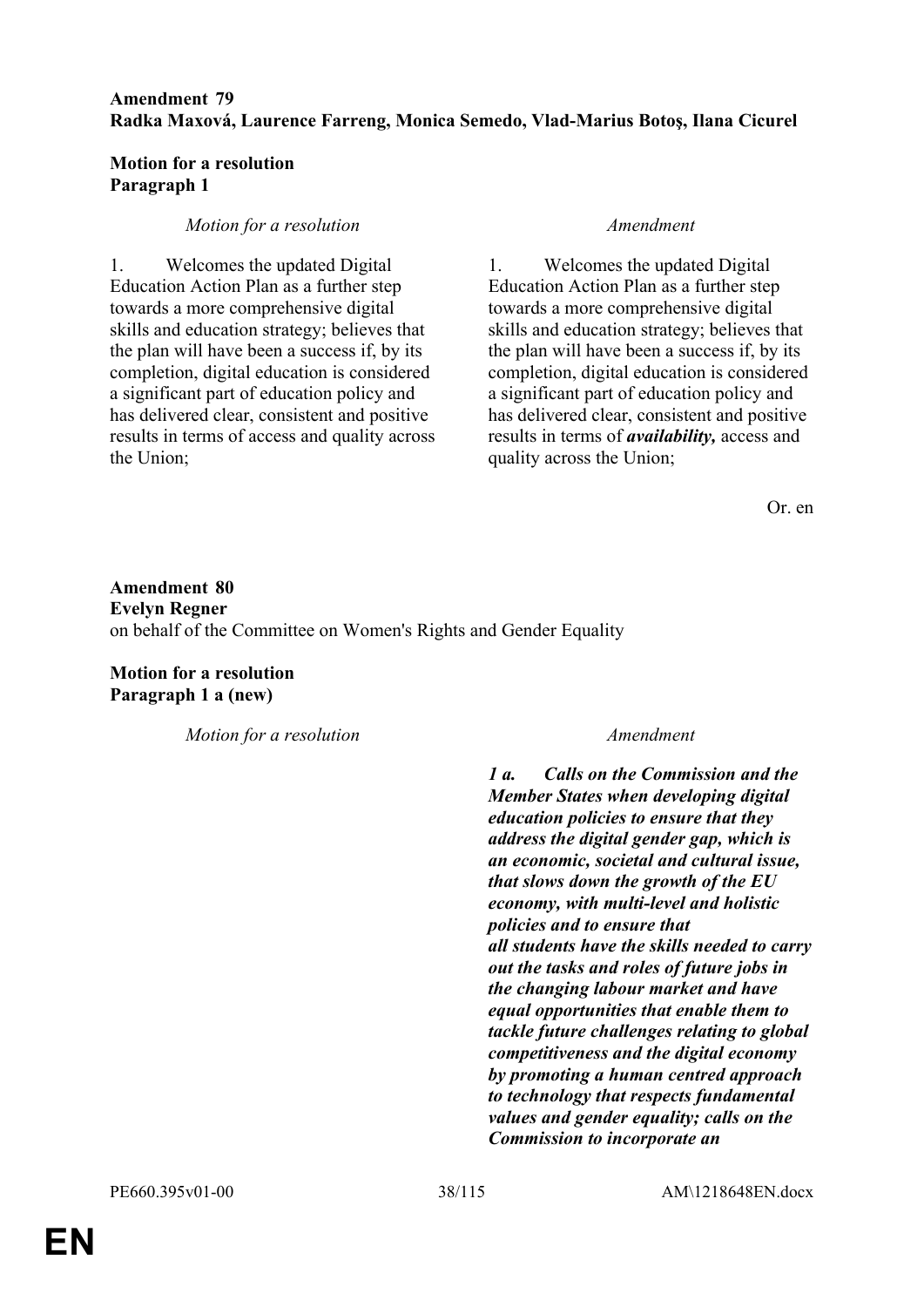*institutional horizontal strategy in its Digital Education Action Plan to combat gender inequality; draws attention to the fact that the insufficient use of human capital associated with gender inequalities has a negative impact on research and innovation-related business and overall economic development, and also has harmful social consequences;*

Or. en

### **Amendment 81 Victor Negrescu, Domènec Ruiz Devesa, Petra Kammerevert**

### **Motion for a resolution Paragraph 1 a (new)**

*Motion for a resolution Amendment*

*1 a. Welcomes the rights-based approach to education, anchored in the Pillar of Social Rights, as a guiding principle of the Digital Education Action Plan; recalls that guaranteeing accessible, inclusive and quality education for all is necessary to enforce the right to education as a fundamental human right;*

Or. en

**Amendment 82 Andrea Bocskor**

**Motion for a resolution Paragraph 1 a (new)**

*Motion for a resolution Amendment*

*1 a. Stresses that while it is essential to increase learners' basic and advanced digital skills, traditional and humanistic skills should nevertheless continue to be nurtured;*

Or. en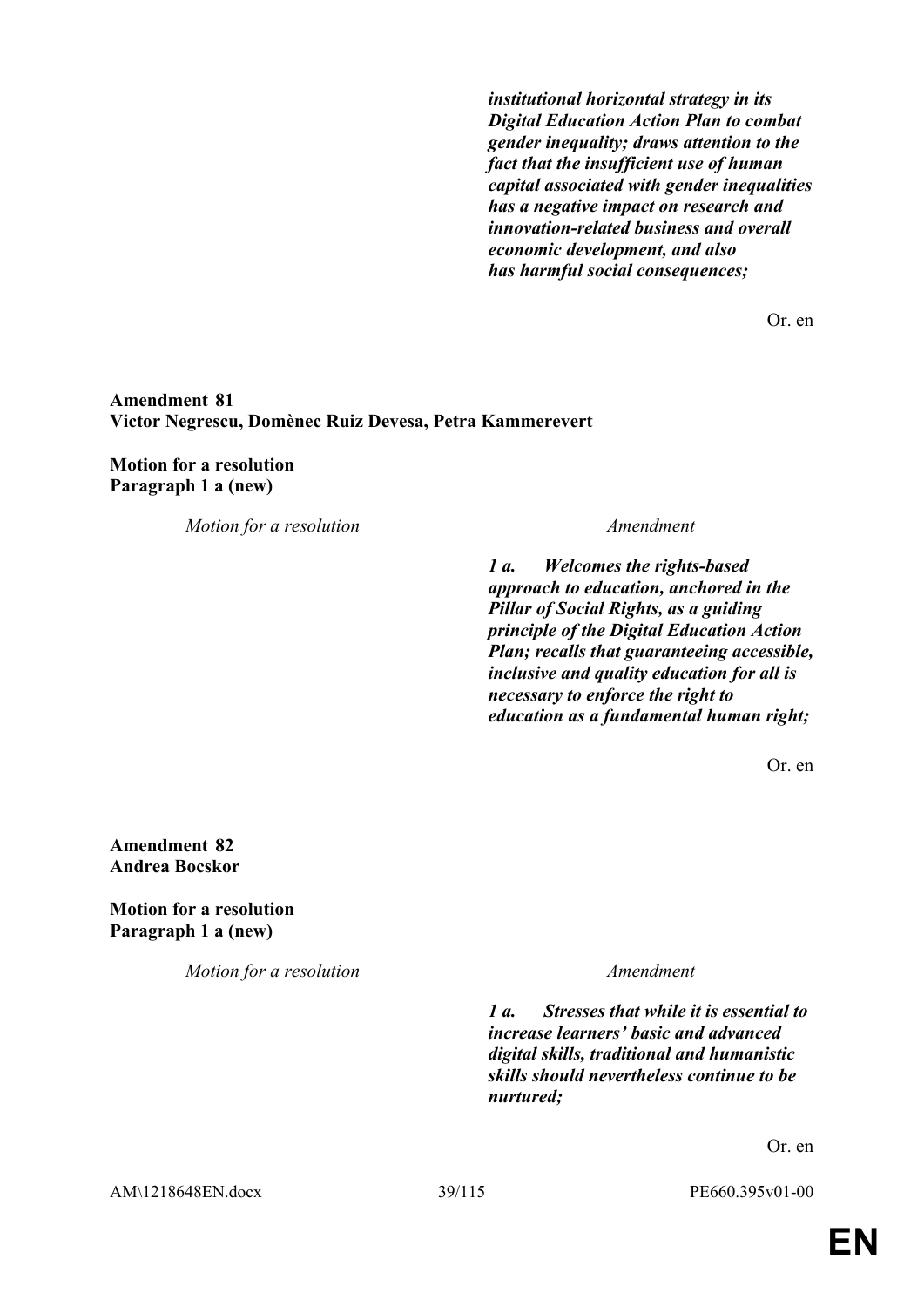# **Amendment 83 Tomasz Frankowski, Asim Ademov, Sabine Verheyen, Michaela Šojdrová, Andrea Bocskor**

# **Motion for a resolution Paragraph 2**

# *Motion for a resolution Amendment*

2. Commends the decision to align the plan with the multiannual financial framework (MFF), as this allows for a longer-term perspective and ties it in with the relevant funding instruments; underlines the importance of the plan in delivering the European Education Area;

2. Commends the decision to align the plan with the multiannual financial framework (MFF), as this allows for a longer-term perspective and ties it in with the relevant funding instruments; underlines the importance of the plan in delivering the European Education Area; *welcomes in particular the ambition of the Commission to establish a Strategic Dialogue with the Member States on key enabling factors for successful digital education;*

Or. en

# **Amendment 84 Dace Melbārde**

# **Motion for a resolution Paragraph 2**

# *Motion for a resolution Amendment*

2. Commends the decision to align the plan with the multiannual financial framework (MFF), as this allows for a longer-term perspective and ties it in with the relevant funding instruments; underlines the importance of the plan in *delivering the* European Education Area;

2. Commends the decision to align the plan with the multiannual financial framework (MFF), as this allows for a longer-term perspective and ties it in with the relevant funding instruments; underlines the importance of the plan in *striving to contribute towards the creation of a genuine* European Education Area;

Or. en

# **Amendment 85**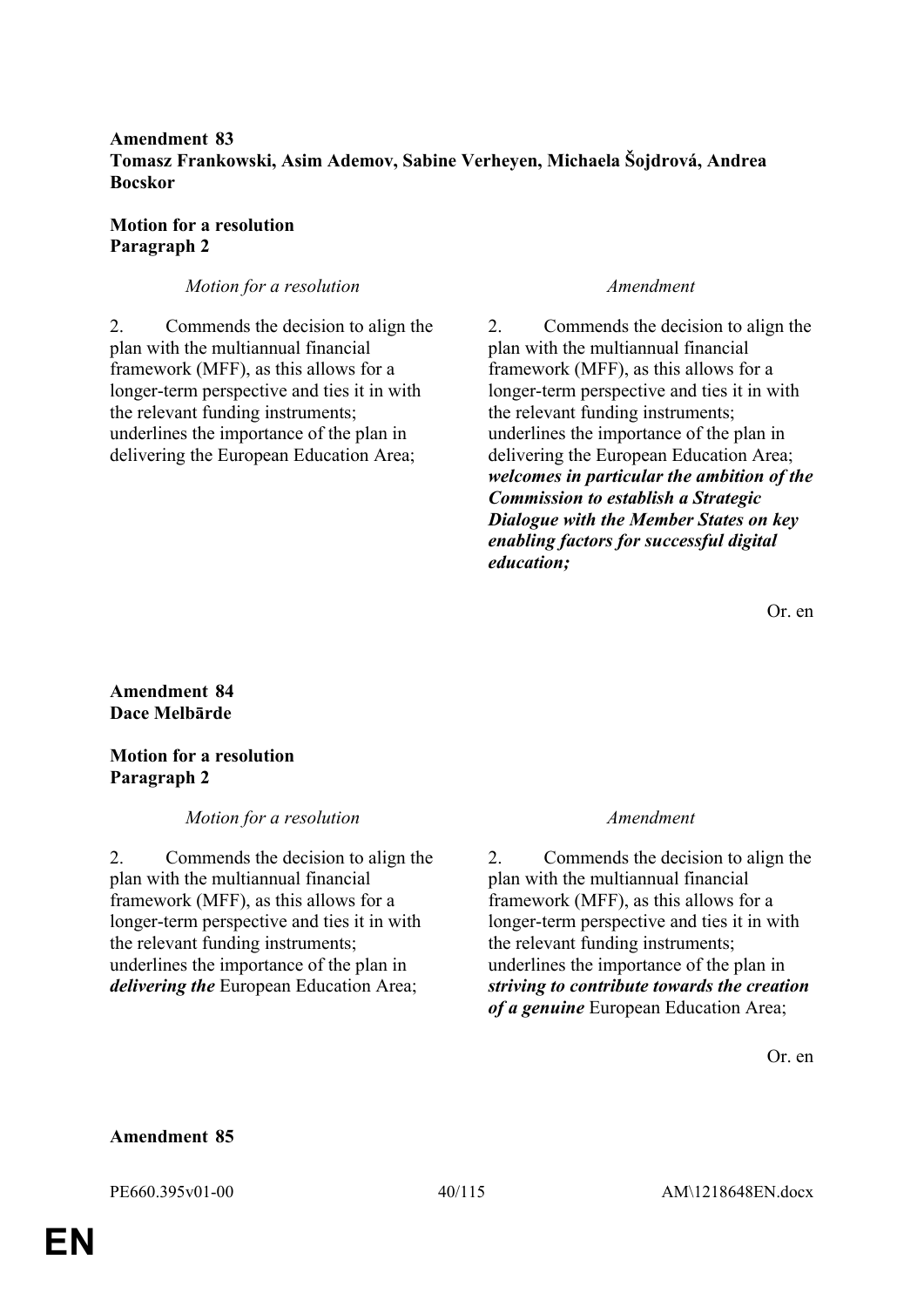### **Evelyn Regner**

on behalf of the Committee on Women's Rights and Gender Equality

### **Motion for a resolution Paragraph 2 a (new)**

*Motion for a resolution Amendment*

*2 a. Calls on the Commission and the Member States to develop high quality, inclusive and non-discriminatory digital education which will ensure that the digital society includes everyone and is a pre-requisite for a successful digital transformation and the them full implementation of the Digital Agenda for Europe, which will leave no-one behind, will benefit everyone all and will contribute to gender equality; stresses that increasing number of young girls and women embarking on a digital education and entering the ICT labour market by employing more people with a wider skills and talent greatly contributes to the formation of an all-inclusive society, to the building of a more sustainable and inclusive economy through scientific, digital and technological innovation and to the closing of the gender pay gap; welcomes the Gender Equality Strategy's focus on gender equality in the digital transition, in particular the updated Digital Education Action Plan, updated Skills Agenda for Europe and the Council recommendation on vocational education and training; underlines the need for gender mainstreaming across all EU policies regarding education, skills and digitalisation; welcomes the Commission's Women in Digital Scoreboard which will monitor women's participation in the digital economy; encourages the Member States to add computer science education to their national curricula and implement changes that will make digital education appealing to girls as well as boys from an early age; stresses that digital education must be planned and created to allow boys and girls to express their interests and*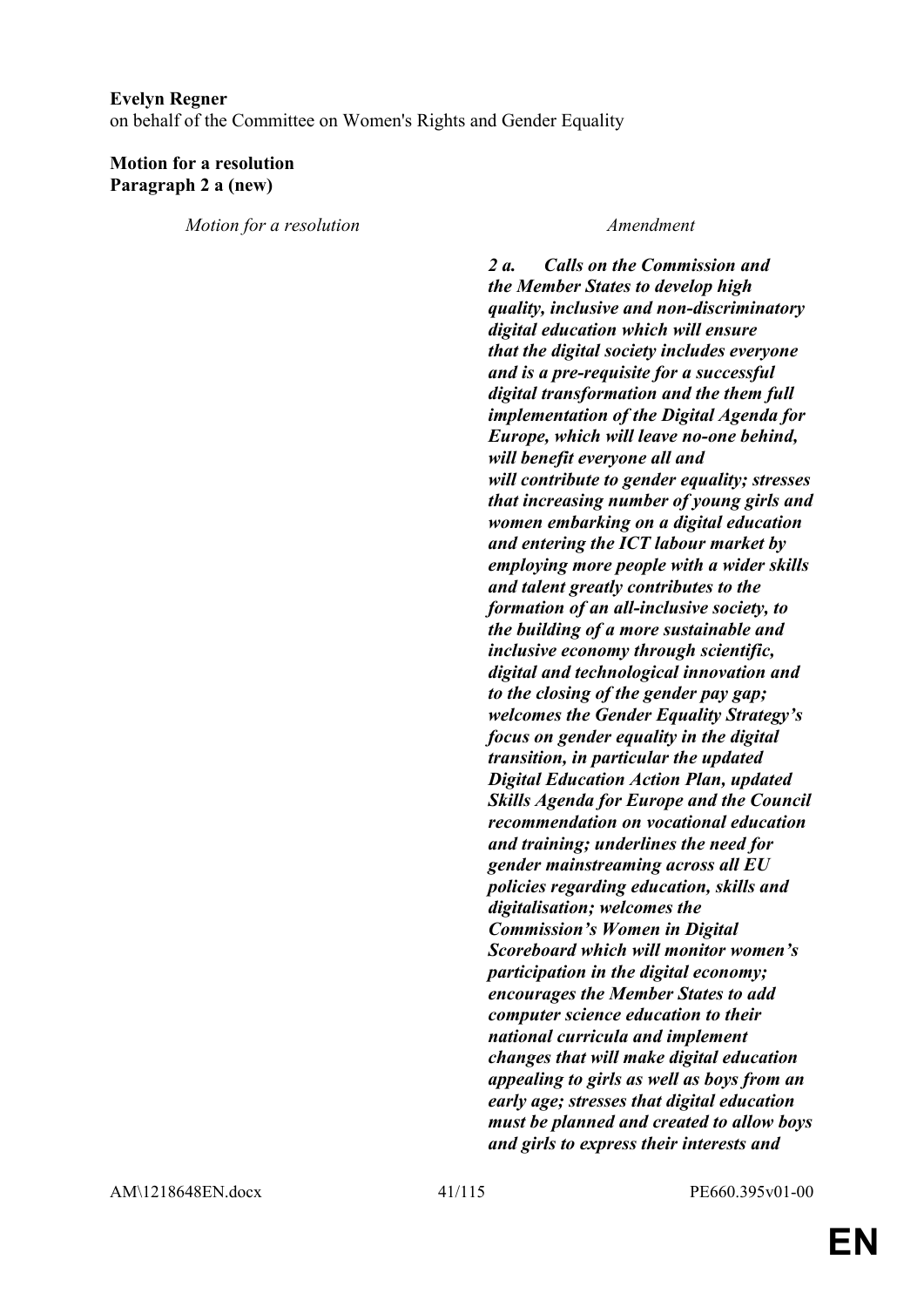*skills in the digital sphere and encourage their creativity and innovation; encourages a more social approach to ICT and STEM education to underline the social impact of these careers through, for example, including introductory social science courses in each technical subject as part of digital education;*

Or. en

**Amendment 86 Andrea Bocskor, Sabine Verheyen, Isabel Benjumea Benjumea, Tomasz Frankowski, Milan Zver, Christian Ehler, Ioan-Rareş Bogdan, Iuliu Winkler, Peter Pollák, Loucas Fourlas, Alexander Bernhuber, Theodoros Zagorakis, Željana Zovko, Michaela Šojdrová**

**Motion for a resolution Paragraph 2 a (new)**

*Motion for a resolution Amendment*

*2 a. Notes, that the new DEAP is now extending the scope of action and sets specific targets to address persistent gaps, for example in digital skills, the promotion of quality computer and information technology education, support for better connectivity in schools, online learning content and tools, and digital literacy of schools and higher education institutions;*

Or. en

**Amendment 87 Victor Negrescu, Marcos Ros Sempere, Petra Kammerevert**

**Motion for a resolution Paragraph 2 a (new)**

*Motion for a resolution Amendment*

*2 a. Underlines the importance of the European Education Area in delivering the Action Plan, which will ensure*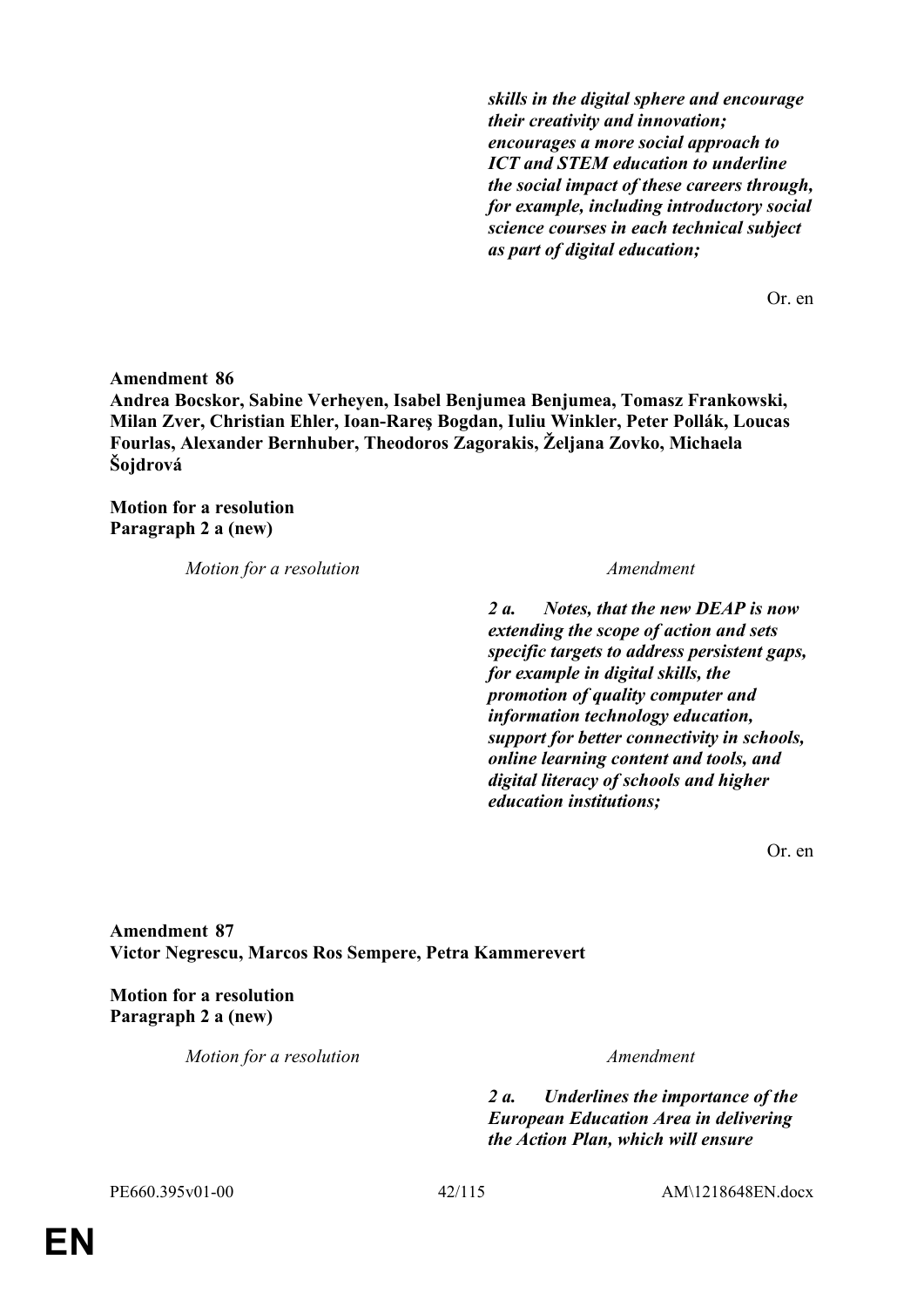3. Notes, however, that delivering the plan effectively depends on coordination across a broad range of programmes *and between the Member States*; calls on the Commission to ensure effective synergies between these programmes *and to avoid overlap between the different national and European policies in this area*;

**Laurence Farreng, Ilana Cicurel, Vlad-Marius Botoş, Radka Maxová, Monica Semedo, Irena Joveva**

# **Motion for a resolution Paragraph 3**

*Motion for a resolution Amendment*

3. Notes, however, that delivering the plan effectively depends on coordination across a broad range of programmes; calls on the Commission to ensure effective synergies between these programmes;

**Amendment 89**

# 3. Notes, however, that delivering the plan effectively depends on coordination

**Motion for a resolution**

**Amendment 88**

**Paragraph 3**

across a broad range of programmes; calls on the Commission to ensure effective synergies between these programmes;

# *Motion for a resolution Amendment*

3. Notes, however, that delivering the plan effectively depends on coordination across a broad range of programmes; calls on the Commission *and Member States* to ensure effective synergies between these programmes; *emphasises the need to learn from the Covid-19 crisis by applying the good practices (peer learning) of some countries in terms of using digital tools for education;*

**Andrea Bocskor, Peter Pollák, Loucas Fourlas, Sabine Verheyen, Michaela Šojdrová, Tomasz Frankowski, Milan Zver, Christian Ehler, Alexander Bernhuber, Theodoros Zagorakis, Željana Zovko, Ioan-Rareş Bogdan, Isabel Benjumea Benjumea, Iuliu Winkler**

# *transparency and accountability in its implementation;*

Or. en

Or. en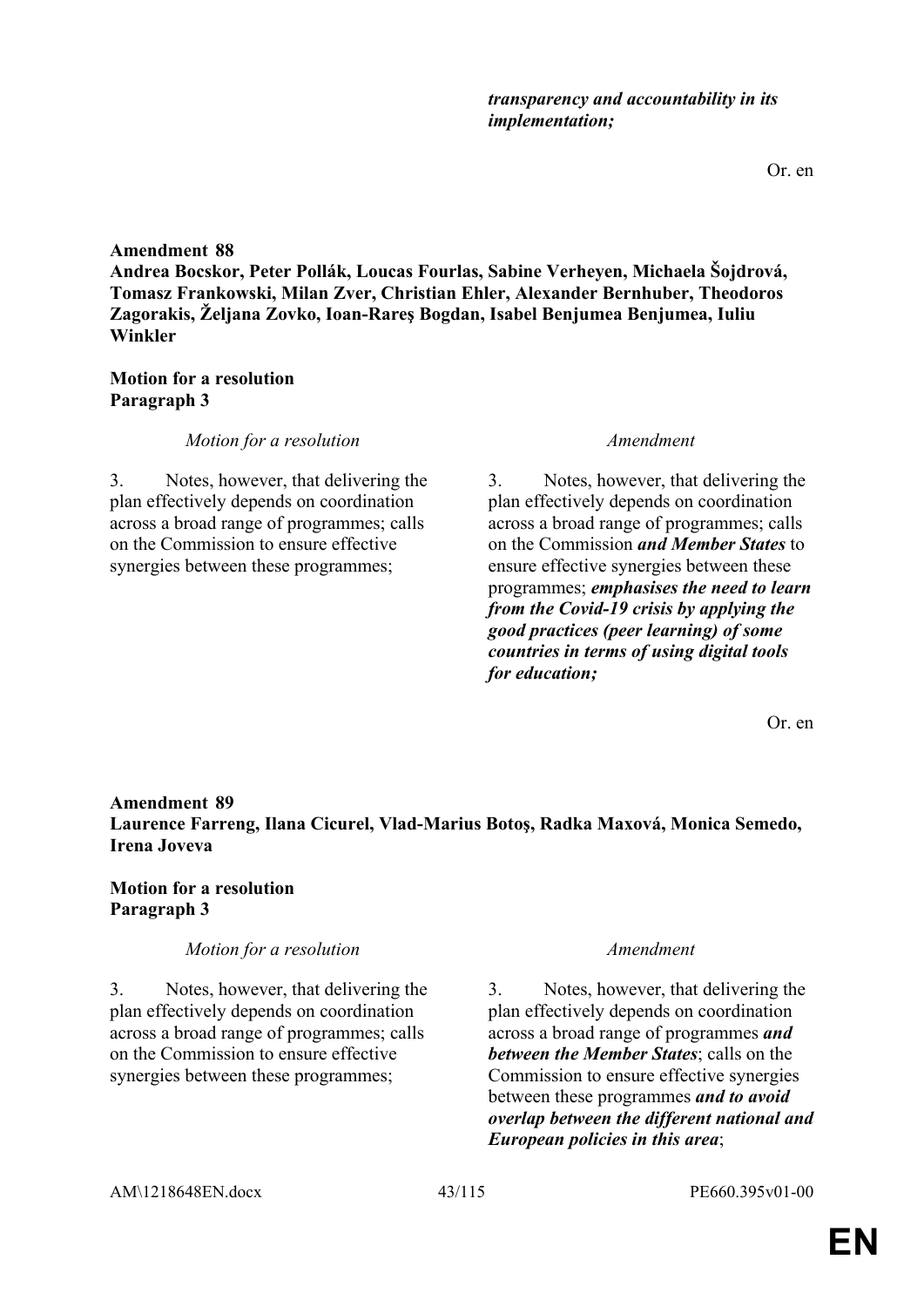# **Amendment 90 Victor Negrescu, Marcos Ros Sempere, Domènec Ruiz Devesa, Petra Kammerevert**

# **Motion for a resolution Paragraph 3**

# *Motion for a resolution Amendment*

3. Notes, however, that delivering the plan effectively depends on coordination across a broad range of programmes; calls on the Commission to ensure effective synergies between these programmes;

3. Notes, however, that delivering the plan effectively depends on coordination across a broad range of programmes *and policies, including Erasmus+, the European Social Fund Plus and the Connecting Europe Facility*; calls on the Commission to ensure effective synergies between these programmes *and policies*;

Or. en

# **Amendment 91 Radka Maxová, Laurence Farreng, Monica Semedo, Vlad-Marius Botoş, Ilana Cicurel**

**Motion for a resolution Paragraph 3**

# *Motion for a resolution Amendment*

3. Notes, however, that delivering the plan effectively depends on coordination across a broad range of programmes; calls on the Commission to ensure effective synergies between these programmes;

3. Notes, however, that delivering the plan effectively depends on coordination across a broad range of programmes; calls on the Commission to ensure effective synergies between these programmes*, while respecting the limits of subsidiarity in this regard*;

Or. en

**Amendment 92 Dace Melbārde**

# **Motion for a resolution Paragraph 3**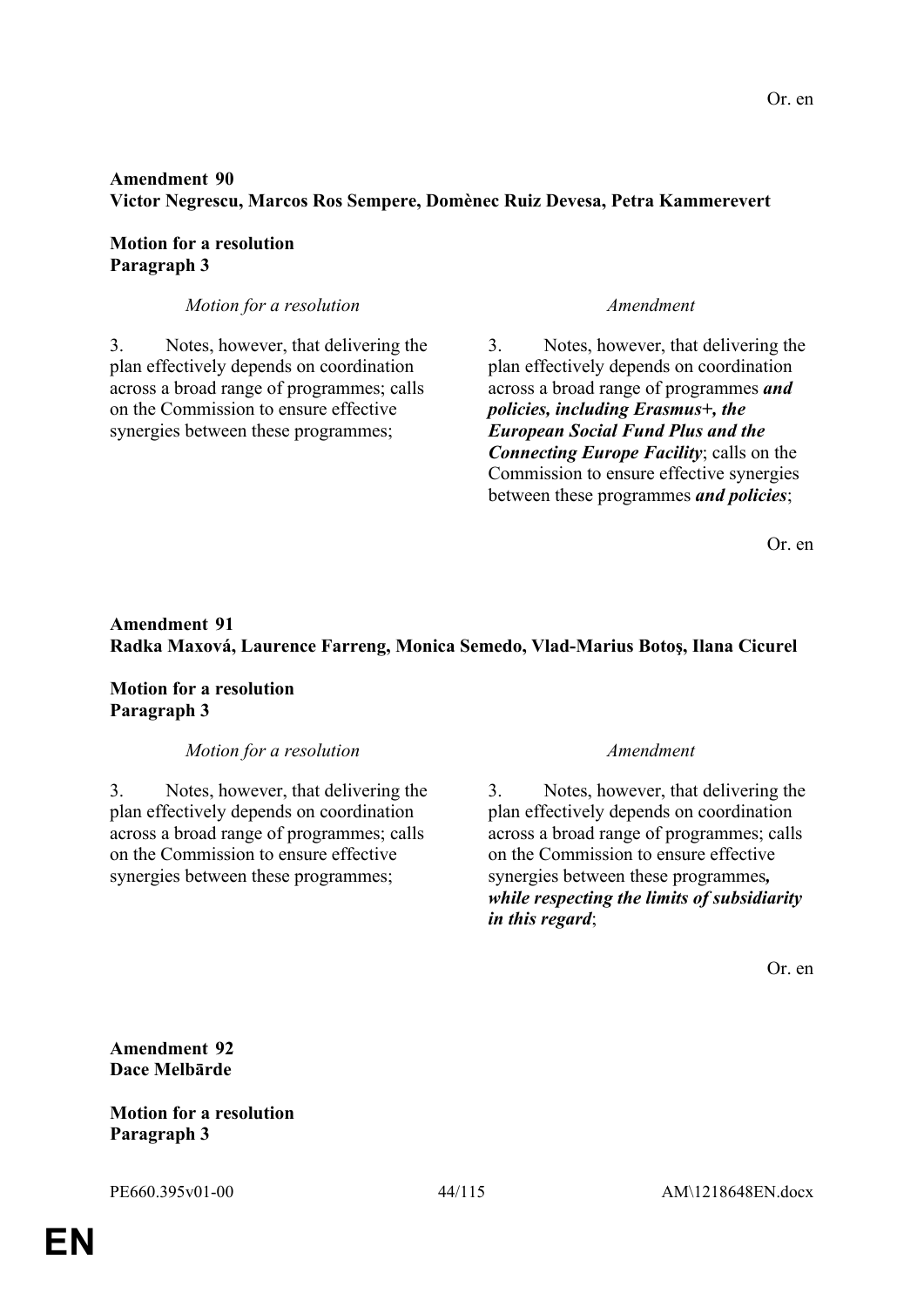3. Notes, however, that delivering the plan effectively depends on coordination across a broad range of programmes; calls on the Commission to ensure effective synergies between these programmes;

3. Notes, however, that delivering the plan effectively *also* depends on coordination across a broad range of programmes; calls on the Commission to ensure effective synergies between these programmes;

Or. en

# **Amendment 93 Tomasz Frankowski, Asim Ademov, Sabine Verheyen, Michaela Šojdrová**

### **Motion for a resolution Paragraph 3 a (new)**

*Motion for a resolution Amendment* 

*3 a. Calls on the Commission to develop and ensure amore coherent, effective and efficient coordination on all relevant digital education policies at the EU level with a view reducing fragmentation and increasing impact; calls on the Commission to develop a comprehensive monitoring system for all digital education policies which should be used to share good practice across the EU and feed into the mid-term review of the Action Plan by 2024;*

Or. en

**Amendment 94 Victor Negrescu, Petra Kammerevert**

### **Motion for a resolution Paragraph 4**

*Motion for a resolution Amendment*

4. Points to the importance of the 'Connect' and 'Reskill and upskill' *flagship* investment priorities in the Recovery and Resilience Facility for

4. Points to the importance of the 'Connect' and 'Reskill and upskill' investment priorities in the Recovery and Resilience Facility for driving the digital

AM\1218648EN.docx 45/115 PE660.395v01-00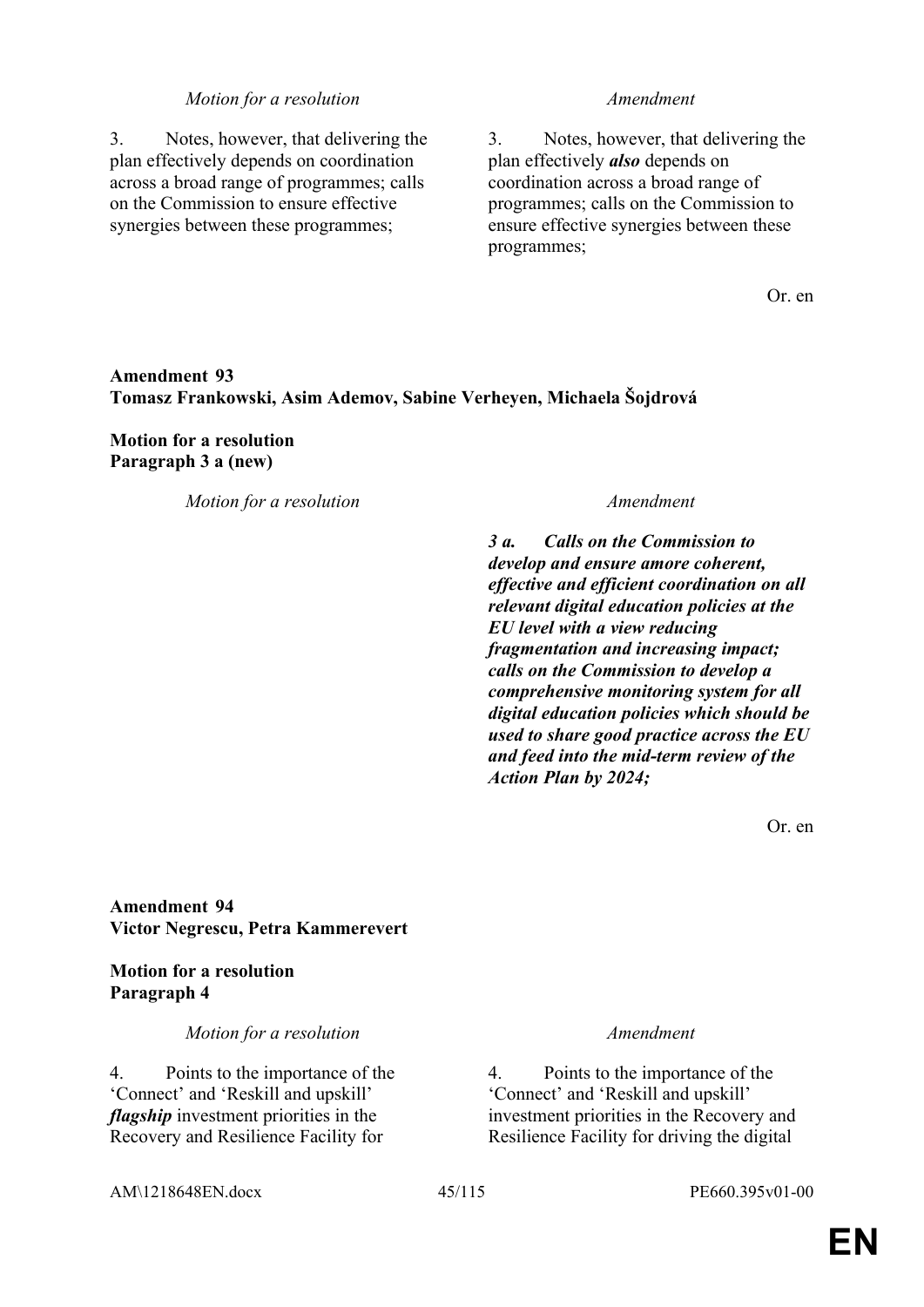driving the digital education agenda; calls for *10 %* of the facility's funding to be allocated to education and encourages the Member States to increase their education funding;

education agenda; calls for *at least 10%* of the facility's funding to be allocated to education and encourages the Member States to increase their education funding*, bearing in mind that education directly contributes to strengthening the growth potential, job creation and economic and social resilience of the Member States*; *calls on Member States to increase their allocations for education to 10% of their GDP;*

Or. en

### **Amendment 95 Dace Melbārde**

# **Motion for a resolution Paragraph 4**

# *Motion for a resolution Amendment*

4. Points to the importance of the 'Connect' and 'Reskill and upskill' flagship investment priorities in the Recovery and Resilience Facility for driving the digital education agenda; calls for *10 % of the facility's funding to be allocated to education and encourages the* Member States to increase their education funding;

4. Points to the importance of the 'Connect' and 'Reskill and upskill' flagship investment priorities in the Recovery and Resilience Facility for driving the digital education agenda; calls for *relevant* Member States to increase their *digital* education funding;

Or. en

**Amendment 96 Laurence Farreng, Ilana Cicurel, Vlad-Marius Botoş, Radka Maxová, Monica Semedo, Irena Joveva**

# **Motion for a resolution Paragraph 4**

*Motion for a resolution Amendment*

4. Points to the importance of the 'Connect' and 'Reskill and upskill' flagship investment priorities in the

4. Points to the importance of the 'Connect' and 'Reskill and upskill' flagship investment priorities in the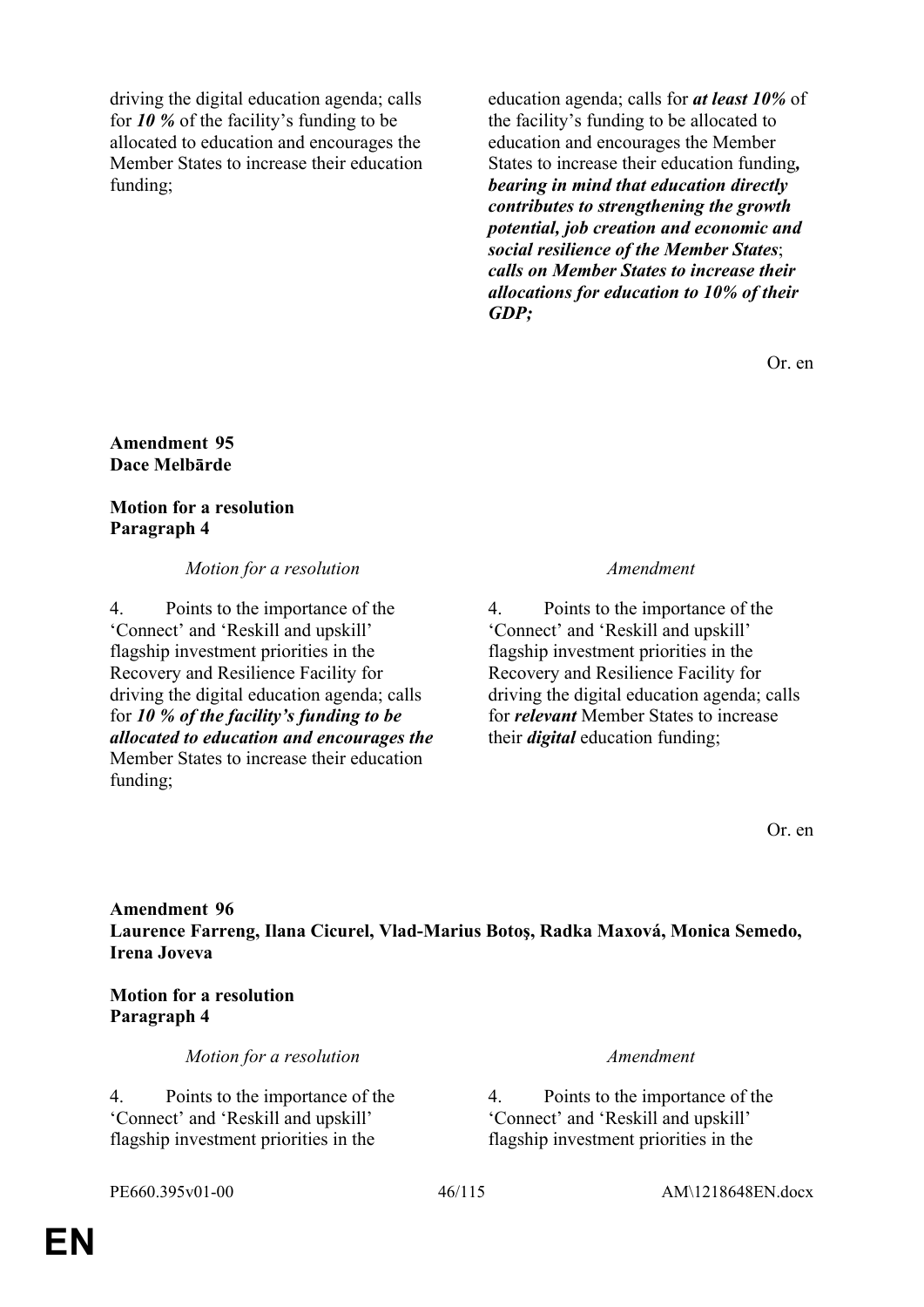Recovery and Resilience Facility for driving the digital education agenda; calls for *10 %* of the facility's funding to be allocated to education and encourages the Member States to increase their education funding;

Recovery and Resilience Facility for driving the digital education agenda; calls for *a significant share* of the facility's funding to be allocated to education and encourages the Member States to increase their education funding;

Or. en

**Amendment 97 Andrea Bocskor, Michaela Šojdrová, Tomasz Frankowski, Milan Zver, Christian Ehler, Alexander Bernhuber, Theodoros Zagorakis, Željana Zovko, Ioan-Rareş Bogdan, Isabel Benjumea Benjumea, Iuliu Winkler, Sabine Verheyen, Peter Pollák, Loucas Fourlas**

### **Motion for a resolution Paragraph 4 a (new)**

*Motion for a resolution Amendment*

*4 a. Encourages Member States to make use of the Recovery Package to invest in digital equipment for schools and for pupils in the EU, notably in excluded areas as no child should be left behind;*

Or. en

**Amendment 98 Isabella Adinolfi**

### **Motion for a resolution Paragraph 5**

*Motion for a resolution Amendment*

5. Underlines the value of pilot projects and preparatory actions initiated by Parliament in ensuring more Unionwide cooperation to tackle the educational gaps between Member States, regions and rural and urban areas; calls for their mainstreaming into programmes;

5. Underlines the value of pilot projects and preparatory actions initiated by Parliament in ensuring more Unionwide cooperation to tackle the educational gaps between Member States, regions and rural and urban areas; calls for their mainstreaming into programmes; *recalls, in this regard, the pilot project, and the following preparatory action, "Media literacy for all', which has aimed to boost*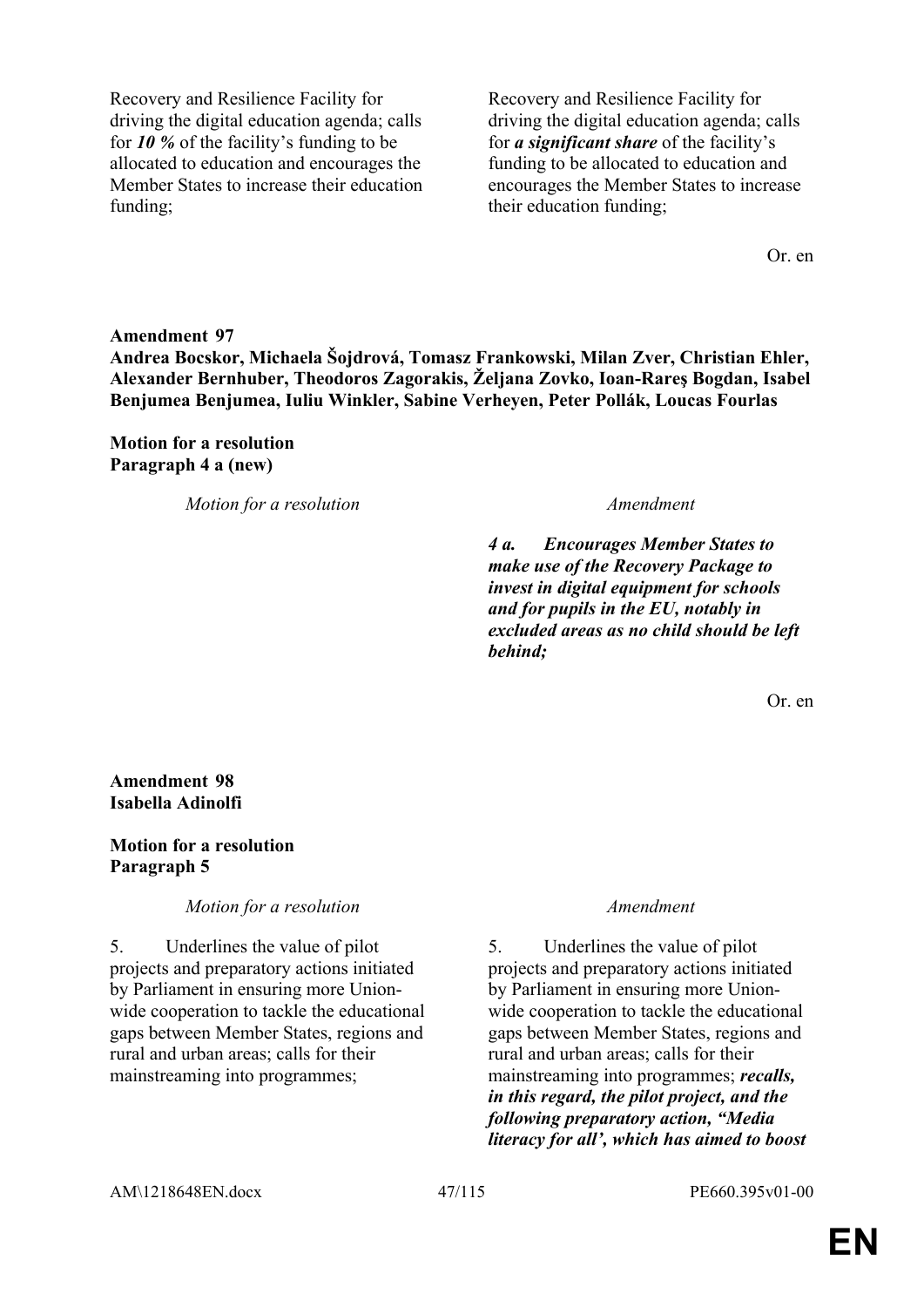*media literacy in Europe through pursuing innovation and collaboration across media literacy communities within the EU, including by building on and scaling up existing solutions; welcomes that a new 'Media literacy' programme will be launched under the 'Creative Europe' - 'Media' programme for the period 2021-27; calls, however, for a budget that is adequate for setting up programmes and projects aimed at proposing tools and activities that should directly or indirectly benefit the target group of citizens of all ages lacking media literacy skills, and in particular the skills needed to critically evaluate content accessed via social media;*

Or. en

### **Amendment 99 Victor Negrescu, Petra Kammerevert**

### **Motion for a resolution Paragraph 5**

### *Motion for a resolution Amendment*

5. Underlines the value of pilot projects and preparatory actions initiated by Parliament in ensuring more Unionwide cooperation to tackle the educational gaps between Member States, regions and rural and urban areas; calls for their mainstreaming into programmes;

5. Underlines the value of pilot projects and preparatory actions initiated by Parliament in ensuring more Unionwide cooperation to tackle the educational gaps between Member States, regions and rural and urban areas; calls for their mainstreaming into programmes; *underlines the importance of the new preparatory action on increasing accessibility to educational tools in areas and communities with low connectivity or access to technologies;*

Or. en

**Amendment 100 Dace Melbārde**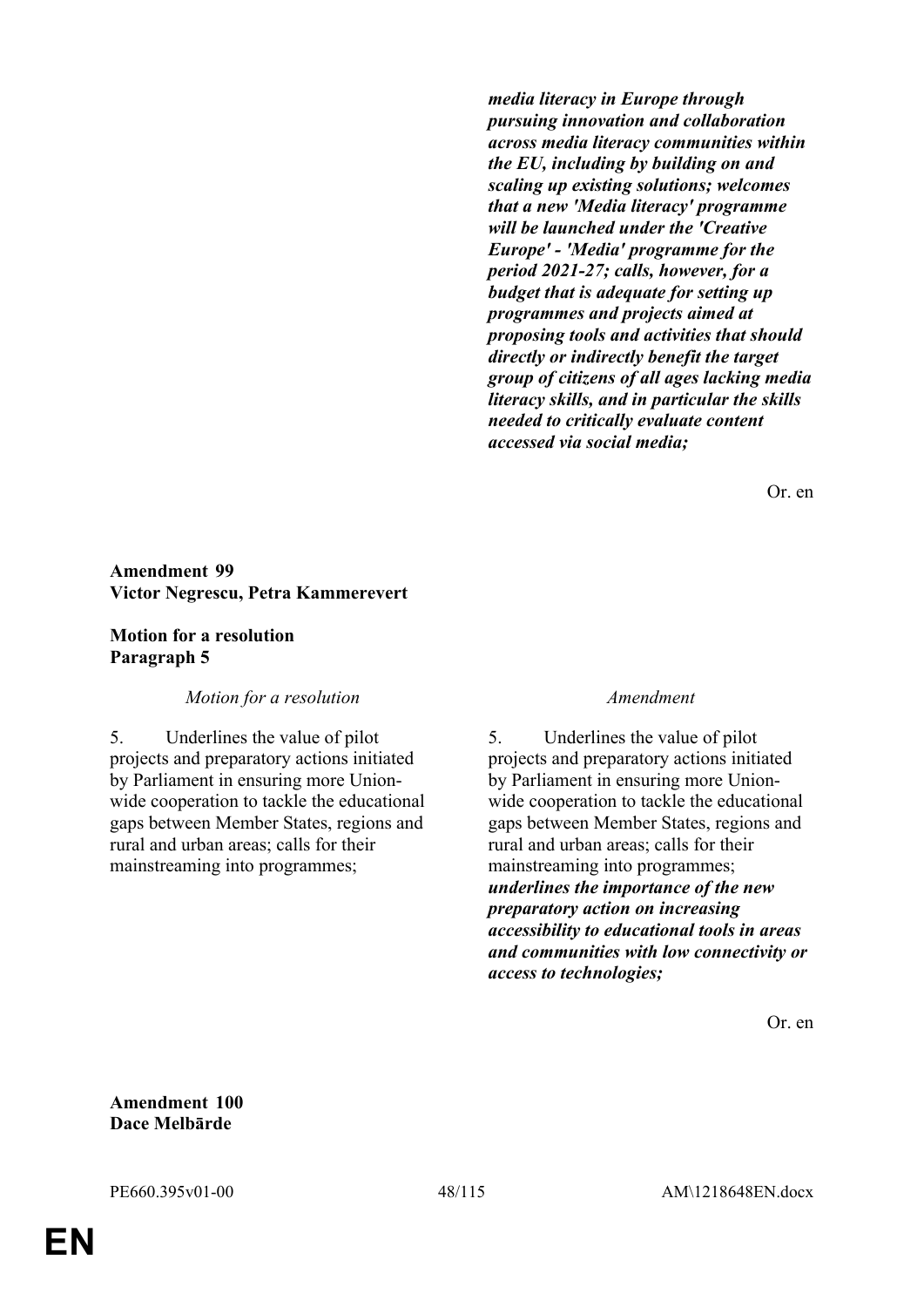### **Motion for a resolution Paragraph 5**

# *Motion for a resolution Amendment*

5. Underlines the value of pilot projects and preparatory actions initiated by Parliament in ensuring more Unionwide cooperation to tackle the educational gaps between Member States, regions and rural and urban areas; calls for their mainstreaming into programmes;

5. Underlines the value of pilot projects and preparatory actions initiated by Parliament in ensuring more Unionwide cooperation to tackle the educational gaps between Member States, regions and rural and urban areas; calls for *consideration to be given to* their mainstreaming into programmes;

Or. en

# **Amendment 101 Evelyn Regner** on behalf of the Committee on Women's Rights and Gender Equality

**Motion for a resolution Paragraph 5 a (new)**

*Motion for a resolution Amendment*

*5 a. Calls on the Commission and the Member States to create new channels to connect with girls and to implement tools that encourage girls and women to engage with the various forms of digital education; stresses that persisting gender gaps within education need to be tackled by educating and training teachers and other educators at every stage of education in the process of forming expectations and biases towards digital skills and the ICT career, as from an early age women face discrimination and prejudice with regards to their digital skills and potential to participate in digital education and ICT labour market; calls for efficient funding and strategies that include positive action, lifelong learning and active encouragement for girls to undertake studies in ICT and STEM subjects; underlines that the most efficient use of resources is to create a dedicated funding instrument to address the digital*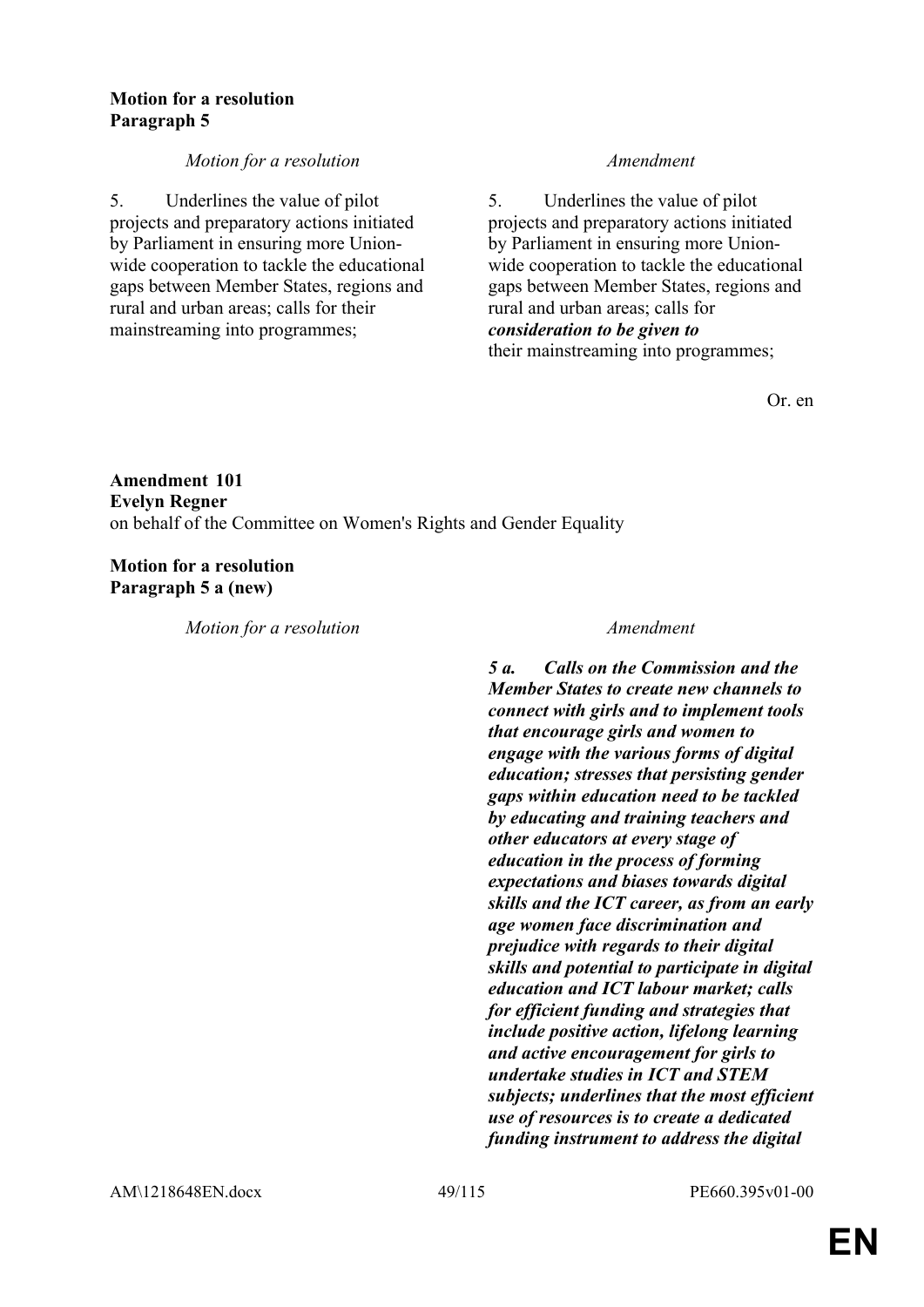*gender gap; emphasises the need to invest in re-skilling and up-skilling programmes for women in digital literacy and relevant digital skills; recalls that the digital sector is changing at an increasingly fast pace, and that is therefore only prudent to implement policies creating lifelong learning opportunities for women and young girls;*

Or. en

### **Amendment 102 Victor Negrescu, Petra Kammerevert**

**Motion for a resolution Paragraph 5 a (new)**

*Motion for a resolution Amendment*

*5 a. Recalls that the scope for Erasmus+ to support the Plan hinges on its financial envelope; deplores, in that regard, the Commission's revised proposal of May 2020 and the European Council MFF agreement of July 2020, which starve the programme of the money needed to deliver transformative change; recalls its insistence that the budget be tripled compared to 2014-2020; welcomes the new agreement reached in the budgetary negotiations and the increased envelope for Erasmus+ which partially covers the demands of the European Parliament;*

Or. en

**Amendment 103 Victor Negrescu, Domènec Ruiz Devesa, Petra Kammerevert**

# **Motion for a resolution Paragraph 5 b (new)**

*Motion for a resolution Amendment*

PE660.395v01-00 50/115 AM\1218648EN.docx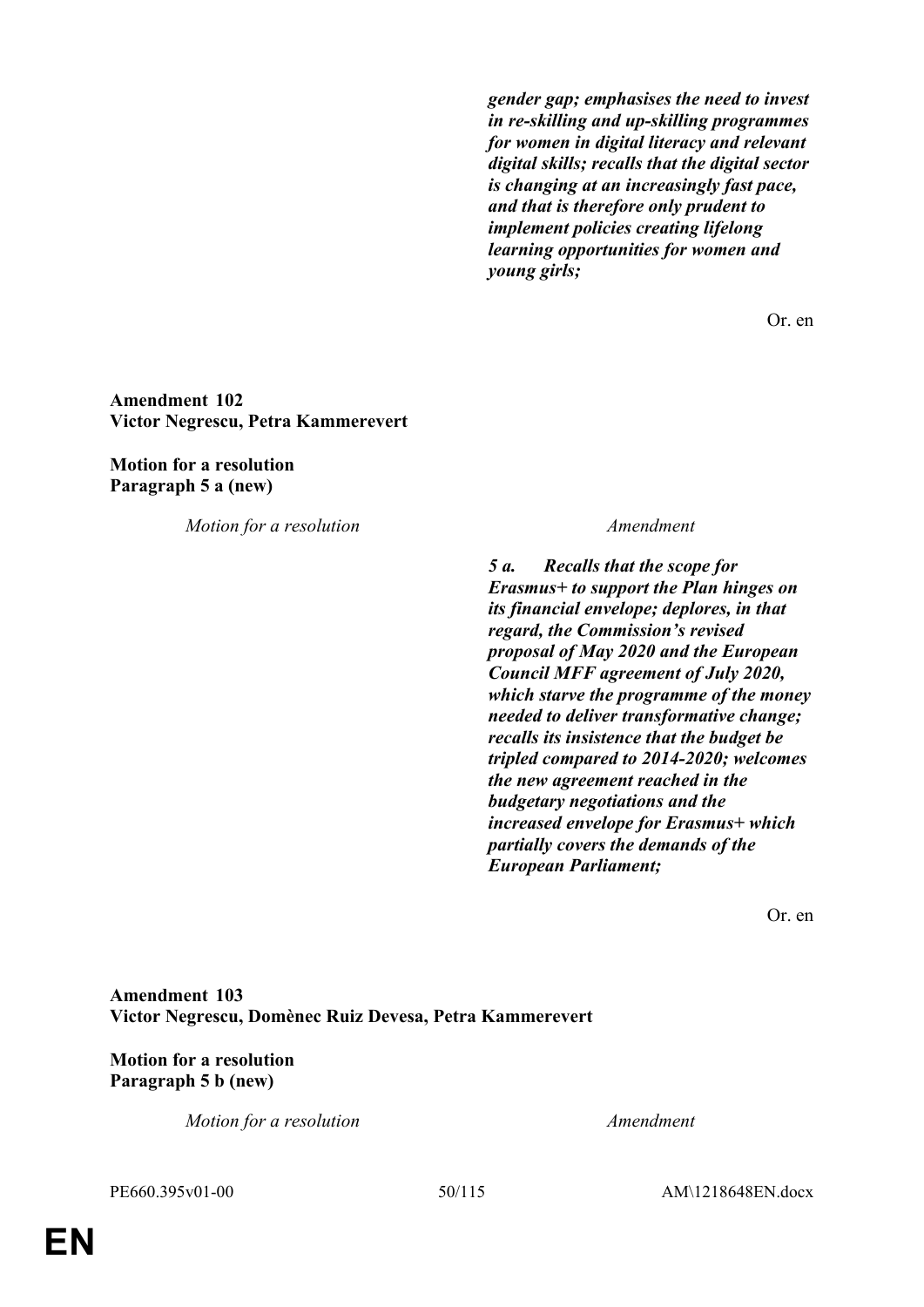*5 b. Welcomes the Commission's recognition that more systematic research on the future of education and training is needed; calls for more investment in cross-disciplinary and longitudinal research in order to assess the long-term impacts of digitalisation on learning, as well as, the design, implementation, monitoring and evaluation of digital education policies; notes that the effects of digital education on children's development, learning and wellbeing in the early ages have to be studied; considers, therefore, that recommendations to include online and distance learning in primary education should be grounded in scientific evidences;*

Or. en

### **Amendment 104 Victor Negrescu, Petra Kammerevert**

### **Motion for a resolution Paragraph 6**

### *Motion for a resolution Amendment*

6. Welcomes the Commission's scheduled mid-term review of the plan and its intention to ramp up data collection; reiterates the need for a clear implementation timetable; remains convinced that the plan needs a clearer governance and coordination structure, in which Parliament should be involved, to monitor developments and performance on an ongoing basis; *calls on the Commission, therefore, to establish a forum bringing together the Member States, Parliament and other relevant stakeholders and experts; urges the Commission to better integrate digital education into the European Semester exercise;*

6. Welcomes the Commission's scheduled mid-term review of the plan and its intention to ramp up data collection; reiterates the need for a clear implementation timetable*; calls on the Commission to present to the Parliament clear benchmarks and milestones for the implementation phases of the Digital Education Action Plan*; remains convinced that the plan needs a clearer governance and coordination structure, in which Parliament should be involved, to monitor developments and performance on an ongoing basis;

Or. en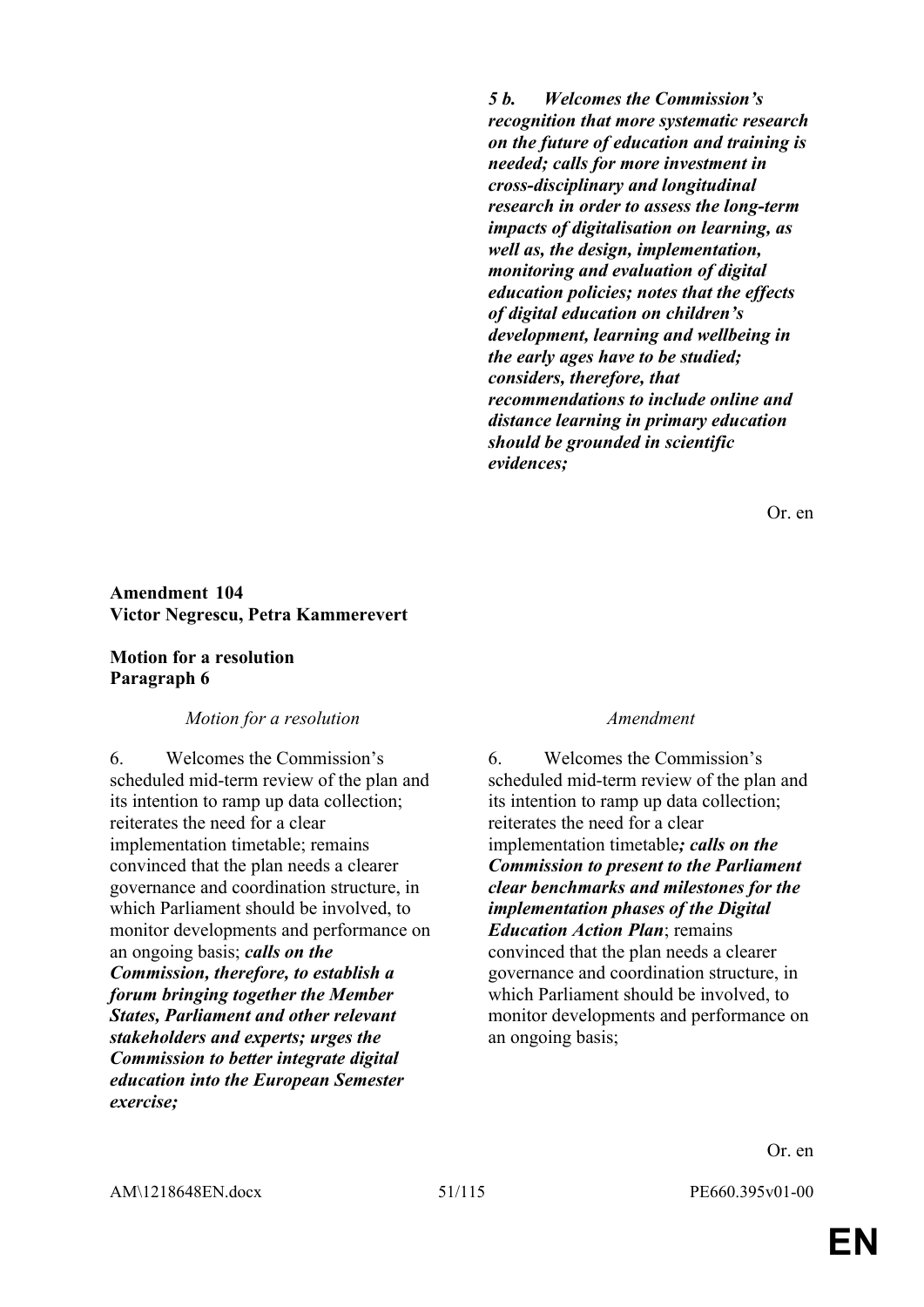# **Amendment 105 Martina Michels, Pernando Barrena Arza, Alexis Georgoulis, Niyazi Kizilyürek**

### **Motion for a resolution Paragraph 6**

# *Motion for a resolution Amendment*

6. Welcomes the Commission's scheduled mid-term review of the plan and its intention to ramp up data collection; reiterates the need for a clear implementation timetable; remains convinced that the plan needs a clearer governance and coordination structure, in which Parliament should be involved, to monitor developments and performance on an ongoing basis; calls on the Commission, therefore, to establish a forum bringing together the Member States, Parliament and other relevant stakeholders and experts; urges the Commission to *better integrate* digital education *into the* European *Semester exercise*;

6. Welcomes the Commission's scheduled mid-term review of the plan and its intention to ramp up data collection; reiterates the need for a clear implementation timetable; remains convinced that the plan needs a clearer governance and coordination structure, in which Parliament should be involved, to monitor developments and performance on an ongoing basis; calls on the Commission, therefore, to establish a forum bringing together the Member States, Parliament and other relevant stakeholders and experts; urges the Commission to *develop synergies between innovative measures to promote* digital education *under the various* European *support programmes and to determine and outline their impact in the mid-term assessments*;

Or. de

# **Amendment 106 Dace Melbārde**

# **Motion for a resolution Paragraph 6**

### *Motion for a resolution Amendment*

6. Welcomes the Commission's scheduled mid-term review of the plan and its intention to ramp up data collection; reiterates the need for a clear implementation timetable; remains convinced that the plan needs a clearer governance and coordination structure, in which Parliament should be involved, to

6. Welcomes the Commission's scheduled mid-term review of the plan and its intention to ramp up data collection; reiterates the need for a clear implementation timetable; remains convinced that the plan needs a clearer governance and coordination structure, in which Parliament should be involved, to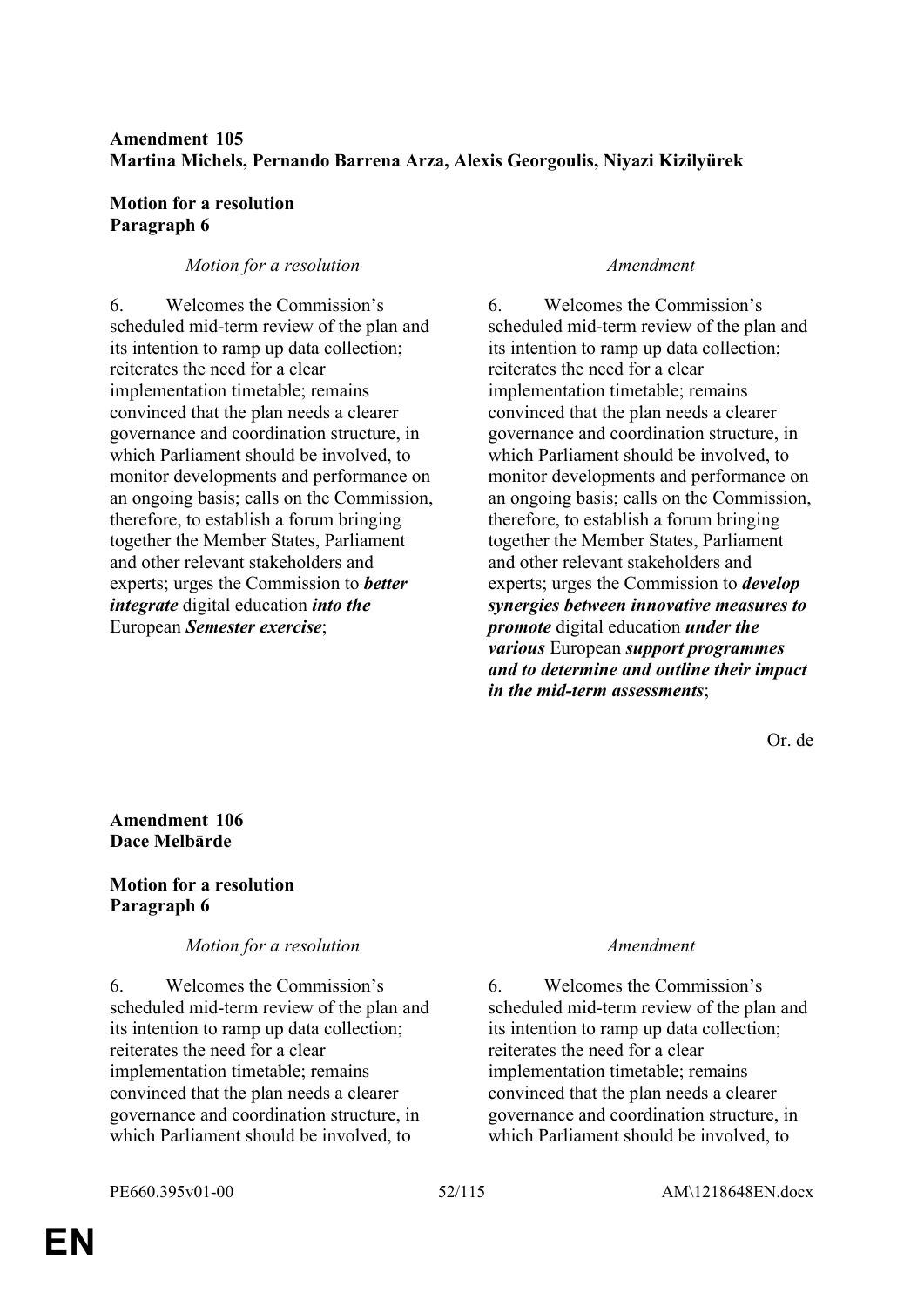monitor developments and performance on an ongoing basis; calls on the Commission, therefore, to establish a forum bringing together the Member States, Parliament and other relevant stakeholders and experts; *urges the Commission to better integrate digital education into the European Semester exercise;*

monitor developments and performance on an ongoing basis; calls on the Commission, therefore, to establish a forum bringing together the Member States, Parliament and other relevant stakeholders and experts;

Or. en

### **Amendment 107 Radka Maxová, Laurence Farreng, Monica Semedo, Vlad-Marius Botoş, Ilana Cicurel**

### **Motion for a resolution Paragraph 6**

### *Motion for a resolution Amendment*

6. Welcomes the Commission's scheduled mid-term review of the plan and its intention to ramp up data collection; reiterates the need for a clear implementation timetable; remains convinced that the plan needs a clearer governance and coordination structure, in which Parliament should be involved, to monitor developments and performance on an ongoing basis; calls on the Commission, therefore, to establish a forum bringing together the Member States, Parliament and other relevant stakeholders and experts; urges the Commission to better integrate digital education into the European Semester exercise;

6. Welcomes the Commission's scheduled mid-term review of the plan and its intention to ramp up data collection; reiterates the need for a clear implementation timetable; remains convinced that the plan needs a clearer governance and coordination structure, in which Parliament should be involved, to monitor developments and performance on an ongoing basis; calls on the Commission, therefore, to establish a forum bringing together the Member States, Parliament and other relevant stakeholders*, including education providers and civil society organisations,* and experts; urges the Commission to better integrate digital education into the European Semester exercise;

Or. en

**Amendment 108 Marcel Kolaja**

### **Motion for a resolution Paragraph 6**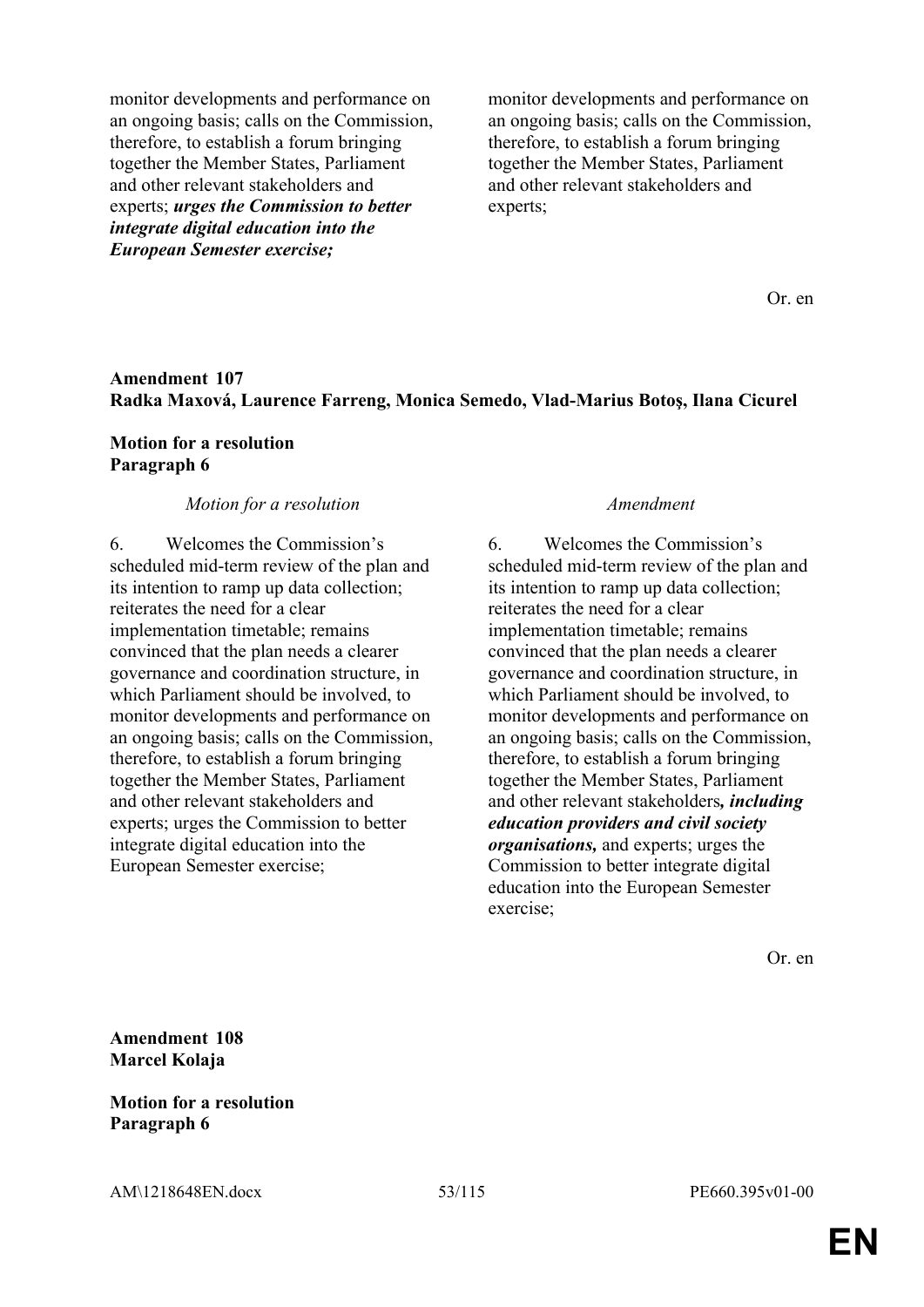6. Welcomes the Commission's scheduled mid-term review of the plan and its intention to ramp up data collection; reiterates the need for a clear implementation timetable; remains convinced that the plan needs a clearer governance and coordination structure, in which Parliament should be involved, to monitor developments and performance on an ongoing basis; calls on the Commission, therefore, to establish a forum bringing together the Member States, Parliament and other relevant stakeholders and experts; urges the Commission to better integrate digital education into the European Semester exercise;

6. Welcomes the Commission's scheduled mid-term review of the plan and its intention to ramp up *non-personal* data collection; reiterates the need for a clear implementation timetable; remains convinced that the plan needs a clearer governance and coordination structure, in which Parliament should be involved, to monitor developments and performance on an ongoing basis; calls on the Commission, therefore, to establish a forum bringing together the Member States, Parliament and other relevant stakeholders and experts; urges the Commission to better integrate digital education into the European Semester exercise;

Or. en

**Amendment 109 Evelyn Regner** on behalf of the Committee on Women's Rights and Gender Equality

**Motion for a resolution Paragraph 6 a (new)**

*Motion for a resolution Amendment*

*6 a. Insists that the next Digital Education Action Plan is fully gendermainstreamed; stresses that digital education must play a substantial role in increasing the participation of girls and women in the digital age and, especially, in fields related to digital entrepreneurship, ICT and STEM as well as eliminating the digital gender gap and ensuring better digital inclusion and digital literacy by building on best practices; points out that the gender gaps in higher education persist to the job market as only 5 out of the 20 most common occupations in the EU are gender balanced (40/60 ratio) between women and men according to the European Institute for Gender Equality*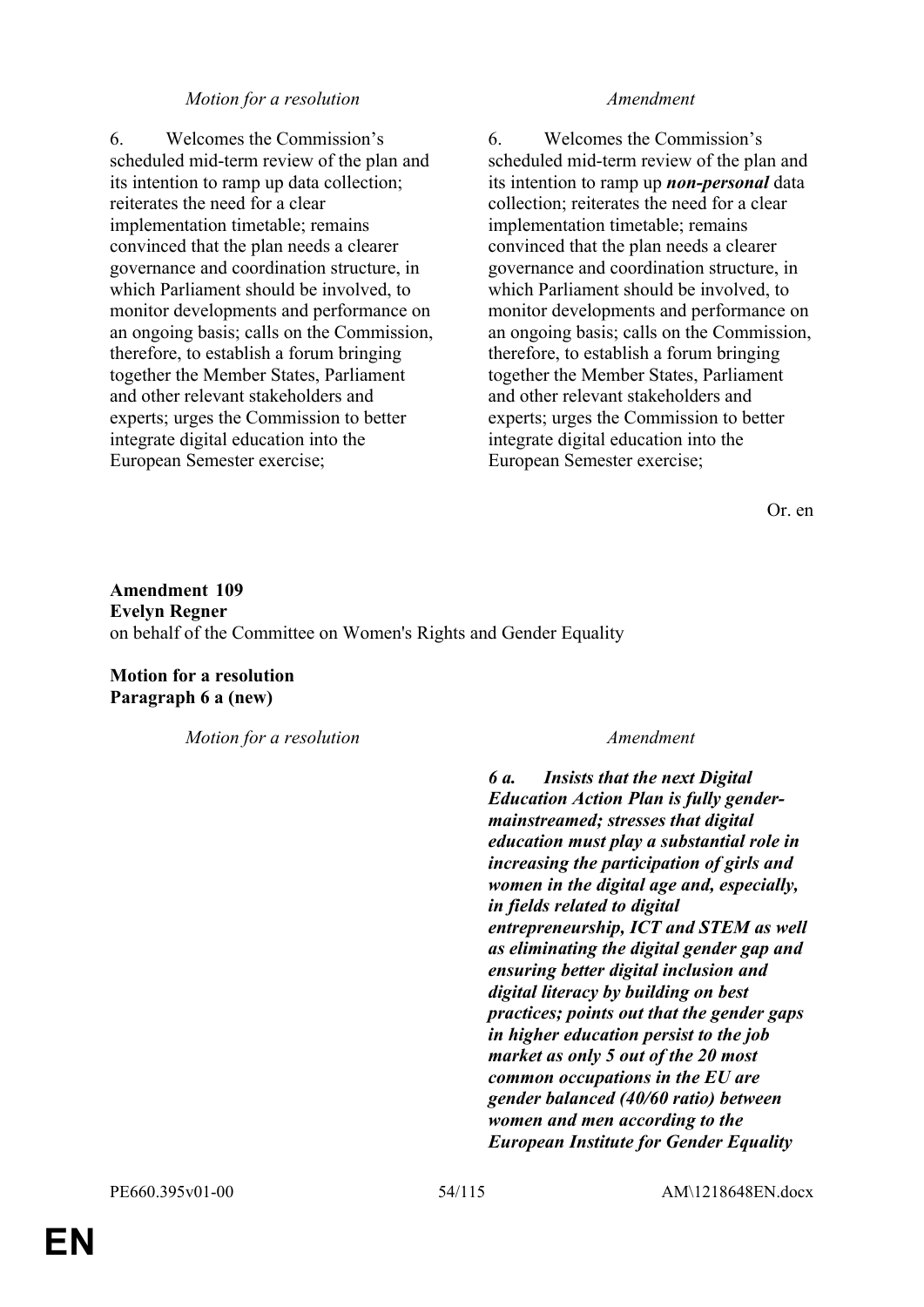*(EIGE)5a;*

 $\frac{1}{2}$ 

*5a https://eige.europa.eu/news/educationkey-breaking-gender-stereotypes ; https://eige.europa.eu/publications/studyand-work-eu-set-apart-gender-report*

Or. en

# **Amendment 110 Victor Negrescu, Marcos Ros Sempere, Domènec Ruiz Devesa, Petra Kammerevert**

**Motion for a resolution Paragraph 6 a (new)**

*Motion for a resolution Amendment*

*6 a. Calls on the Commission, to establish a forum bringing together the Member States, Parliament and other relevant stakeholders and experts; urges the Commission to better integrate digital education into the European Semester exercise and to expand its current focus on the economic impact of education to include social objectives, online and offline, as well as a focus on the quality of educational provision; considers that the European Semester should better reflect the pace of education reforms that often do not adjust well to the Semester´s timeframe; underlines the need to increase the role and visibility of education in the European Semester exercise;*

Or. en

**Amendment 111 Victor Negrescu, Domènec Ruiz Devesa, Petra Kammerevert**

**Motion for a resolution Paragraph 6 b (new)**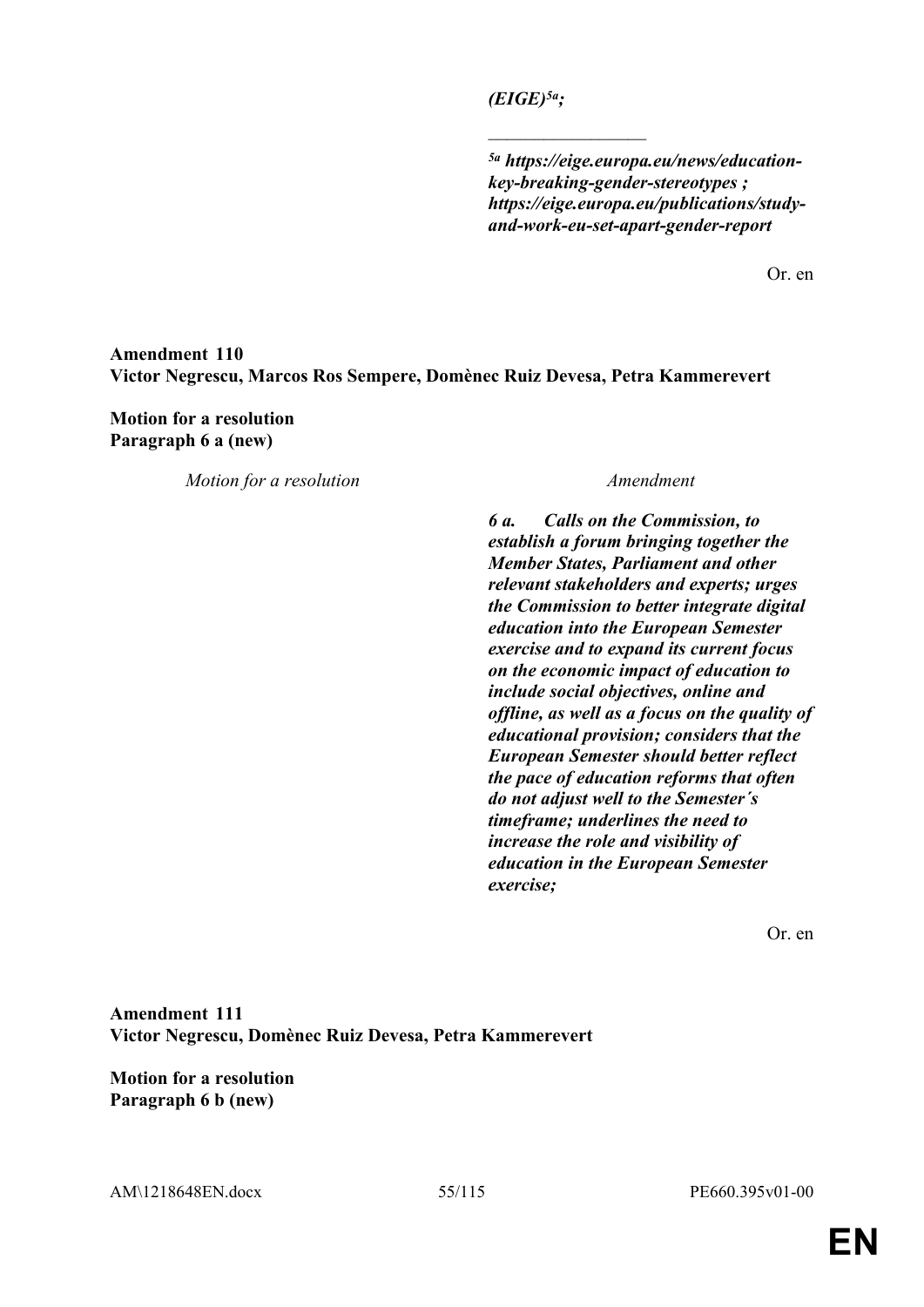*6 b. Notes that Member States will come out of the Covid19 crisis with historically high debt levels; points out that the classification of education as expenditure in national accounting has led to a sizeable cut in education budgets in previous crises; stresses that the digital transition in education will not be possible without a sizeable investment; calls for education expenditure to be reclassified as an investment in national accounts;*

Or. en

# **Amendment 112 Laurence Farreng, Ilana Cicurel, Vlad-Marius Botoş, Radka Maxová, Monica Semedo, Irena Joveva**

**Motion for a resolution Paragraph 7**

|    | Motion for a resolution                                                                                                                                                                                                                                                                                                                                                                                                                            |         | Amendment |
|----|----------------------------------------------------------------------------------------------------------------------------------------------------------------------------------------------------------------------------------------------------------------------------------------------------------------------------------------------------------------------------------------------------------------------------------------------------|---------|-----------|
| 7. | <b>Welcomes the Digital Education</b><br>Hubs as a first step towards a co-creation<br>process involving key stakeholders; calls<br>on the Commission to supervise<br><i>implementation at national level and</i><br>ensure fair representation and<br><i>independence within the hubs; calls on</i><br>the Commission to fully involve<br><b>Parliament in creating European and</b><br>national hubs and in nominating relevant<br>stakeholders; | deleted |           |
|    | <b>Amendment 113</b><br>Victor Negrescu, Petra Kammerevert                                                                                                                                                                                                                                                                                                                                                                                         |         |           |

**Motion for a resolution Paragraph 7**

Or. en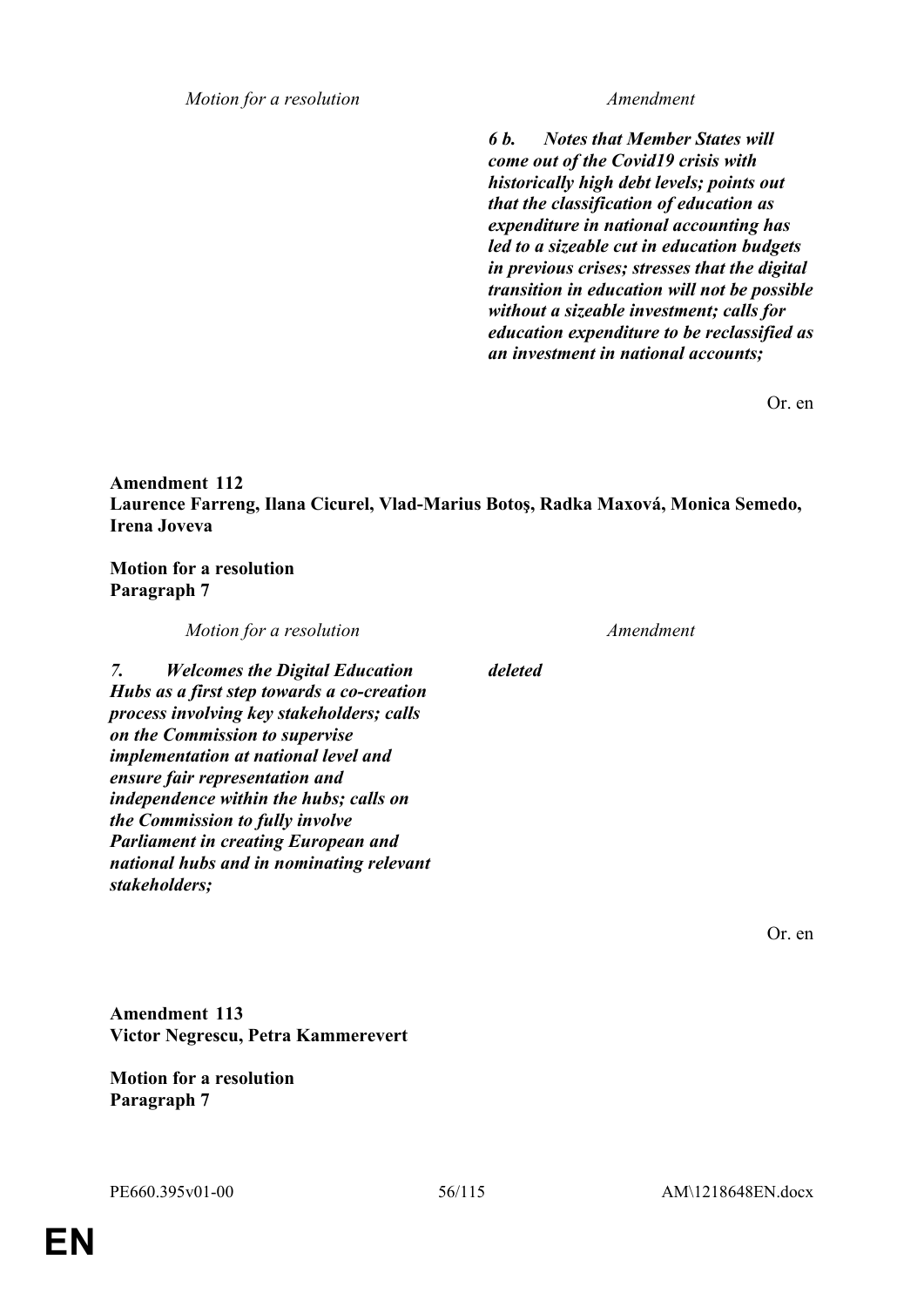7. Welcomes the Digital Education Hubs as a first step towards a co-creation process involving key stakeholders; calls on the Commission to supervise implementation at national level and ensure fair representation and independence within the hubs; calls on the Commission to fully involve Parliament in creating European and national hubs and in nominating relevant stakeholders;

7. Welcomes the Digital Education Hubs as a first step towards a co-creation process involving key stakeholders*, including civil society organisations*; calls on the Commission to supervise implementation at national level and ensure fair representation and independence within the hubs*, advisory services and stakeholder consultations*; calls on the Commission to fully involve Parliament in creating European and national hubs*, advisory services and stakeholder consultations* and in nominating relevant stakeholders;

Or. en

# **Amendment 114 Andrea Bocskor**

# **Motion for a resolution Paragraph 7**

### *Motion for a resolution Amendment*

7. Welcomes the Digital Education Hubs as a first step towards a co-creation process involving key stakeholders; calls on the Commission to supervise implementation at national level and ensure fair representation and independence within the hubs; calls on the Commission to fully involve Parliament in creating European and national hubs and in nominating relevant stakeholders;

7. Welcomes the Digital Education Hubs as a first step towards a co-creation process involving key stakeholders; calls on the Commission to supervise implementation at national level and ensure fair representation and independence within the hubs; calls on the Commission to fully involve Parliament in creating European and national hubs and in nominating relevant stakeholders *and experts representing different pedagogical approaches to digital education from both inside and outside mainstream education*;

Or. en

**Amendment 115 Dace Melbārde**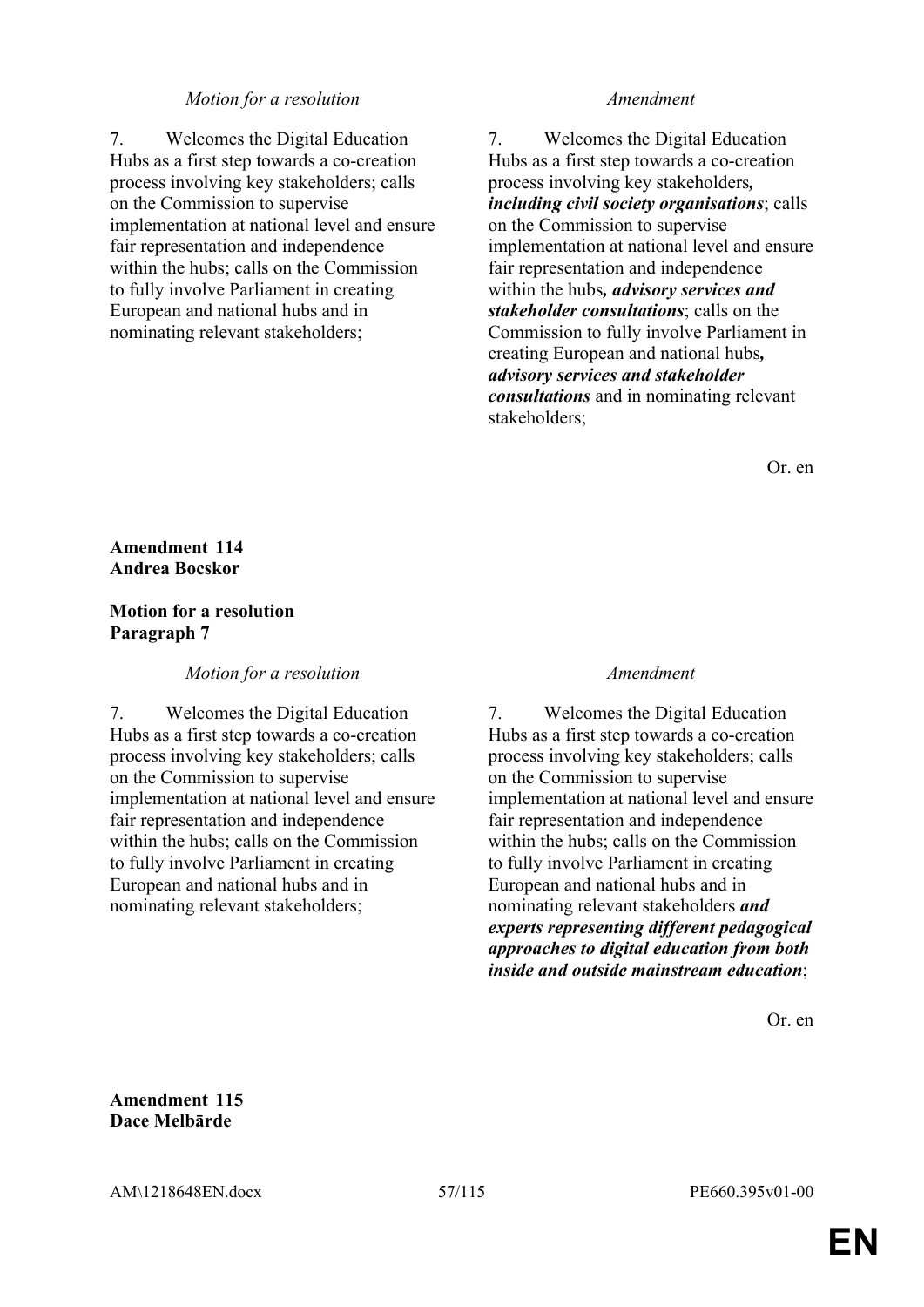### **Motion for a resolution Paragraph 7**

# *Motion for a resolution Amendment*

7. Welcomes the Digital Education Hubs as a first step towards a co-creation process involving key stakeholders; calls on the Commission to supervise implementation at national level and ensure fair representation and independence within the hubs; calls on the Commission to fully involve Parliament in creating European and national hubs and in nominating relevant stakeholders;

7. Welcomes the Digital Education Hubs as a first step towards a co-creation process involving key stakeholders; calls on the Commission *whilst respecting the principle of subsidiarity* to supervise *where necessary* implementation at national level and ensure fair representation and independence within the hubs; calls on the Commission to fully involve Parliament in creating European and national hubs and in nominating relevant stakeholders;

Or. en

# **Amendment 116 Martina Michels**

# **Motion for a resolution Paragraph 7**

*Motion for a resolution Amendment*

7. Welcomes the Digital Education Hubs as a first step towards a co-creation process involving key stakeholders; calls on the Commission to supervise implementation at national level and ensure fair representation and independence within the hubs; calls on the Commission to fully involve Parliament in creating European and national hubs and in nominating relevant stakeholders;

*(Does not affect the English version.)*

Or. de

**Amendment 117 Andrea Bocskor, Sabine Verheyen, Michaela Šojdrová, Alexander Bernhuber, Theodoros Zagorakis, Željana Zovko, Ioan-Rareş Bogdan, Isabel Benjumea Benjumea, Iuliu Winkler, Peter Pollák, Loucas Fourlas, Milan Zver, Tomasz Frankowski, Christian Ehler**

PE660.395v01-00 58/115 AM\1218648EN.docx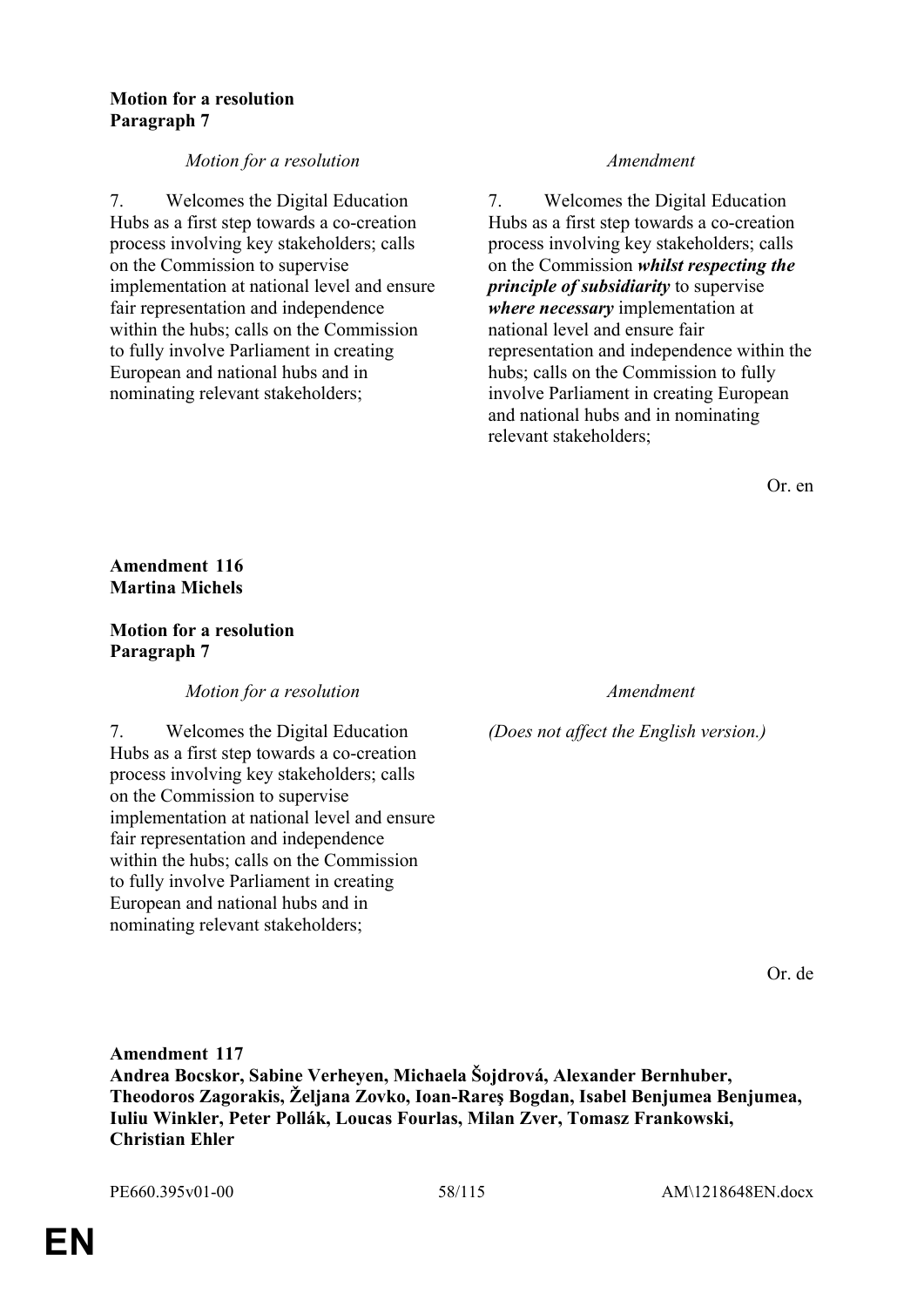*7 a. Stresses the importance of a number of European instruments which can be used for the development of formal and non-formal education as well as investment in educational infrastructure and digital equipments in schools, such as the European Structural and Investment Funds (ESIF), the Connecting Europe Facility, Horizon Europe, Erasmus+, the European Solidarity Corps and the new Digital Education Action Plan; points out furthermore that investments at national level are also essential;*

Or. en

**Amendment 118 Radka Maxová, Laurence Farreng, Monica Semedo, Vlad-Marius Botoş, Ilana Cicurel**

**Motion for a resolution Paragraph 7 a (new)**

*Motion for a resolution Amendment*

*7 a. Calls for interdisciplinary research into the various impacts of digital technologies on education and development of children, linking education sciences, pedagogy, psychology, sociology, neuroscience and computer science so as to achieve as deep an understanding as possible of how the minds of children and adults are responding to the digital environment and what challenges might be connected with digital education;*

Or. en

**Amendment 119**

AM\1218648EN.docx 59/115 PE660.395v01-00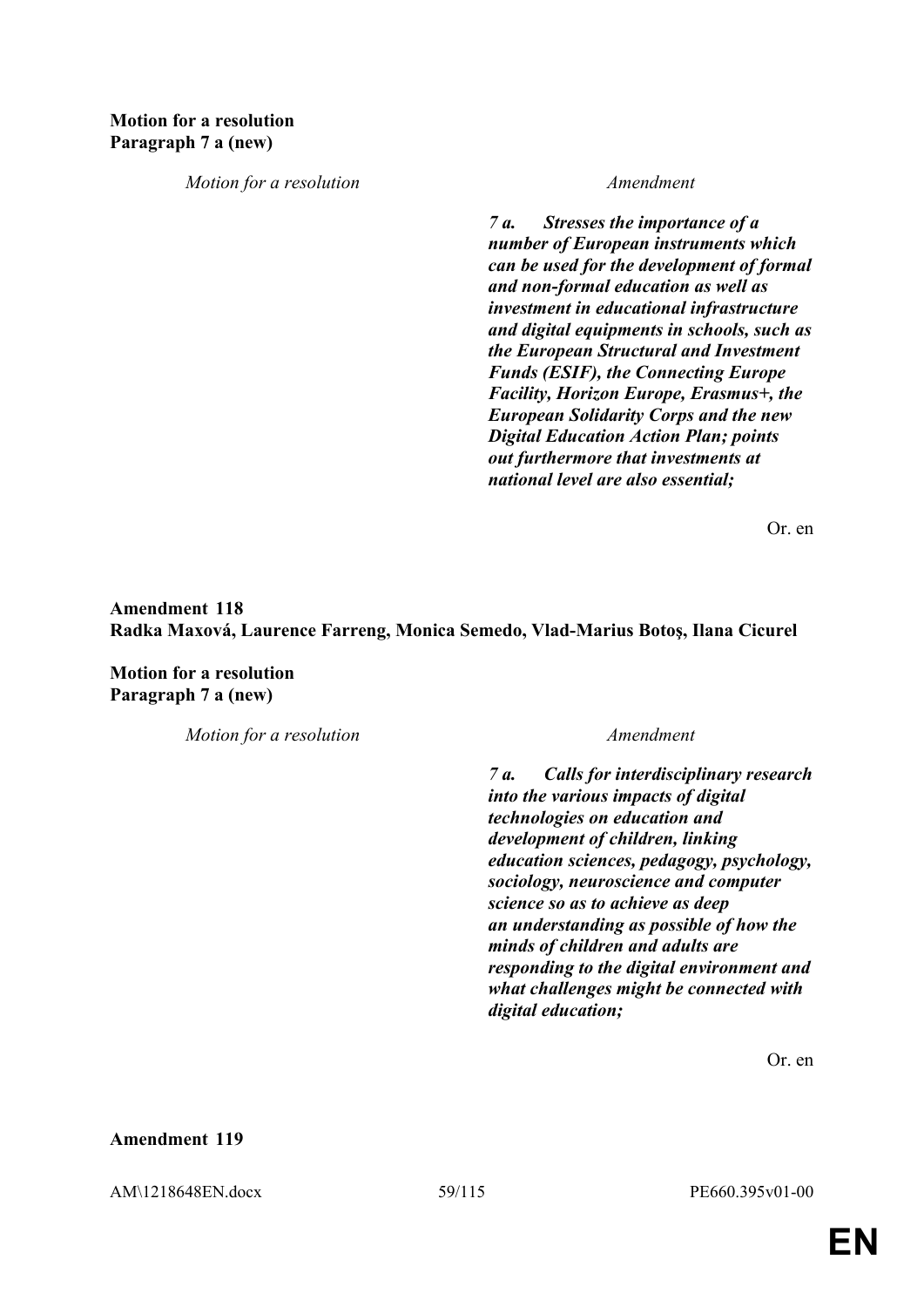# **Marcel Kolaja**

**Motion for a resolution Paragraph 7 a (new)**

*Motion for a resolution Amendment*

*7 a. Calls on the Commission and Member States to pay attention to the validation of digital skills as well as to innovative digital validation tools and methods in the Digital Education Action Plan;*

Or. en

**Amendment 120 Marcel Kolaja**

**Motion for a resolution Paragraph 7 b (new)**

*Motion for a resolution Amendment*

*7 b. Recommends that the Commission merge the two separate platforms planned, the European Exchange Platform and the European Digital Education Hub given that they seem to have the same aim of sharing training materials and resources in digital education.*

Or. en

**Amendment 121**

**Andrea Bocskor, Sabine Verheyen, Michaela Šojdrová, Loucas Fourlas, Alexander Bernhuber, Iuliu Winkler, Peter Pollák, Tomasz Frankowski, Milan Zver, Christian Ehler, Željana Zovko, Isabel Benjumea Benjumea, Theodoros Zagorakis, Ioan-Rareş Bogdan**

**Motion for a resolution Paragraph 7 b (new)**

*Motion for a resolution Amendment*

PE660.395v01-00 60/115 AM\1218648EN.docx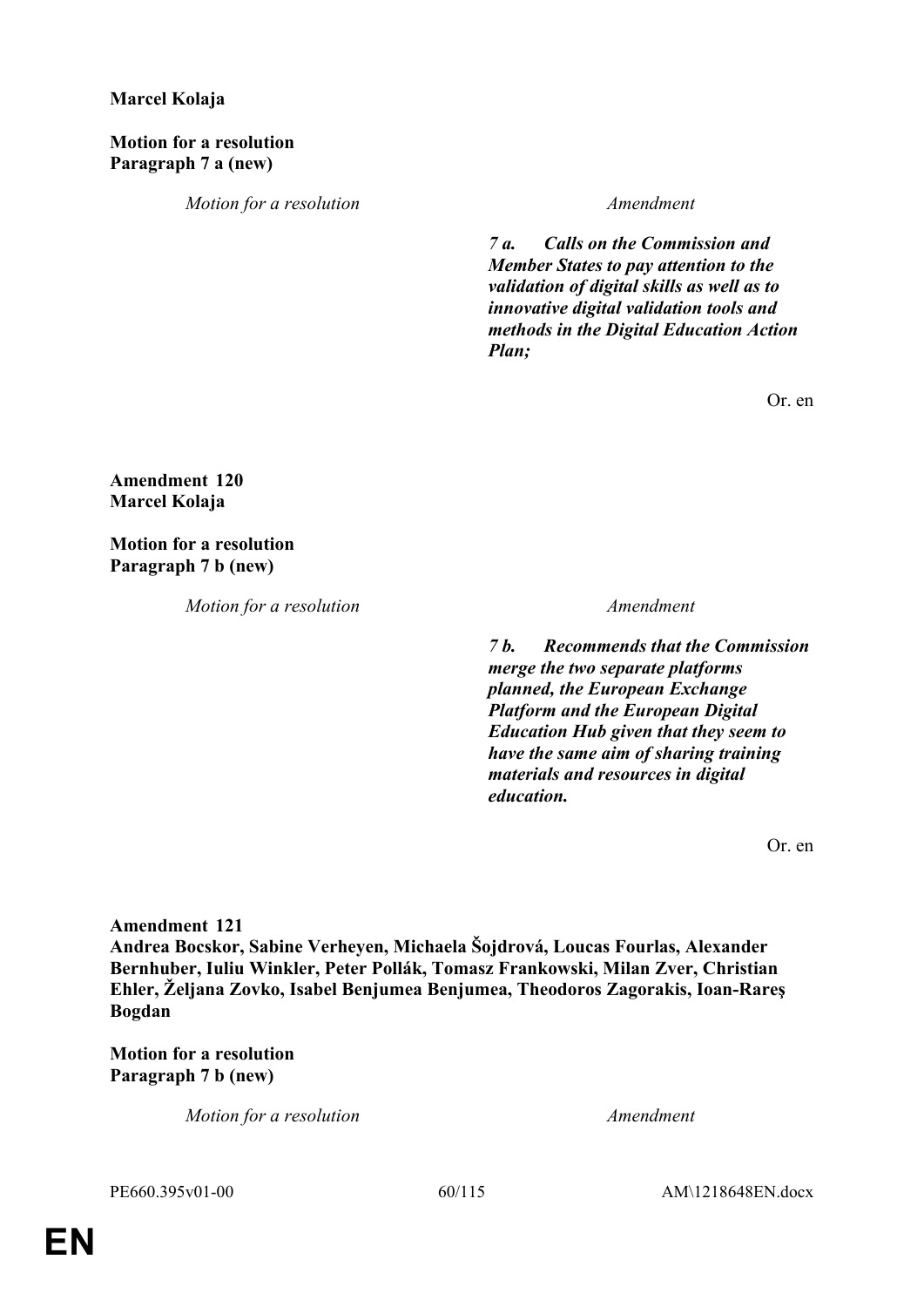*7 b. Supports the Erasmus+ programme and the increase of its budget in order to make it more efficient and inclusive; supports volunteering as the key activity of the ESC;*

Or. en

# **Amendment 122 Laurence Farreng, Ilana Cicurel, Vlad-Marius Botoş, Radka Maxová, Monica Semedo, Irena Joveva**

### **Motion for a resolution Paragraph 7 a (new)**

*Motion for a resolution Amendment*

*7 a. Notes with satisfaction the growing number of digital education platforms being set up; calls on the Commission, in particular through a dedicated Knowledge and Innovation Community within the European Institute of Innovation and Technology, and the Erasmus+ and InvestEU programmes, to support the creation of pan-European platforms for the broad dissemination of educational content and tools in an inclusive and multilingual way; stresses the importance for teachers and pupils to have access to content hosted and stored in a Member State and not in a third country; notes the huge potential of the eTwinning platform and calls on the Commission to promote it as widely as possible;*

Or. en

**Amendment 123 Marcel Kolaja**

**Motion for a resolution Paragraph 7 c (new)**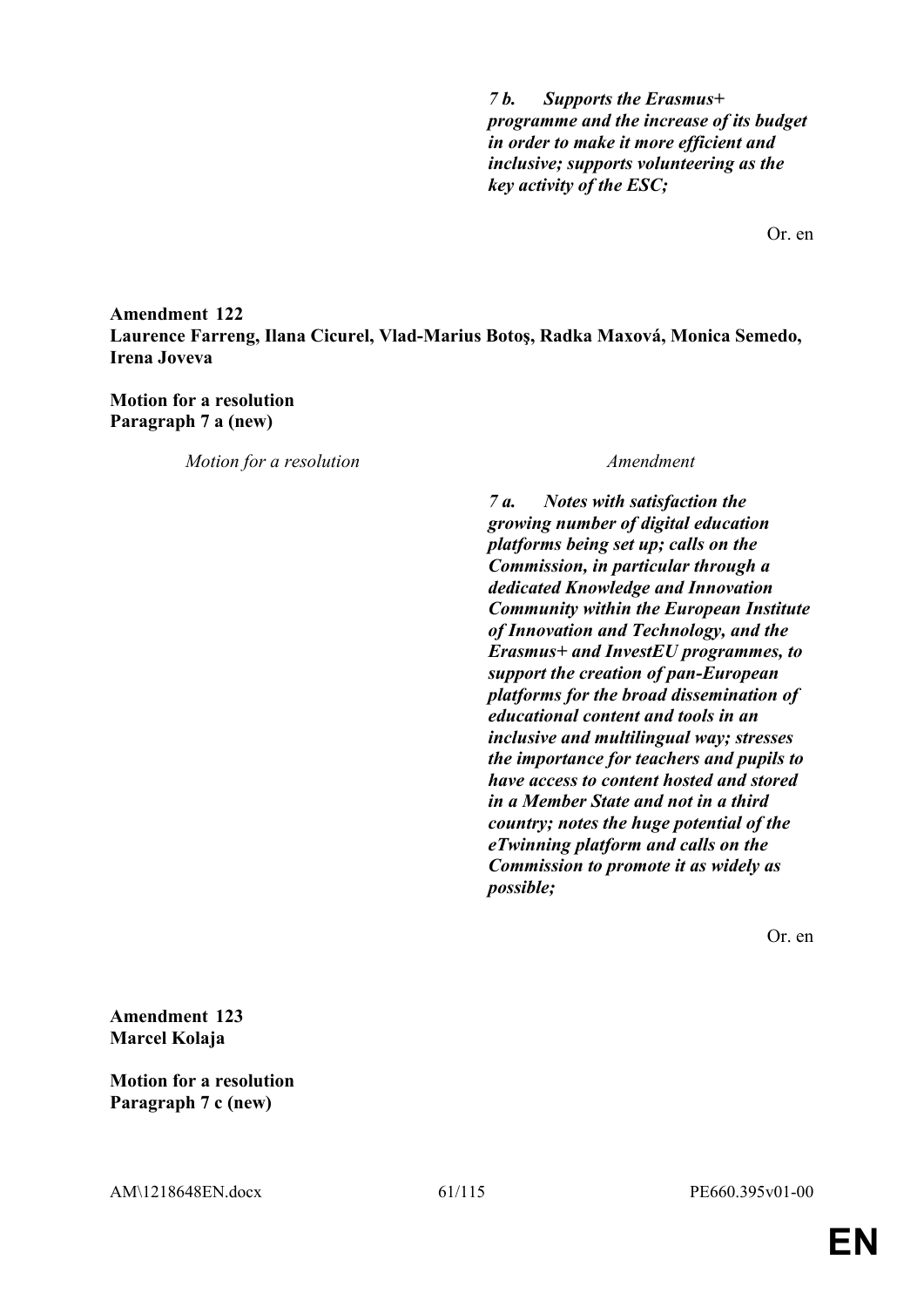*7 c. Underlines that the post-pandemic recovery and revitalisation of European education policy is strictly connected to the other challenges that the European Union and the world are facing, starting with the climate crisis; is convinced that future education policy has to be deeply interconnected with social challenges as well as to the Green and digital transitions;*

Or. en

**Amendment 124 Marcel Kolaja**

**Motion for a resolution Paragraph 7 d (new)**

*Motion for a resolution Amendment*

*7 d. Encourages Member States to embrace innovation and include technologies in their education and training systems in a smart, learnercentred way, without forgetting that technology is to complement in-person learning and not to replace it;*

Or. en

**Amendment 125 Dace Melbārde**

**Motion for a resolution Paragraph 8**

*Motion for a resolution Amendment*

8. Deplores the persistent digital divide in the Union; *regrets the fact that in some Member States, like Romania, efforts to provide access to quality digital education have failed, leaving more than* 

8. Deplores the persistent digital divide in the Union; *notes* the Commission's analysis that fast and reliable internet and quality digital equipment in educational establishments,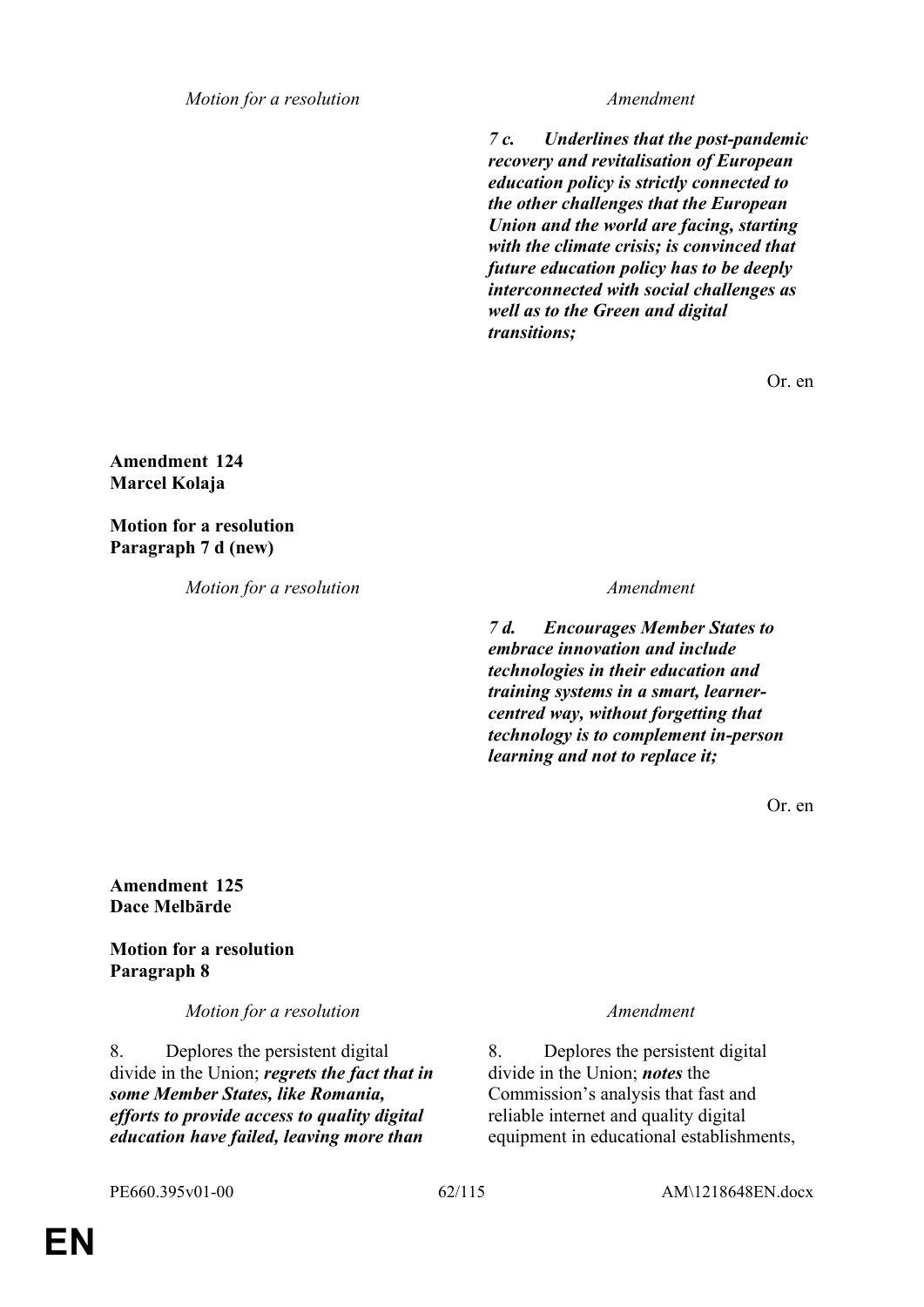### *30 % of pupils without access to education*

*for several months; shares* the Commission's analysis that fast and reliable internet and quality digital equipment in educational establishments, non-formal settings and *the* home are prerequisites for effective digital education;

non-formal settings and *at* home are *among the* prerequisites for effective digital education; *notes, however, that certain Member States thanks to dedicated public investments are far ahead in their development and use of digital solutions for education; believes that public-private partnerships can speed up the pace of developing and adopting digital education solutions;*

Or. en

# **Amendment 126 Laurence Farreng, Ilana Cicurel, Vlad-Marius Botoş, Radka Maxová, Monica Semedo, Irena Joveva**

# **Motion for a resolution Paragraph 8**

# *Motion for a resolution Amendment*

8. Deplores the persistent digital divide in the Union; regrets the fact that in some Member States, *like Romania,* efforts to provide access to quality digital education have failed, leaving *more than 30 % of* pupils without access to education for several months; shares the Commission's analysis that fast and reliable internet and quality digital equipment in educational establishments, non-formal settings and the home are prerequisites for effective digital education;

8. Deplores the persistent digital divide in the Union; regrets the fact that in some Member States, efforts to provide access to quality digital education have failed, leaving *too many* pupils without access to education for several months; shares the Commission's analysis that fast and reliable internet and quality digital equipment in educational establishments, non-formal settings and the home are prerequisites for effective digital education;

Or. en

**Amendment 127 Andrea Bocskor, Sabine Verheyen, Michaela Šojdrová, Peter Pollák, Tomasz Frankowski, Milan Zver, Christian Ehler, Željana Zovko, Isabel Benjumea Benjumea, Theodoros Zagorakis, Ioan-Rareş Bogdan, Loucas Fourlas, Alexander Bernhuber, Iuliu Winkler**

**Motion for a resolution Paragraph 8**

AM\1218648EN.docx 63/115 PE660.395v01-00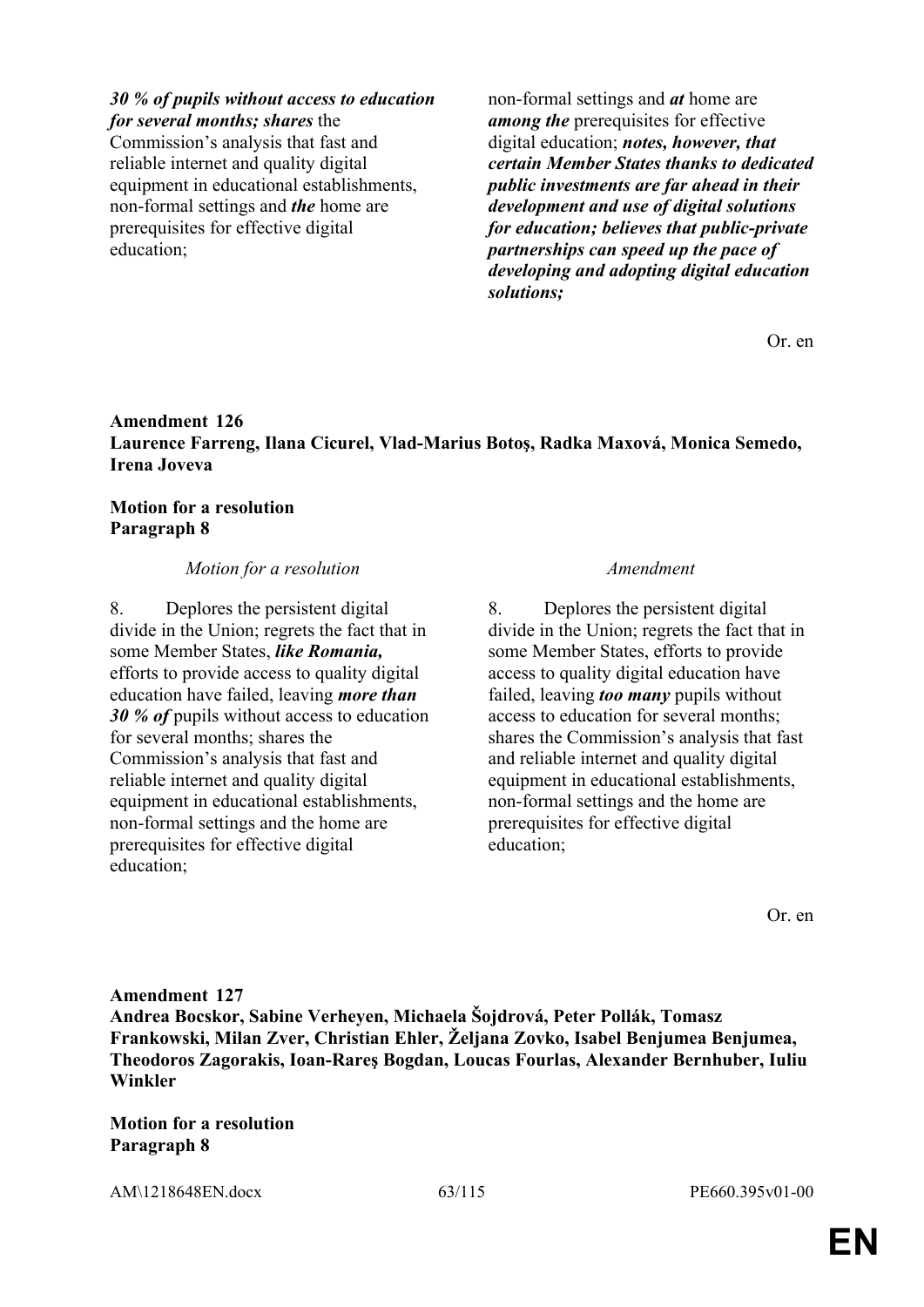8. Deplores the persistent digital divide in the Union; regrets the fact that in some Member States*, like Romania,* efforts to provide access to quality digital education have failed, leaving more than 30 % of pupils without access to education for several months; shares the Commission's analysis that fast and reliable internet and quality digital equipment in educational establishments, non-formal settings and the home are prerequisites for effective digital education;

8. Deplores the persistent digital divide in the Union; regrets the fact that in some Member States efforts to provide access to quality digital education have failed, leaving more than 30 % of pupils without access to education for several months; shares the Commission's analysis that fast and reliable internet and quality digital equipment in educational establishments, non-formal settings and the home are prerequisites for effective digital education;

Or. en

# **Amendment 128 Victor Negrescu, Petra Kammerevert**

### **Motion for a resolution Paragraph 8**

### *Motion for a resolution Amendment*

8. Deplores the persistent digital divide in the Union; regrets the fact that in some Member States, like Romania, efforts to provide access to quality digital education have failed, leaving more than 30 % of pupils without access to education for several months; shares the Commission's analysis that fast and reliable internet and quality digital equipment in educational establishments, non-formal settings and the home are prerequisites for effective digital education;

8. Deplores the persistent digital divide in the Union; regrets the fact that in some Member States, like Romania, efforts to provide access to quality digital education have failed, leaving more than 30 % of pupils without access to education for several months; shares the Commission's analysis that fast and reliable internet and quality digital equipment in educational establishments, non-formal settings and the home are prerequisites for effective digital education; *stresses the problematic lack of access to education for pupils due to this spring's lockdown and recalls for the need to counter the digital divide.*

Or. en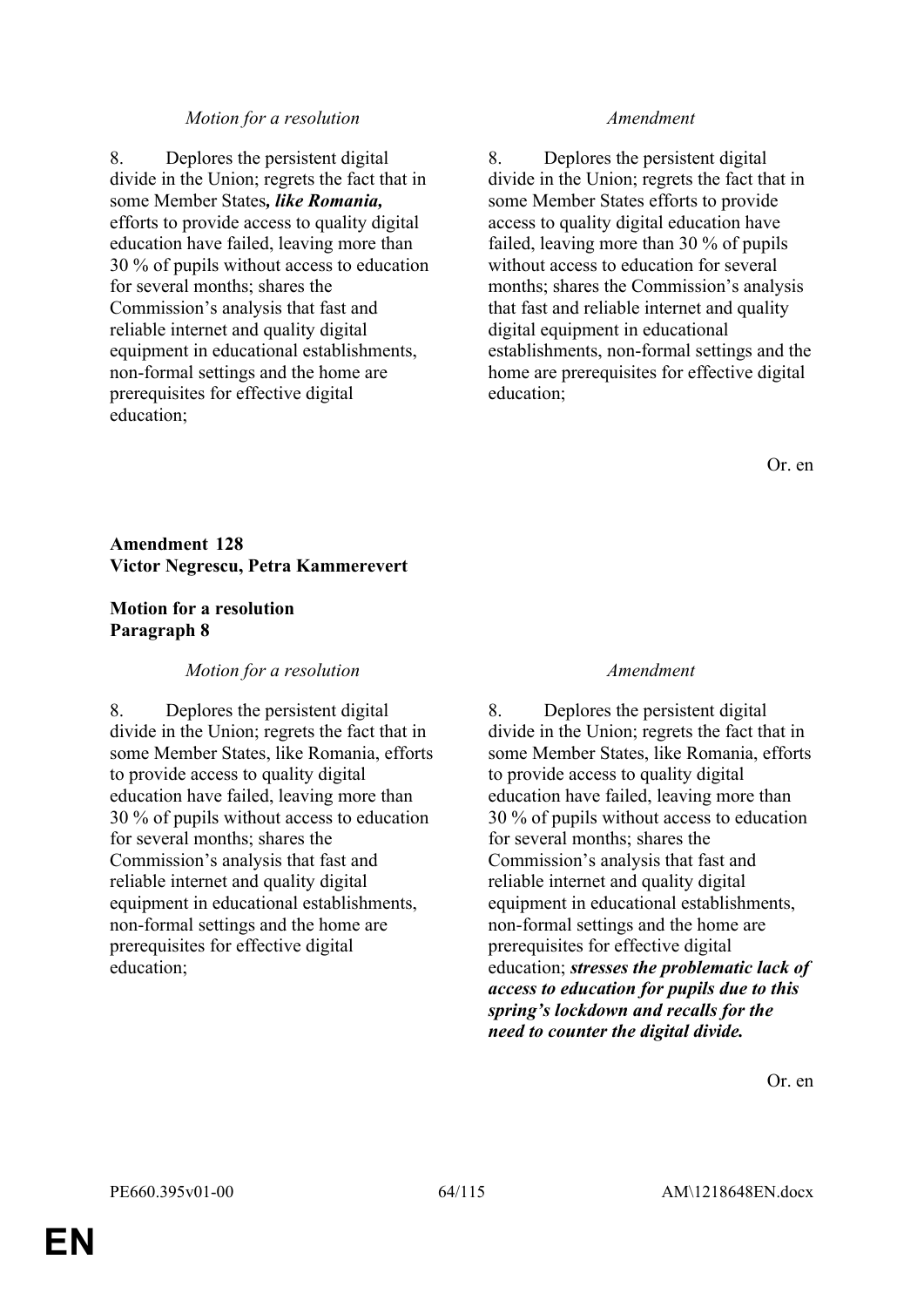# **Amendment 129 Isabel Benjumea Benjumea**

# **Motion for a resolution Paragraph 8**

# *Motion for a resolution Amendment*

8. Deplores the persistent digital divide in the Union; regrets the fact that in some Member States, like Romania, efforts to provide access to quality digital education have failed, leaving more than 30 % of pupils without access to education for several months; shares the Commission's analysis that fast and reliable internet and quality digital equipment in educational establishments, non-formal settings and the home are prerequisites for effective digital education;

8. Deplores the persistent digital divide in the Union; regrets the fact that in some Member States, like Romania, efforts to provide access to quality digital education have failed, leaving more than 30 % of pupils without access to education for several months; shares the Commission's analysis that fast and reliable internet and quality digital equipment in *public and private* educational establishments*, universities*, non-formal settings and the home are prerequisites for effective digital education;

Or. es

**Amendment 130 Victor Negrescu, Petra Kammerevert**

**Motion for a resolution Paragraph 8 a (new)**

*Motion for a resolution Amendment*

*8 a. underlines the difficulties faced by VET institutions, which rely on hands-on training, in adapting to the digital environment; calls for adequate solutions and proper funding in order to ensure that VET education can be effectively delivered;*

Or. en

**Amendment 131 Dace Melbārde**

AM\1218648EN.docx 65/115 PE660.395v01-00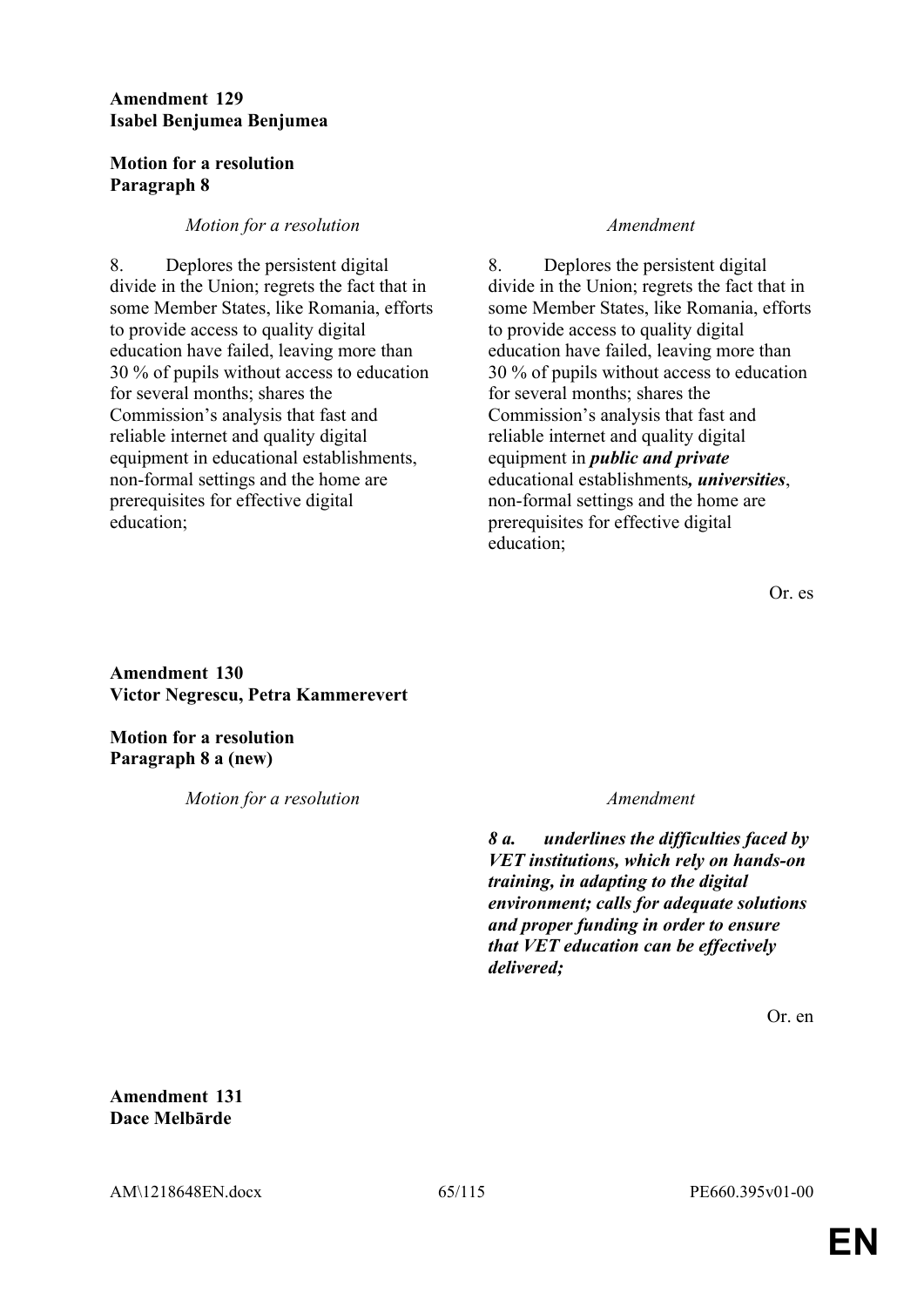### **Motion for a resolution Paragraph 9**

# *Motion for a resolution Amendment*

9. Insists that broadband should be considered a public good and be universally accessible as a critical step in closing the digital divide; calls for specific measures to enhance access for remote, rural and mountain areas with low connectivity *and limited access to emerging technologies such as artificial intelligence (AI), robotics, blockchain, new educational devices or gamification, in the light of their growing importance and potential*; *calls for a new initiative on AI and robotics for education;*

9. Insists that broadband should be considered a public good and be universally accessible *and affordable* as a critical step in closing the digital divide; calls for specific measures to enhance access for remote, rural and mountain areas with low connectivity;

Or. en

# **Amendment 132**

**Andrea Bocskor, Sabine Verheyen, Michaela Šojdrová, Christian Ehler, Željana Zovko, Isabel Benjumea Benjumea, Theodoros Zagorakis, Ioan-Rareş Bogdan, Loucas Fourlas, Alexander Bernhuber, Iuliu Winkler, Tomasz Frankowski, Peter Pollák**

# **Motion for a resolution Paragraph 9**

### *Motion for a resolution Amendment*

9. Insists that broadband should be considered a public good and be universally accessible as a critical step in closing the digital divide; calls for specific measures to enhance access for remote, rural and mountain areas with low connectivity and limited access to emerging technologies such as artificial intelligence (AI), robotics, blockchain, new educational devices or gamification, in the light of their growing importance and potential; calls for a new initiative on AI and robotics for education;

9. Insists that broadband should be considered a public good and be universally accessible as a critical step in closing the digital divide; calls for specific measures to enhance access for remote, rural and mountain areas with low connectivity and limited access to emerging technologies such as artificial intelligence (AI), robotics, blockchain, new educational devices or gamification, in the light of their growing importance and potential; calls for a new initiative on AI and robotics for education; *recalls furthermore that an ethical and humancentric Al approach should be ensured by EU programmes and schemes;*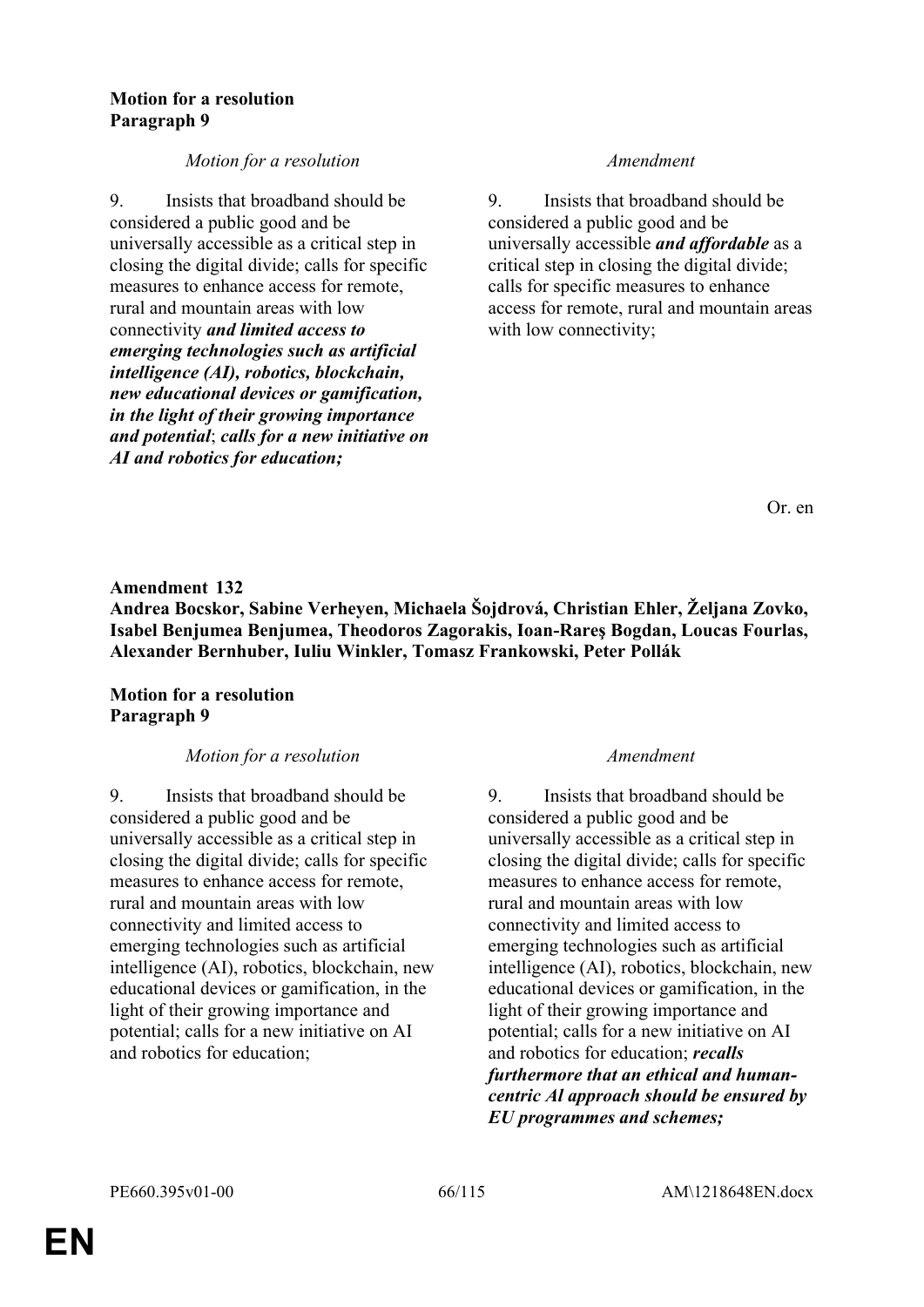# **Amendment 133 Victor Negrescu, Domènec Ruiz Devesa, Petra Kammerevert**

# **Motion for a resolution Paragraph 9**

# *Motion for a resolution Amendment*

9. Insists that broadband should be considered a public good and be universally accessible as a critical step in closing the digital divide; calls for specific measures to enhance access for remote, rural and mountain areas with low connectivity and limited access to emerging technologies such as artificial intelligence (AI), robotics, blockchain, new educational devices *or* gamification, in the light of their growing importance and potential; calls for a new initiative on AI and robotics for education;

9. Insists that broadband should be considered a public good and *its infrastructure should be adequately funded in order to* be universally accessible as a critical step in closing the digital divide; calls for specific measures to enhance access for *educational institutions, especially those in* remote, rural and mountain areas with low connectivity and limited access to emerging technologies such as artificial intelligence (AI),robotics, blockchain*, open source*, new educational devices *(computer and tablets) or online and offline* gamification, in the light of their growing importance and potential; calls for *Member States to promote and facilitate access to funding schemes to provide educational institutions with such technologies and tools; calls for* a new *learner-centred* initiative on AI and robotics for education;

Or. en

**Amendment 134 Marcel Kolaja**

# **Motion for a resolution Paragraph 9**

*Motion for a resolution Amendment*

9. Insists that broadband should be considered a public good and be universally accessible as a critical step in

9. Insists that broadband should be considered a public good and be universally accessible as a critical step in

AM\1218648EN.docx 67/115 PE660.395v01-00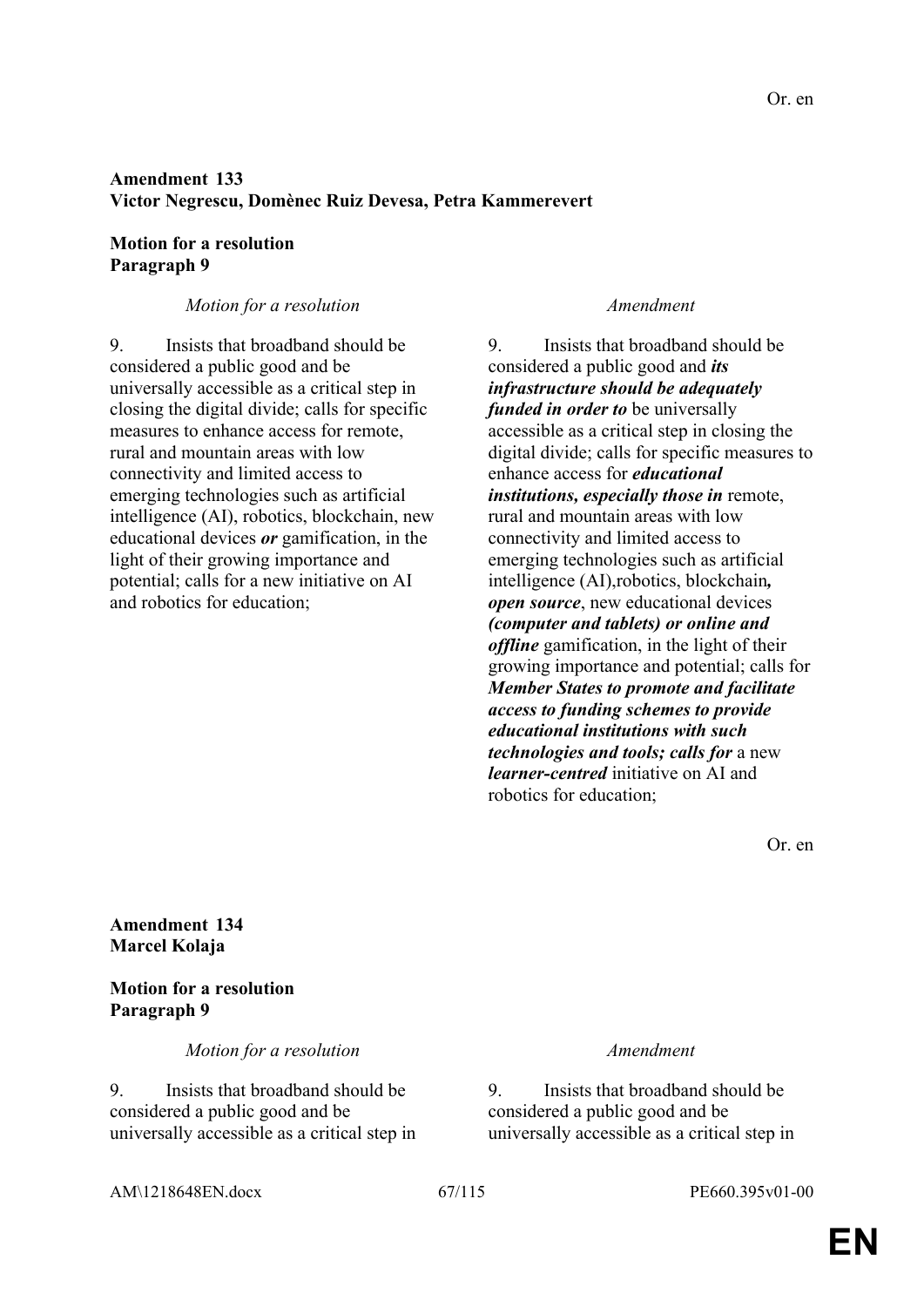closing the digital divide; calls for specific measures to enhance access for remote, rural and mountain areas with low connectivity and limited access to emerging technologies such as artificial intelligence (AI), robotics, blockchain, new educational devices or gamification, in the light of their growing importance and potential; calls for *a new initiative on* AI and robotics for education;

closing the digital divide; calls for specific measures to enhance access for remote, rural and mountain areas with low connectivity and limited access to emerging technologies such as artificial intelligence (AI), robotics, blockchain, new educational devices or gamification, in the light of their growing importance and potential; calls for *inclusion of* AI and robotics for education *in the future AI legislation*; *encourages Member States to use available sources under the recovery funds to strengthen digital infrastructure and access to digital technologies for vulnerable groups*

Or. en

### **Amendment 135 Laurence Farreng, Ilana Cicurel, Vlad-Marius Botoş, Monica Semedo, Irena Joveva**

### **Motion for a resolution Paragraph 9**

### *Motion for a resolution Amendment*

9. Insists that broadband should be considered a public good and be universally accessible as a critical step in closing the digital divide; calls for specific measures to enhance access for remote, rural and mountain areas with low connectivity and limited access to emerging technologies such as artificial intelligence (AI), robotics, blockchain, new educational devices or gamification, in the light of their growing importance and potential; *calls for a new initiative on AI and robotics for education*;

9. Insists that broadband should be considered a public good and be universally accessible as a critical step in closing the digital divide; calls for specific measures to enhance access for remote, rural and mountain areas with low connectivity and limited access to emerging technologies such as artificial intelligence (AI), robotics, blockchain, new educational devices or gamification, in the light of their growing importance and potential; *notes the potential that the deployment of 5G could have in Europe and invites the Commission to study the possible contributions of 5G to e-learning*;

Or. en

### **Amendment 136 Radka Maxová, Laurence Farreng, Monica Semedo, Vlad-Marius Botoş, Ilana Cicurel**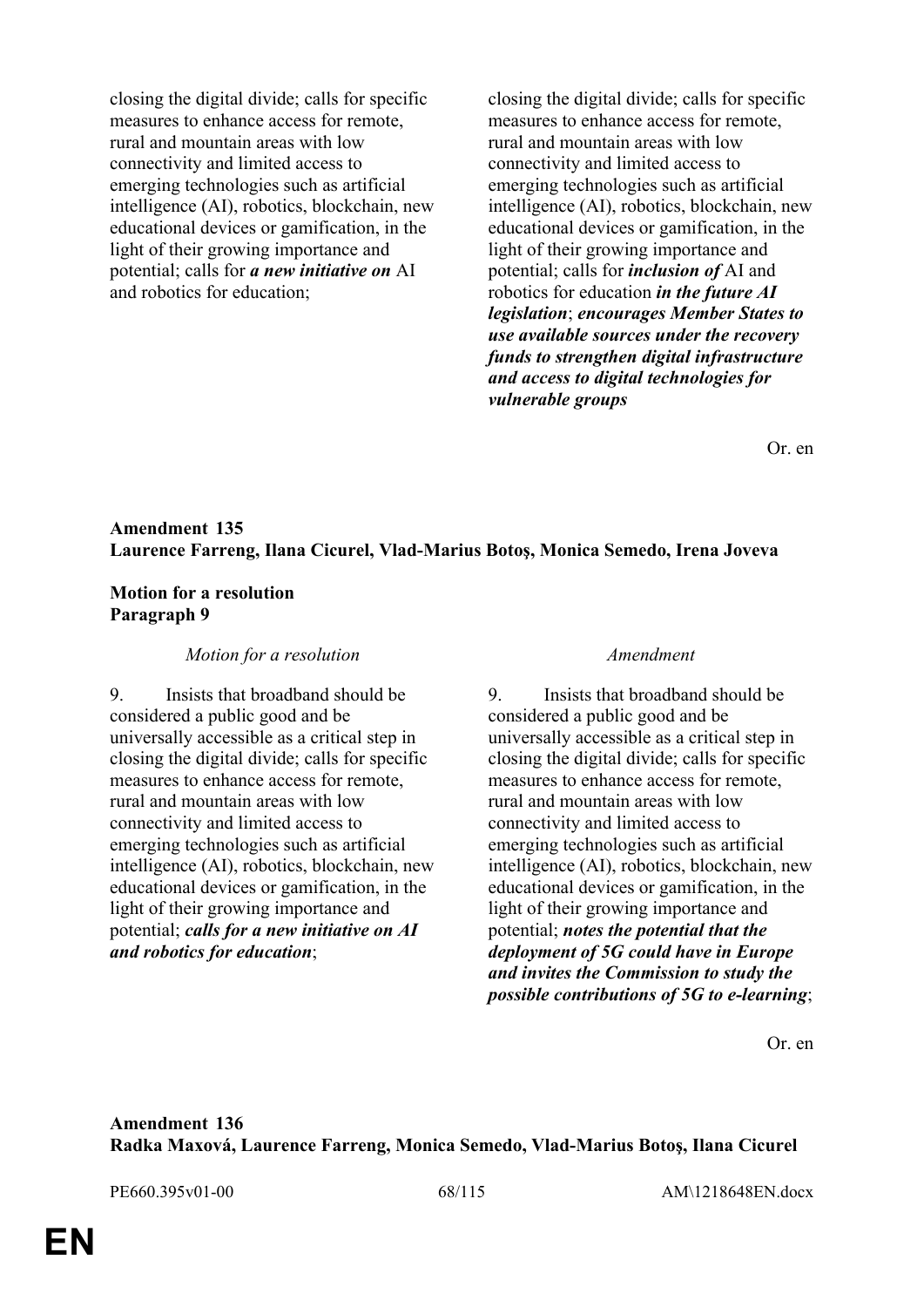### **Motion for a resolution Paragraph 9**

# *Motion for a resolution Amendment*

9. Insists that broadband should be considered a public good and be universally accessible as a critical step in closing the digital divide; calls for specific measures to enhance access for remote, rural and mountain areas with low connectivity and limited access to emerging technologies such as artificial intelligence (AI), robotics, blockchain, new educational devices or gamification, in the light of their growing importance and potential; calls for a new initiative on AI and robotics for education;

9. Insists that broadband should be considered a public good and be universally accessible as a critical step in closing the digital divide; calls for specific measures to enhance access for *all schools, especially those in* remote, rural and mountain areas with low connectivity and limited access to emerging technologies such as artificial intelligence (AI), robotics, blockchain, new educational devices or gamification, in the light of their growing importance and potential; calls for a new initiative on AI and robotics for education;

Or. en

**Amendment 137 Dace Melbārde**

**Motion for a resolution Paragraph 9 a (new)**

*Motion for a resolution Amendment*

*9 a. Calls for a new initiative on AI and robotics for education; notes that AIbased applications in education are facilitating progress in various disciplines such as language learning and maths;*

Or. en

# **Amendment 138 Victor Negrescu, Predrag Fred Matić, Petra Kammerevert**

# **Motion for a resolution Paragraph 9 a (new)**

*Motion for a resolution Amendment*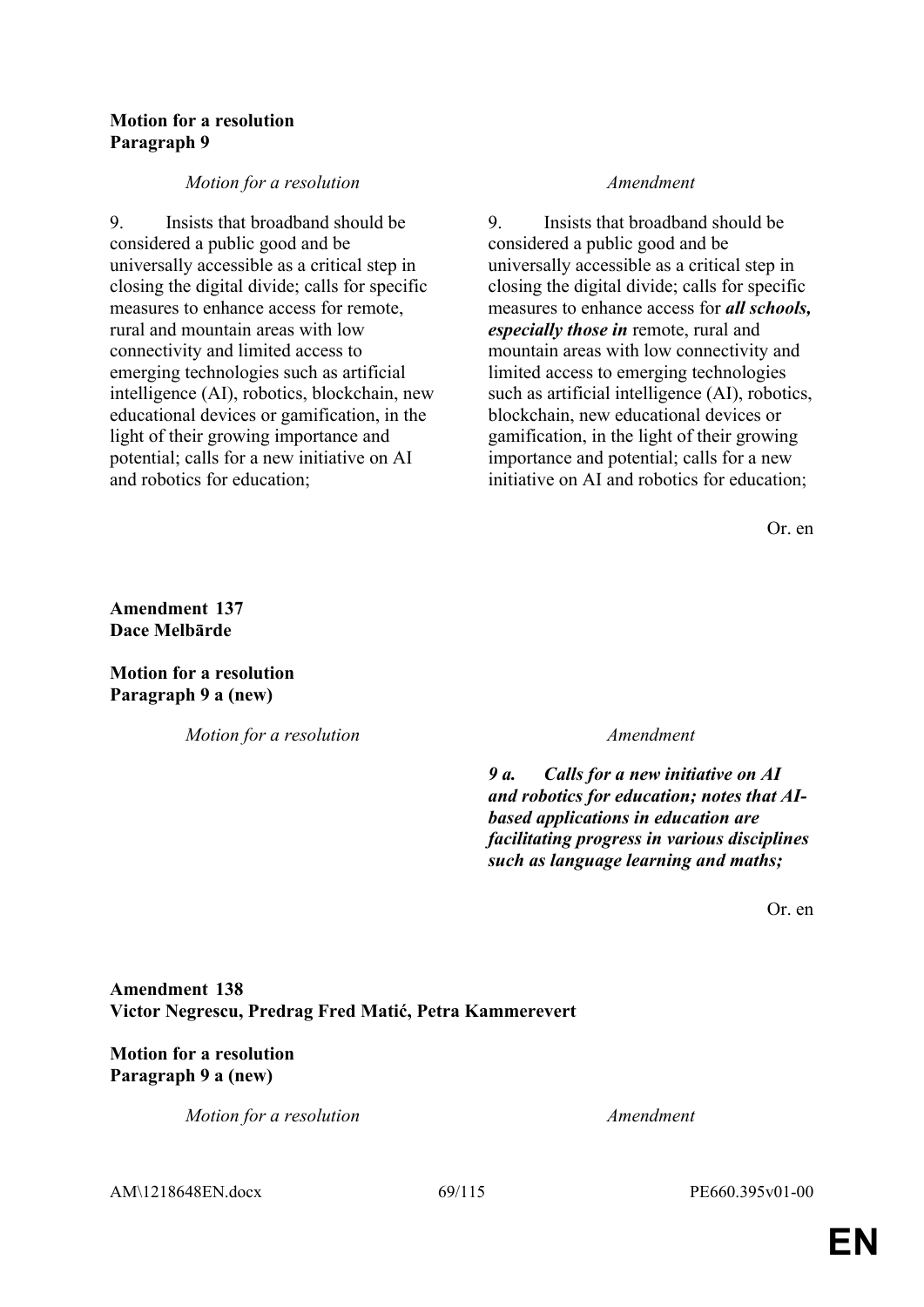*9 a. Encourages the Commission and the Member States to address the gender gap in the digital ecosystem and focus on better inclusion of girls in digital education from a very young age;*

Or. en

**Amendment 139 Victor Negrescu, Petra Kammerevert**

### **Motion for a resolution Paragraph 9 b (new)**

*Motion for a resolution Amendment*

*9 b. Underlines the importance of adapting the digital education process to an integrated pedagogical, cognitive and psychological approach taking into consideration all the dimensions of education with regards to different age groups; reiterates the importance for digital education to be based on easy-tomaster mental maps, adapted cognitive workload, interleaved and spaced practices; calls on the Commission and the Member States to study and invest more resources in the initial steps, approach and training, in online and offline formats, towards the development of digital skills and digital education; underlines the need to further elaborate on the European strategy for early and childhood education focused on building an online playground for pupils;*

Or. en

**Amendment 140 Victor Negrescu, Petra Kammerevert**

**Motion for a resolution Paragraph 9 c (new)**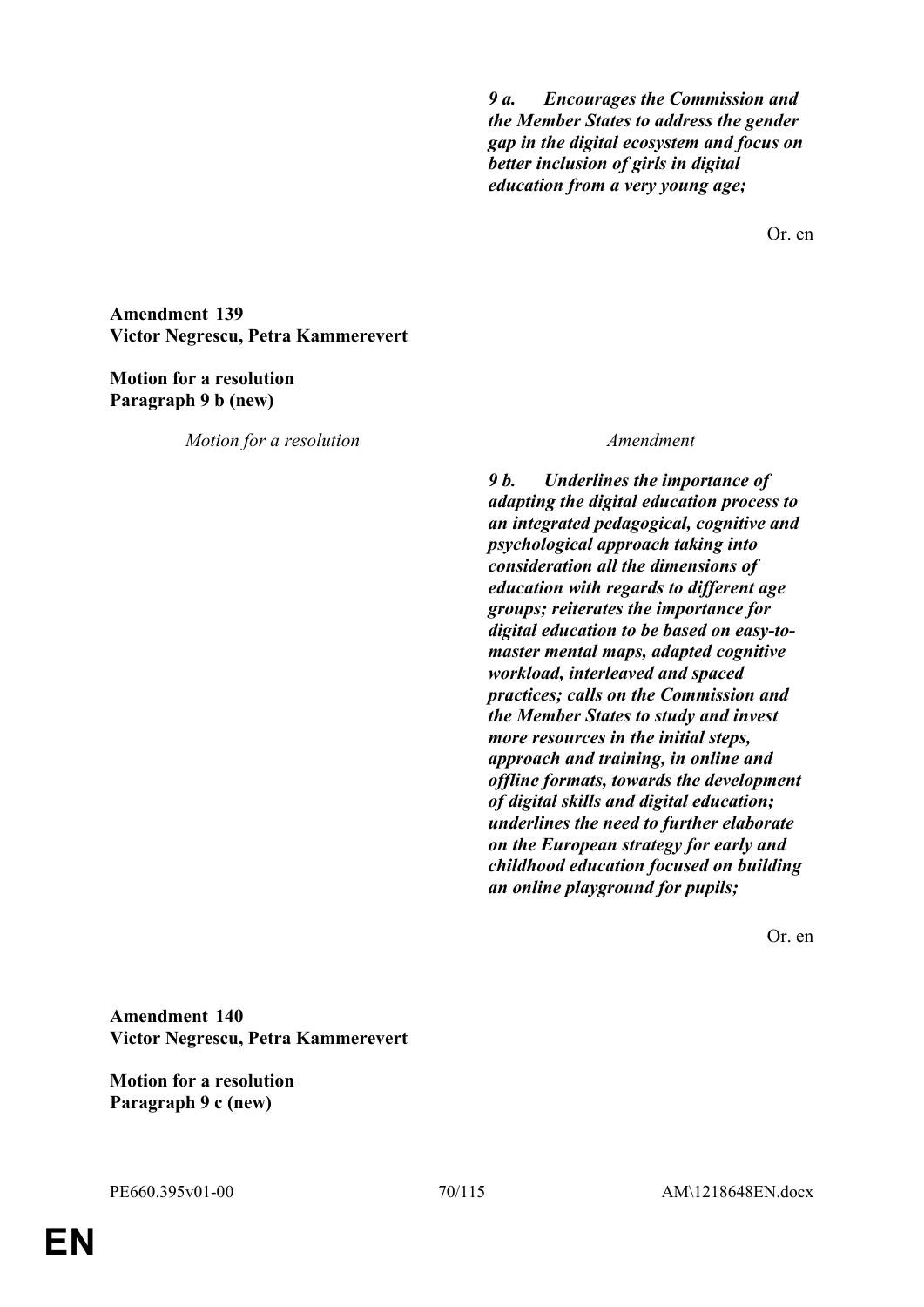*9 c. Stresses the importance of the Union taking the lead in digital education by seeking to enable an easy use of the innovations or technologies implemented, adapted to the infrastructure available and accessible to the biggest number of teachers, learners and parents;*

Or. en

### **Amendment 141 Laurence Farreng, Ilana Cicurel, Vlad-Marius Botoş, Radka Maxová, Monica Semedo, Irena Joveva**

### **Motion for a resolution Paragraph 10**

### *Motion for a resolution Amendment*

10. Welcomes the plan's focus on supporting school and university connectivity through the Connecting Europe Facility and efforts to publicise EU funding opportunities; calls on the Commission to work closely with Member States, local authorities and stakeholders to ensure that EU support dovetails with national schemes, in particular to support disadvantaged groups; calls on the Commission to target support at *other* educational establishments *besides schools*;

10. Welcomes the plan's focus on supporting school and university connectivity through the Connecting Europe Facility and efforts to publicise EU funding opportunities; calls on the Commission to work closely with Member States, local authorities and stakeholders to ensure that EU support dovetails with national schemes, in particular to support disadvantaged groups; calls on the Commission to target support at *all formal and non-formal* educational establishments;

Or. en

# **Amendment 142 Radka Maxová, Laurence Farreng, Monica Semedo, Vlad-Marius Botoş, Ilana Cicurel**

# **Motion for a resolution Paragraph 10**

*Motion for a resolution Amendment*

- 10. Welcomes the plan's focus on 10. Welcomes the plan's focus on
- 

AM\1218648EN.docx 71/115 PE660.395v01-00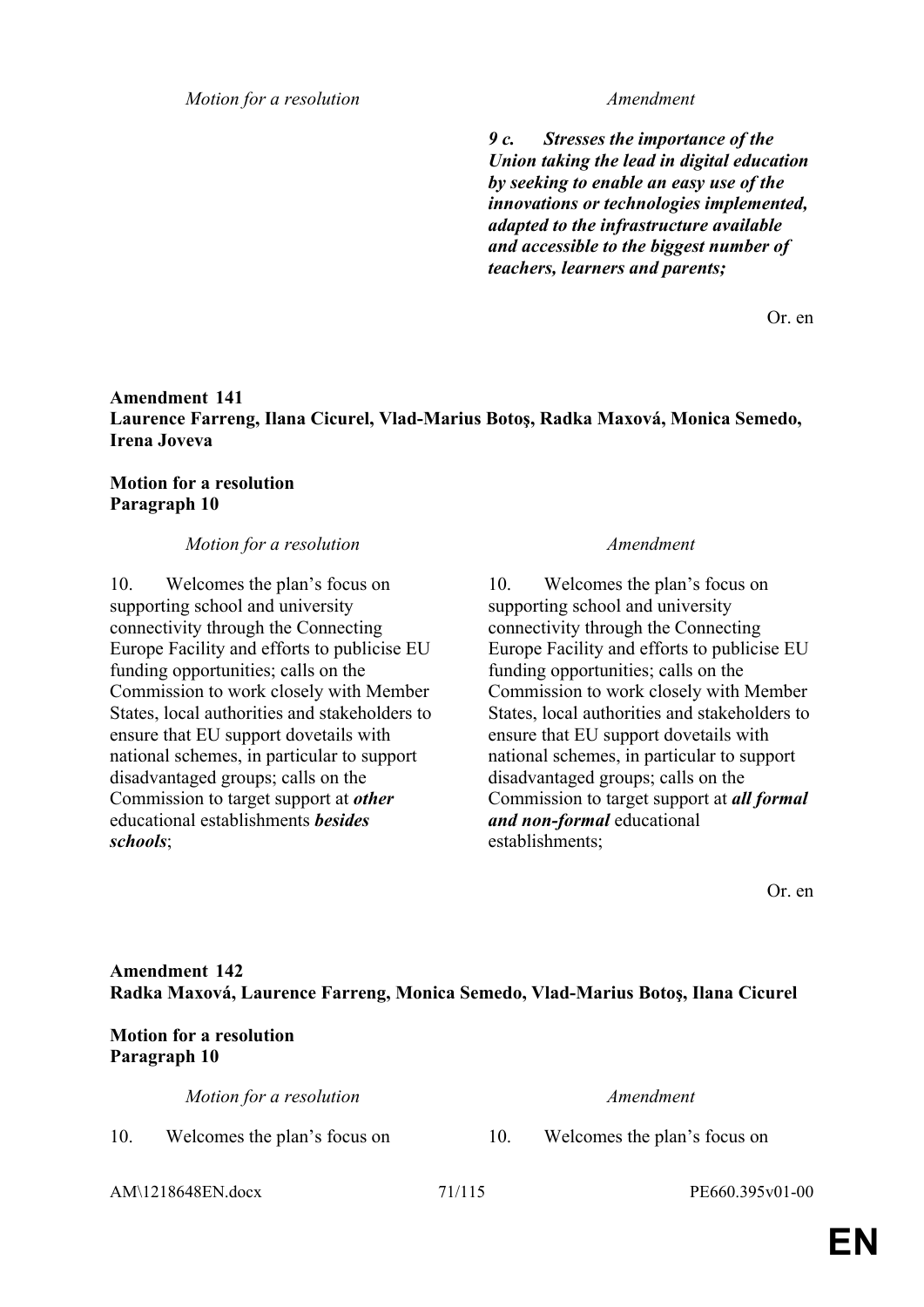supporting school and university connectivity through the Connecting Europe Facility and efforts to publicise EU funding opportunities; calls on the Commission to work closely with Member States, local authorities and stakeholders to ensure that EU support dovetails with national schemes, in particular to support disadvantaged groups; calls on the Commission to target support at other educational establishments besides schools; supporting school and university connectivity through the Connecting Europe Facility and efforts to publicise EU funding opportunities; calls on the Commission to work closely with Member States, local authorities and stakeholders to ensure that EU support dovetails with national schemes, in particular to support disadvantaged groups; calls on the Commission to target support at other educational establishments besides schools; *highlights that educational establishments should be given considerable autonomy in achieving innovation and in developing teaching methods for education in the digital era, as they are closest to the learner;*

Or. en

# **Amendment 143 Martina Michels, Pernando Barrena Arza, Alexis Georgoulis, Niyazi Kizilyürek**

### **Motion for a resolution Paragraph 10**

### *Motion for a resolution Amendment*

10. Welcomes the plan's focus on supporting school and university connectivity through the Connecting Europe Facility and efforts to publicise EU funding opportunities; calls on the Commission to work closely with Member States, local authorities and stakeholders to ensure that EU support dovetails with national schemes, in particular to support disadvantaged groups; calls on the Commission to target support at other educational establishments besides schools;

10. Welcomes the plan's focus on supporting school and university connectivity through the Connecting Europe Facility and efforts to publicise EU funding opportunities; calls on the Commission to work closely with Member States, local authorities and stakeholders to ensure that EU support dovetails with national schemes, in particular to support disadvantaged groups; calls on the Commission to target support at other educational establishments besides schools*, this support to be provided on a long-term basis by trained staff who oversee networks and applications and provide basic instruction in data protection*;

Or. de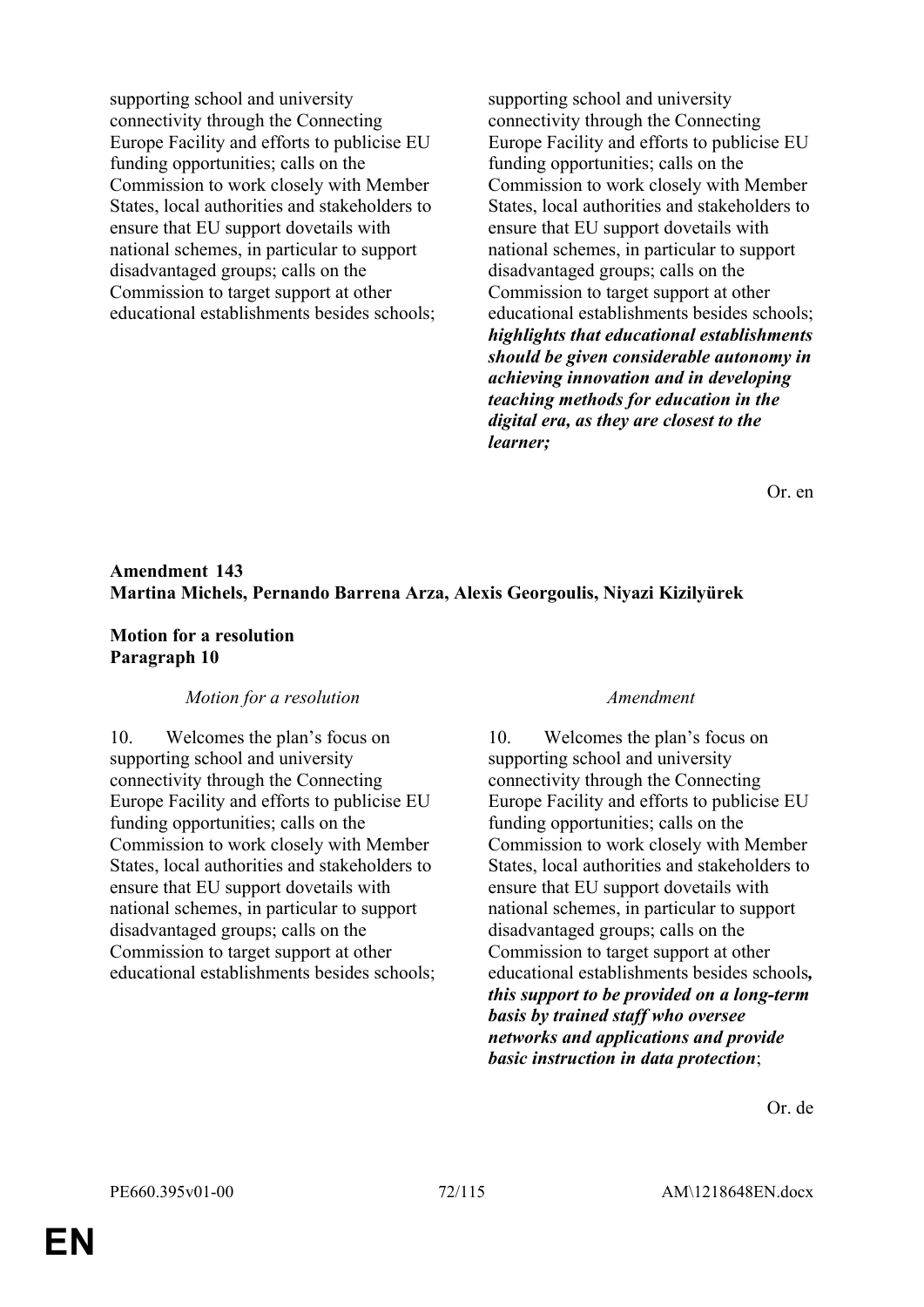## **Amendment 144 Isabel Benjumea Benjumea**

## **Motion for a resolution Paragraph 10**

## *Motion for a resolution Amendment*

10. Welcomes the plan's focus on supporting school and university connectivity through the Connecting Europe Facility and efforts to publicise EU funding opportunities; calls on the Commission to work closely with Member States, local authorities and stakeholders to ensure that EU support dovetails with national schemes, in particular to support disadvantaged groups; calls on the Commission to target support at other educational establishments besides schools;

10. Welcomes the plan's focus on supporting school and university connectivity through the Connecting Europe Facility and efforts to publicise EU funding opportunities; calls on the Commission to work closely with Member States, local authorities and stakeholders to ensure that EU support dovetails with national schemes, in particular to support disadvantaged groups; calls on the Commission to target support at other educational establishments*, both public and private, such as vocational training centres or employment training centres,* besides schools;

Or. es

# **Amendment 145 Victor Negrescu, Marcos Ros Sempere, Petra Kammerevert**

# **Motion for a resolution Paragraph 10**

## *Motion for a resolution Amendment*

10. Welcomes the plan's focus on supporting school and university connectivity through the Connecting Europe Facility and efforts to publicise EU funding opportunities; calls on the Commission to work closely with Member States, local authorities and stakeholders to ensure that EU support dovetails with national schemes, in particular to support disadvantaged groups; calls on the Commission to target support at other educational establishments besides schools;

10. Welcomes the plan's focus on supporting school and university connectivity through the Connecting Europe Facility and efforts to publicise EU funding opportunities; calls on the Commission to work closely with Member States, local authorities and stakeholders to ensure that EU support dovetails with national schemes, in particular to support disadvantaged groups; calls on the Commission to target support at other educational establishments besides schools*, such as vocational education centres and early childhood education centres*;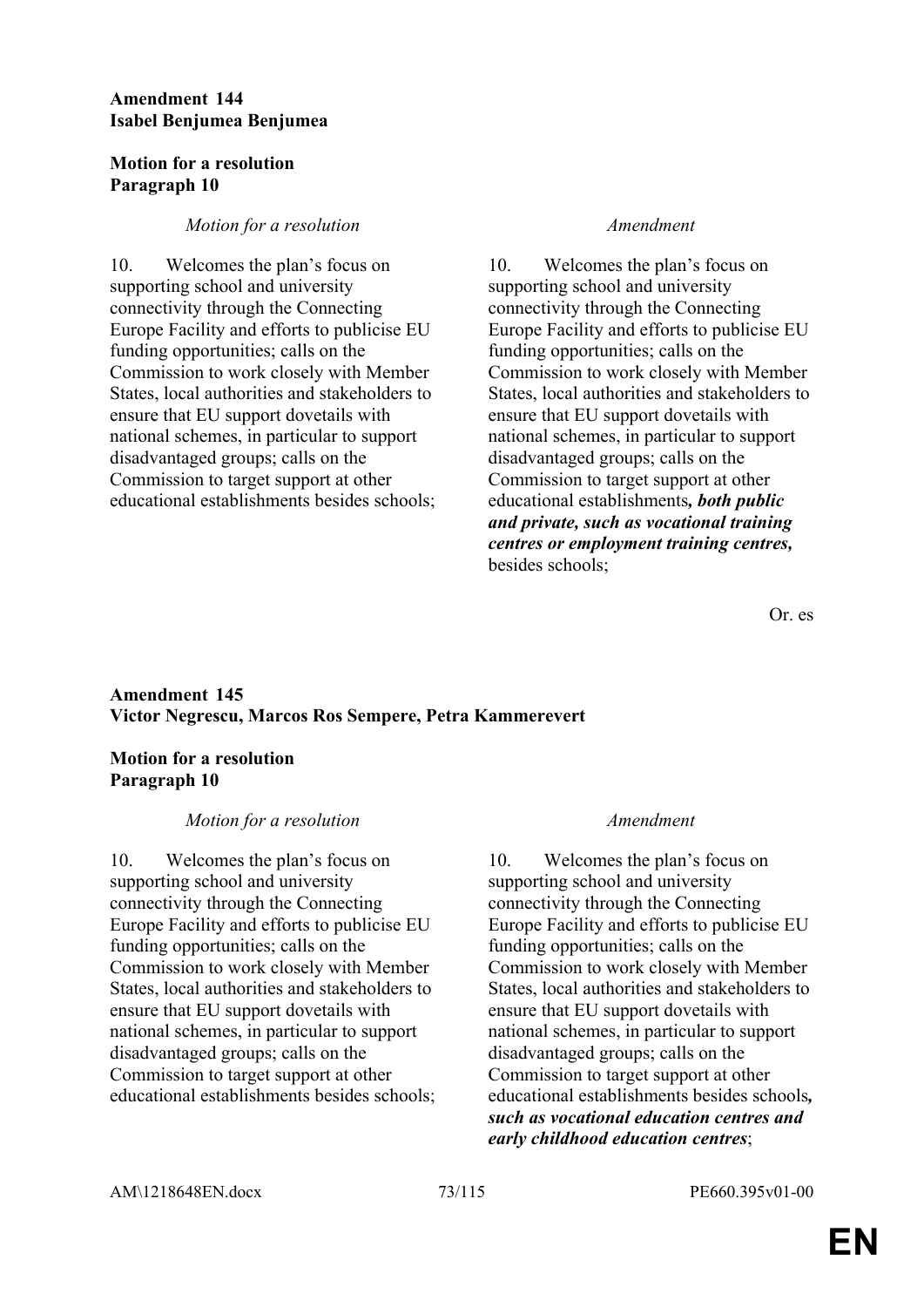## **Amendment 146 Dace Melbārde**

## **Motion for a resolution Paragraph 10**

## *Motion for a resolution Amendment*

10. Welcomes the plan's focus on supporting school and university connectivity through the Connecting Europe Facility and efforts to publicise EU funding opportunities; calls on the Commission to work closely with Member States, local authorities and stakeholders to ensure that EU support dovetails with national schemes, in particular to support disadvantaged groups; calls on the Commission to target support at other educational establishments besides schools;

10. Welcomes the plan's focus on supporting school and university connectivity through the Connecting Europe Facility and efforts to publicise EU funding opportunities; calls on the Commission to work closely with Member States, local authorities and *relevant* stakeholders to ensure that EU support dovetails with national schemes, in particular to support disadvantaged groups; calls on the Commission to target support at other educational *and community* establishments besides schools;

Or. en

**Amendment 147 Dace Melbārde**

**Motion for a resolution Paragraph 10 a (new)**

*Motion for a resolution Amendment*

*10 a. Highlights the positive role AI can play in fostering equity and quality in education for all stakeholders, including by easing of the workload of educational staff and making educational content more engaging and customised for students' needs; is concerned about the fact that public investment in AI in the Union has been vastly lagging behind that of other major economies; calls for increased focus on public investment in AI;*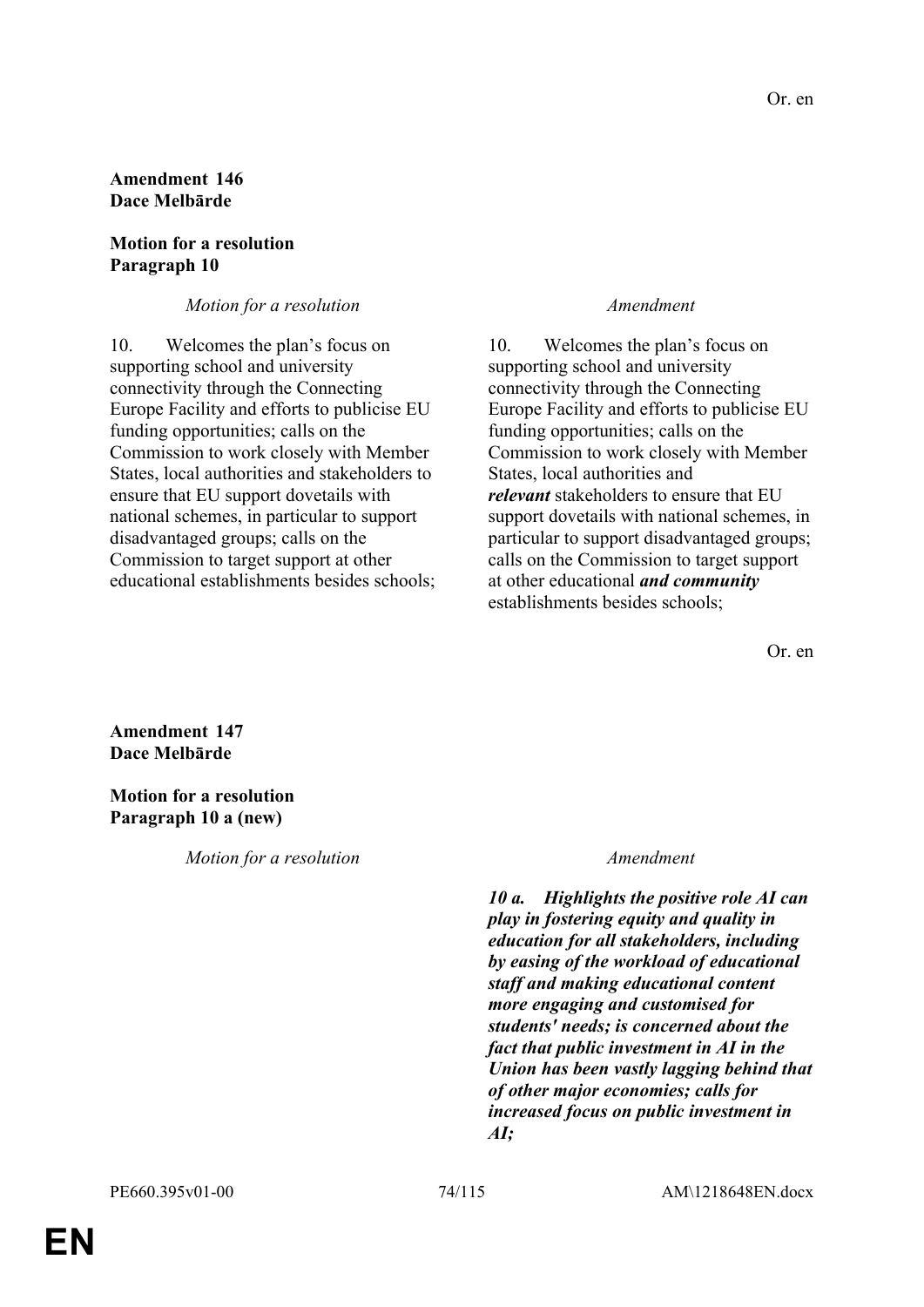**Amendment 148 Marcel Kolaja**

**Motion for a resolution Paragraph 10 a (new)**

*Motion for a resolution Amendment*

*10 a. Recalls that the rise of digital merchandising of educational resources poses risks in to the pedagogical freedom of teachers and educators, as well as data security and privacy concerns; believes that possible ways to balance out the digital space and ensure fairer outcomes for all would be to incentivise free and open source solutions and the interoperability of hardware and software;*

Or. en

**Amendment 149 Victor Negrescu, Petra Kammerevert**

**Motion for a resolution Paragraph 10 a (new)**

*Motion for a resolution Amendment*

*10 a. Calls on the Commission to factor in differing levels of technological advancement across and within the Member States and between education sectors and institutions and to pay particular attention to harder-to-reach areas and groups when producing recommendations and guidance; underlines the need for a cross-sectoral and in-depth approach towards digital education;*

Or. en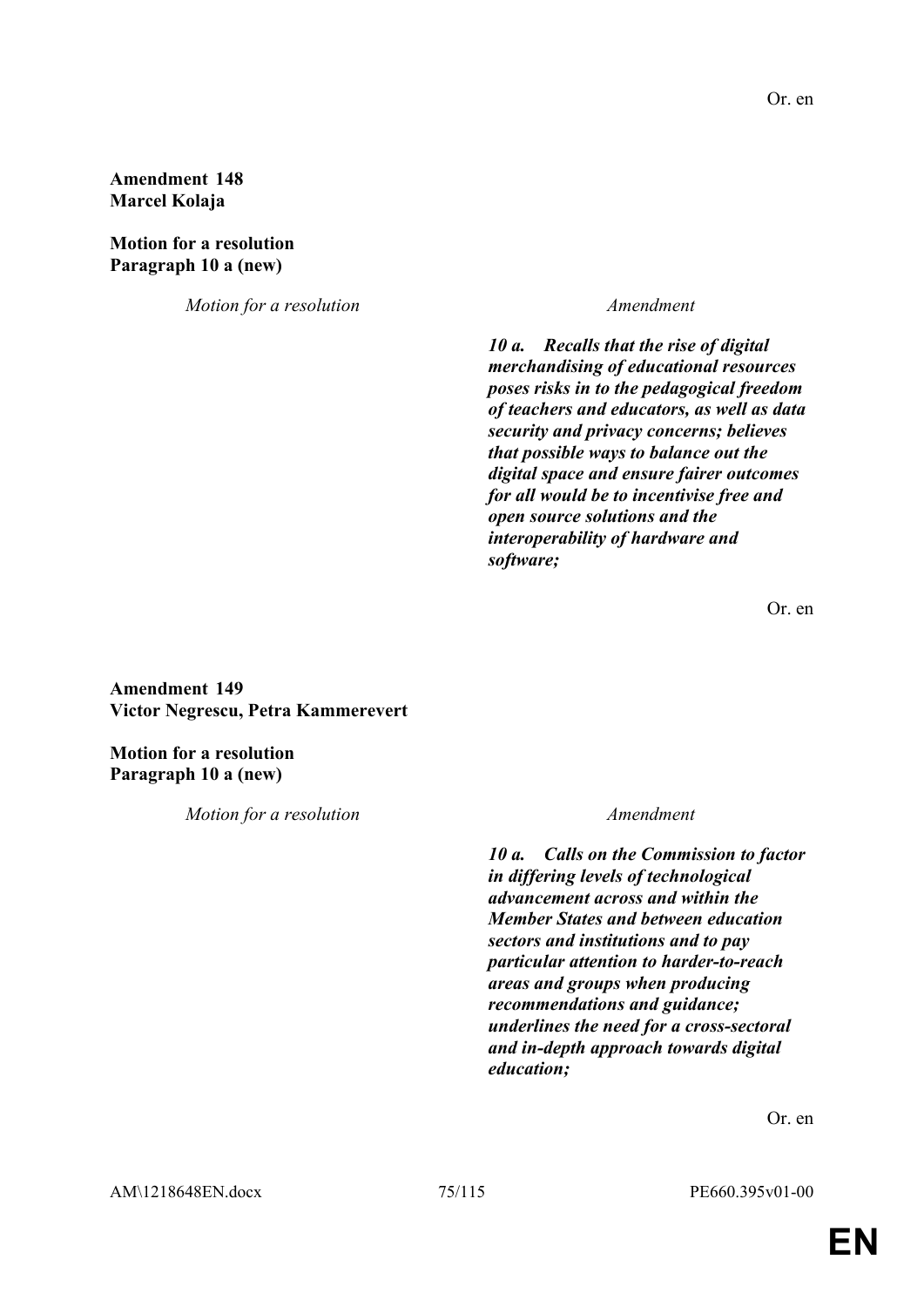## **Amendment 150 Victor Negrescu, Petra Kammerevert**

## **Motion for a resolution Paragraph 10 b (new)**

*Motion for a resolution Amendment*

*10 b. Considers that the Union can play a key role in helping develop and make available high-quality educational content, building on promising schemes like e-twinning; considers the European exchange platform to have potential as a tool to ensure better cooperation between stakeholders and education actors at European level and calls on the Commission to complete its planned feasibility study with due speed; recalls the need to facilitate the rapid exchange of best practices and urges the Commission to support efforts to scale up successful initiatives;*

Or. en

**Amendment 151 Dace Melbārde**

**Motion for a resolution Paragraph 10 b (new)**

*Motion for a resolution Amendment*

*10 b. Notes that AI-enabled personalised learning experiences can not only help increase students' motivation and help them reach their full potential, but also help reduce drop-out rates; further notes that AI can increasingly help teachers improve their effectiveness thanks to an increased understanding of the students' learning methods and styles, by helping to identify learning difficulties and by better assessing the individual progress achieved;*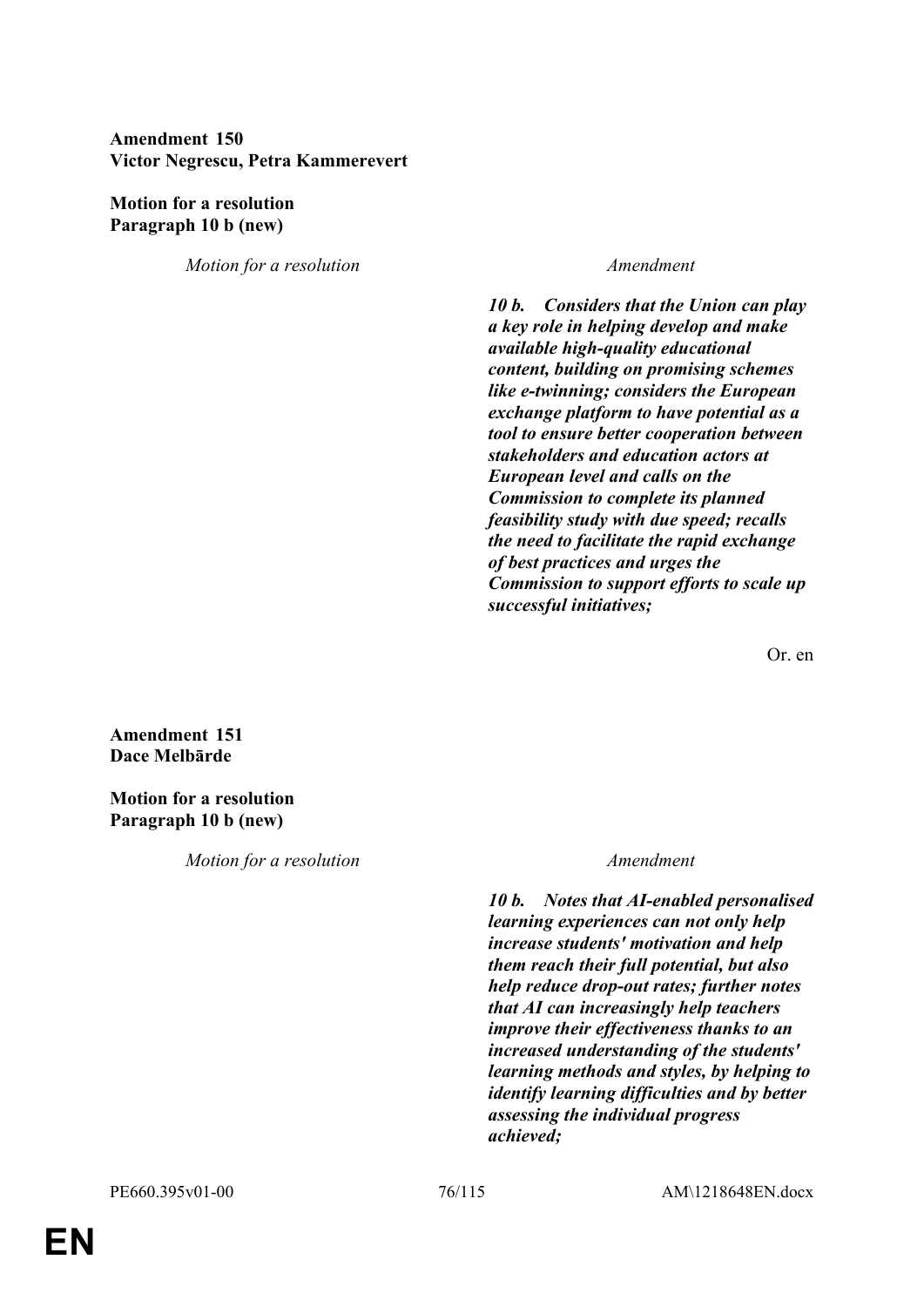## **Amendment 152 Victor Negrescu, Marcos Ros Sempere, Petra Kammerevert**

## **Motion for a resolution Paragraph 10 c (new)**

*Motion for a resolution Amendment*

*10 c. Encourages Member States to promote flexible models of education and support for distance learners using such means as e-resources, e-materials, videos, e-mentorship and free online training; insists on the need for an open and transparent digital education environment with regard to the content, devices and technologies that are being used and calls on the Commission and Member States to guarantee the independence of educational systems from any interference or interests;*

Or. en

**Amendment 153 Dace Melbārde**

**Motion for a resolution Paragraph 10 c (new)**

*Motion for a resolution Amendment*

*10 c. Is deeply concerned about insufficient AI-specific higher education programmes in the EU as well as a lack of AI researchers pursuing an academic career in EU-based universities; is of the view that in order to remain competitive, the EU needs to foster and retain a large pool of digital talent with advanced digital skills;*

Or. en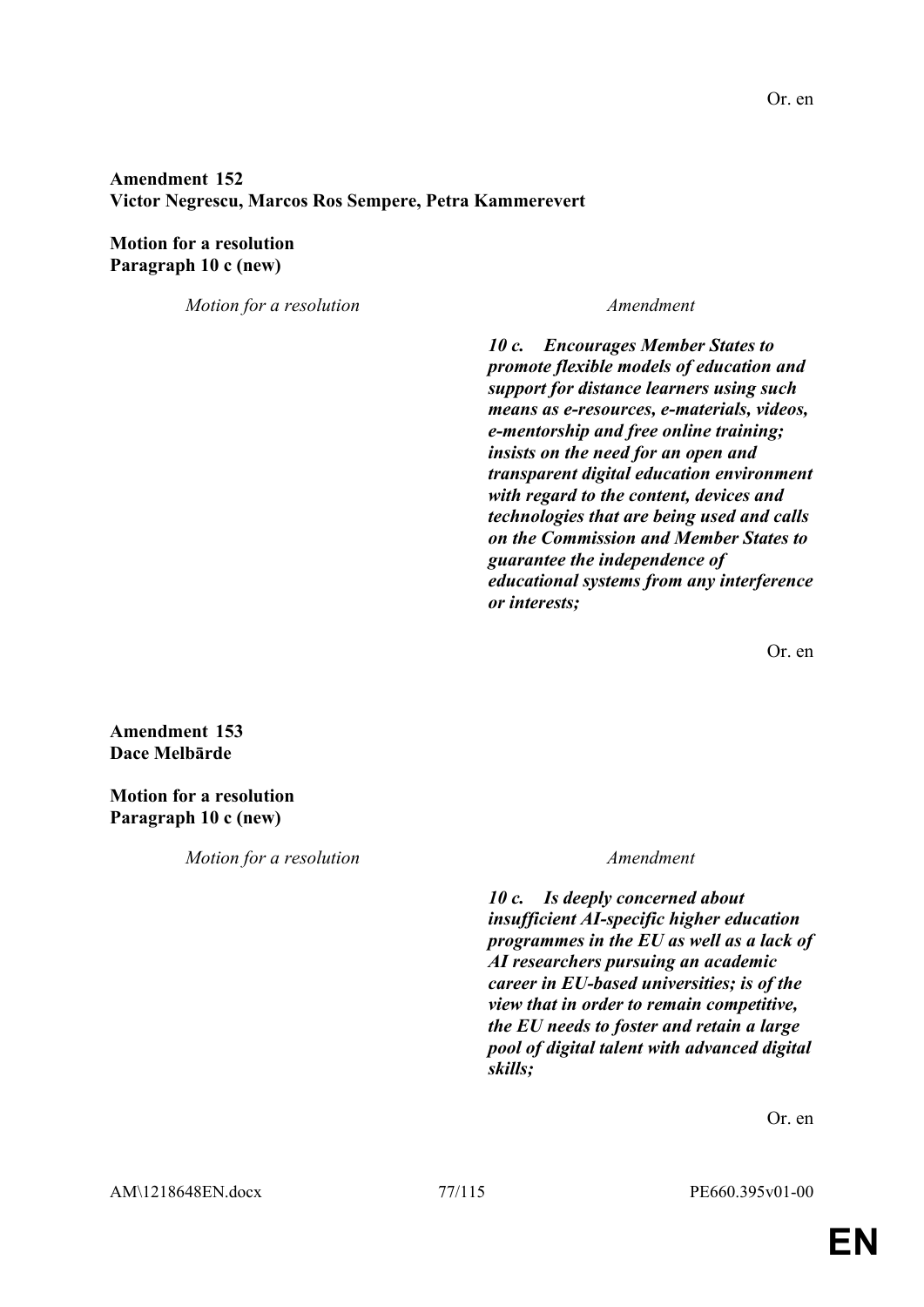## **Amendment 154 Victor Negrescu, Petra Kammerevert**

## **Motion for a resolution Paragraph 10 d (new)**

*Motion for a resolution Amendment*

*10 d. Calls on the Commission and Member States to initiate a quality digital education certification and credential infrastructure, applicable at European level, for digital content, digital platforms and digital infrastructures and technologies that will offer the possibility for beneficiaries to access a wide-variety of resources and that will enable an openmarket educational environment and the possibility for new (European) initiatives;*

Or. en

**Amendment 155 Dace Melbārde**

**Motion for a resolution Paragraph 10 d (new)**

*Motion for a resolution Amendment*

*10 d. Calls for dedicated initiatives to increase the awareness and understanding of both the opportunities and limitations of AI in educational settings;*

Or. en

**Amendment 156 Victor Negrescu, Petra Kammerevert**

**Motion for a resolution Paragraph 10 e (new)**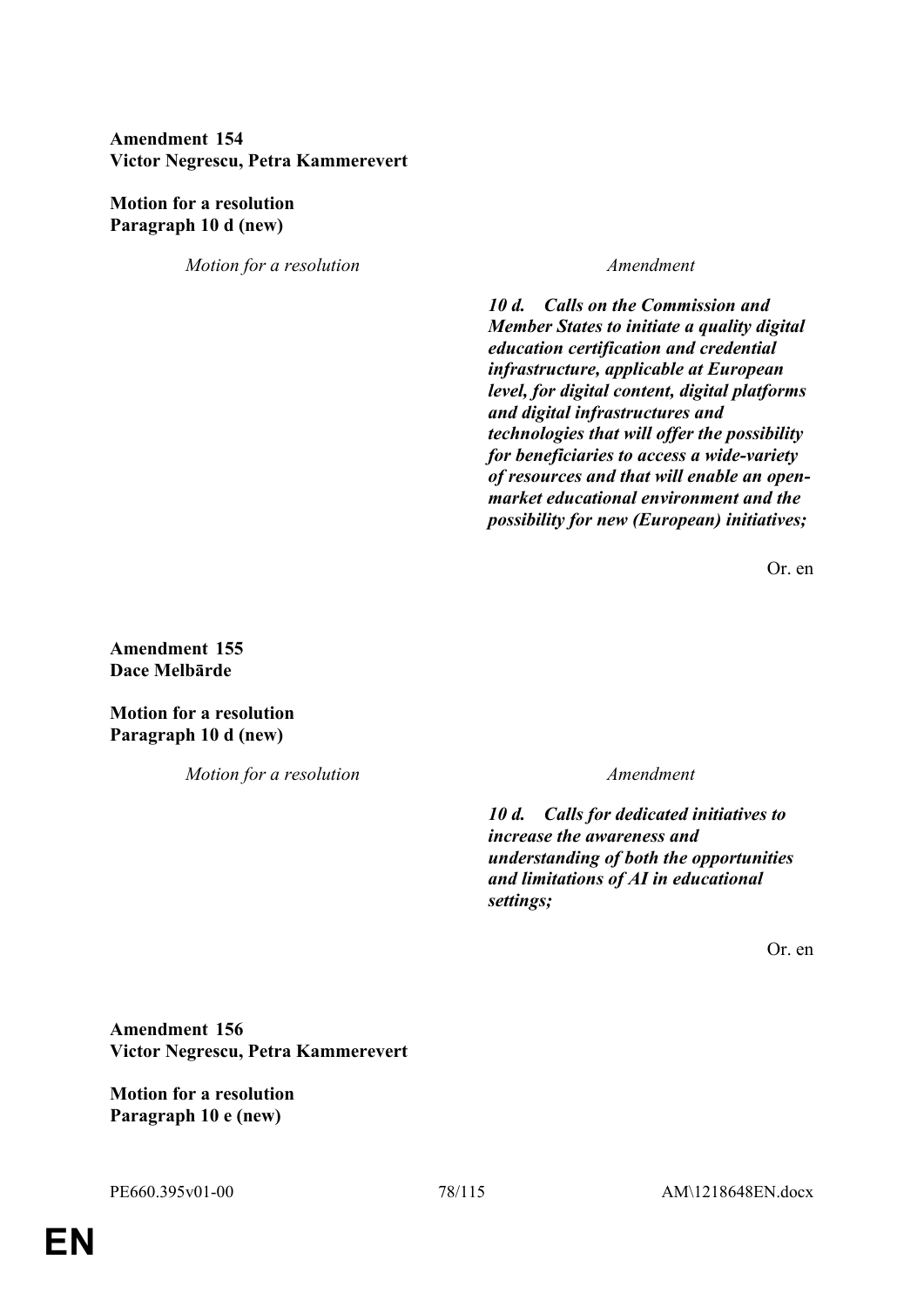*Motion for a resolution Amendment*

*10 e. Welcomes the Commission's efforts to digitise education and qualifications, including the new Europass platform and the planned Europass Digital Credential Infrastructure; draws attention, at the same time, to the need to improve the functionality of the Europass platform as regards searching for and receiving job and course offers to the need to carry out relevant updates of the information on the platform concerning current courses, training, job offers, and to the need to designate the institutions responsible for this process;*

Or. en

**Amendment 157 Dace Melbārde**

**Motion for a resolution Paragraph 10 e (new)**

*Motion for a resolution Amendment*

*10 e. Believes that embracing digital technologies has to go hand-in-hand with modernising existing curricula and learning and teaching methods; stresses in this regard the importance of providing teachers with digital learning opportunities;*

Or. en

**Amendment 158 Victor Negrescu, Petra Kammerevert**

## **Motion for a resolution Paragraph 10 f (new)**

*Motion for a resolution Amendment*

AM\1218648EN.docx 79/115 PE660.395v01-00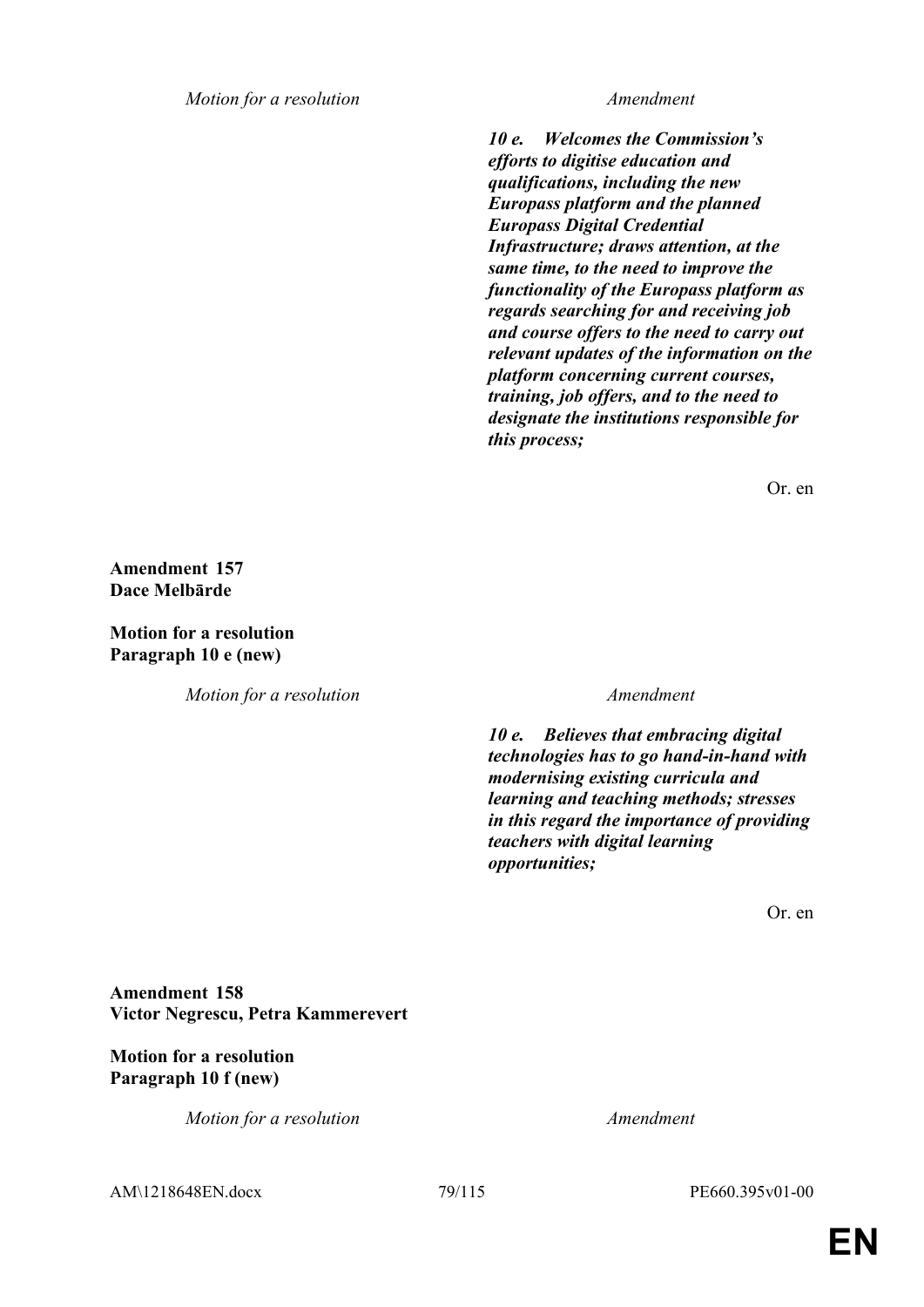*10 f. Calls on the Member States to promote initiatives through which businesses, civil society organisations and start-ups can present and share high-tech innovation with learners, professors, tutors and parents, including tools and instruments that facilitate digital learning;*

Or. en

### **Amendment 159 Victor Negrescu, Petra Kammerevert**

### **Motion for a resolution Paragraph 10 g (new)**

*Motion for a resolution Amendment*

*10 g. Underlines the importance of parents in digital education and calls for a special European study and initiative on digital parenting seeking to help develop a consistent and effective approach across Member States to help parents to adapt to this new digital education environment;*

Or. en

## **Amendment 160 Victor Negrescu, Petra Kammerevert**

**Motion for a resolution Paragraph 10 h (new)**

*Motion for a resolution Amendment*

*10 h. Underlines that in a holistic approach to education, all learning that happens in and out of compulsory education needs to be valued and recognised, stresses that new learning environments go beyond the formal schooling system, particularly with respect to digital skills and competences, often learned in non-formal and informal*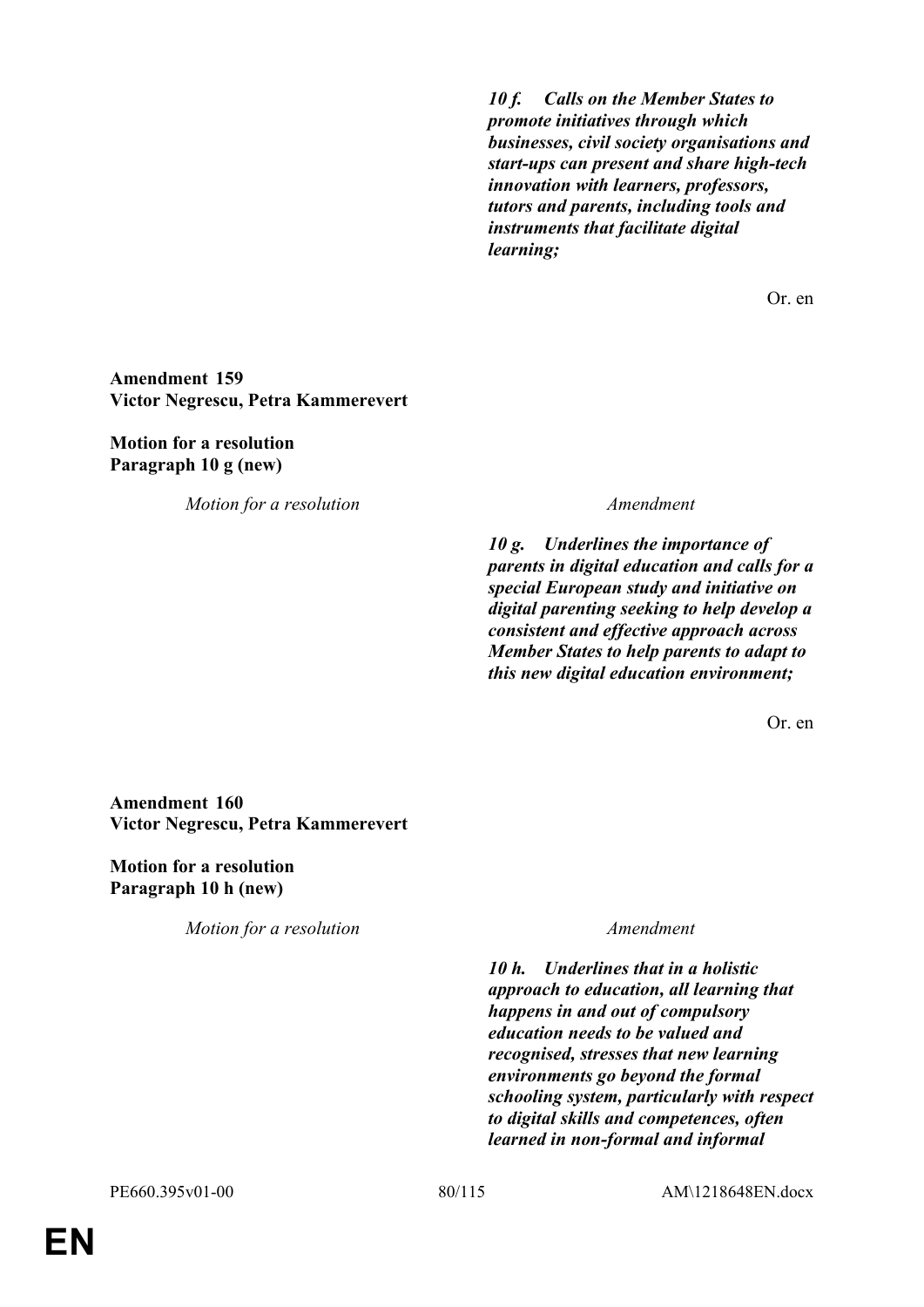*settings; calls, therefore for support to non-formal learning providers to increase capacity and resources to be able to offer accessible quality digital education and training.*

Or. en

**Amendment 161 Victor Negrescu, Petra Kammerevert**

## **Motion for a resolution Paragraph 10 i (new)**

*Motion for a resolution Amendment*

*10 i. Underlines the added value of mentorship in developing digital skills and the implementation of digital education methods and practices.*

Or. en

**Amendment 162 Victor Negrescu, Petra Kammerevert**

**Motion for a resolution Paragraph 10 j (new)**

*Motion for a resolution Amendment*

*10 j. Welcomes the planned Council Recommendation on the enabling factors for digital education, but urges the Commission to bring forward the date of publication to 2021;*

Or. en

**Amendment 163 Victor Negrescu, Domènec Ruiz Devesa, Massimiliano Smeriglio, Petra Kammerevert**

**Motion for a resolution Paragraph 11**

AM\1218648EN.docx 81/115 PE660.395v01-00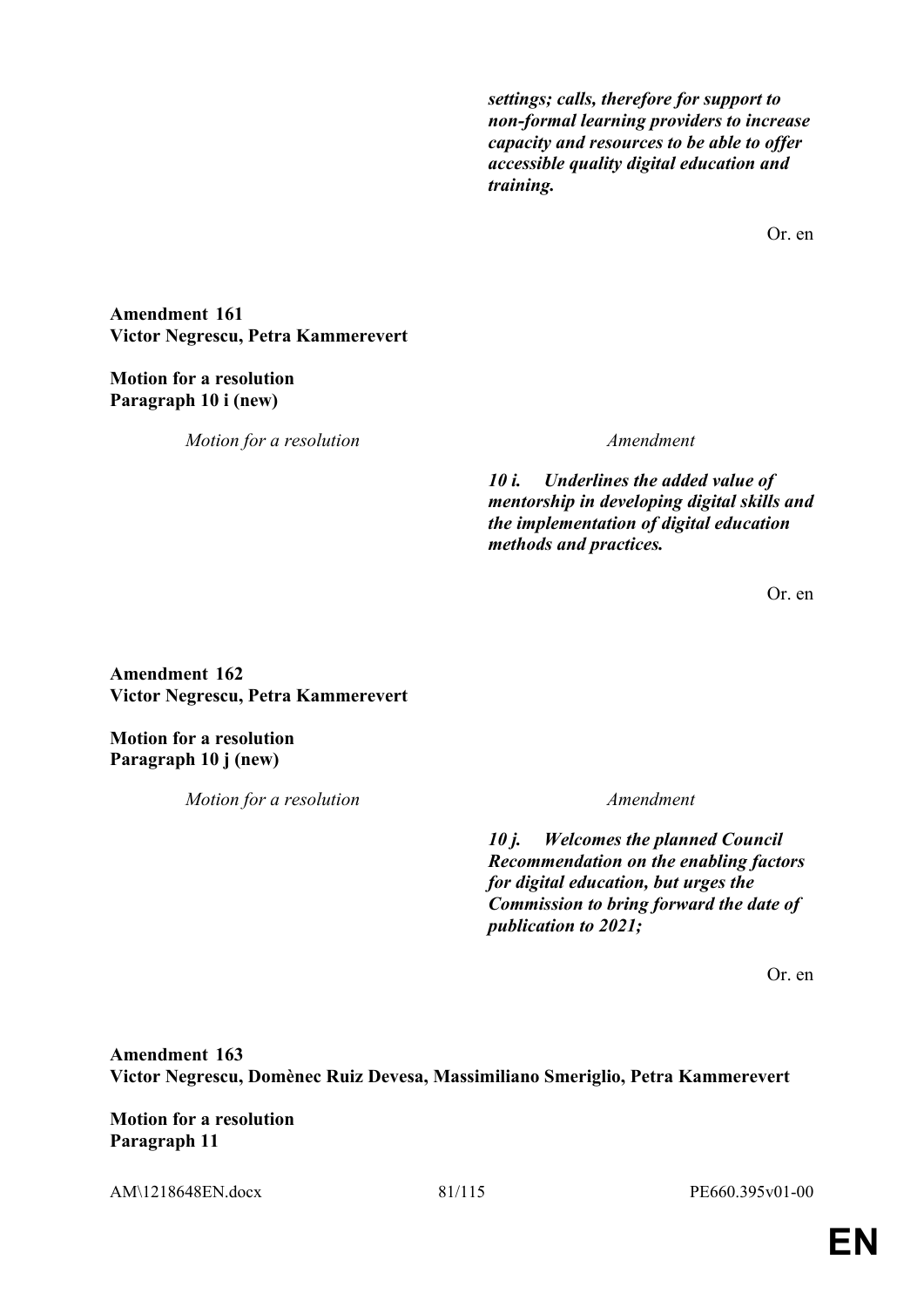### *Motion for a resolution Amendment*

11. Insists that greater attention be devoted to teacher training as the plan is rolled out so as to ensure that teachers not only possess digital skills, but can also teach them; calls for a pan-Union initiative to develop new pedagogical methods for the digital environment; underlines the increasingly important role played by parents and tutors in distance learning and calls for them to be given special training and support mechanisms;

11. Insists that greater attention be devoted to *accessible* teacher training as the plan is rolled out so as to ensure that teachers *and educators* not only possess digital skills, but can also teach them; calls for a pan-Union initiative to develop new pedagogical methods for the digital environment; underlines the increasingly important role played by parents and tutors in distance learning and calls for them to be given special training and support mechanisms; *notes that more than half of European education systems include digital skills as an interdisciplinary subject already from primary school, also providing the opportunity for these skills to become a compulsory subject in its own right including for assessment of student learning, insists, therefore, on the need to pay more attention to teacher training during the various stages of implementation of the Plan, so as to ensure that they not only possess digital skills, but can also teach them; to this end, encourages investments in specialisation courses in digital teaching skills for both teachers and IT professionals aspiring to teaching;*

Or. en

## **Amendment 164 Laurence Farreng, Ilana Cicurel, Vlad-Marius Botoş, Radka Maxová, Monica Semedo, Irena Joveva**

## **Motion for a resolution Paragraph 11**

### *Motion for a resolution Amendment*

11. Insists that greater attention be devoted to teacher training as the plan is rolled out so as to ensure that teachers not only possess digital skills, but can also teach them; calls for a pan-Union initiative

11. Insists that greater attention be devoted to teacher training as the plan is rolled out so as to ensure that teachers not only possess digital skills, but can also teach them*, freely and within the*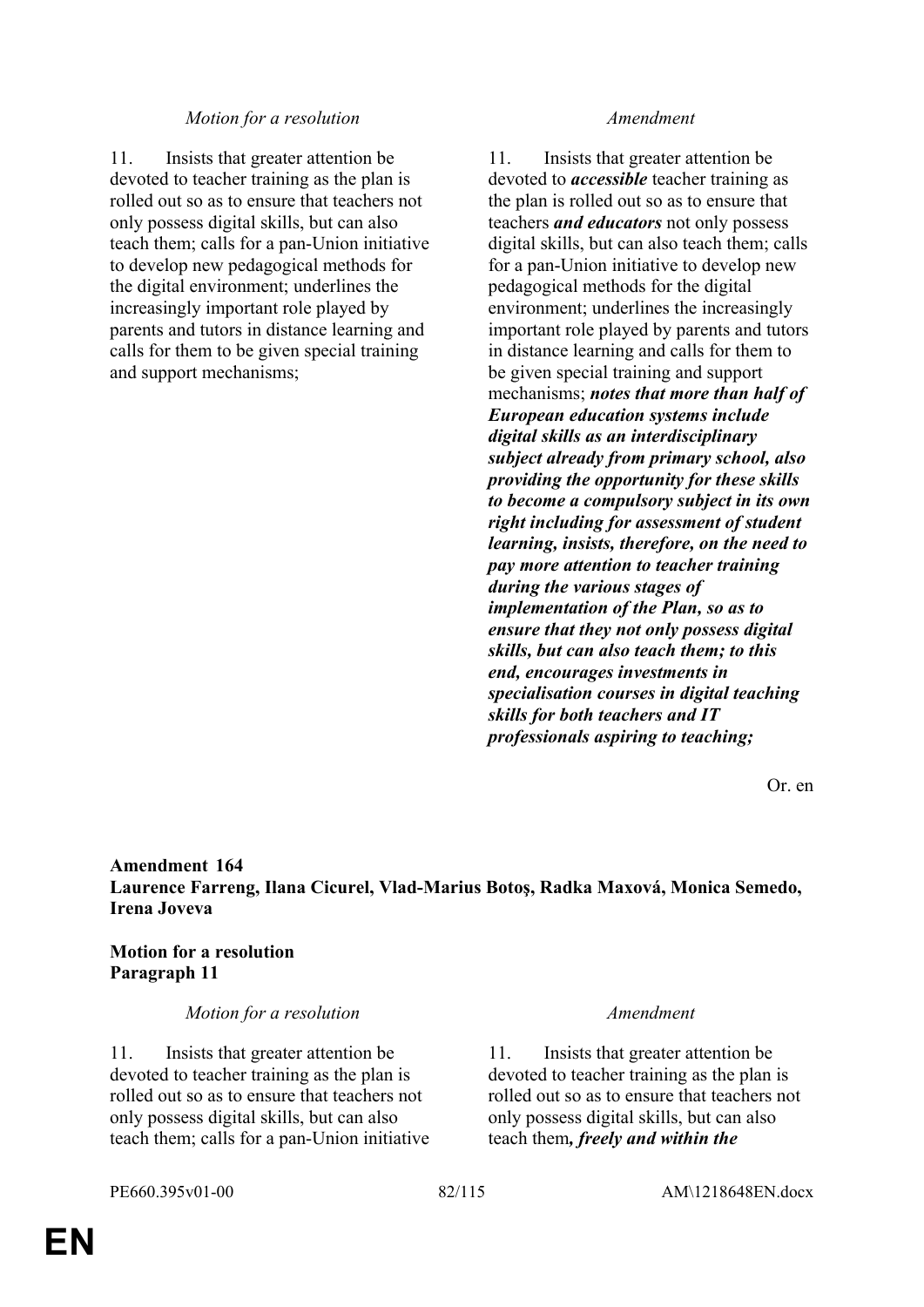to develop new pedagogical methods for the digital environment; underlines the increasingly important role played by parents and tutors in distance learning and calls for them to be given special training and support mechanisms;

*framework of the pedagogical exception provided for in Directive (EU) 2019/790*; calls for a pan-Union initiative to develop new pedagogical methods for the digital environment; underlines the increasingly important role played by parents and tutors in distance learning and calls for them to be given special training and support mechanisms; *stresses the essential role of Erasmus+ and teacher mobility for the acquisition of skills; notes with interest the potential of the future Teacher Academy;*

Or. en

### **Amendment 165**

**Andrea Bocskor, Sabine Verheyen, Michaela Šojdrová, Loucas Fourlas, Alexander Bernhuber, Iuliu Winkler, Tomasz Frankowski, Peter Pollák, Isabel Benjumea Benjumea, Theodoros Zagorakis, Ioan-Rareş Bogdan, Milan Zver, Christian Ehler, Željana Zovko**

### **Motion for a resolution Paragraph 11**

### *Motion for a resolution Amendment*

11. Insists that greater attention be devoted to teacher training as the plan is rolled out so as to ensure that teachers not only possess digital skills, but can also teach them; calls for a pan-Union initiative to develop new pedagogical methods for the digital environment; underlines the increasingly important role played by parents and tutors in distance learning and calls for them to be given special training and support mechanisms;

11. Insists that greater attention be devoted to teacher training as the plan is rolled out so as to ensure that teachers not only possess digital skills, but can also teach them; calls for a pan-Union initiative to develop new pedagogical methods for the digital environment; underlines the increasingly important role played by parents*, families* and tutors in distance learning *and the need for them to have good internet, digital and technical skills* and calls for them to be given special training and support mechanisms; *stresses the need to assist all families with digital tools in order to grant access to remote education;*

Or. en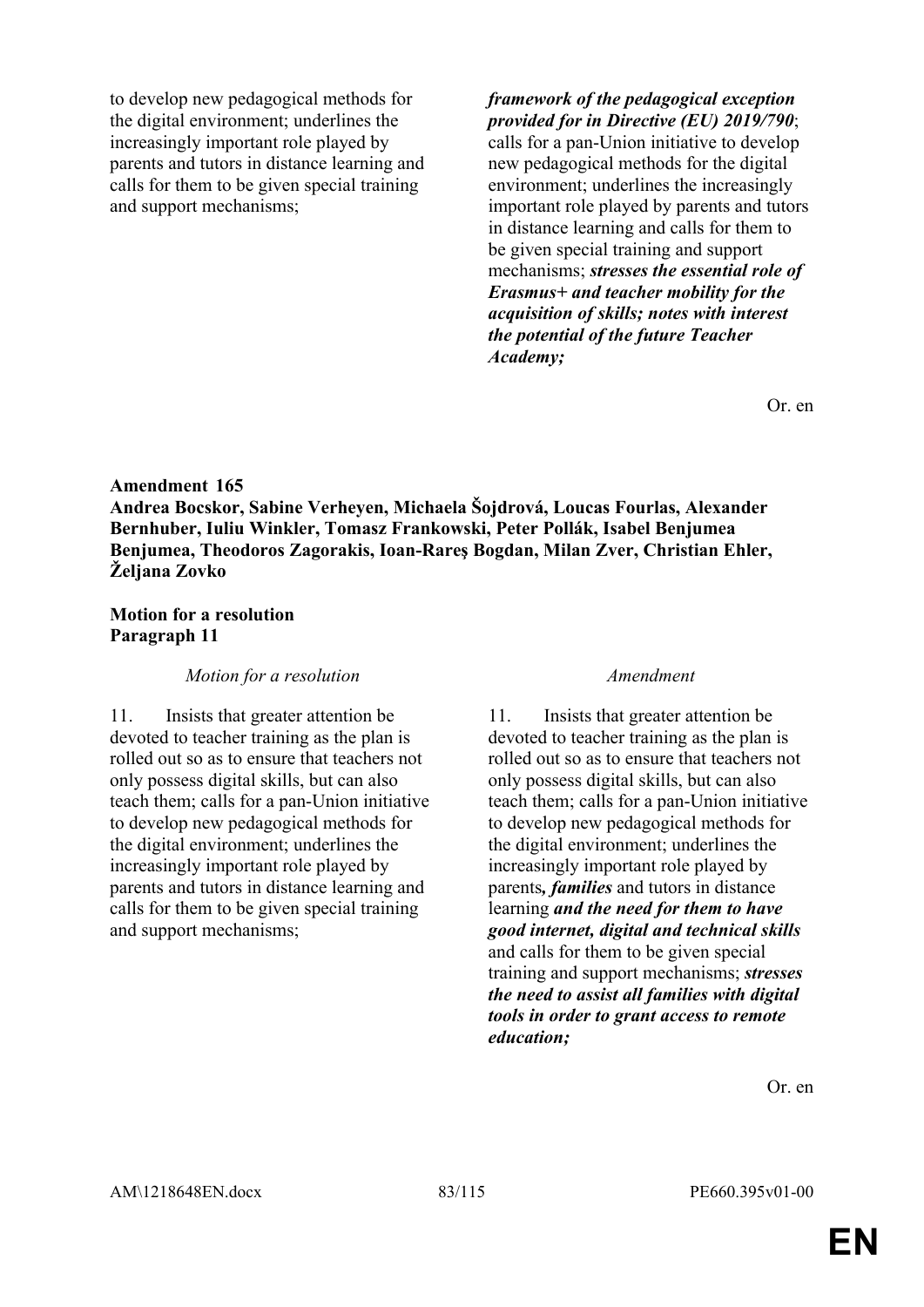## **Amendment 166 Dace Melbārde**

### **Motion for a resolution Paragraph 11**

## *Motion for a resolution Amendment*

11. Insists that greater attention be devoted to teacher training as the plan is rolled out so as to ensure that teachers not only possess digital skills, but can also teach them; calls for a pan-Union initiative to develop new pedagogical methods for the digital environment; underlines the increasingly important role played by parents and tutors in distance learning and calls for them to be given special training and support mechanisms;

11. Insists that greater attention be devoted to teacher training as the plan is rolled out so as to ensure that teachers not only possess digital skills, but can also teach them; calls for a pan-Union initiative to develop new pedagogical *and assessment* methods for *educators and learners to succeed in* the digital *environment, recognising specific digital challenges such as asynchronous learning and the importance of fostering critical engagement with digital content in today's passive online* environment; underlines the increasingly important role played by parents and tutors in distance learning and calls for them to be given special training and support mechanisms;

Or. en

## **Amendment 167 Laurence Farreng, Ilana Cicurel, Vlad-Marius Botoş, Radka Maxová, Monica Semedo, Irena Joveva**

# **Motion for a resolution Paragraph 11 a (new)**

*Motion for a resolution Amendment*

*11 a. Stresses the importance of the portability and certification of digital skills; notes with interest the Commission's initiative to establish a European digital skills passport; calls for it to be developed in accordance both with the systems already in place and usedin the Member States and with the European Digital Competence Framework, in order to avoid duplication and overlapping; stresses the need to integrate this future*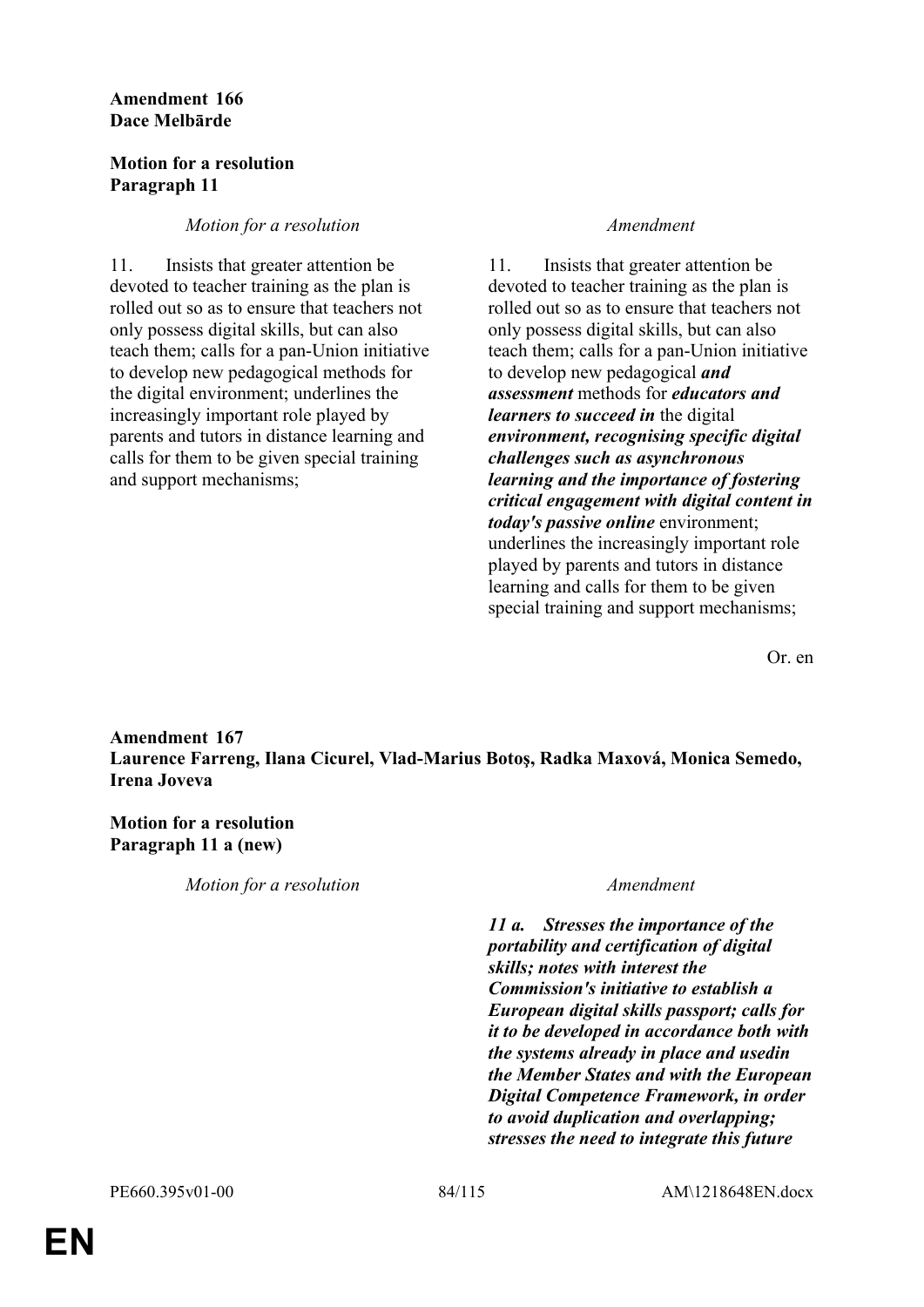*passport into Europass; calls on the Commission to study its integration into the future European Student Card; calls on the Commission to support the development of European open badges;*

Or. en

**Amendment 168 Marcel Kolaja**

### **Motion for a resolution Paragraph 11 a (new)**

*Motion for a resolution Amendment*

*11 a. Believes that, in partnership with parents, health professionals, civil society and non-formal education providers, educational institutions need to develop an age-appropriate curriculum, to train people to be critical users of electronic media, to be able to make relevant and informed choices and avoid harmful behaviour; considers that there is a need to reflect on the negative impacts of prolonged "screen time" on the well-being of learners;*

Or. en

**Amendment 169 Andrea Bocskor, Sabine Verheyen, Michaela Šojdrová, Loucas Fourlas, Alexander Bernhuber, Iuliu Winkler, Tomasz Frankowski, Peter Pollák, Milan Zver, Christian Ehler, Željana Zovko, Ioan-Rareş Bogdan, Isabel Benjumea Benjumea, Theodoros Zagorakis**

**Motion for a resolution Paragraph 11 a (new)**

*Motion for a resolution Amendment*

*11 a. Calls on the European Commission, together with the Member States, to provide financial support for training courses designed for teachers* 

AM\1218648EN.docx 85/115 PE660.395v01-00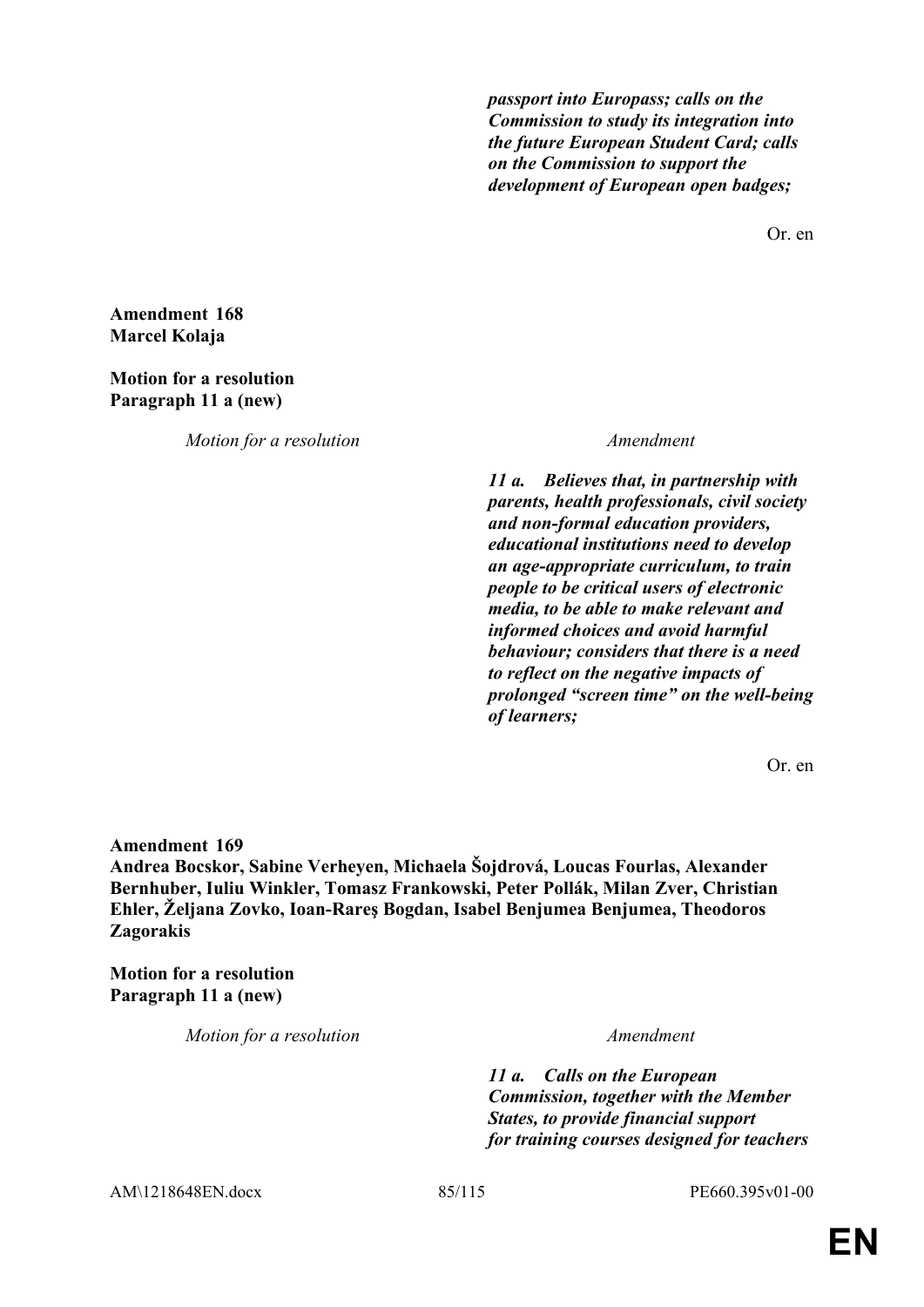*in order to prepare them to carry out teaching activities using the new platforms; notes that the next generation of teachers needs to be equipped with digital skills and competences to prepare children for the future, while exploiting the potential of digital teaching methods;*

Or. en

## **Amendment 170 Evelyn Regner** on behalf of the Committee on Women's Rights and Gender Equality

### **Motion for a resolution Paragraph 11 a (new)**

*Motion for a resolution Amendment*

*11 a. Stresses that mechanical, technical and digital school subjects quite often have an unconscious male agenda and approach; Highlights that education can be the key for breaking gender stereotypes and these stereotypes should be challenged not reinforced in classrooms in order to create gendersensitive approaches to education and teaching;*

Or. en

**Amendment 171 Victor Negrescu, Petra Kammerevert**

**Motion for a resolution Paragraph 11 a (new)**

*Motion for a resolution Amendment*

*11 a. Notes the value of the SELFIE self-assessment tool and welcomes its extension to teachers, but calls on the Commission to boost the currently low take-up; sees the potential for teacher training support through Erasmus+, but*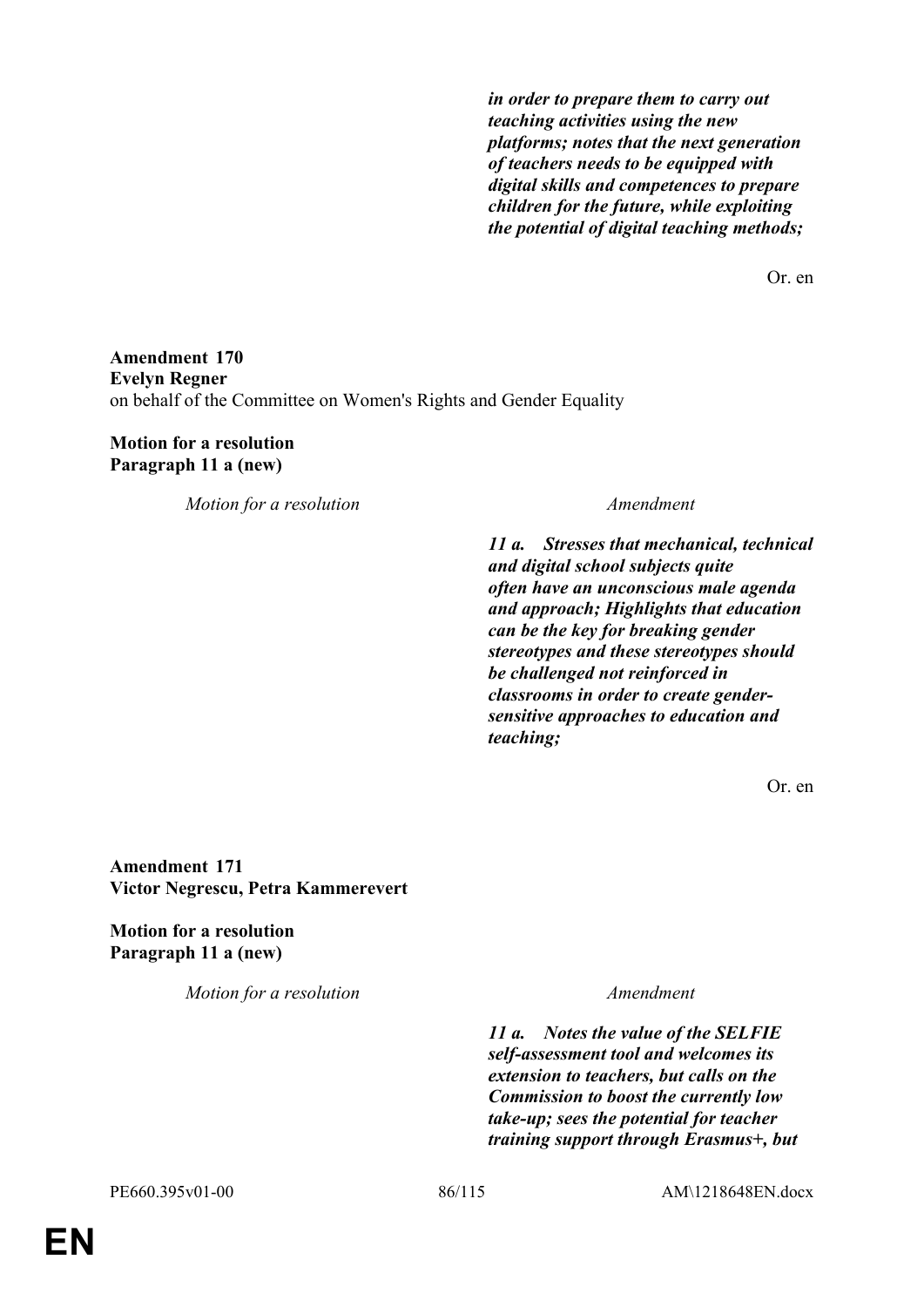*calls on the Commission to provide a clear concept and budget for its proposed Teacher Academies;*

Or. en

**Amendment 172 Marcel Kolaja**

### **Motion for a resolution Paragraph 11 b (new)**

*Motion for a resolution Amendment*

*11 b. Notes that training should involve courses on Free and Open Source Software in order to prevent vendor lockins in society and to clarify the principles of open technologies; underlines that open technologies support a sense of cooperation and thanks to new technologies such as 3D printing, facilitate access to research and to scientific and innovation communities;*

Or. en

**Amendment 173 Andrea Bocskor, Sabine Verheyen, Michaela Šojdrová, Tomasz Frankowski, Peter Pollák, Milan Zver, Christian Ehler, Željana Zovko, Ioan-Rareş Bogdan, Isabel Benjumea Benjumea, Theodoros Zagorakis, Loucas Fourlas, Iuliu Winkler, Alexander Bernhuber**

**Motion for a resolution Paragraph 11 b (new)**

*Motion for a resolution Amendment*

*11 b. Calls on the European Commission, together with the Member States to provide schools (teachers and students) not only with technical support and an Internet connection, but also with the necessary support on safe and reliable software, e-learning materials and platforms for best practice sharing to be*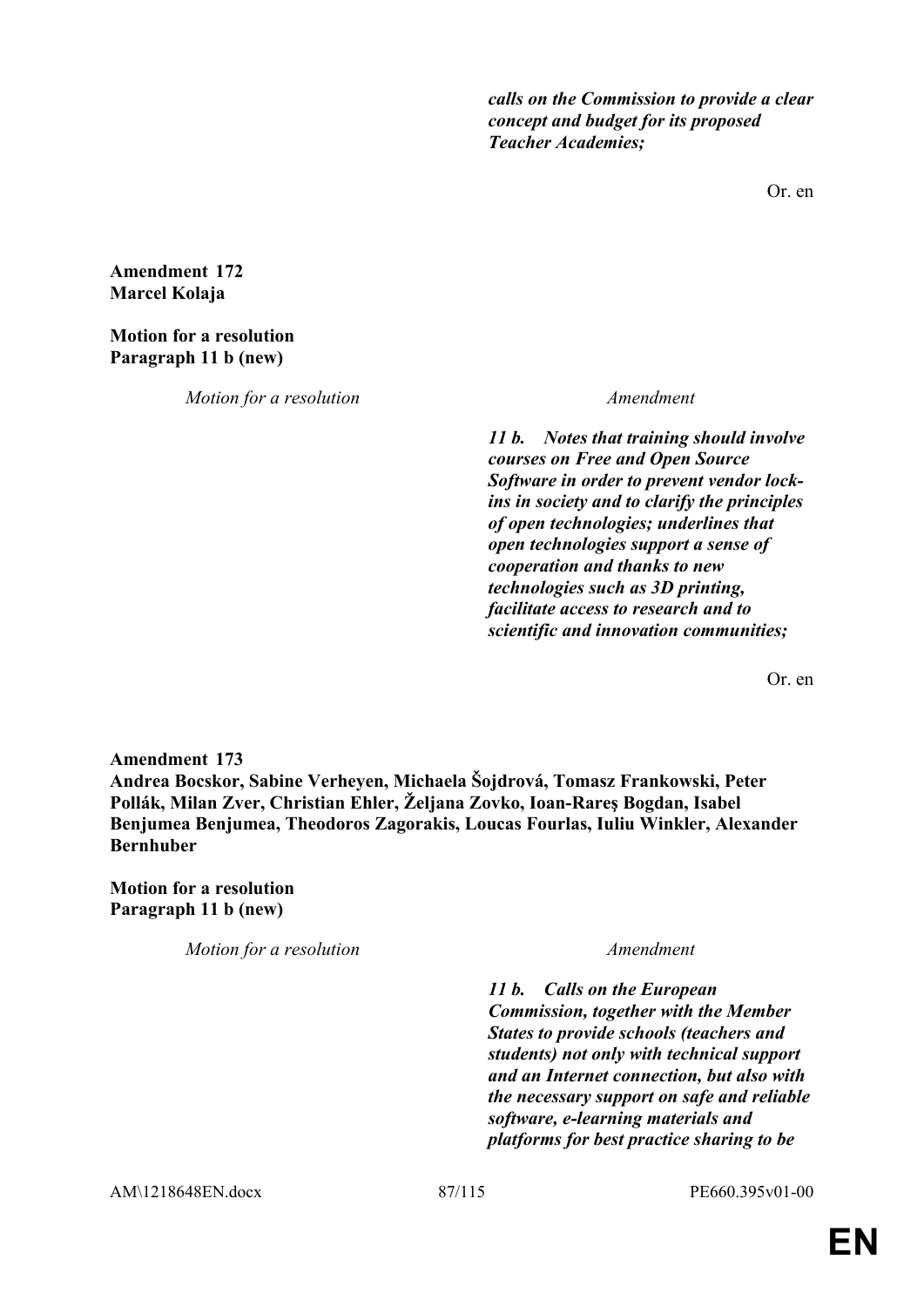*able to continue with distance learning;*

Or. en

**Amendment 174 Victor Negrescu, Petra Kammerevert**

**Motion for a resolution Paragraph 11 b (new)**

*Motion for a resolution Amendment*

*11 b. Salutes the European Digital Skills Certificate (EDCS) as a tool enabling the development of common education standards for digital skills at European level; underlines the desire of the CULT Committee in the European Parliament to play an active role in the development of the European framework;*

Or. en

**Amendment 175**

**Andrea Bocskor, Michaela Šojdrová, Sabine Verheyen, Loucas Fourlas, Iuliu Winkler, Alexander Bernhuber, Christian Ehler, Željana Zovko, Ioan-Rareş Bogdan, Isabel Benjumea Benjumea, Theodoros Zagorakis, Tomasz Frankowski, Milan Zver, Peter Pollák**

**Motion for a resolution Paragraph 11 c (new)**

*Motion for a resolution Amendment*

*11 c. Calls for further enhancements to existing online education platforms which should focus on online education and provide teachers with best practices; calls, in this regard, for better promotion and development of programmes such as the Electronic Platform for Adult Learning in Europe (EPALE) and the School Education Gateway;*

Or. en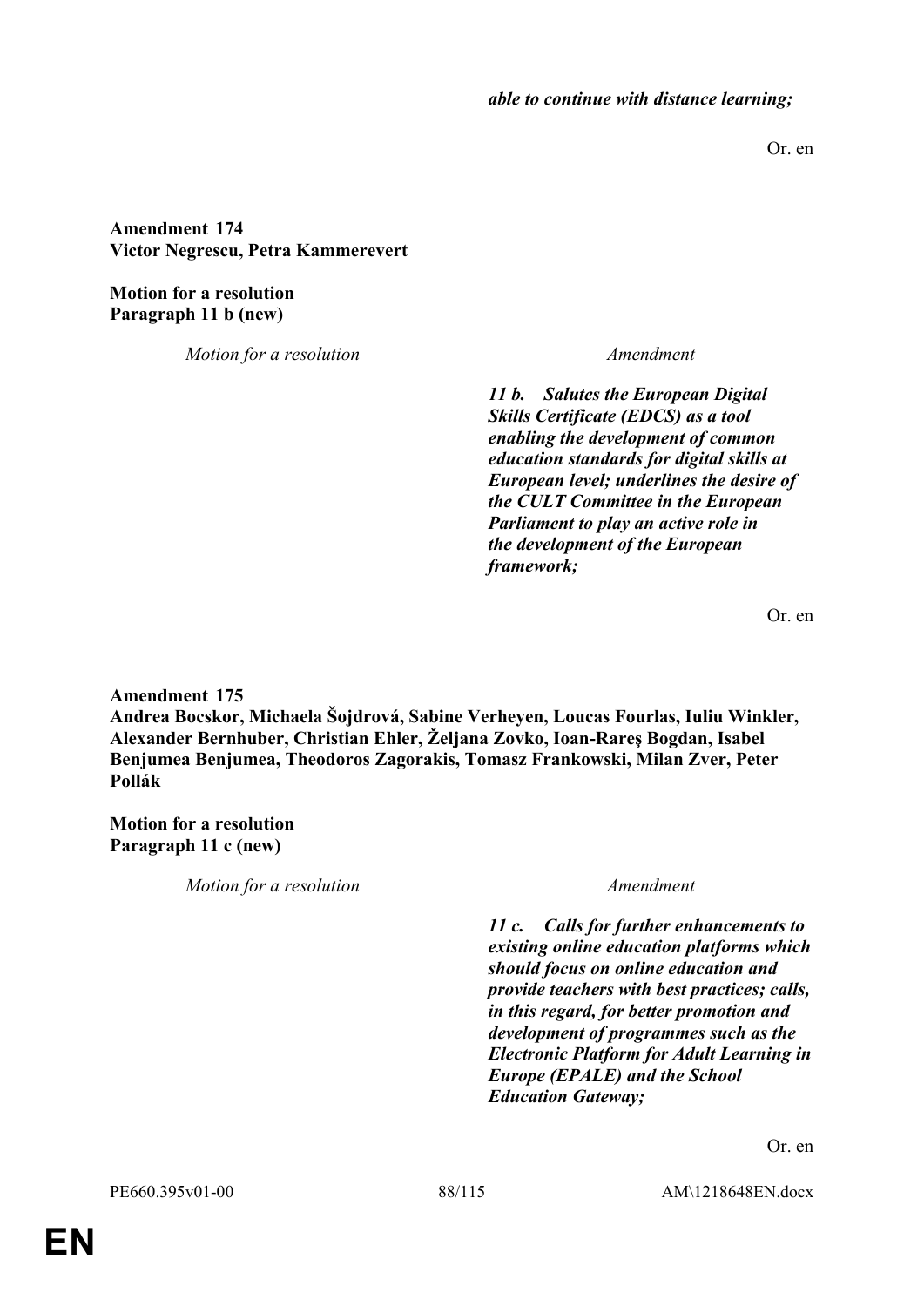## **Amendment 176 Marcel Kolaja**

**Motion for a resolution Paragraph 11 c (new)**

*Motion for a resolution Amendment*

*11 c. Recalls the importance of offering teachers, students and parents highquality, accessible digital education contents from diversified sources; demands that sufficient funding is allocated to the acquisition of professionally produced contents to complement investments in infrastructures and teachers training*

Or. en

**Amendment 177 Victor Negrescu, Petra Kammerevert**

**Motion for a resolution Paragraph 11 c (new)**

*Motion for a resolution Amendment*

*11 c. Welcomes the planned expansion of the Digital Opportunity traineeships to VET learners and to teachers, trainers and educational staff;*

Or. en

## **Amendment 178 Victor Negrescu, Domènec Ruiz Devesa, Petra Kammerevert**

## **Motion for a resolution Paragraph 12**

*Motion for a resolution Amendment*

12. Underlines the challenge of cyberthreats, cyberbullying, data and

AM\1218648EN.docx 89/115 PE660.395v01-00

12. Underlines the challenge of cyberthreats, cyberbullying, data and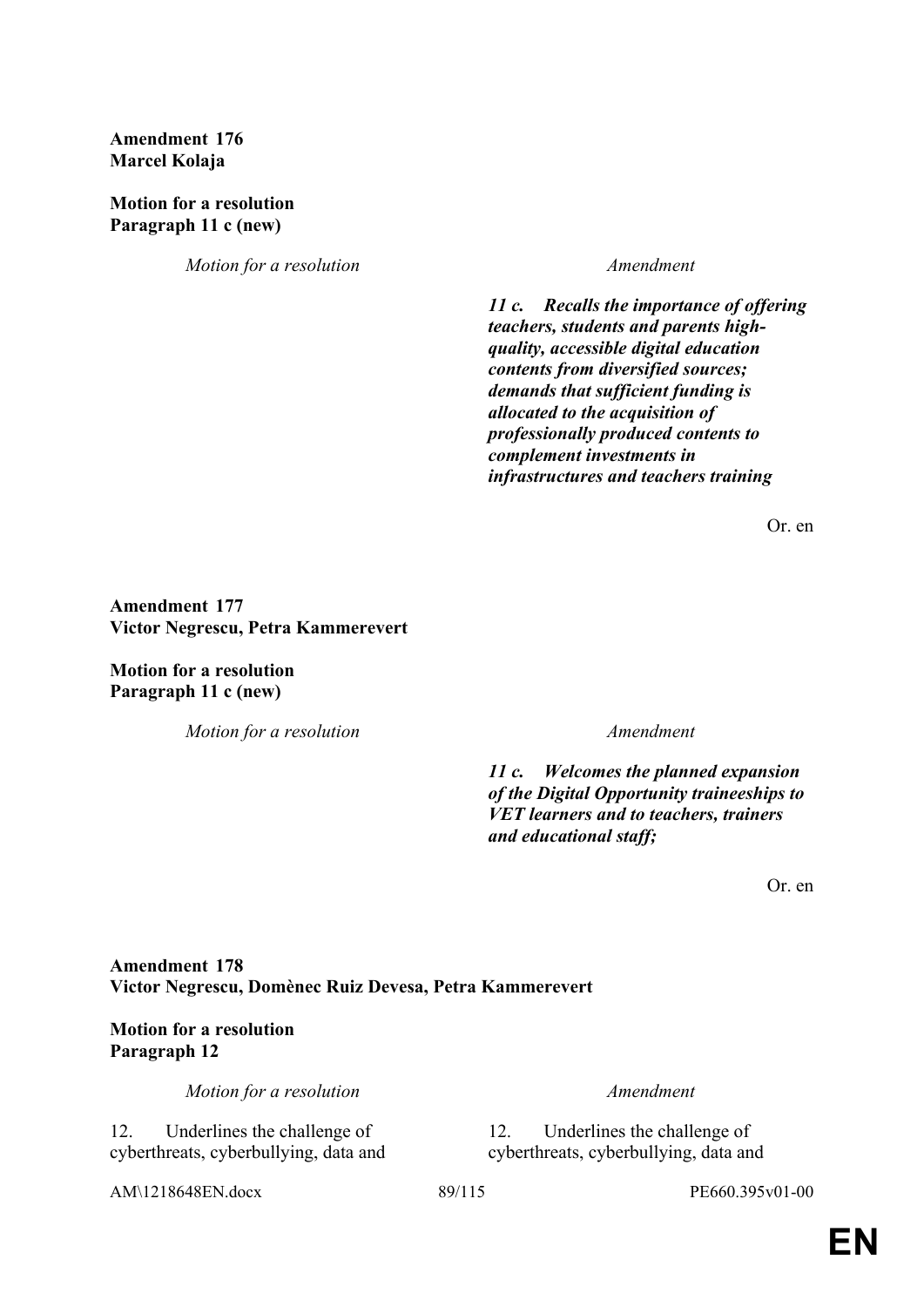privacy protection, dangerous online games and disinformation in the digital environment; warmly welcomes, therefore, the increased focus on digital and information literacy in the revised plan; looks forward to the swift adoption of the Media Action Plan and the guidelines for teachers and educational staff; calls on the Commission to be more ambitious and to launch large-scale digital literacy campaigns;

privacy protection, dangerous online games and disinformation in the digital environment*, including in terms of mental health and wellbeing*; warmly welcomes, therefore, the increased focus on digital and information literacy in the revised plan; looks forward to the swift adoption of the Media Action Plan and the guidelines for teachers and educational staff; calls on the Commission to be more ambitious and to launch large-scale digital literacy campaigns*, including soft skills such as Digital collaboration, digital content creation, creativity, digital problemsolving skills, digital and media literacy, learning skills and how to work independently*; *calls on the Commission to regularly review the effectiveness of the code of practice on online disinformation and adequately tackle social media's responsibility for and role to fighting against online disinformation;*

Or. en

# **Amendment 179 Radka Maxová, Laurence Farreng, Monica Semedo, Vlad-Marius Botoş, Ilana Cicurel**

**Motion for a resolution Paragraph 12**

### *Motion for a resolution Amendment*

12. Underlines the challenge of cyberthreats, cyberbullying, data and privacy protection, dangerous online games and disinformation in the digital environment; warmly welcomes, therefore, the increased focus on digital and information literacy in the revised plan; looks forward to the swift adoption of the Media Action Plan and the guidelines for teachers and educational staff; calls on the Commission to be more ambitious and to launch large-scale digital literacy campaigns;

12. Underlines the challenge of cyberthreats, cyberbullying, data and privacy protection, dangerous online games and disinformation in the digital environment*, including in terms of mental health and wellbeing*; warmly welcomes, therefore, the increased focus on digital and information literacy in the revised plan; looks forward to the swift adoption of the Media Action Plan and the guidelines for teachers and educational staff; calls on the Commission to be more ambitious and to launch large-scale digital *and media* literacy campaigns; *stresses that while digital skills have to be promoted they*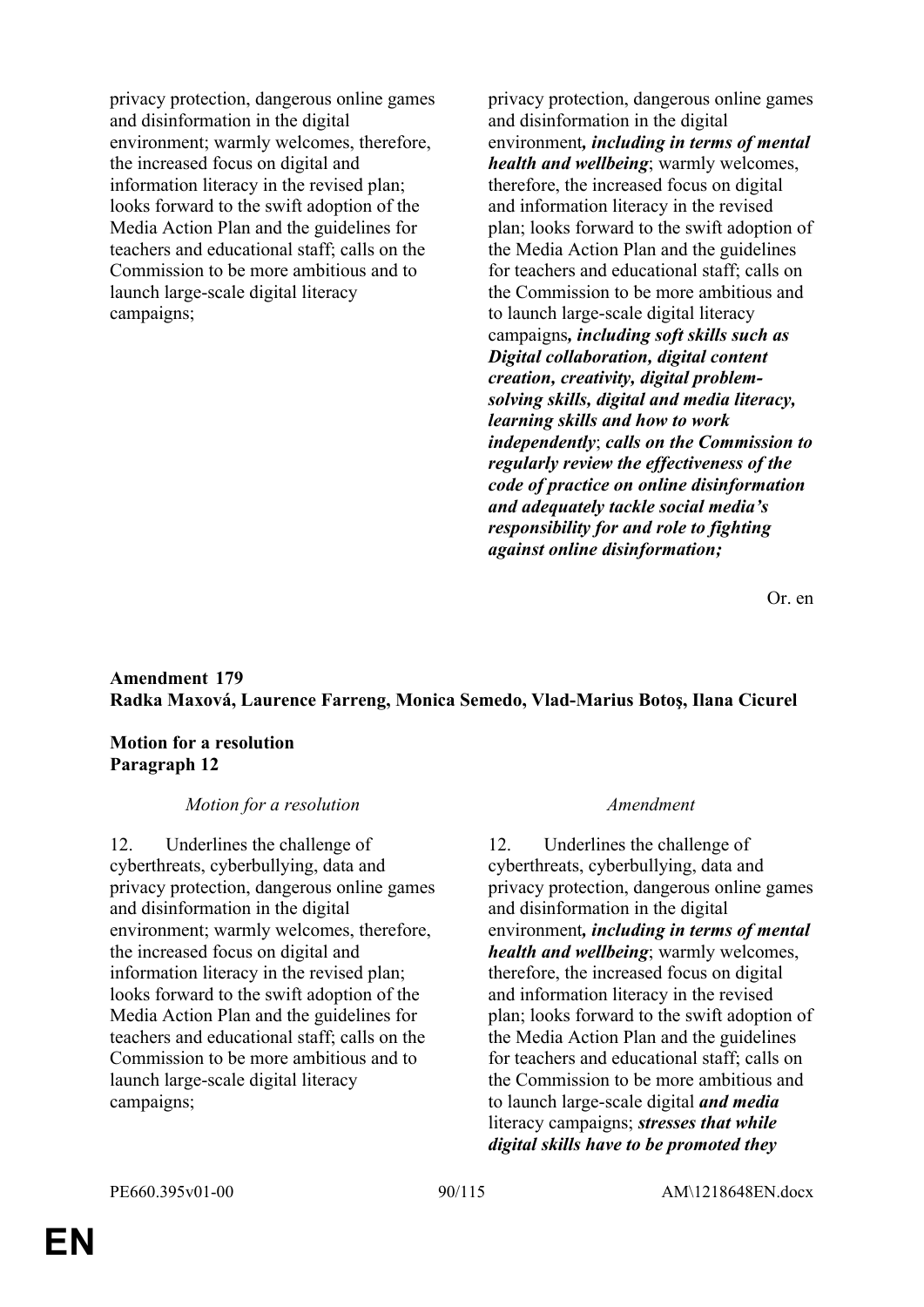AM\1218648EN.docx 91/115 PE660.395v01-00

**Amendment 180 Laurence Farreng, Ilana Cicurel, Vlad-Marius Botoş, Radka Maxová, Monica Semedo, Irena Joveva**

### **Motion for a resolution Paragraph 12**

## *Motion for a resolution Amendment*

12. Underlines the challenge of cyberthreats, cyberbullying, data and privacy protection, dangerous online games and disinformation in the digital environment; warmly welcomes, therefore, the increased focus on digital and information literacy in the revised plan; looks forward to the swift adoption of the Media Action Plan and the guidelines for teachers and educational staff; calls on the Commission to be more ambitious and to launch large-scale digital literacy campaigns;

*should not overshadow traditional and* 

*humanistic skills;*

12. Underlines the challenge of cyberthreats *including online child pornography and grooming*,

cyberbullying, data and privacy protection, dangerous online games and disinformation in the digital environment; warmly welcomes, therefore, the increased focus on digital and information literacy in the revised plan; looks forward to the swift adoption of the Media Action Plan and the guidelines for teachers and educational staff; calls on the Commission to be more ambitious and to launch large-scale digital literacy campaigns; *notes the importance of widely promoting events such as the EU Code Week and the Safer Internet Day;*

Or. en

Or. en

**Amendment 181**

**Andrea Bocskor, Sabine Verheyen, Michaela Šojdrová, Loucas Fourlas, Iuliu Winkler, Alexander Bernhuber, Tomasz Frankowski, Milan Zver, Peter Pollák, Isabel Benjumea Benjumea, Theodoros Zagorakis, Željana Zovko, Christian Ehler, Ioan-Rareş Bogdan**

**Motion for a resolution Paragraph 12**

*Motion for a resolution Amendment*

12. Underlines the challenge of cyberthreats, cyberbullying, data and

12. Underlines the challenge of cyberthreats, cyberbullying, data and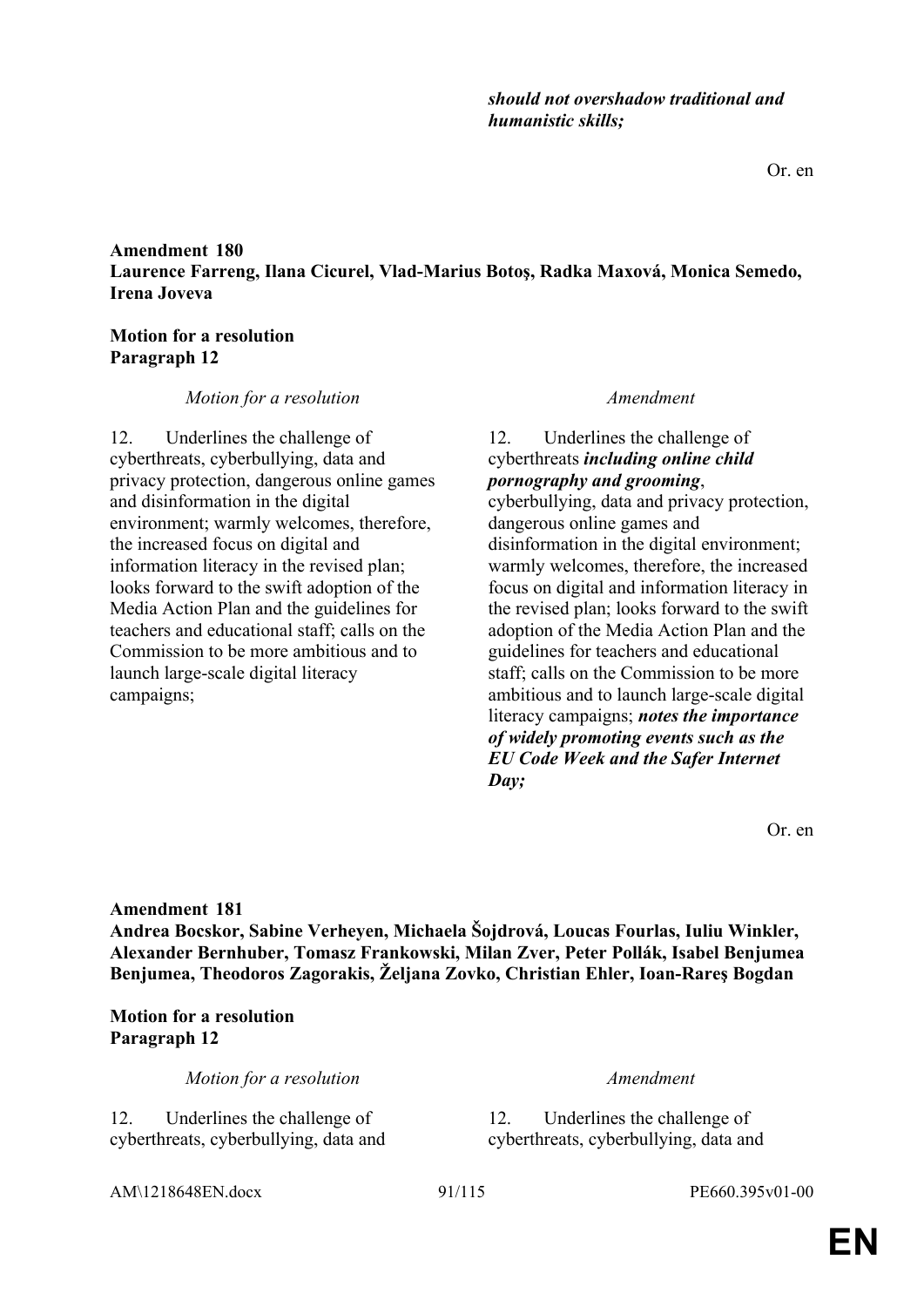privacy protection, dangerous online games and disinformation in the digital environment; warmly welcomes, therefore, the increased focus on digital and information literacy in the revised plan; looks forward to the swift adoption of the Media Action Plan and the guidelines for teachers and educational staff; calls on the Commission to be more ambitious and to launch large-scale digital literacy campaigns;

privacy protection, dangerous online games and disinformation in the digital environment*; highlights that any development in the field of digital education must go hand-in-hand with a robust framework of data protection*;

warmly welcomes, therefore, the increased focus on digital and information literacy in the revised plan; looks forward to the swift adoption of the Media Action Plan and the guidelines for teachers and educational staff; calls on the Commission to be more ambitious and to launch large-scale digital literacy campaigns;

Or. en

### **Amendment 182 Dace Melbārde**

### **Motion for a resolution Paragraph 12**

### *Motion for a resolution Amendment*

12. Underlines the challenge of cyberthreats, cyberbullying, data and privacy protection, dangerous online games and disinformation in the digital environment; warmly welcomes, therefore, the increased focus on digital and information literacy in the revised plan; looks forward to the swift adoption of the Media Action Plan and the guidelines for teachers and educational staff; calls on the Commission to be more ambitious and to *launch* large-scale digital literacy campaigns;

12. Underlines the challenge of cyberthreats, cyberbullying, data and privacy protection, dangerous online games and disinformation in the digital environment; warmly welcomes, therefore, the increased focus on digital and information literacy in the revised plan; looks forward to the swift adoption of the Media Action Plan and the guidelines for teachers and educational staff; calls on the Commission to be more ambitious and to *work with local stakeholders, including media organisations. and work out tailored* large-scale digital literacy campaigns *suitable for local audiences*;

Or. en

## **Amendment 183 Tomasz Frankowski, Asim Ademov, Sabine Verheyen, Michaela Šojdrová, Andrea Bocskor**

PE660.395v01-00 92/115 AM\1218648EN.docx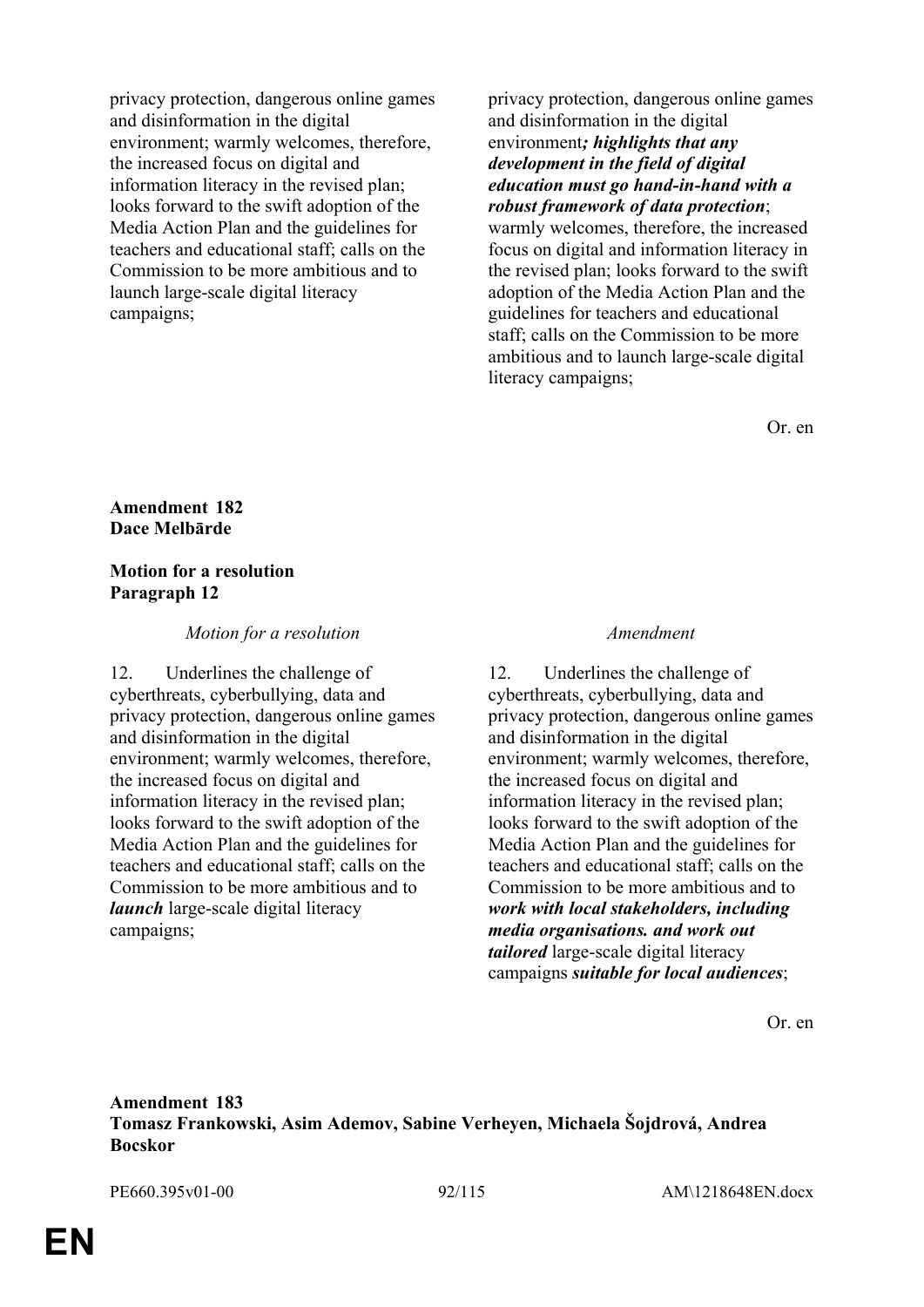## **Motion for a resolution Paragraph 12**

## *Motion for a resolution Amendment*

12. Underlines the challenge of cyberthreats, cyberbullying, data and privacy protection, dangerous online games and disinformation in the digital environment; warmly welcomes, therefore, the increased focus on digital and information literacy in the revised plan; looks forward to the swift adoption of the Media Action Plan and the guidelines for teachers and educational staff; calls on the Commission to be more ambitious and to launch large-scale digital literacy campaigns;

12. Underlines the challenge of cyberthreats, cyberbullying, data and privacy protection, dangerous online games and disinformation in the digital environment; warmly welcomes, therefore, the increased focus on digital and information literacy *through education and training* in the revised plan; looks forward to the swift adoption of the Media Action Plan and the guidelines for teachers and educational staff; calls on the Commission to be more ambitious and to launch large-scale digital literacy campaigns;

Or. en

## **Amendment 184 Christine Anderson**

## **Motion for a resolution Paragraph 12**

## *Motion for a resolution Amendment*

12. Underlines the challenge of cyberthreats, cyberbullying, data and privacy protection, dangerous online games and disinformation in the digital environment; warmly welcomes, therefore, the increased focus on digital and information literacy in the revised plan; looks forward to the swift adoption of the Media Action Plan and the guidelines for teachers and educational staff; calls on the Commission to be more ambitious and to launch large-scale digital literacy campaigns;

12. Underlines the challenge of cyberthreats, cyberbullying, data and privacy protection, dangerous online games and disinformation *and censorship* in the digital environment; warmly welcomes, therefore, the increased focus on digital and information literacy in the revised plan; looks forward to the swift adoption of the Media Action Plan and the guidelines for teachers and educational staff; calls on the Commission to be more ambitious and to launch large-scale digital literacy campaigns;

Or. de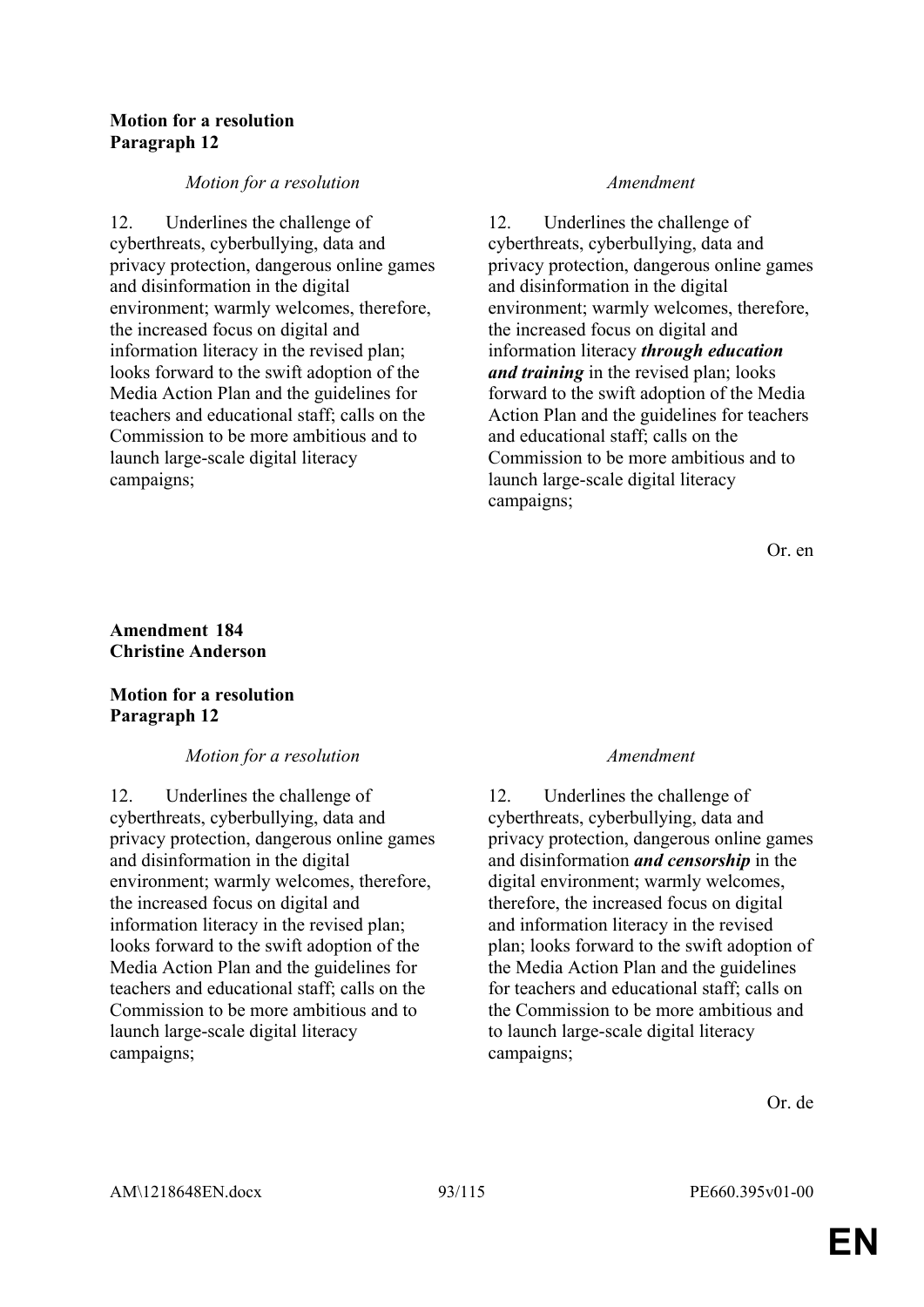## **Amendment 185 Evelyn Regner** on behalf of the Committee on Women's Rights and Gender Equality

## **Motion for a resolution Paragraph 12 a (new)**

*Motion for a resolution Amendment*

*12 a. Recalls that an important obstacle women face in participation in online activities and social networks is cyber violence and online harassment, which disproportionately affect girls and women; underlines that women and young girls also face hostility and prejudice throughout their participation in the ICT sector or digital education; notes that the Digital Education Action Plan should aim to provide skills and tools to girls, young women and men to help them to react to cyber violence, bullying, online harassment online and navigate disinformation; encourages the Member States to set strict codes of conduct and protocols for reporting all cases of harassement to the relevant authorities; stresses that the Istanbul Convention on preventing and combating violence against women and domestic violence should be ratified and applied;*

Or. en

**Amendment 186 Tomasz Frankowski, Asim Ademov, Sabine Verheyen, Michaela Šojdrová**

**Motion for a resolution Paragraph 12 a (new)**

*Motion for a resolution Amendment*

*12 a. Underlines the need to recognise the legal and ethical principles related to intellectual property in the context of the increased creation and dissemination of educational digital content, as a result of the digital transformation in*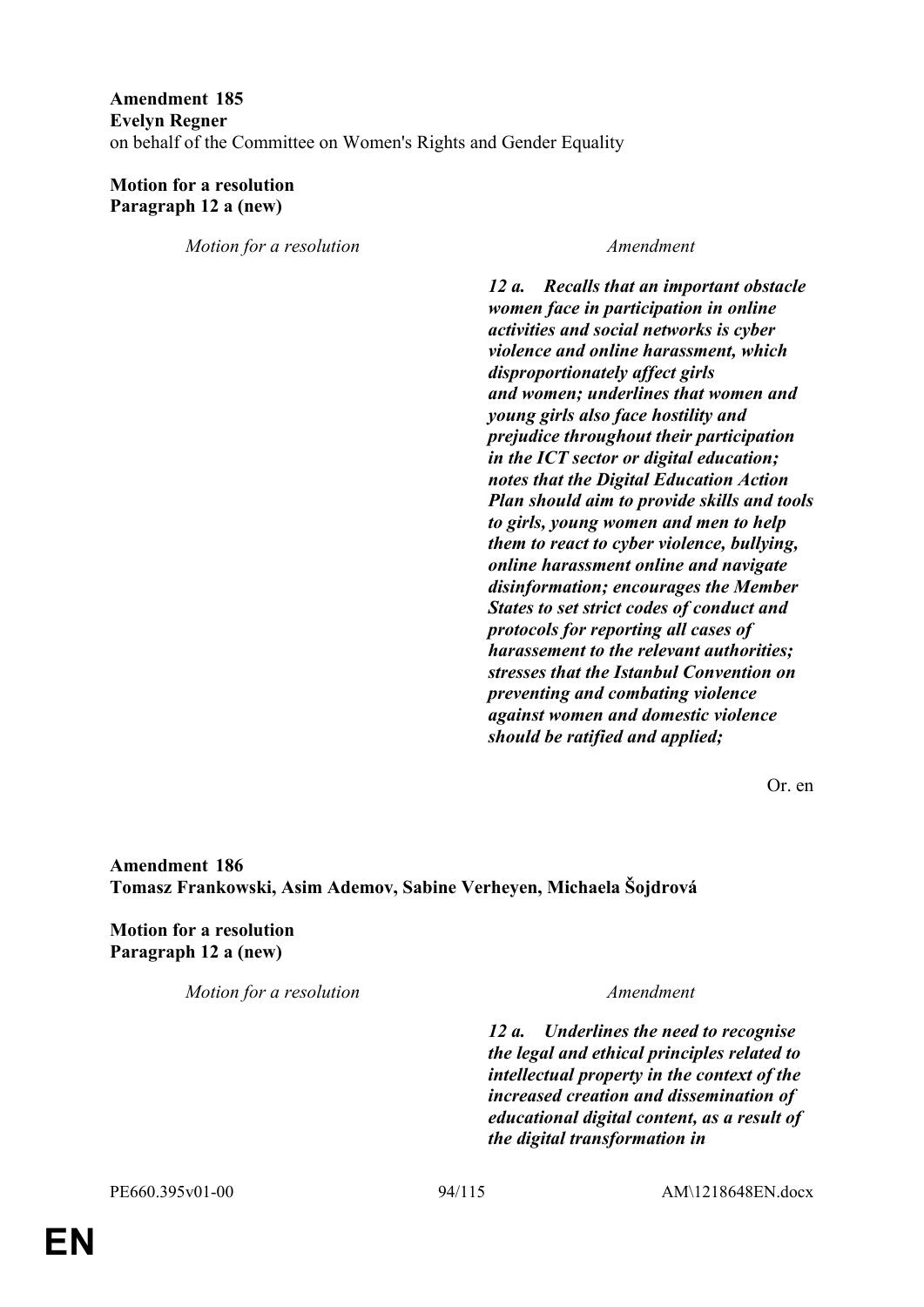*education and training caused by the pandemic; welcomes and endorses the Intellectual Property in Education network managed by the European Union Intellectual Property Office and encourages the development of Intellectual Property-related skills among children, youngsters and teachers, as well as the creation of up-to-date modern and engaging materials and programmes;*

Or. en

**Amendment 187 Laurence Farreng, Ilana Cicurel, Vlad-Marius Botoş, Radka Maxová, Monica Semedo, Irena Joveva**

**Motion for a resolution Paragraph 12 a (new)**

*Motion for a resolution Amendment*

*12 a. In light of the growing use of digital tools within educational curricula, calls on the Commission to address the specific nature of educational data and the risk posed by the lack of regulation on their exchange and storage; calls on the Commission to involve the European Data Protection Board (EDPB) in a reflection on the creation of a specific status for data relating to pupils and learners;*

Or. en

**Amendment 188 Victor Negrescu, Petra Kammerevert**

**Motion for a resolution Paragraph 12 a (new)**

*Motion for a resolution Amendment*

*12 a. Recalls that lower educational attainment in general often equates to lower digital proficiency; supports,* 

AM\1218648EN.docx 95/115 PE660.395v01-00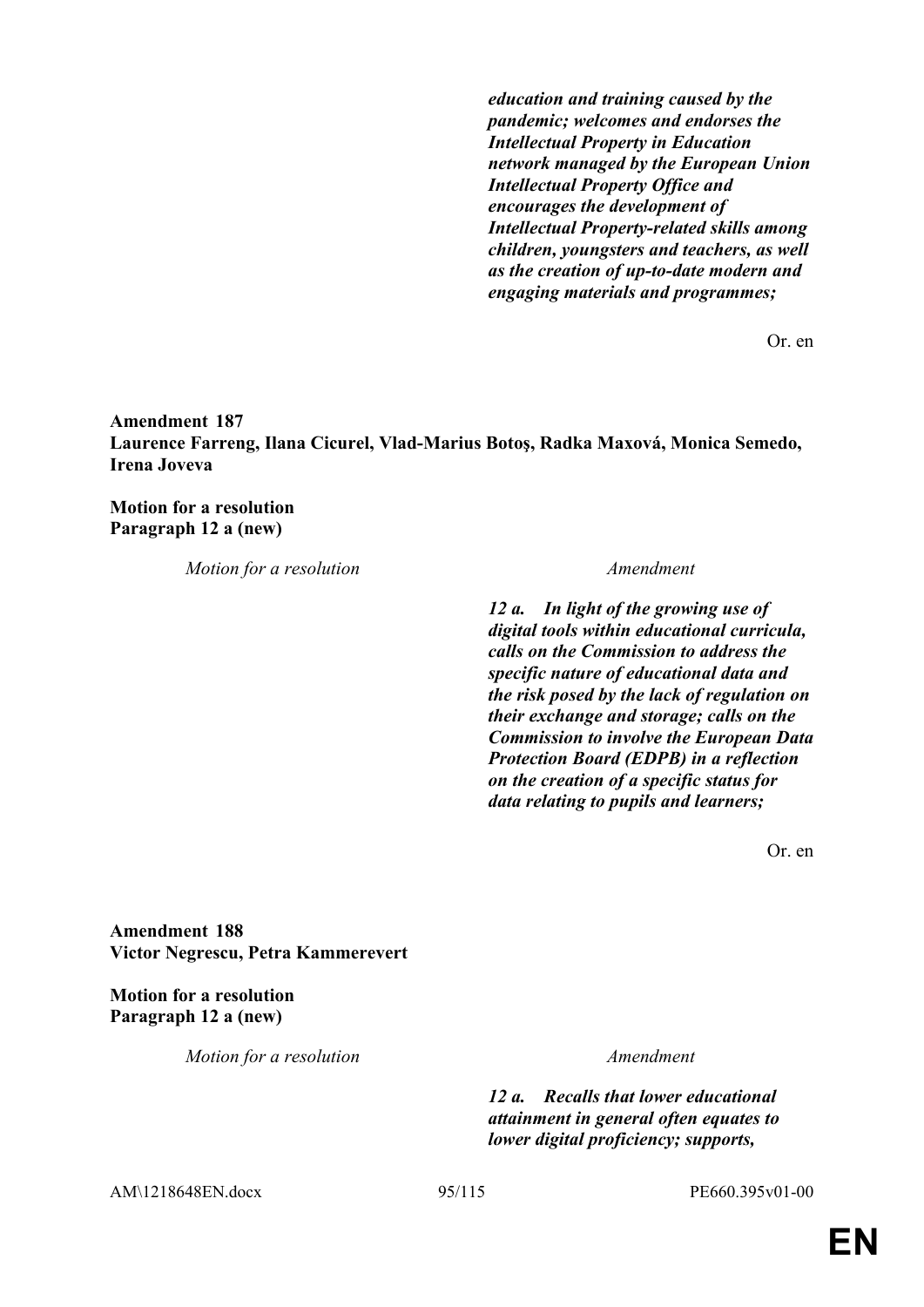*therefore, the recommendation in the reinforced Youth Guarantee that people not in education, employment or training undergo a digital skills assessment and receive training;*

Or. en

**Amendment 189 Victor Negrescu, Petra Kammerevert**

### **Motion for a resolution Paragraph 12 b (new)**

*Motion for a resolution Amendment*

*12 b. Warns that social and educational inequalities in early childhood have a negative impact on educational attainment and employment prospects in later life; reiterates the need for improving access to quality education and more efforts in developing digital and media skills at an early age; welcomes the announcement of the European Commission to introduce a European Child Guarantee in order to tackle child poverty; underlines that Member States should allocate at least 5 % of the European Social Fund (ESF+) resources under shared management to support activities under the European Child Guarantee and insists that a separate budget line under the ESF+ needs to be created for the European Child Guarantee, with an allocation of EUR 20 billion;*

Or. en

**Amendment 190 Victor Negrescu, Petra Kammerevert**

**Motion for a resolution Paragraph 12 c (new)**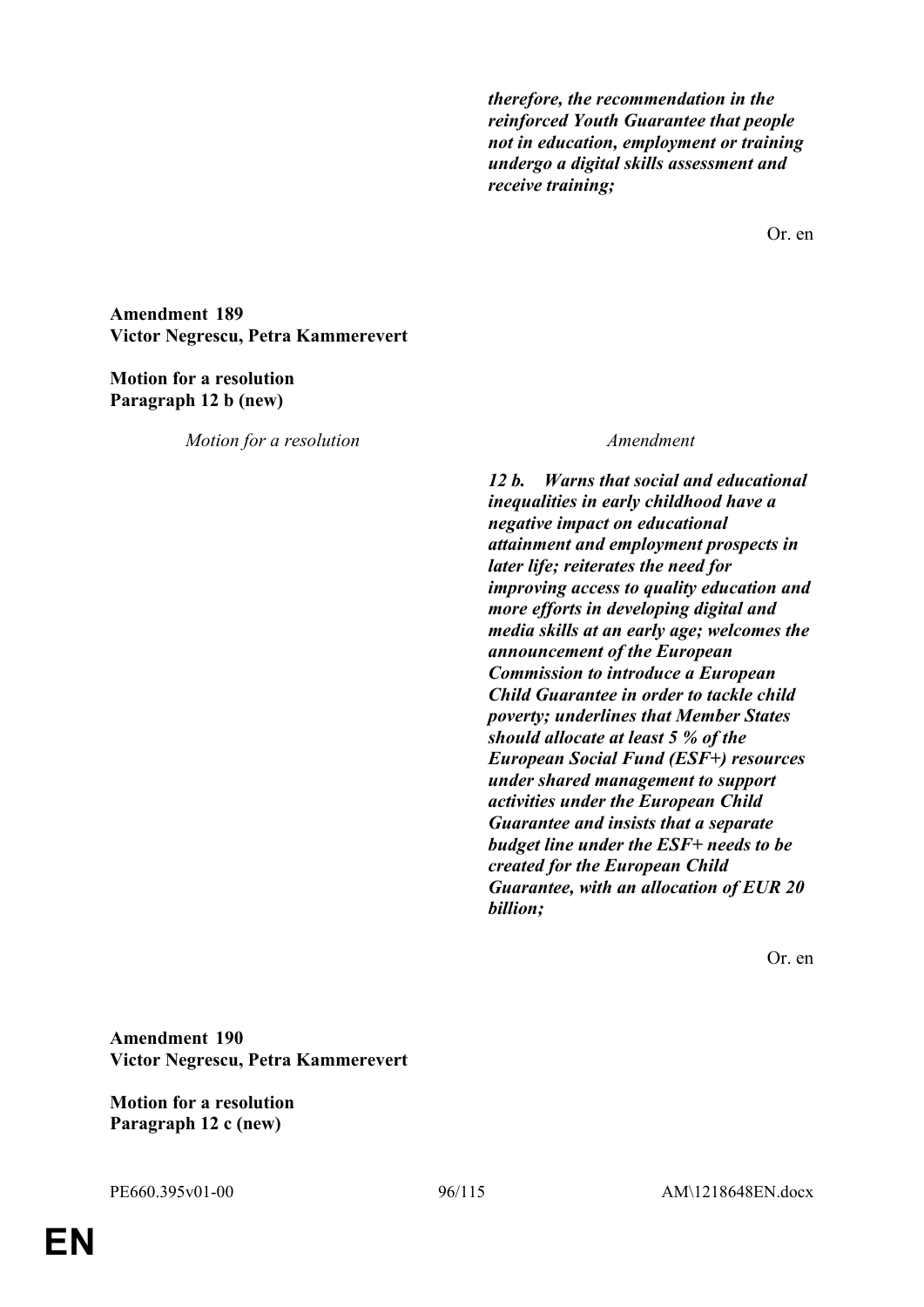*Motion for a resolution Amendment*

*12 c. Stresses the importance of lifelong learning and the responsibility of the private and public sectors to train people in order to remain competitive and relevant on the market.*

Or. en

## **Amendment 191 Victor Negrescu, Domènec Ruiz Devesa, Petra Kammerevert**

**Motion for a resolution Paragraph 12 d (new)**

*Motion for a resolution Amendment*

*12 d. Stresses that the digitalisation of education systems should not lead, under any circumstance, to the current or future commercial exploitation of digital data of learners, particularly within formal education; stresses that the highest safeguards must apply to the digital data of underage students, including for research and teaching purposes;*

Or. en

**Amendment 192 Victor Negrescu, Petra Kammerevert**

**Motion for a resolution Paragraph 12 e (new)**

*Motion for a resolution Amendment*

*12 e. Highlights the importance of green education and education about the environment and calls for the development of specially designed curricula across Europe taking into consideration the environmental impact of digital education;*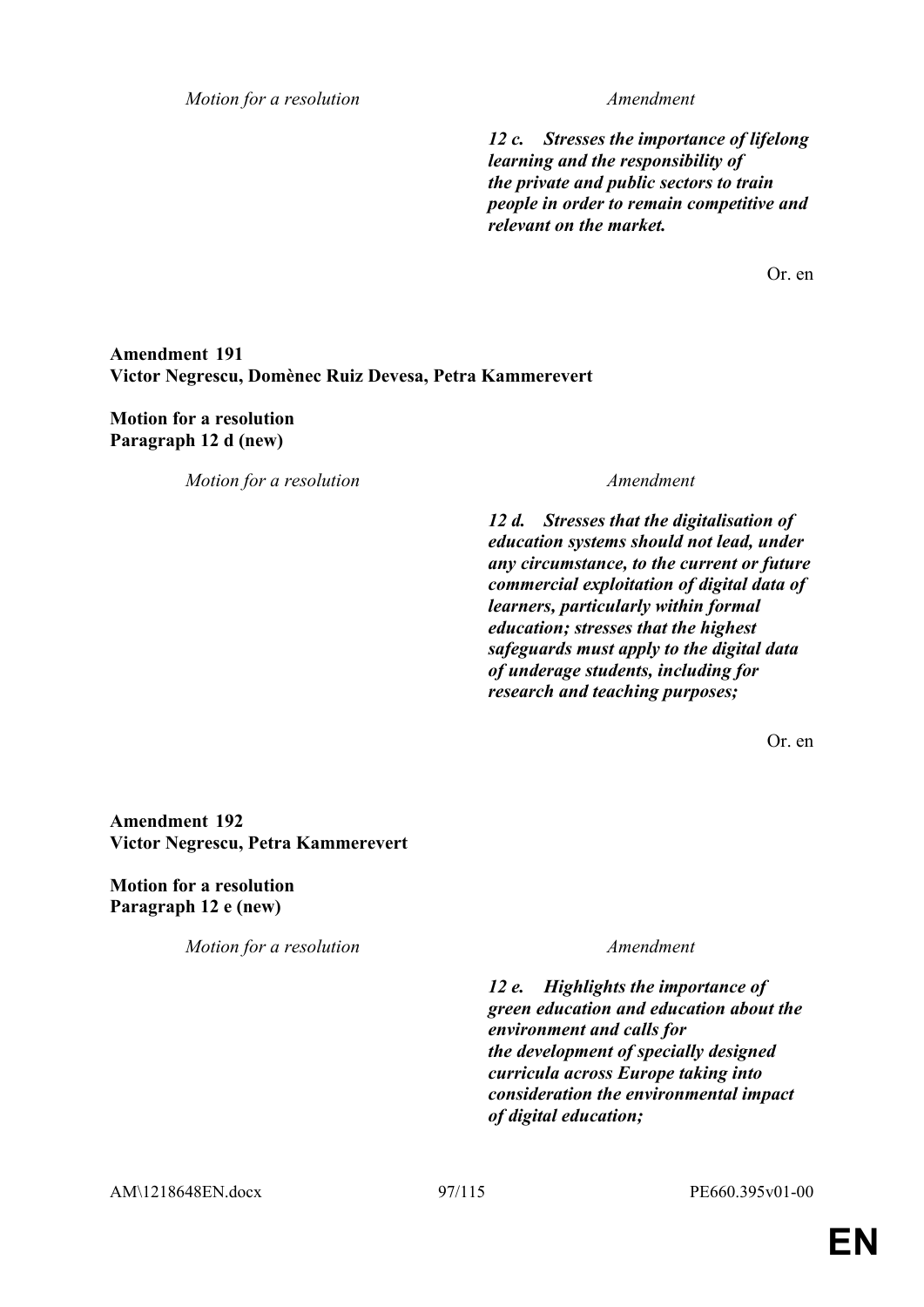## **Amendment 193 Victor Negrescu, Marcos Ros Sempere, Petra Kammerevert**

## **Motion for a resolution Paragraph 12 f (new)**

*Motion for a resolution Amendment*

*12 f. Recognises the importance of inclassroom education and underlines that digital technologies should be integrated into education and training so that they enhance in-person learning;*

Or. en

**Amendment 194 Victor Negrescu, Petra Kammerevert**

**Motion for a resolution Paragraph 12 g (new)**

*Motion for a resolution Amendment*

*12 g. Recalls the importance of inclassroom education and underlines that digital education is complementary;*

Or. en

**Amendment 195 Victor Negrescu, Petra Kammerevert**

**Motion for a resolution Paragraph 12 h (new)**

*Motion for a resolution Amendment*

*12 h. Recalls the new working realities generated by the pandemic, such as telework, and encourages educational and training institutions to develop new educational methods and prepare learners* 

PE660.395v01-00 98/115 AM\1218648EN.docx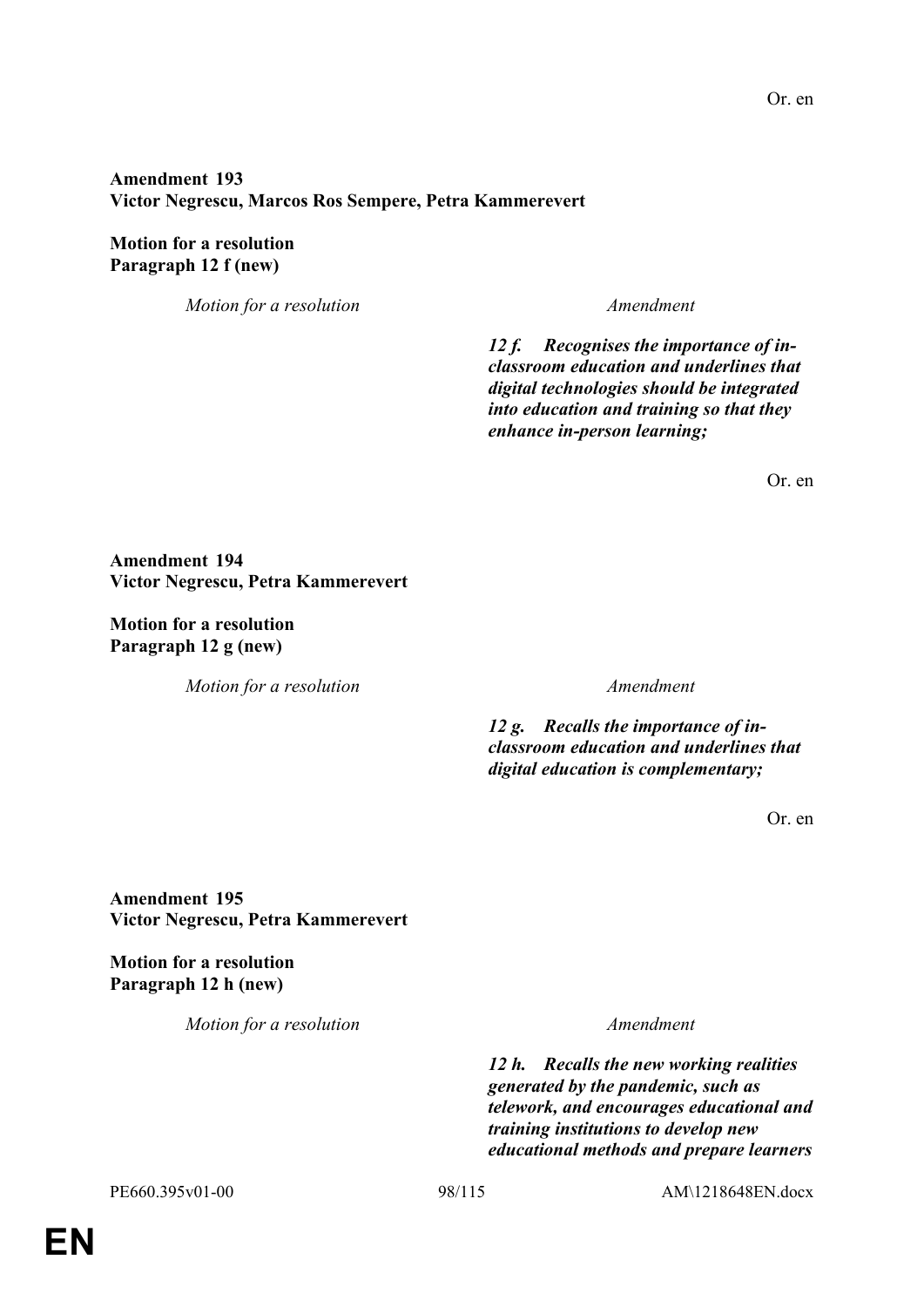*and workers for this new working environment;*

Or. en

**Amendment 196 Dace Melbārde**

### **Motion for a resolution Paragraph 13**

*Motion for a resolution Amendment*

13. Underlines the need to enhance tools at Union level to open up lifelong learning opportunities and to enable full and quality access to *university and postuniversity* courses and materials; calls on the Commission to create an Online European University *with* distance and online education *content* available across Europe;

13. Underlines the need to enhance *digital resources and* tools at Union level to open up lifelong learning opportunities and to enable full and quality access to *higher education* courses and materials; calls on the Commission to create an Online European University *serving as a platform for* distance and online education available across Europe;

Or. en

# **Amendment 197 Laurence Farreng, Ilana Cicurel, Vlad-Marius Botoş, Radka Maxová, Monica Semedo, Irena Joveva**

## **Motion for a resolution Paragraph 13**

## *Motion for a resolution Amendment*

13. Underlines the need to enhance tools at Union level to open up lifelong learning opportunities and to enable full and quality access to university and postuniversity courses and materials*; calls on the Commission to create an Online European University with distance and online education content available across Europe*;

13. Underlines the need to enhance tools at Union level to open up lifelong learning opportunities and to enable full and quality access to university and postuniversity courses and materials *sourced, verified and validated by the competent administrations*;

Or. en

AM\1218648EN.docx 99/115 PE660.395v01-00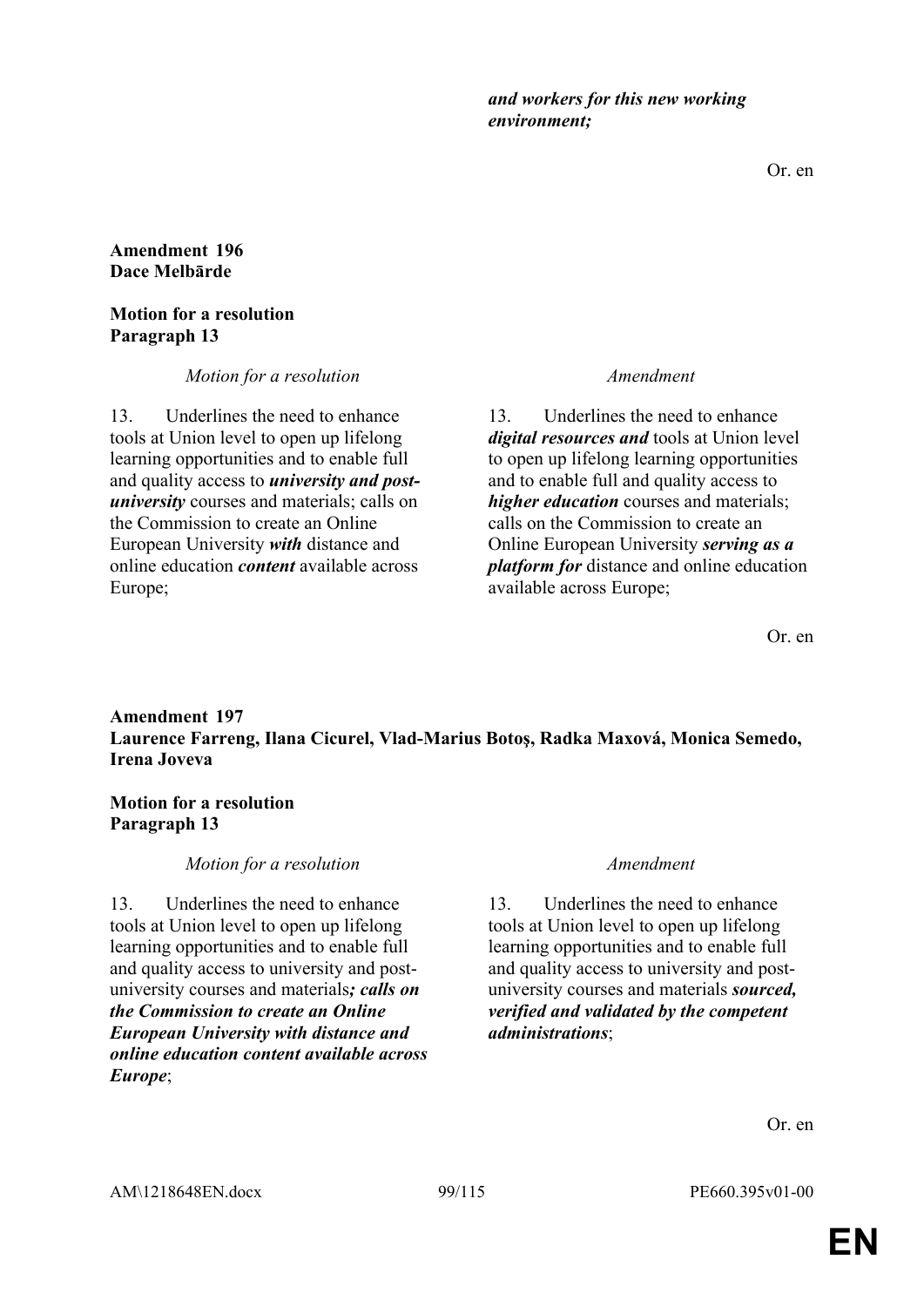# **Amendment 198 Radka Maxová, Laurence Farreng, Monica Semedo, Vlad-Marius Botoş, Ilana Cicurel**

## **Motion for a resolution Paragraph 13**

## *Motion for a resolution Amendment*

13. Underlines the need to enhance tools at Union level to open up lifelong learning opportunities and to enable full and quality access to university and postuniversity courses and materials; calls on the Commission to create an Online European University with distance and online education content available across Europe;

13. Underlines the need to enhance tools *and mechanisms* at Union level to open up lifelong learning opportunities *for all* and to enable full and quality access to university and post-university courses and materials; calls on the Commission to create an Online European University with distance and online education content available across Europe;

Or. en

## **Amendment 199 Victor Negrescu**

# **Motion for a resolution Paragraph 13**

## *Motion for a resolution Amendment*

13. Underlines the need to enhance tools at Union level to open up lifelong learning opportunities and to enable full and quality access to university and postuniversity courses and materials; calls on the Commission to create *an* Online European University *with* distance and online education content available across Europe;

13. Underlines the need to enhance tools *and mechanisms* at Union level to open up lifelong learning opportunities *for all* and to enable full and quality access to university and post-university courses and materials; *takes note of the development of a new digital education environment and market for higher education and* calls on the Commission to create Online European University *networks containing* distance and online education content *and programmes* available across Europe *that will enhance access to this type of educational solutions and offers across the EU*;

Or. en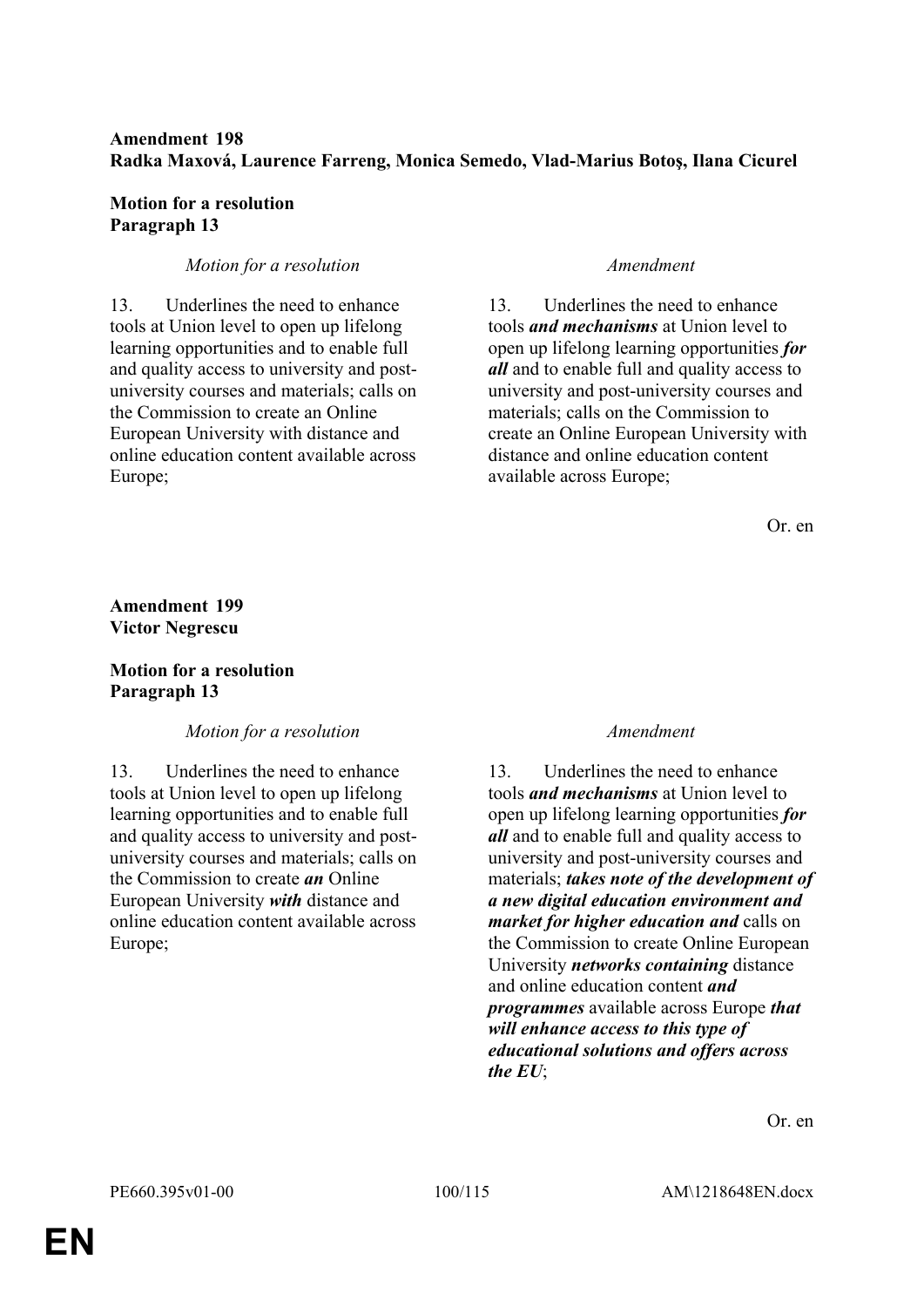## **Amendment 200 Martina Michels, Pernando Barrena Arza, Alexis Georgoulis, Niyazi Kizilyürek**

### **Motion for a resolution Paragraph 13**

## *Motion for a resolution Amendment*

13. Underlines the need to enhance tools at Union level to open up lifelong learning opportunities and to enable full and quality access to university and postuniversity courses and materials; calls on the Commission to create *an* Online European University with distance and online education content available across Europe;

13. Underlines the need to enhance tools at Union level to open up lifelong learning opportunities and to enable full and quality access to university and postuniversity courses and materials; calls on the Commission to create *a public* Online European University with distance and online education content available across Europe *and, in that connection, to take account of Europe's language diversity as regards access and communication*;

Or. de

## **Amendment 201 Marcel Kolaja**

## **Motion for a resolution Paragraph 13**

## *Motion for a resolution Amendment*

13. Underlines the need to enhance tools at Union level to open up lifelong learning opportunities and to enable full and quality access to university and postuniversity courses and materials; calls on the Commission to create an Online *European University* with distance and online education content available across Europe;

13. Underlines the need to enhance tools at Union level to open up lifelong learning opportunities and to enable full and quality access to university and postuniversity courses and materials; calls on the Commission to create an online *platform* with distance and online education *and diverse* content available across Europe;

Or. en

**Amendment 202 Evelyn Regner**

AM\1218648EN.docx 101/115 PE660.395v01-00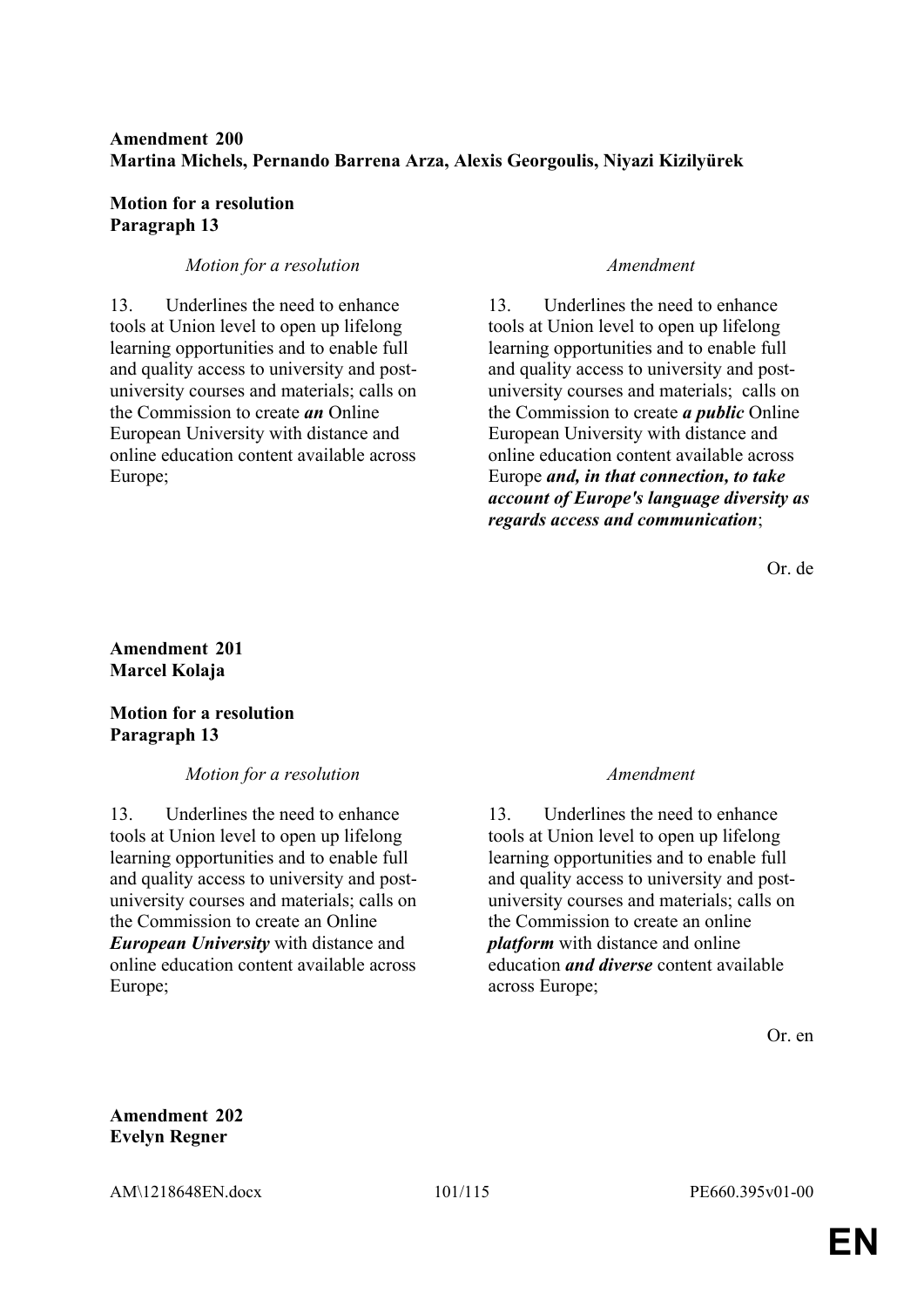on behalf of the Committee on Women's Rights and Gender Equality

# **Motion for a resolution Paragraph 13 a (new)**

*Motion for a resolution Amendment*

*13 a. Calls on the Commission and the Member States, as well as private actors to find more attractive and creative ways to showcase female role models with successful careers in ICT and STEM, especially women leaders in digital and technology fields in order to motivate, inspire and encourage girls to pursue ICT and STEM studies, break existing stereotypes and boost women's selfconfidence in their digital skills; emphasises that new and emerging technologies such as Artificial Intelligence, robotics, virtual and augmented reality offer exciting new prospects that intrigue young women and encourage them to participate in the development and implementation of these technologies;*

Or. en

**Amendment 203 Laurence Farreng, Ilana Cicurel, Vlad-Marius Botoş, Radka Maxová, Monica Semedo, Irena Joveva**

## **Motion for a resolution Paragraph 13 a (new)**

*Motion for a resolution Amendment*

*13 a. Calls on the Commission to encourage Member States to earmark funding for the acquisition of professional and secure digital educational resources hosted and stored in Europe, co-created in cooperation with professionals and experts in the production of educational material;*

Or. en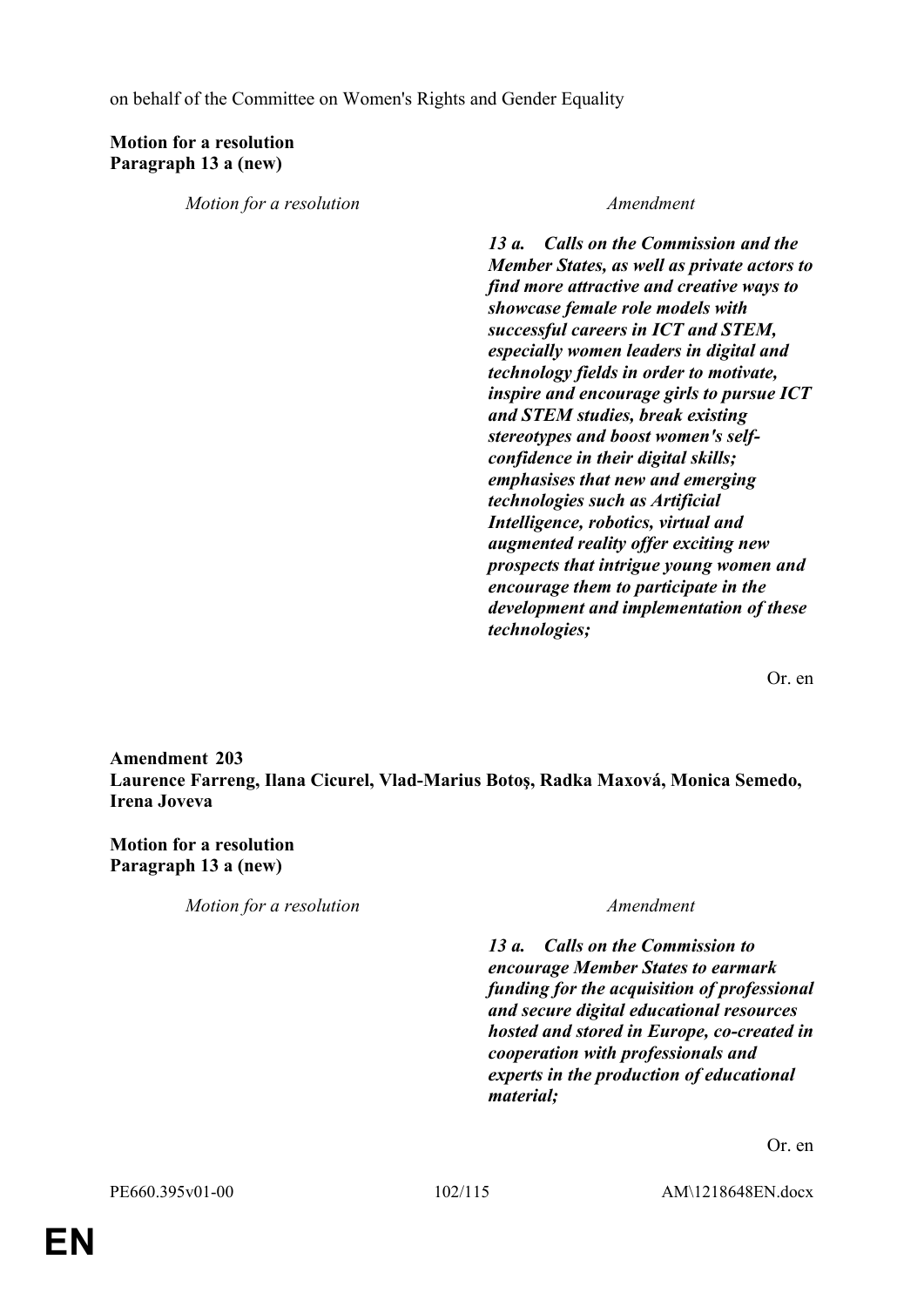# **Amendment 204 Martina Michels, Pernando Barrena Arza, Alexis Georgoulis, Niyazi Kizilyürek**

**Motion for a resolution Paragraph 13 a (new)**

*Motion for a resolution Amendment*

*13a. Emphasises that the special emphasis on encouraging girls and women to study MINT subjects at school and university and as part of their professional training and further training must also cover the related digital skills, from programming to networked application;*

Or. de

**Amendment 205 Dace Melbārde**

**Motion for a resolution Paragraph 13 a (new)**

*Motion for a resolution Amendment*

*13 a. Highlights the importance of cultural institutions as key providers of digital resources and the need to address issues ensuring the quality, reusability and interoperability of those resources;*

Or. en

**Amendment 206**

**Andrea Bocskor, Sabine Verheyen, Michaela Šojdrová, Alexander Bernhuber, Tomasz Frankowski, Milan Zver, Peter Pollák, Željana Zovko, Christian Ehler, Theodoros Zagorakis, Ioan-Rareş Bogdan, Loucas Fourlas, Iuliu Winkler, Isabel Benjumea Benjumea**

**Motion for a resolution Paragraph 13 a (new)**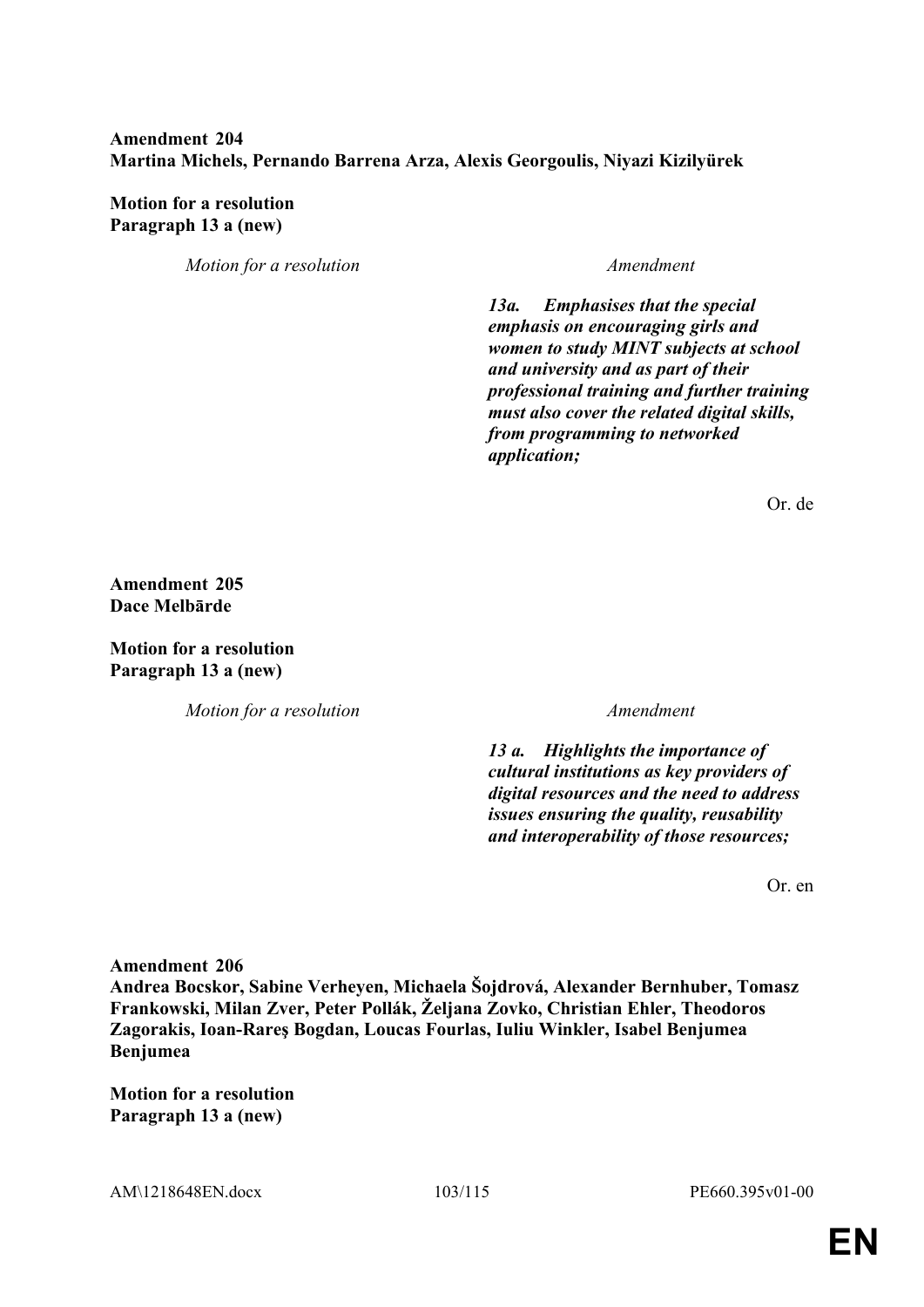*Motion for a resolution Amendment*

*13 a. Supports dual education in VET, lifelong learning and adult learning with a view to a better adaptation to labour market developments and preventing social isolation;*

Or. en

# **Amendment 207 Evelyn Regner** on behalf of the Committee on Women's Rights and Gender Equality

## **Motion for a resolution Paragraph 13 b (new)**

*Motion for a resolution Amendment*

*13 b. Calls on the Commission and the Member States to put more efforts in promoting digital competences among girls, to encourage them to invest in digital skills and choose ICT and STEM career paths; stresses the need for awareness raising to confront discrimination and prejudice against women and the need to promote policies that contribute to the creation of an inclusive environment in order to maintain the highest possible number of women within the system, once engaged; calls for a bottom up approach and an inclusive dialogue with the relevant stakeholders, such as private companies, non-governmental organisations, state institutions, policy-makers and civil society, with a view to equipping girls with digital skills, providing inspirational role to strengthening gender equality and ensuring the protection of women and girls' human rights to education, work and a decent livelihood; calls for information on best practice examples and success models to be collected and shared between Member States to ensure educators are aware of the digital education gender gap and its causes and*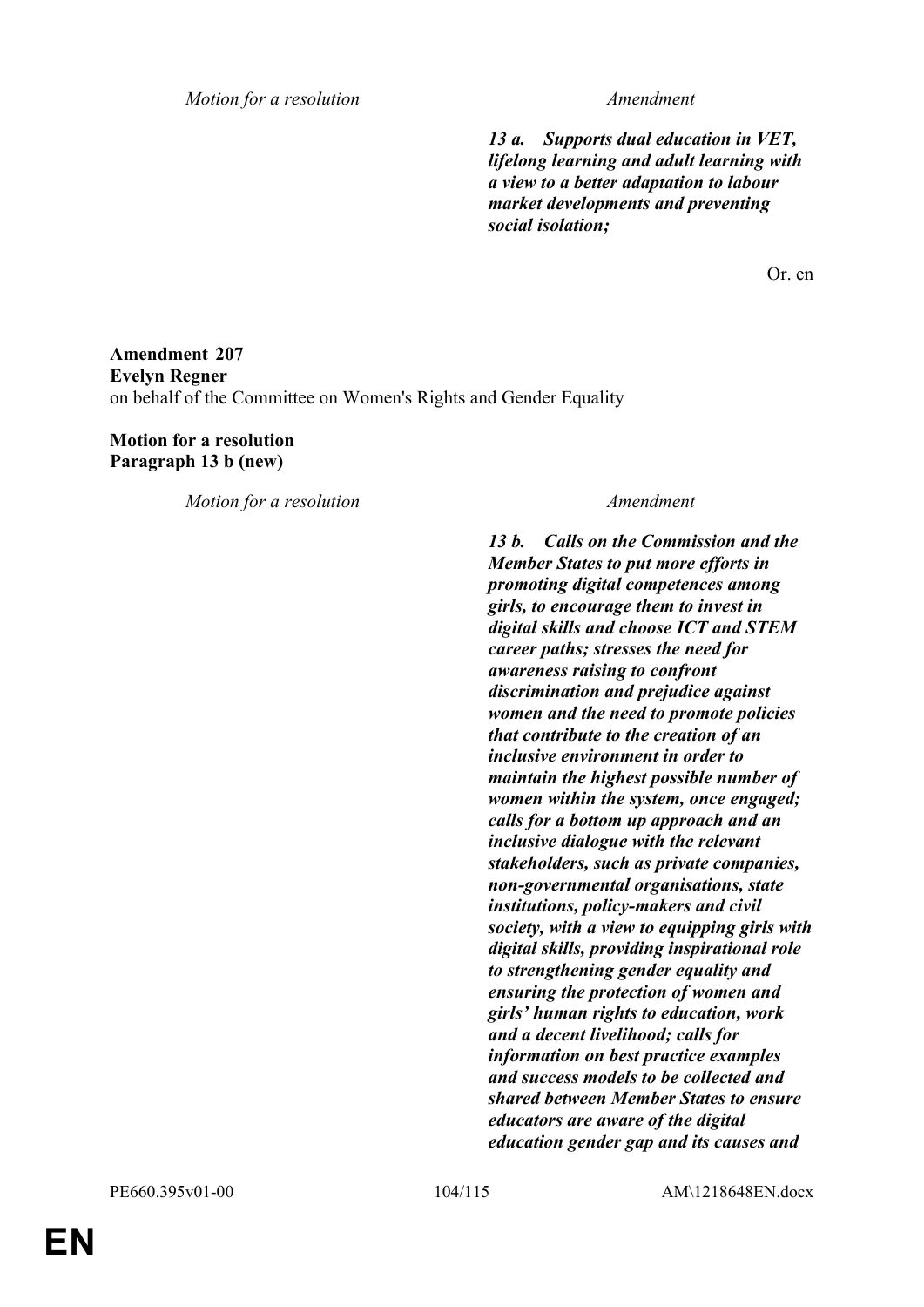*to incorporate such practices and recommendations into national education and labour market policies by including targeted measures in national action plans;*

Or. en

### **Amendment 208 Dace Melbārde**

### **Motion for a resolution Paragraph 14**

*Motion for a resolution Amendment*

14. Recalls that special attention should be paid to digital proficiency for lowerskilled adults, persons with disabilities, persons from vulnerable groups and older people; points out that in 2018, just 4.3 % of low-skilled adults used any form of adult learning;

14. Recalls that special attention should be paid to digital proficiency *and accessibility to digital education as well as quality and, where applicable, tailored educational content* for lower-skilled adults, persons with disabilities, persons from vulnerable groups and older people; points out that in 2018, just 4.3 % of lowskilled adults used any form of adult learning;

Or. en

# **Amendment 209 Laurence Farreng, Ilana Cicurel, Vlad-Marius Botoş, Radka Maxová, Monica Semedo, Irena Joveva**

## **Motion for a resolution Paragraph 14**

## *Motion for a resolution Amendment*

14. Recalls that special attention should be paid to digital proficiency for lowerskilled adults, persons with disabilities, persons from vulnerable groups and older people; points out that in 2018, just 4.3 % of low-skilled adults used any form of adult learning;

14. Recalls that special attention should be paid to digital proficiency for lowerskilled adults, persons with disabilities, persons from vulnerable groups and older people; points out that in 2018, just 4.3 % of low-skilled adults used any form of adult learning; *notes the potential of the ESF+ programme for lifelong learning;*

### AM\1218648EN.docx 105/115 PE660.395v01-00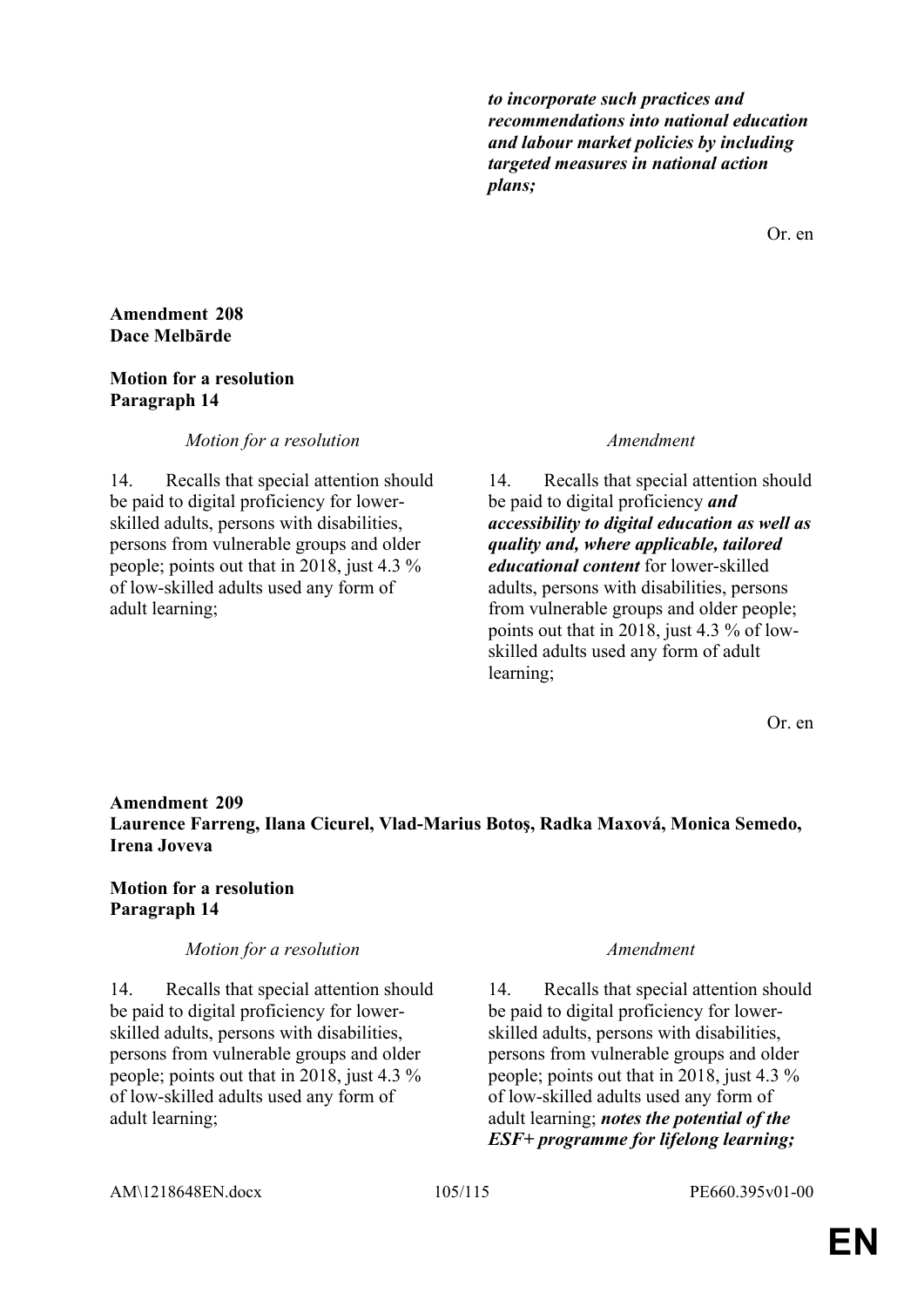# **Amendment 210 Victor Negrescu, Domènec Ruiz Devesa, Petra Kammerevert**

## **Motion for a resolution Paragraph 14**

*Motion for a resolution Amendment*

14. Recalls that special attention should be paid to digital proficiency for lowerskilled adults, persons with disabilities, persons from vulnerable groups and older people; points out that in 2018, just 4.3 % of low-skilled adults used any form of adult learning;

14. Recalls that special attention should be paid to digital proficiency for lowerskilled adults, persons with disabilities, persons from vulnerable *or marginalised* groups and older people; points out that in 2018, just 4.3 % of low-skilled adults used any form of adult learning;

Or. en

## **Amendment 211 Victor Negrescu, Petra Kammerevert**

**Motion for a resolution Paragraph 14 a (new)**

*Motion for a resolution Amendment*

*14 a. Urges the Commission and Member States to identify and invest in special features for digital education designed and adapted for people with disabilities; considers that digital education offers great opportunities for students with learning difficulties as it allows for tailored pedagogical approaches to their diverse abilities; calls for more investments to ensure the support that these groups have too often been lacking;*

Or. en

### **Amendment 212**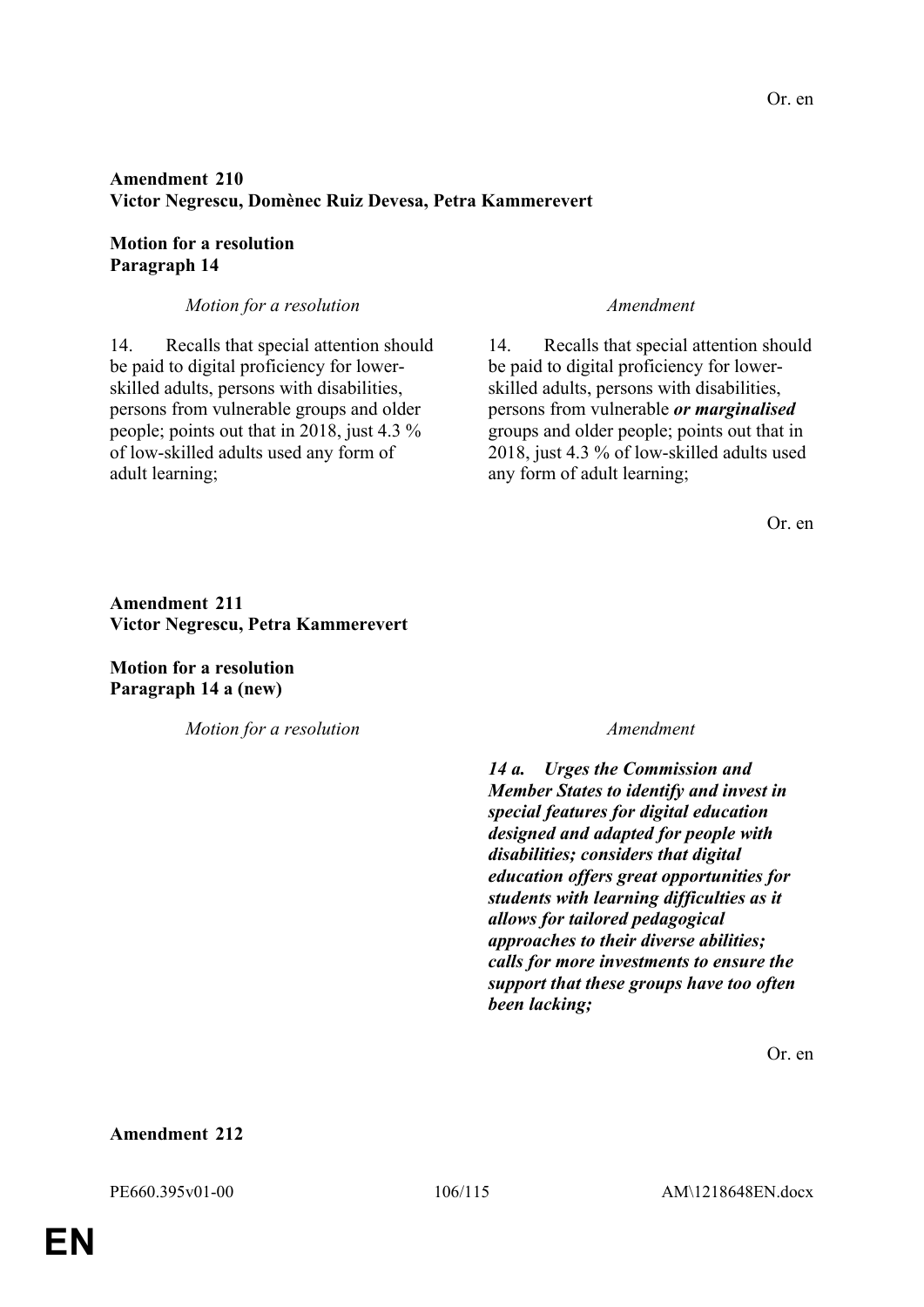### **Evelyn Regner**

on behalf of the Committee on Women's Rights and Gender Equality

### **Motion for a resolution Paragraph 14 a (new)**

*Motion for a resolution Amendment*

*14 a. Encourages various private educational initiatives to support girls undertaking digital studies and promote women in digital careers and the digital economy though viral stories on social media, professional European networks organised by women for women and tech company inititives; stresses the importance of the Commission's "Women in Digital" Task force and the "Digital4Her" initiative;*

Or. en

**Amendment 213 Marcel Kolaja**

**Motion for a resolution Paragraph 14 a (new)**

*Motion for a resolution Amendment*

*14 a. Recalls that apart from digital proficiency courses, special focus should be given to awareness raising and training on how to detect fake news, disinformation and deep fake due to their detrimental effect on democratic principles and the functioning of our society;*

Or. en

**Amendment 214 Evelyn Regner** on behalf of the Committee on Women's Rights and Gender Equality

### **Motion for a resolution**

AM\1218648EN.docx 107/115 PE660.395v01-00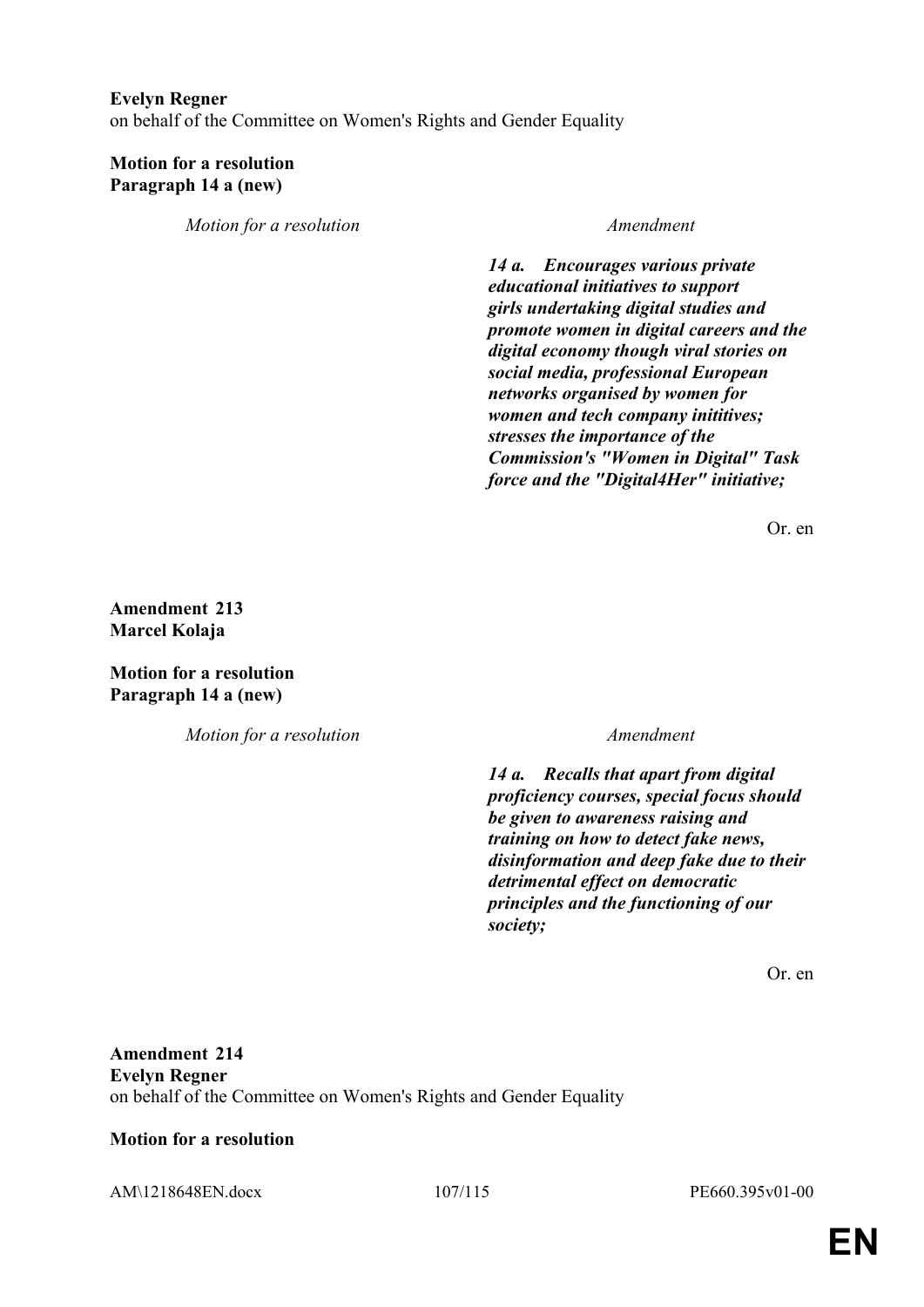## *Motion for a resolution Amendment*

*14 b. Calls on the Commission and the Member States to take into account the situation of women and girls with disabilities and women and girls in outermost regions or rural areas and to ensure their full access to and inclusion in digital education in order to avoid a widening of the digital divide;*

Or. en

# **Amendment 215 Radka Maxová, Laurence Farreng, Monica Semedo, Vlad-Marius Botoş, Ilana Cicurel**

**Motion for a resolution Paragraph 15**

### *Motion for a resolution Amendment*

15. Deplores, therefore, the continued absence of measures targeting lowerskilled adult learners and older people; stresses that this omission undermines the essential lifelong learning dimension of digital education and hampers efforts to ensure that everyone has essential life skills; calls on the Commission, therefore, to work with regional and local authorities to put further measures in place to ensure that these population groups can truly benefit from the digital transition;

15. Deplores, therefore, the continued absence of measures targeting lowerskilled adult learners and older people; stresses that this omission undermines the essential lifelong learning dimension of digital education and hampers efforts to ensure that everyone has essential life skills; calls on the Commission, therefore, to work with regional and local authorities to put further measures in place*, to incentivise adult education by making it available and accessible, so as* to ensure that these population groups can truly benefit from the digital transition;

Or. en

**Amendment 216 Victor Negrescu, Petra Kammerevert**

**Motion for a resolution Paragraph 15**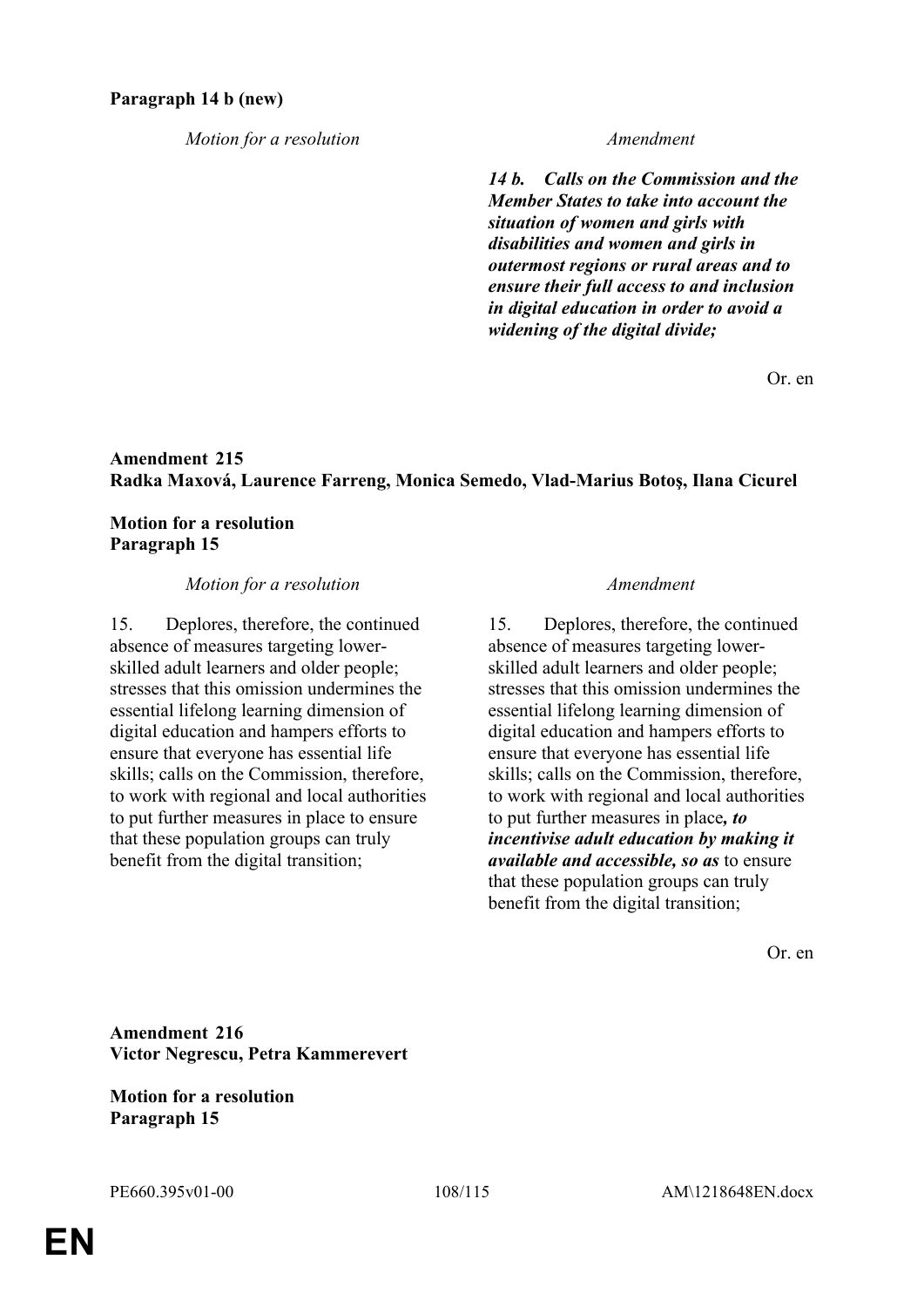### *Motion for a resolution Amendment*

15. Deplores, therefore, the continued absence of measures targeting lowerskilled adult learners and older people; stresses that this omission undermines the essential lifelong learning dimension of digital education and hampers efforts to ensure that everyone has essential life skills; calls on the Commission, therefore, to work with regional and local authorities to put further measures in place *to ensure* that these population groups can truly benefit from the digital transition;

15. Deplores, therefore, the continued absence of measures targeting lowerskilled adult learners and older people; stresses that this omission undermines the essential lifelong learning dimension of digital education and hampers efforts to ensure that everyone has essential life skills; calls on the Commission, therefore, to work with regional and local authorities to put further measures in place*, to incentivise adult education by making it available and accessible, so* that these population groups can truly benefit from the digital transition;

Or. en

# **Amendment 217 Laurence Farreng, Ilana Cicurel, Vlad-Marius Botoş, Radka Maxová, Monica Semedo, Irena Joveva**

## **Motion for a resolution Paragraph 15**

### *Motion for a resolution Amendment*

15. Deplores, therefore, the *continued* absence of measures targeting lowerskilled adult learners and older people; stresses that this omission undermines the essential lifelong learning dimension of digital education and hampers efforts to ensure that everyone has essential life skills; calls on the Commission, therefore, to work with regional and local authorities to put further measures in place to ensure that these population groups can truly benefit from the digital transition;

15. Deplores, therefore, the absence of measures targeting lower-skilled adult learners and older people *in the Digital Education Action Plan*; stresses that this omission undermines the essential lifelong learning dimension of digital education and hampers efforts to ensure that everyone has essential life skills; calls on the Commission, therefore, to work with regional and local authorities to put further measures in place to ensure that these population groups can truly benefit from the digital transition;

Or. en

## **Amendment 218 Dace Melbārde**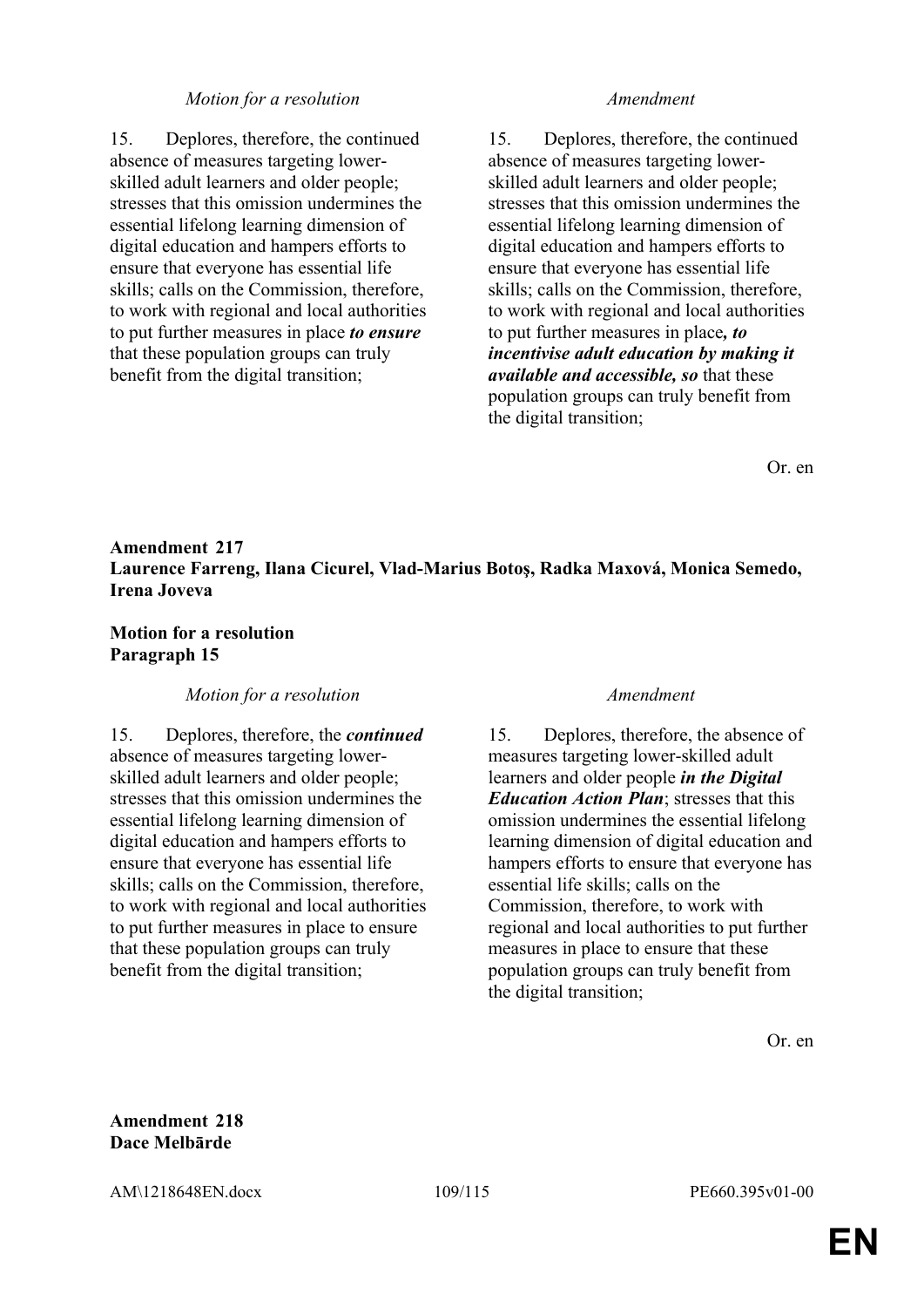## **Motion for a resolution Paragraph 15**

## *Motion for a resolution Amendment*

15. Deplores, therefore, the continued absence of measures *targeting* lowerskilled adult learners and older people; stresses that this omission undermines the essential lifelong learning dimension of digital education and hampers efforts to ensure that everyone has essential life skills; calls on the Commission, therefore, to work with regional and local authorities to put further measures in place to ensure that these population groups can truly benefit from the digital transition;

15. Deplores, therefore, the continued absence of measures *for* lower-skilled adult learners and older people; stresses that this omission undermines the essential lifelong learning dimension of digital education and hampers efforts to ensure that everyone has essential life skills; calls on the Commission, therefore, to work with regional and local authorities to put further measures in place to ensure that these population groups can truly benefit from *and help shape* the digital transition;

Or. en

**Amendment 219 Evelyn Regner** on behalf of the Committee on Women's Rights and Gender Equality

**Motion for a resolution Paragraph 15 a (new)**

*Motion for a resolution Amendment*

*15 a. Calls on the Member States to take into account ongoing concerns about the risk COVID-19 spreading further, to ensure the highest level of health protection measures for teachers and trainers, to prioritise digital skills training initiatives to address the issue of the lack of equipment by providing economic and /or material incentives for vulnerable students and students with socioeconomically disadvantaged backgrounds, such as girls in rural areas to adapt adequately to the current situation , and to develop tools in order to ensure full access to and the smooth functioning of digital education; stresses that women undertake the majority of unpaid household chores and care work*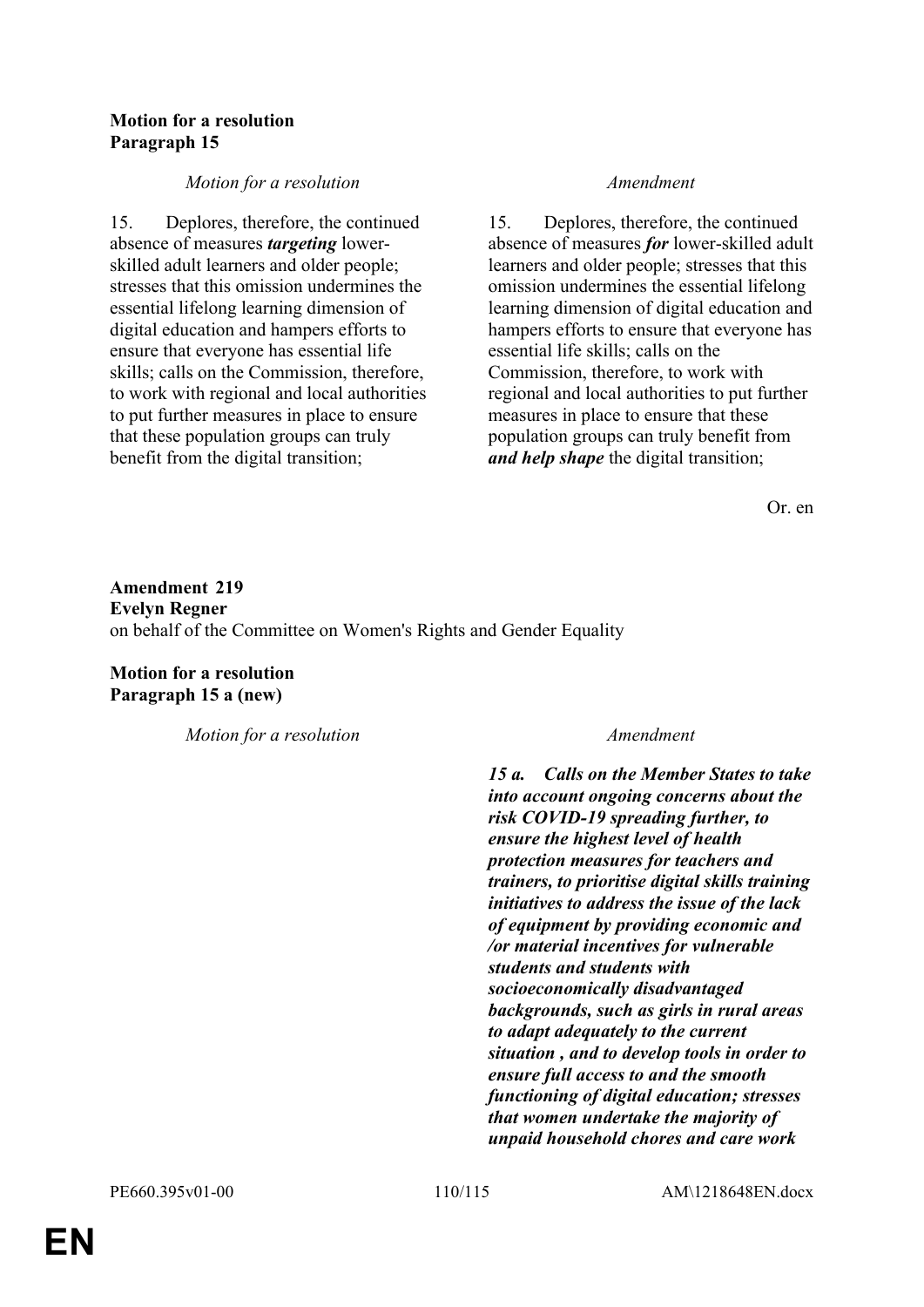*at home,share that has increased during the COVID-19 pandemic, and stresses that as a result, women are less likely to spend sufficient time using digital tools and participating in digital education; recommends that the efforts to boost women's participation and gender equality in the labour market and education are strengthened by promoting the equal sharing of care and household responsibilities between women and men and by supporting the equal take-up of parental and carers' leave by women and men; calls on the Commission to incorporate into its digital education policy flexible learning methods, specifically designed for women carers and others who are unable to attend classes but are able to participate in distance learning;*

Or. en

**Amendment 220 Radka Maxová, Laurence Farreng, Monica Semedo, Vlad-Marius Botoş, Ilana Cicurel**

**Motion for a resolution Paragraph 15 a (new)**

*Motion for a resolution Amendment*

*15 a. Highlights that a rights-based approach to digital education is necessary to ensure that policies are aimed at the making of the right to education a reality; stresses that successful digital education can be achieved only through inclusive digital education.*

Or. en

**Amendment 221 Dace Melbārde**

**Motion for a resolution Paragraph 15 a (new)**

AM\1218648EN.docx 111/115 PE660.395v01-00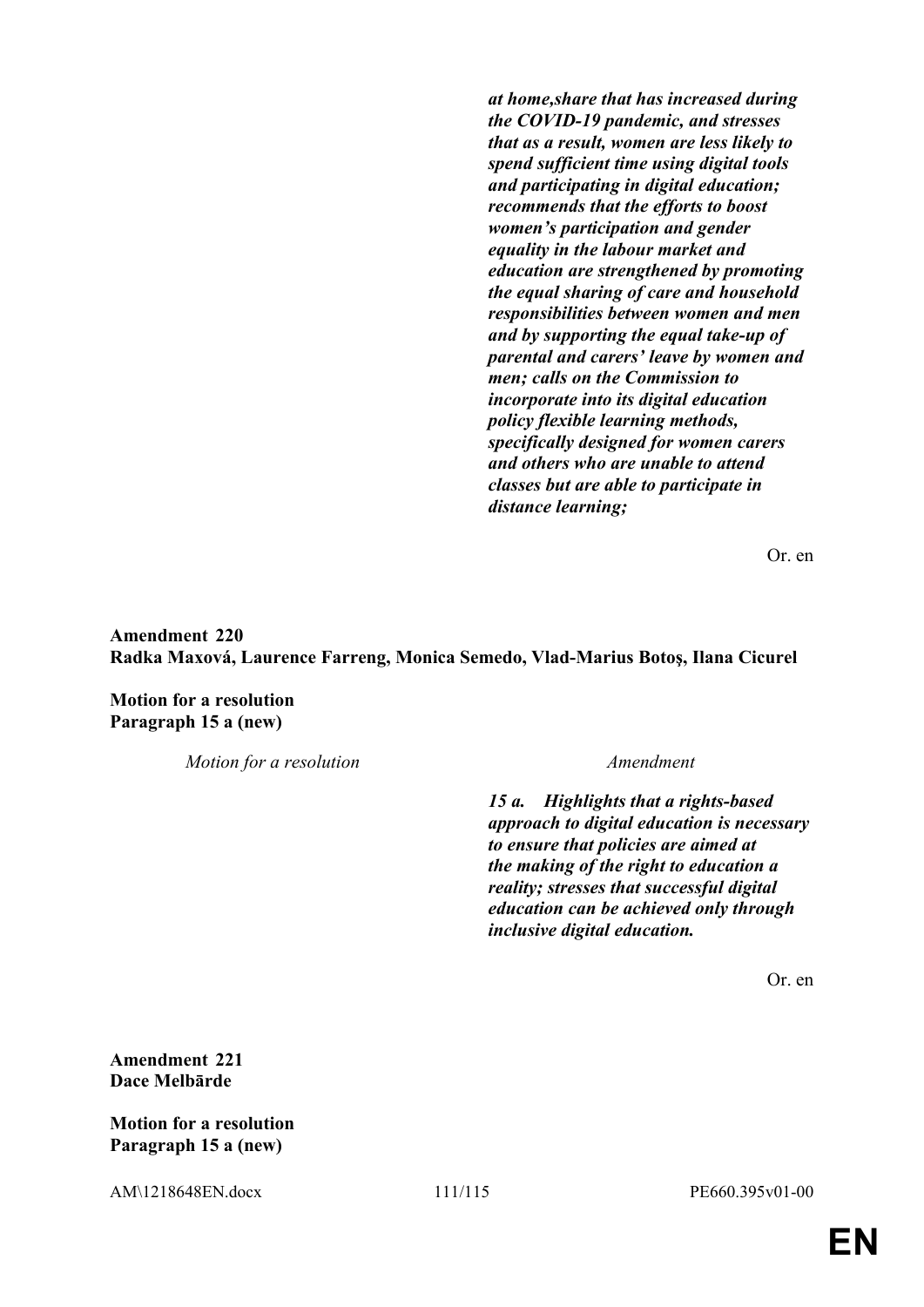*Motion for a resolution Amendment*

*15 a. Stresses that in order to promote inclusion and active citizenship, promotion of digital skills learning should be focused on all demographics, not only those in the working age;*

Or. en

## **Amendment 222 Victor Negrescu, Petra Kammerevert**

**Motion for a resolution Paragraph 15 b (new)**

*Motion for a resolution Amendment*

*15 b. Stresses that an effective digital education policy is an inclusive digital policy that should tackle the digital dimension of citizenship education, inclusion being the most important enabling factor for digital education to successfully contribute to democracy; regrets the limited ambitions of the new Digital Education Action Plan with regard to the promotion of digital citizenship;*

Or. en

**Amendment 223 Evelyn Regner** on behalf of the Committee on Women's Rights and Gender Equality

**Motion for a resolution Paragraph 15 b (new)**

*Motion for a resolution Amendment*

*15 b. Requests the collection of nuanced gender statistics to evaluate policy outcomes and the collection of data disaggregated by gender and age to get a* 

PE660.395v01-00 112/115 AM\1218648EN.docx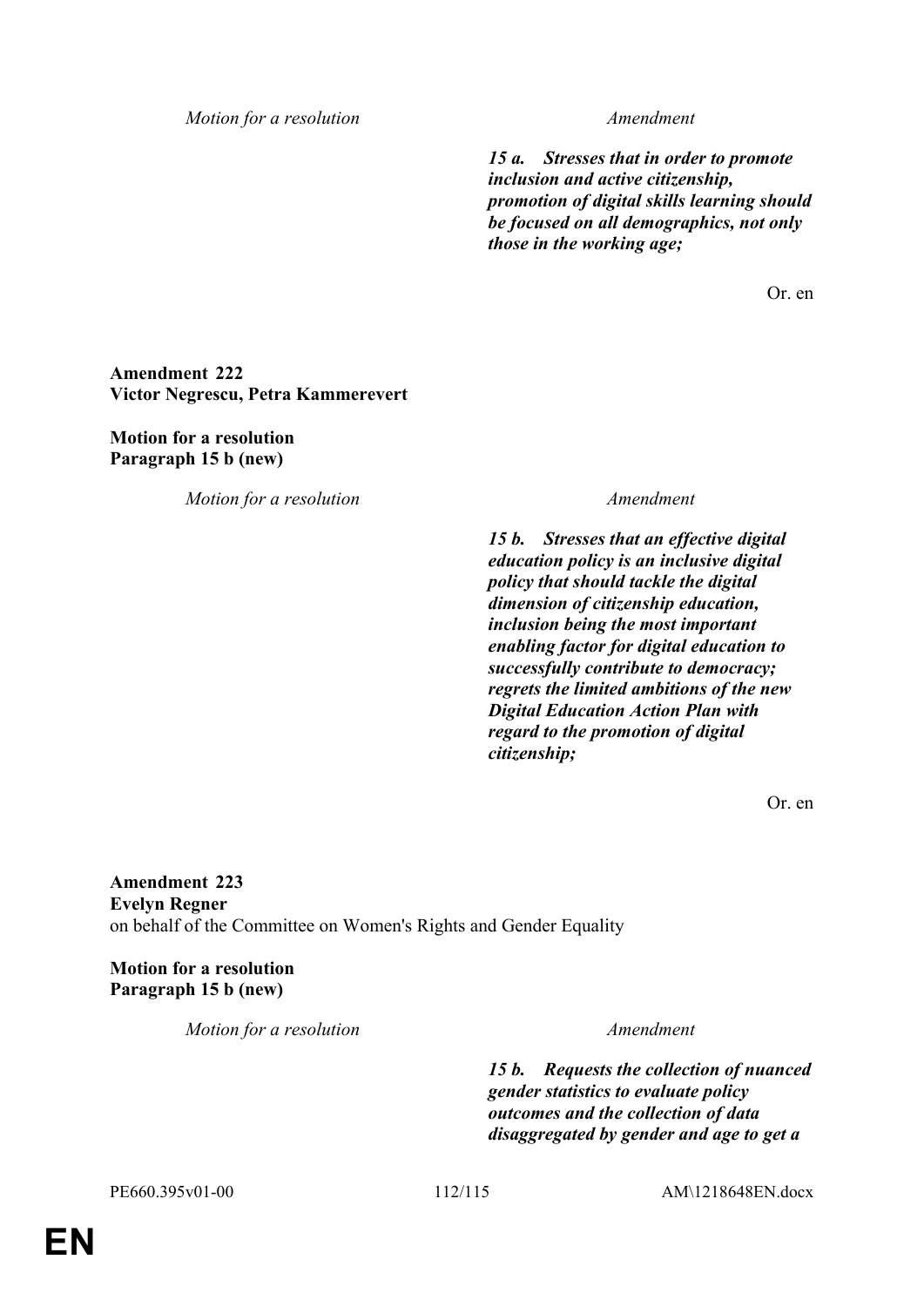*better picture of the digital gender divide; welcomes in that regard the decision to focus EIGE's Gender Equality Index for 2020 on work in a digital world;*

Or. en

**Amendment 224 Victor Negrescu, Petra Kammerevert**

## **Motion for a resolution Paragraph 15 c (new)**

*Motion for a resolution Amendment*

*15 c. Calls on the Commission and the Member States to work closely with civil society, teachers, pupils, students and parents' organisations, for instance as part of a structured dialogue and with respect to the design and implementation of national digital education policies to ensure that the policies meet the needs citizens needs and put learners at the centre.*

Or. en

# **Amendment 225 Evelyn Regner** on behalf of the Committee on Women's Rights and Gender Equality

**Motion for a resolution Paragraph 15 c (new)**

*Motion for a resolution Amendment*

*15 c. Notes that the Member States have a key role to play in ensuring the provision of public education in ways which enhance gender equality, provide the required digital skills for all and combat gender stereotypes for girls and boys, in particular in the area of ICT;*

Or. en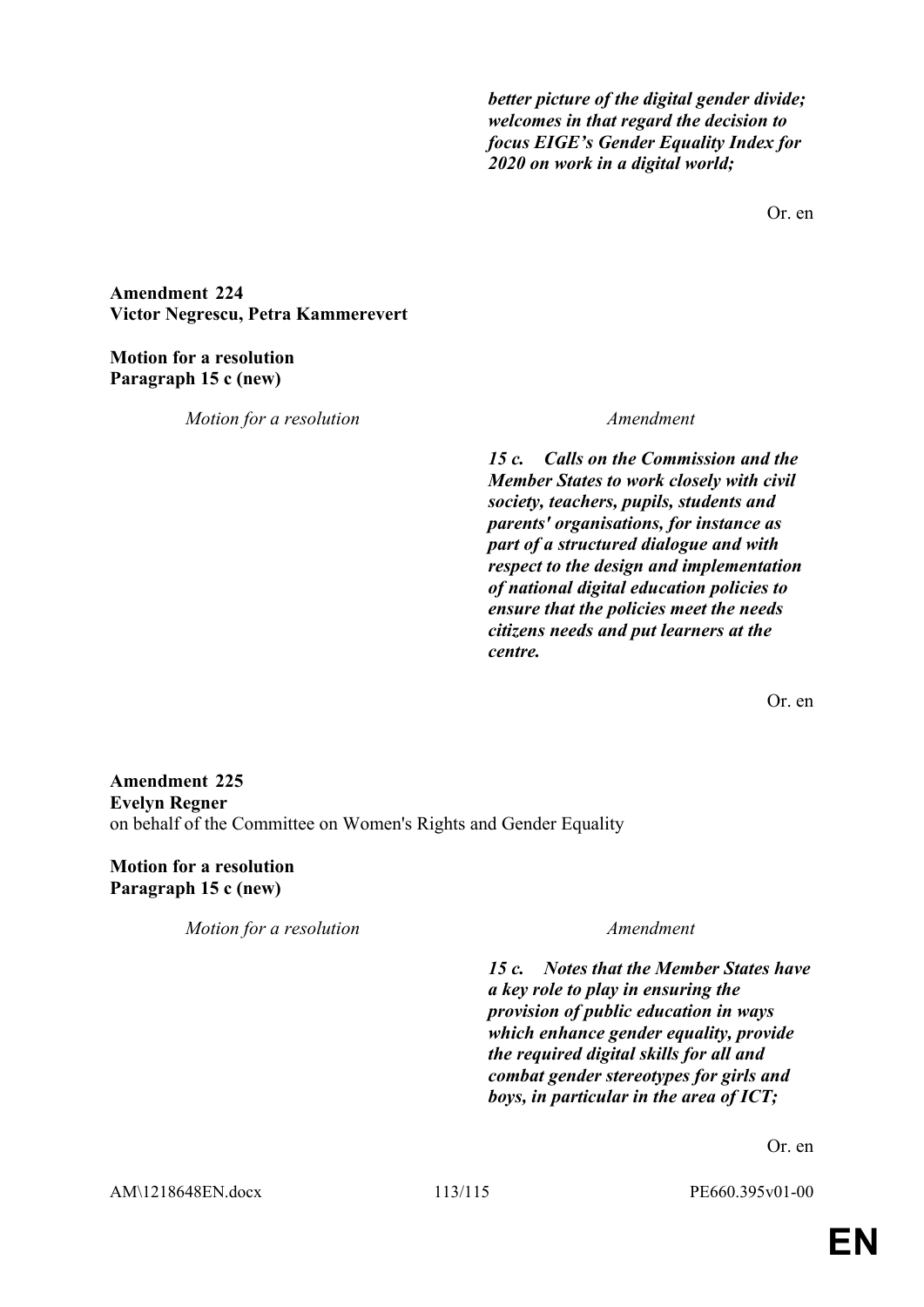# **Amendment 226 Victor Negrescu, Petra Kammerevert**

**Motion for a resolution Paragraph 15 d (new)**

*Motion for a resolution Amendment*

*15 d. Underlines the need for the European Union to act as a global reference in terms of quality digital education and calls on the Commission to work closely with relevant global and regional institutions and stakeholders to boost access to quality digital education across the world.*

Or. en

**Amendment 227 Evelyn Regner** on behalf of the Committee on Women's Rights and Gender Equality

**Motion for a resolution Paragraph 15 d (new)**

*Motion for a resolution Amendment*

*15 d. Stresses that gender budgeting and mainstreaming must be part of any policy, including digital education policies;*

Or. en

**Amendment 228 Victor Negrescu, Petra Kammerevert**

**Motion for a resolution Paragraph 15 e (new)**

*Motion for a resolution Amendment*

*15 e. Underlines the existing gender gaps and calls on Member States to encourage gender rebalancing in STEM* 

PE660.395v01-00 114/115 AM\1218648EN.docx